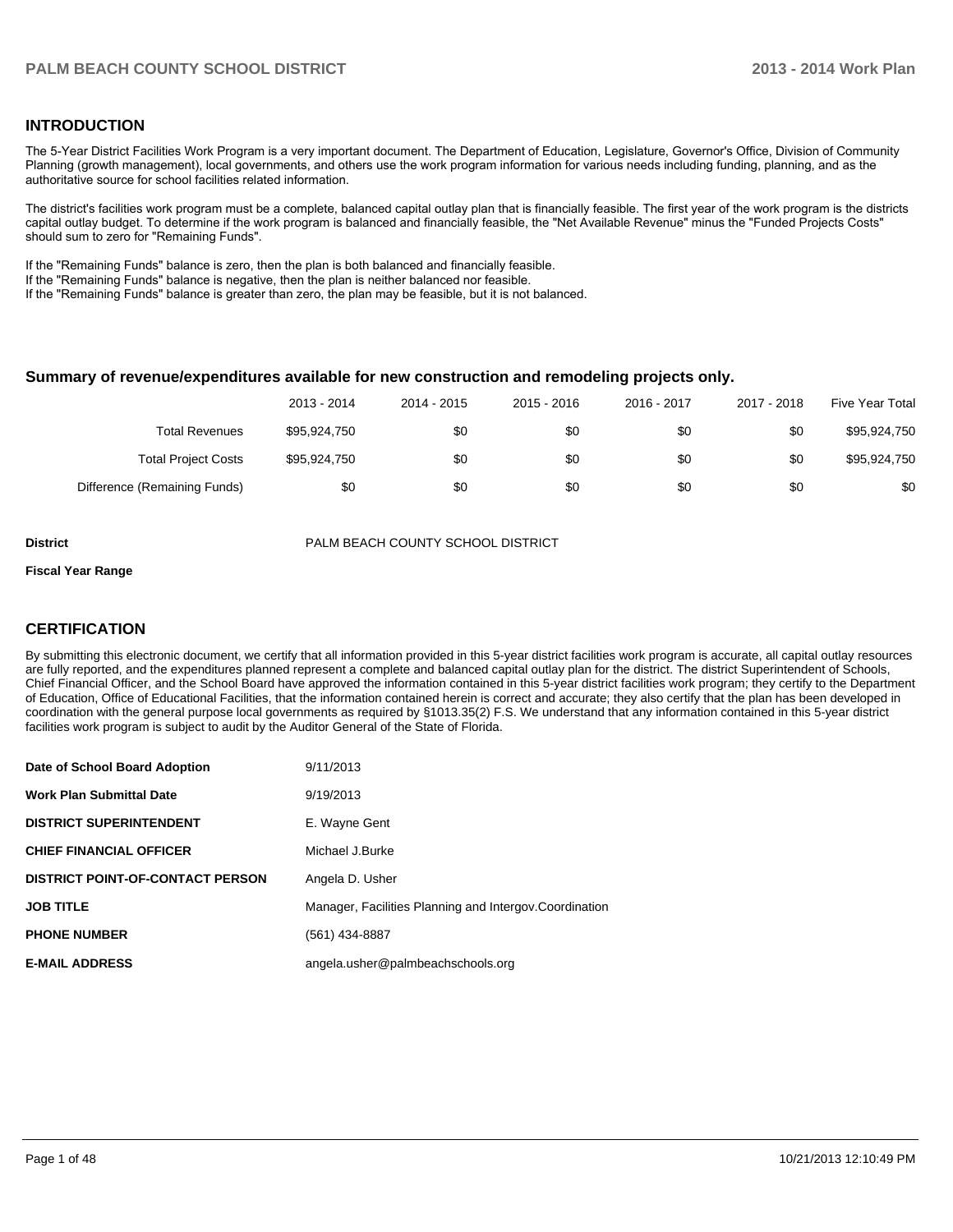# **Expenditures**

#### **Expenditure for Maintenance, Repair and Renovation from 1.50-Mills and PECO**

Annually, prior to the adoption of the district school budget, each school board must prepare a tentative district facilities work program that includes a schedule of major repair and renovation projects necessary to maintain the educational and ancillary facilities of the district.

| Item         | $2013 - 2014$<br><b>Actual Budget</b> | $2014 - 2015$<br>Projected | $2015 - 2016$<br>Projected | 2016 - 2017<br>Projected | 2017 - 2018<br>Projected | Total       |
|--------------|---------------------------------------|----------------------------|----------------------------|--------------------------|--------------------------|-------------|
| <b>IHVAC</b> | \$2,170,829                           | \$1,000,000                | \$1,000,000                | \$1,000,000              | \$1,000,000              | \$6,170,829 |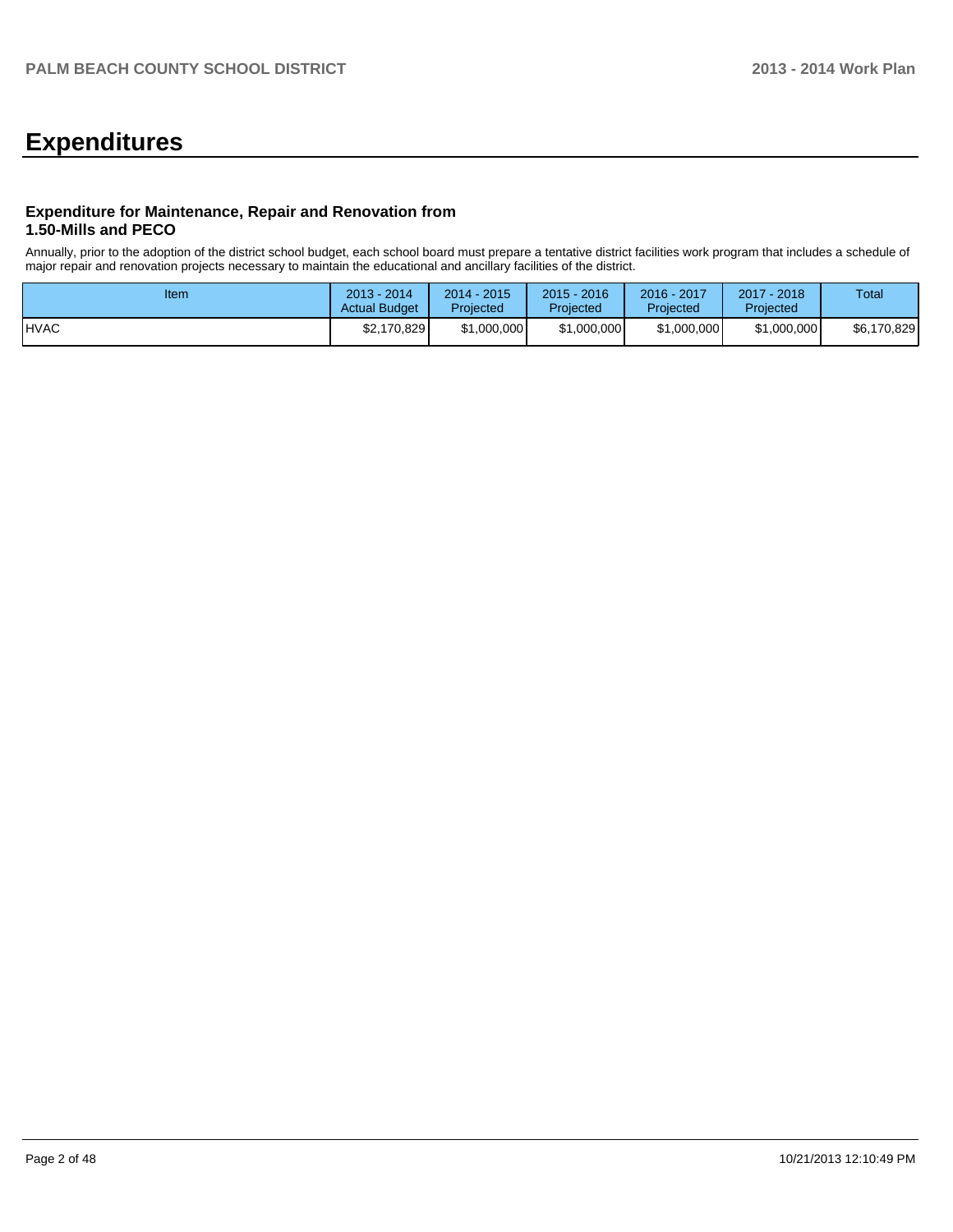### PALM BEACH COUNTY SCHOOL DISTRICT **2014 Work Plan**

|          | Locations: ACREAGE PINES ELEMENTARY, ADDISON MIZNER ELEMENTARY, ADULT EDUCATION CENTER, ALEXANDER W DREYFOOS JR<br>SCHOOL OF THE ARTS, ALLAMANDA ELEMENTARY, ANCILLARY @ CO TAYLOR/KIRKLANE, ANCILLARY @ MARY & ROBERT PEW<br>LEADERSHIP CTR (HL WATKINS MS), ANCILLARY AT BURT REYNOLDS RANCH, ANCILLARY AT CENTRAL AREA ADMINISTRATION,<br>ANCILLARY AT FLORIDA MANGO (MCKESSON), ANCILLARY AT FULTON-HOLLAND EDUCATIONAL SERVICES CENTER, ANCILLARY<br>AT LANTANA ELEM, ANCILLARY AT NORTH COUNTY SUPPORT CENTER, ANCILLARY AT SAFE SCHOOLS (BOCA RATON),<br>ANCILLARY AT TEC WAREHOUSE (AUSTRALIAN), ANCILLARY AT WEST AREA OFFICE/TRANSPORTATION, ANCILLARY AT WEST<br>GATE ELEM, ATLANTIC COMMUNITY HIGH (NEW), BAK MIDDLE SCHOOL OF THE ARTS, BANYAN CREEK ELEMENTARY, BARTON<br>ELEMENTARY, BEACON COVE INTERMEDIATE BESSIE DUBOIS CAMPUS, BEAR LAKES MIDDLE, BELLE GLADE ELEMENTARY,<br>BELVEDERE ELEMENTARY, BENOIST FARMS ELEMENTARY, BERKSHIRE ELEMENTARY, BILL BAILEY (LAKE SHORE OLD), BINKS<br>FOREST ELEMENTARY, BOCA RATON COMMUNITY HIGH, BOCA RATON COMMUNITY MIDDLE, BOCA RATON ELEMENTARY,<br>BOYNTON BEACH COMMUNITY HIGH, CALUSA ELEMENTARY, CARVER COMMUNITY MIDDLE, CHOLEE LAKE ELEMENTARY,<br>CHRISTA MCAULIFFE MIDDLE. CITRUS COVE ELEMENTARY. CLIFFORD O TAYLOR/KIRKLANE ELEMENTARY. CONGRESS MIDDLE.<br>CONNISTON COMMUNITY MIDDLE, CORAL REEF ELEMENTARY, CORAL SUNSET ELEMENTARY, CRESTWOOD MIDDLE, CROSS<br>ROADS ACADEMY (LAKE SHORE ANNEX), CROSSPOINTE ELEMENTARY, CRYSTAL LAKES ELEMENTARY, CYPRESS HAMMOCK<br>SCHOOL, CYPRESS TRAILS ELEMENTARY, DEL PRADO ELEMENTARY, DELRAY FULL SERVICE CENTER, DIAMOND VIEW<br>ELEMENTARY, DISCOVERY KEY ELEMENTARY, DON ESTRIDGE HIGH TECH MIDDLE, DR MARY MCLEOD BETHUNE ELEMENTARY,<br>DWIGHT D EISENHOWER ELEMENTARY, EAGLES LANDING MIDDLE, EGRET LAKE ELEMENTARY, ELBRIDGE GALE ELEMENTARY,<br>EMERALD COVE MIDDLE (02-JJ), EQUESTRIAN TRAILS ELEMENTARY, EVERGLADES ELEMENTARY SCHOOL (03-W), FOREST HILL<br>COMMUNITY HIGH, FOREST HILL ELEMENTARY, FOREST PARK ELEMENTARY, FREEDOM SHORES ELEMENTARY, FRONTIER<br>ELEMENTARY, GALAXY ELEMENTARY, GLADE VIEW ELEMENTARY, GLADES CENTRAL COMMUNITY HIGH, GOLD COAST<br>COMMUNITY SCHOOL, GOLDEN GROVE ELEMENTARY, GOVE ELEMENTARY, GRASSY WATERS ELEMENTARY, GREENACRES<br>ELEMENTARY, GROVE PARK ELEMENTARY, H L JOHNSON ELEMENTARY, HAGEN ROAD ELEMENTARY (NEW), HAMMOCK POINTE<br>ELEMENTARY, HERITAGE ELEMENTARY, HIDDEN OAKS ELEMENTARY, HIGHLAND ELEMENTARY, HOPE CENTENNIAL<br>ELEMENTARY (06-D), HOWELL L WATKINS MIDDLE, INDEPENDENCE MIDDLE, INDIAN PINES ELEMENTARY, INDIAN RIDGE SCHOOL,<br>INLET GROVE @ OLD SUNCOAST, ITV STATION (THE EDUCATION NETWORK AT BOYNTON BEACH), J C MITCHELL ELEMENTARY,<br>JEAGA MIDDLE, JERRY THOMAS ELEMENTARY, JOHN F KENNEDY MIDDLE, JOHN I LEONARD SENIOR HIGH, JUPITER COMMUNITY<br>HIGH, JUPITER ELEMENTARY, JUPITER FARMS ELEMENTARY, JUPITER MIDDLE, K E CUNNINGHAM/CANAL POINT ELEMENTARY,<br>L.C. SWAIN MIDDLE, LAKE PARK ELEMENTARY, LAKE SHORE MIDDLE (NEW), LAKE WORTH COMMUNITY HIGH, LAKE WORTH<br>MIDDLE, LANTANA COMMUNITY MIDDLE, LANTANA ELEMENTARY, LIBERTY PARK ELEMENTARY, LIGHTHOUSE ELEMENTARY,<br>LIMESTONE CREEK ELEMENTARY, LINCOLN ELEMENTARY, LOGGERS RUN MIDDLE, LOXAHATCHEE GROVES ELEMENTARY,<br>LOXAHATCHEE TV RELAY STATION, MANATEE ELEMENTARY, MARSH POINTE ELEMENTARY (03-X), MEADOW PARK ELEMENTARY,<br>MELALEUCA ELEMENTARY, MORIKAMI PARK ELEMENTARY, NEW HORIZONS ELEMENTARY, NORTH GRADE ELEMENTARY, NORTH<br>PALM BEACH ELEMENTARY, NORTHBORO ELEMENTARY, NORTHMORE ELEMENTARY, ODYSSEY MIDDLE, OKEEHEELEE MIDDLE,<br>OLYMPIC HEIGHTS COMMUNITY HIGH, OMNI MIDDLE, ORCHARD VIEW ELEMENTARY, OSCEOLA CREEK MIDDLE, PAHOKEE<br>ELEMENTARY, PAHOKEE MIDDLE / SENIOR HIGH, PALM BEACH CENTRAL HIGH, PALM BEACH GARDENS COMMUNITY HIGH, PALM<br>BEACH GARDENS ELEMENTARY, PALM BEACH LAKES COMMUNITY HIGH, PALM BEACH PUBLIC SCHOOL, PALM SPRINGS<br>COMMUNITY MIDDLE, PALM SPRINGS ELEMENTARY, PALMETTO ELEMENTARY, PANTHER RUN ELEMENTARY, PARK VISTA<br>COMMUNITY HIGH, PIERCE HAMMOCK ELEMENTARY, PINE GROVE ELEMENTARY, PINE JOG ELEMENTARY (03-Y), PIONEER PARK<br>ELEMENTARY, PLEASANT CITY ELEMENTARY, PLUMOSA ELEMENTARY, PLUMOSA ELEMENTARY SCHOOL OF THE ARTS,<br>POINCIANA ELEMENTARY, POLO PARK MIDDLE, RIVIERA BEACH PREPARATORY & ACHIEVEMENT ACADEMY, ROLLING GREEN<br>ELEMENTARY, ROOSEVELT COMMUNITY MIDDLE, ROOSEVELT ELEMENTARY, ROOSEVELT FULL SERVICE CENTER, ROSENWALD<br>ELEMENTARY, ROYAL PALM BEACH COMMUNITY HIGH, ROYAL PALM BEACH ELEMENTARY, ROYAL PALM SCHOOL, S D SPADY<br>ELEMENTARY, SABAL PALM/HIGHRIDGE, SANDPIPER SHORES ELEMENTARY, SANTALUCES COMMUNITY HIGH, SEACREST<br>TRAINING CENTER, SEMINOLE RIDGE COMMUNITY HIGH, SEMINOLE TRAILS ELEMENTARY, SOUTH AREA SCHOOL OF CHOICE,<br>SOUTH GRADE ELEMENTARY, SOUTH OLIVE ELEMENTARY, SOUTH TECHNICAL COMMUNITY HIGH, SPANISH RIVER COMMUNITY<br>HIGH, STARLIGHT COVE ELEMENTARY, SUMMIT (PARCEL156) / CRESTWOOD COMPOUND (PARCEL223), SUNCOAST COMMUNITY<br>HIGH SCHOOL (NEW), SUNRISE PARK ELEMENTARY, SUNSET PALMS ELEMENTARY (03-Z), TIMBER TRACE ELEMENTARY,<br>TRADEWINDS MIDDLE, TRANSPORTATION AND MPO AT NORTH AREA (BLUE HERON), TRANSPORTATION AT EAST (RANCH ROAD),<br>TRANSPORTATION AT SOUTH AREA BUS COMPOUND, TRANSPORTATION AT WEST CENTRAL (ROYAL PALM), TURNING POINTS<br>ACADEMY, U B KINSEY/PALMVIEW ELEMENTARY, VERDE ELEMENTARY, VILLAGE ACADEMY, WASHINGTON ELEMENTARY,<br>WATERS EDGE ELEMENTARY, WATSON B DUNCAN MIDDLE, WELLINGTON COMMUNITY HIGH, WELLINGTON ELEMENTARY,<br>WELLINGTON LANDINGS MIDDLE, WEST AREA SCHOOL OF CHOICE, WEST BOCA RATON COMMUNITY HIGH, WEST GATE<br>ELEMENTARY, WEST RIVIERA ELEMENTARY, WEST TECHNICAL EDUCATION CENTER, WESTERN PINES MIDDLE, WESTWARD |           |     |     |     |     |           |
|----------|----------------------------------------------------------------------------------------------------------------------------------------------------------------------------------------------------------------------------------------------------------------------------------------------------------------------------------------------------------------------------------------------------------------------------------------------------------------------------------------------------------------------------------------------------------------------------------------------------------------------------------------------------------------------------------------------------------------------------------------------------------------------------------------------------------------------------------------------------------------------------------------------------------------------------------------------------------------------------------------------------------------------------------------------------------------------------------------------------------------------------------------------------------------------------------------------------------------------------------------------------------------------------------------------------------------------------------------------------------------------------------------------------------------------------------------------------------------------------------------------------------------------------------------------------------------------------------------------------------------------------------------------------------------------------------------------------------------------------------------------------------------------------------------------------------------------------------------------------------------------------------------------------------------------------------------------------------------------------------------------------------------------------------------------------------------------------------------------------------------------------------------------------------------------------------------------------------------------------------------------------------------------------------------------------------------------------------------------------------------------------------------------------------------------------------------------------------------------------------------------------------------------------------------------------------------------------------------------------------------------------------------------------------------------------------------------------------------------------------------------------------------------------------------------------------------------------------------------------------------------------------------------------------------------------------------------------------------------------------------------------------------------------------------------------------------------------------------------------------------------------------------------------------------------------------------------------------------------------------------------------------------------------------------------------------------------------------------------------------------------------------------------------------------------------------------------------------------------------------------------------------------------------------------------------------------------------------------------------------------------------------------------------------------------------------------------------------------------------------------------------------------------------------------------------------------------------------------------------------------------------------------------------------------------------------------------------------------------------------------------------------------------------------------------------------------------------------------------------------------------------------------------------------------------------------------------------------------------------------------------------------------------------------------------------------------------------------------------------------------------------------------------------------------------------------------------------------------------------------------------------------------------------------------------------------------------------------------------------------------------------------------------------------------------------------------------------------------------------------------------------------------------------------------------------------------------------------------------------------------------------------------------------------------------------------------------------------------------------------------------------------------------------------------------------------------------------------------------------------------------------------------------------------------------------------------------------------------------------------------------------------------------------------------------------------------------------------------------------------------------------------------------------------------------------------------------------------------------------------------------------------------------------------------------------------------------------------------------------------------------------------------------------------------------------------------------------------------------------------------------------------------------------------------------------------------------------|-----------|-----|-----|-----|-----|-----------|
|          | ELEMENTARY, WHISPERING PINES ELEMENTARY, WILLIAM T DWYER HIGH, WOODLANDS MIDDLE, WYNNEBROOK ELEMENTARY                                                                                                                                                                                                                                                                                                                                                                                                                                                                                                                                                                                                                                                                                                                                                                                                                                                                                                                                                                                                                                                                                                                                                                                                                                                                                                                                                                                                                                                                                                                                                                                                                                                                                                                                                                                                                                                                                                                                                                                                                                                                                                                                                                                                                                                                                                                                                                                                                                                                                                                                                                                                                                                                                                                                                                                                                                                                                                                                                                                                                                                                                                                                                                                                                                                                                                                                                                                                                                                                                                                                                                                                                                                                                                                                                                                                                                                                                                                                                                                                                                                                                                                                                                                                                                                                                                                                                                                                                                                                                                                                                                                                                                                                                                                                                                                                                                                                                                                                                                                                                                                                                                                                                                                                                                                                                                                                                                                                                                                                                                                                                                                                                                                                                                                     |           |     |     |     |     |           |
| Flooring |                                                                                                                                                                                                                                                                                                                                                                                                                                                                                                                                                                                                                                                                                                                                                                                                                                                                                                                                                                                                                                                                                                                                                                                                                                                                                                                                                                                                                                                                                                                                                                                                                                                                                                                                                                                                                                                                                                                                                                                                                                                                                                                                                                                                                                                                                                                                                                                                                                                                                                                                                                                                                                                                                                                                                                                                                                                                                                                                                                                                                                                                                                                                                                                                                                                                                                                                                                                                                                                                                                                                                                                                                                                                                                                                                                                                                                                                                                                                                                                                                                                                                                                                                                                                                                                                                                                                                                                                                                                                                                                                                                                                                                                                                                                                                                                                                                                                                                                                                                                                                                                                                                                                                                                                                                                                                                                                                                                                                                                                                                                                                                                                                                                                                                                                                                                                                            | \$0       | \$0 | \$0 | \$0 | \$0 | \$0       |
|          | Locations: No Locations for this expenditure.                                                                                                                                                                                                                                                                                                                                                                                                                                                                                                                                                                                                                                                                                                                                                                                                                                                                                                                                                                                                                                                                                                                                                                                                                                                                                                                                                                                                                                                                                                                                                                                                                                                                                                                                                                                                                                                                                                                                                                                                                                                                                                                                                                                                                                                                                                                                                                                                                                                                                                                                                                                                                                                                                                                                                                                                                                                                                                                                                                                                                                                                                                                                                                                                                                                                                                                                                                                                                                                                                                                                                                                                                                                                                                                                                                                                                                                                                                                                                                                                                                                                                                                                                                                                                                                                                                                                                                                                                                                                                                                                                                                                                                                                                                                                                                                                                                                                                                                                                                                                                                                                                                                                                                                                                                                                                                                                                                                                                                                                                                                                                                                                                                                                                                                                                                              |           |     |     |     |     |           |
| Roofing  |                                                                                                                                                                                                                                                                                                                                                                                                                                                                                                                                                                                                                                                                                                                                                                                                                                                                                                                                                                                                                                                                                                                                                                                                                                                                                                                                                                                                                                                                                                                                                                                                                                                                                                                                                                                                                                                                                                                                                                                                                                                                                                                                                                                                                                                                                                                                                                                                                                                                                                                                                                                                                                                                                                                                                                                                                                                                                                                                                                                                                                                                                                                                                                                                                                                                                                                                                                                                                                                                                                                                                                                                                                                                                                                                                                                                                                                                                                                                                                                                                                                                                                                                                                                                                                                                                                                                                                                                                                                                                                                                                                                                                                                                                                                                                                                                                                                                                                                                                                                                                                                                                                                                                                                                                                                                                                                                                                                                                                                                                                                                                                                                                                                                                                                                                                                                                            | \$134,006 | \$0 | \$0 | \$0 | \$0 | \$134,006 |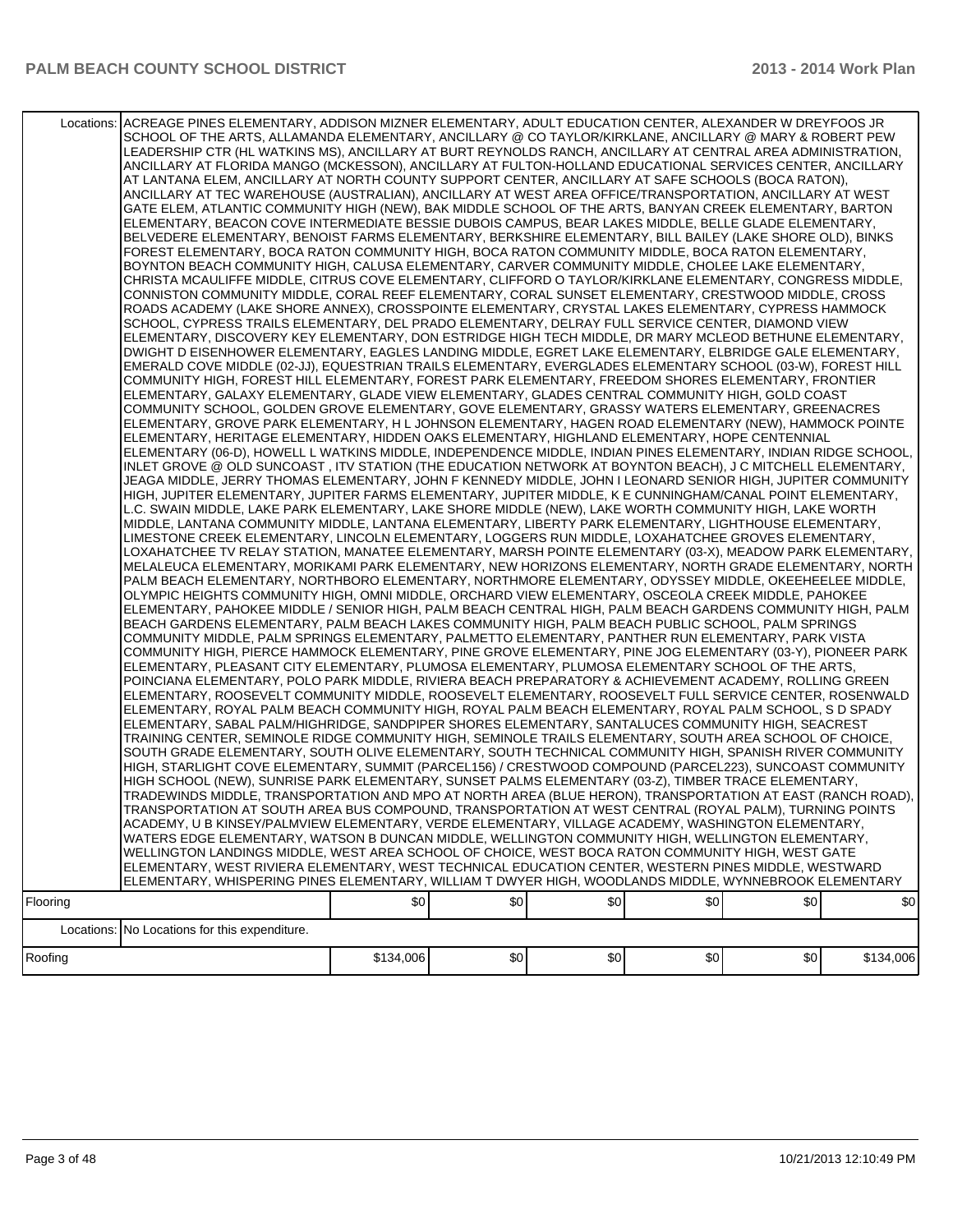#### PALM BEACH COUNTY SCHOOL DISTRICT **2014 Work Plan**

|                | Locations: ACREAGE PINES ELEMENTARY, ADDISON MIZNER ELEMENTARY, ADULT EDUCATION CENTER, ALEXANDER W DREYFOOS JR<br>SCHOOL OF THE ARTS, ALLAMANDA ELEMENTARY, ANCILLARY @ CO TAYLOR/KIRKLANE, ANCILLARY @ MARY & ROBERT PEW<br>LEADERSHIP CTR (HL WATKINS MS), ANCILLARY AT BURT REYNOLDS RANCH, ANCILLARY AT CENTRAL AREA ADMINISTRATION,<br>ANCILLARY AT FLORIDA MANGO (MCKESSON), ANCILLARY AT FULTON-HOLLAND EDUCATIONAL SERVICES CENTER, ANCILLARY<br>AT LANTANA ELEM, ANCILLARY AT NORTH COUNTY SUPPORT CENTER, ANCILLARY AT SAFE SCHOOLS (BOCA RATON),<br>ANCILLARY AT TEC WAREHOUSE (AUSTRALIAN), ANCILLARY AT WEST AREA OFFICE/TRANSPORTATION, ANCILLARY AT WEST<br>GATE ELEM, ATLANTIC COMMUNITY HIGH (NEW), BAK MIDDLE SCHOOL OF THE ARTS, BANYAN CREEK ELEMENTARY, BARTON<br>ELEMENTARY, BEACON COVE INTERMEDIATE BESSIE DUBOIS CAMPUS, BEAR LAKES MIDDLE, BELLE GLADE ELEMENTARY,<br>BELVEDERE ELEMENTARY, BENOIST FARMS ELEMENTARY, BERKSHIRE ELEMENTARY, BILL BAILEY (LAKE SHORE OLD), BINKS<br>FOREST ELEMENTARY, BOCA RATON COMMUNITY HIGH, BOCA RATON COMMUNITY MIDDLE, BOCA RATON ELEMENTARY,<br>BOYNTON BEACH COMMUNITY HIGH, CALUSA ELEMENTARY, CARVER COMMUNITY MIDDLE, CHOLEE LAKE ELEMENTARY,<br>CHRISTA MCAULIFFE MIDDLE, CITRUS COVE ELEMENTARY, CLIFFORD O TAYLOR/KIRKLANE ELEMENTARY, CONGRESS MIDDLE,<br>CONNISTON COMMUNITY MIDDLE, CORAL REEF ELEMENTARY, CORAL SUNSET ELEMENTARY, CRESTWOOD MIDDLE, CROSS<br>ROADS ACADEMY (LAKE SHORE ANNEX), CROSSPOINTE ELEMENTARY, CRYSTAL LAKES ELEMENTARY, CYPRESS HAMMOCK<br>SCHOOL, CYPRESS TRAILS ELEMENTARY, DEL PRADO ELEMENTARY, DELRAY FULL SERVICE CENTER, DIAMOND VIEW<br>ELEMENTARY, DISCOVERY KEY ELEMENTARY, DON ESTRIDGE HIGH TECH MIDDLE, DR MARY MCLEOD BETHUNE ELEMENTARY,<br>DWIGHT D EISENHOWER ELEMENTARY, EAGLES LANDING MIDDLE, EGRET LAKE ELEMENTARY, ELBRIDGE GALE ELEMENTARY,<br>EMERALD COVE MIDDLE (02-JJ), EQUESTRIAN TRAILS ELEMENTARY, EVERGLADES ELEMENTARY SCHOOL (03-W), FOREST HILL<br>COMMUNITY HIGH, FOREST HILL ELEMENTARY, FOREST PARK ELEMENTARY, FREEDOM SHORES ELEMENTARY, FRONTIER<br>ELEMENTARY, GALAXY ELEMENTARY, GLADE VIEW ELEMENTARY, GLADES CENTRAL COMMUNITY HIGH, GOLD COAST<br>COMMUNITY SCHOOL, GOLDEN GROVE ELEMENTARY, GOVE ELEMENTARY, GRASSY WATERS ELEMENTARY, GREENACRES<br>ELEMENTARY, GROVE PARK ELEMENTARY, H L JOHNSON ELEMENTARY, HAGEN ROAD ELEMENTARY (NEW), HAMMOCK POINTE<br>ELEMENTARY, HERITAGE ELEMENTARY, HIDDEN OAKS ELEMENTARY, HIGHLAND ELEMENTARY, HOPE CENTENNIAL<br>ELEMENTARY (06-D), HOWELL L WATKINS MIDDLE, INDEPENDENCE MIDDLE, INDIAN PINES ELEMENTARY, INDIAN RIDGE SCHOOL,<br>INLET GROVE @ OLD SUNCOAST , ITV STATION (THE EDUCATION NETWORK AT BOYNTON BEACH), J C MITCHELL ELEMENTARY,<br>JEAGA MIDDLE, JERRY THOMAS ELEMENTARY, JOHN F KENNEDY MIDDLE, JOHN I LEONARD SENIOR HIGH, JUPITER COMMUNITY<br>HIGH, JUPITER ELEMENTARY, JUPITER FARMS ELEMENTARY, JUPITER MIDDLE, K E CUNNINGHAM/CANAL POINT ELEMENTARY,<br>L.C. SWAIN MIDDLE, LAKE PARK ELEMENTARY, LAKE SHORE MIDDLE (NEW), LAKE WORTH COMMUNITY HIGH, LAKE WORTH<br>MIDDLE, LANTANA COMMUNITY MIDDLE, LANTANA ELEMENTARY, LIBERTY PARK ELEMENTARY, LIGHTHOUSE ELEMENTARY,<br>LIMESTONE CREEK ELEMENTARY, LINCOLN ELEMENTARY, LOGGERS RUN MIDDLE, LOXAHATCHEE GROVES ELEMENTARY,<br>LOXAHATCHEE TV RELAY STATION, MANATEE ELEMENTARY, MARSH POINTE ELEMENTARY (03-X), MEADOW PARK ELEMENTARY,<br>MELALEUCA ELEMENTARY, MORIKAMI PARK ELEMENTARY, NEW HORIZONS ELEMENTARY, NORTH GRADE ELEMENTARY, NORTH<br>PALM BEACH ELEMENTARY, NORTHBORO ELEMENTARY, NORTHMORE ELEMENTARY, ODYSSEY MIDDLE, OKEEHEELEE MIDDLE,<br>OLYMPIC HEIGHTS COMMUNITY HIGH, OMNI MIDDLE, ORCHARD VIEW ELEMENTARY, OSCEOLA CREEK MIDDLE, PAHOKEE<br>ELEMENTARY, PAHOKEE MIDDLE / SENIOR HIGH, PALM BEACH CENTRAL HIGH, PALM BEACH GARDENS COMMUNITY HIGH, PALM<br>BEACH GARDENS ELEMENTARY, PALM BEACH LAKES COMMUNITY HIGH, PALM BEACH PUBLIC SCHOOL, PALM SPRINGS<br>COMMUNITY MIDDLE, PALM SPRINGS ELEMENTARY, PALMETTO ELEMENTARY, PANTHER RUN ELEMENTARY, PARK VISTA<br>COMMUNITY HIGH, PIERCE HAMMOCK ELEMENTARY, PINE GROVE ELEMENTARY, PINE JOG ELEMENTARY (03-Y), PIONEER PARK<br>ELEMENTARY, PLEASANT CITY ELEMENTARY, PLUMOSA ELEMENTARY, PLUMOSA ELEMENTARY SCHOOL OF THE ARTS,<br>POINCIANA ELEMENTARY, POLO PARK MIDDLE, RIVIERA BEACH PREPARATORY & ACHIEVEMENT ACADEMY, ROLLING GREEN<br>ELEMENTARY, ROOSEVELT COMMUNITY MIDDLE, ROOSEVELT ELEMENTARY, ROOSEVELT FULL SERVICE CENTER, ROSENWALD<br>ELEMENTARY, ROYAL PALM BEACH COMMUNITY HIGH, ROYAL PALM BEACH ELEMENTARY, ROYAL PALM SCHOOL, S D SPADY<br>ELEMENTARY, SABAL PALM/HIGHRIDGE, SANDPIPER SHORES ELEMENTARY, SANTALUCES COMMUNITY HIGH, SEACREST<br>TRAINING CENTER, SEMINOLE RIDGE COMMUNITY HIGH, SEMINOLE TRAILS ELEMENTARY, SOUTH AREA SCHOOL OF CHOICE,<br>SOUTH GRADE ELEMENTARY, SOUTH OLIVE ELEMENTARY, SOUTH TECHNICAL COMMUNITY HIGH, SPANISH RIVER COMMUNITY |             |           |           |           |           |             |
|----------------|---------------------------------------------------------------------------------------------------------------------------------------------------------------------------------------------------------------------------------------------------------------------------------------------------------------------------------------------------------------------------------------------------------------------------------------------------------------------------------------------------------------------------------------------------------------------------------------------------------------------------------------------------------------------------------------------------------------------------------------------------------------------------------------------------------------------------------------------------------------------------------------------------------------------------------------------------------------------------------------------------------------------------------------------------------------------------------------------------------------------------------------------------------------------------------------------------------------------------------------------------------------------------------------------------------------------------------------------------------------------------------------------------------------------------------------------------------------------------------------------------------------------------------------------------------------------------------------------------------------------------------------------------------------------------------------------------------------------------------------------------------------------------------------------------------------------------------------------------------------------------------------------------------------------------------------------------------------------------------------------------------------------------------------------------------------------------------------------------------------------------------------------------------------------------------------------------------------------------------------------------------------------------------------------------------------------------------------------------------------------------------------------------------------------------------------------------------------------------------------------------------------------------------------------------------------------------------------------------------------------------------------------------------------------------------------------------------------------------------------------------------------------------------------------------------------------------------------------------------------------------------------------------------------------------------------------------------------------------------------------------------------------------------------------------------------------------------------------------------------------------------------------------------------------------------------------------------------------------------------------------------------------------------------------------------------------------------------------------------------------------------------------------------------------------------------------------------------------------------------------------------------------------------------------------------------------------------------------------------------------------------------------------------------------------------------------------------------------------------------------------------------------------------------------------------------------------------------------------------------------------------------------------------------------------------------------------------------------------------------------------------------------------------------------------------------------------------------------------------------------------------------------------------------------------------------------------------------------------------------------------------------------------------------------------------------------------------------------------------------------------------------------------------------------------------------------------------------------------------------------------------------------------------------------------------------------------------------------------------------------------------------------------------------------------------------------------------------------------------------------------------------------------------------------------------------------------------------------------------------------------------------------------------------------------------------------------------|-------------|-----------|-----------|-----------|-----------|-------------|
|                |                                                                                                                                                                                                                                                                                                                                                                                                                                                                                                                                                                                                                                                                                                                                                                                                                                                                                                                                                                                                                                                                                                                                                                                                                                                                                                                                                                                                                                                                                                                                                                                                                                                                                                                                                                                                                                                                                                                                                                                                                                                                                                                                                                                                                                                                                                                                                                                                                                                                                                                                                                                                                                                                                                                                                                                                                                                                                                                                                                                                                                                                                                                                                                                                                                                                                                                                                                                                                                                                                                                                                                                                                                                                                                                                                                                                                                                                                                                                                                                                                                                                                                                                                                                                                                                                                                                                                                                                                                                                                                                                                                                                                                                                                                                                                                                                                                                                                                                                                         |             |           |           |           |           |             |
|                | HIGH, STARLIGHT COVE ELEMENTARY, SUMMIT (PARCEL156) / CRESTWOOD COMPOUND (PARCEL223), SUNCOAST COMMUNITY<br>HIGH SCHOOL (NEW), SUNRISE PARK ELEMENTARY, SUNSET PALMS ELEMENTARY (03-Z), TIMBER TRACE ELEMENTARY,                                                                                                                                                                                                                                                                                                                                                                                                                                                                                                                                                                                                                                                                                                                                                                                                                                                                                                                                                                                                                                                                                                                                                                                                                                                                                                                                                                                                                                                                                                                                                                                                                                                                                                                                                                                                                                                                                                                                                                                                                                                                                                                                                                                                                                                                                                                                                                                                                                                                                                                                                                                                                                                                                                                                                                                                                                                                                                                                                                                                                                                                                                                                                                                                                                                                                                                                                                                                                                                                                                                                                                                                                                                                                                                                                                                                                                                                                                                                                                                                                                                                                                                                                                                                                                                                                                                                                                                                                                                                                                                                                                                                                                                                                                                                        |             |           |           |           |           |             |
|                | TRADEWINDS MIDDLE, TRANSPORTATION AND MPO AT NORTH AREA (BLUE HERON), TRANSPORTATION AT EAST (RANCH ROAD),<br>TRANSPORTATION AT SOUTH AREA BUS COMPOUND, TRANSPORTATION AT WEST CENTRAL (ROYAL PALM), TURNING POINTS<br>ACADEMY, U B KINSEY/PALMVIEW ELEMENTARY, VERDE ELEMENTARY, VILLAGE ACADEMY, WASHINGTON ELEMENTARY,<br>WATERS EDGE ELEMENTARY, WATSON B DUNCAN MIDDLE, WELLINGTON COMMUNITY HIGH, WELLINGTON ELEMENTARY,<br>WELLINGTON LANDINGS MIDDLE, WEST AREA SCHOOL OF CHOICE, WEST BOCA RATON COMMUNITY HIGH, WEST GATE                                                                                                                                                                                                                                                                                                                                                                                                                                                                                                                                                                                                                                                                                                                                                                                                                                                                                                                                                                                                                                                                                                                                                                                                                                                                                                                                                                                                                                                                                                                                                                                                                                                                                                                                                                                                                                                                                                                                                                                                                                                                                                                                                                                                                                                                                                                                                                                                                                                                                                                                                                                                                                                                                                                                                                                                                                                                                                                                                                                                                                                                                                                                                                                                                                                                                                                                                                                                                                                                                                                                                                                                                                                                                                                                                                                                                                                                                                                                                                                                                                                                                                                                                                                                                                                                                                                                                                                                                    |             |           |           |           |           |             |
|                | ELEMENTARY, WEST RIVIERA ELEMENTARY, WEST TECHNICAL EDUCATION CENTER, WESTERN PINES MIDDLE, WESTWARD<br>ELEMENTARY, WHISPERING PINES ELEMENTARY, WILLIAM T DWYER HIGH, WOODLANDS MIDDLE, WYNNEBROOK ELEMENTARY                                                                                                                                                                                                                                                                                                                                                                                                                                                                                                                                                                                                                                                                                                                                                                                                                                                                                                                                                                                                                                                                                                                                                                                                                                                                                                                                                                                                                                                                                                                                                                                                                                                                                                                                                                                                                                                                                                                                                                                                                                                                                                                                                                                                                                                                                                                                                                                                                                                                                                                                                                                                                                                                                                                                                                                                                                                                                                                                                                                                                                                                                                                                                                                                                                                                                                                                                                                                                                                                                                                                                                                                                                                                                                                                                                                                                                                                                                                                                                                                                                                                                                                                                                                                                                                                                                                                                                                                                                                                                                                                                                                                                                                                                                                                          |             |           |           |           |           |             |
| Safety to Life |                                                                                                                                                                                                                                                                                                                                                                                                                                                                                                                                                                                                                                                                                                                                                                                                                                                                                                                                                                                                                                                                                                                                                                                                                                                                                                                                                                                                                                                                                                                                                                                                                                                                                                                                                                                                                                                                                                                                                                                                                                                                                                                                                                                                                                                                                                                                                                                                                                                                                                                                                                                                                                                                                                                                                                                                                                                                                                                                                                                                                                                                                                                                                                                                                                                                                                                                                                                                                                                                                                                                                                                                                                                                                                                                                                                                                                                                                                                                                                                                                                                                                                                                                                                                                                                                                                                                                                                                                                                                                                                                                                                                                                                                                                                                                                                                                                                                                                                                                         | \$1,907,397 | \$957,000 | \$957,000 | \$957,000 | \$957,000 | \$5,735,397 |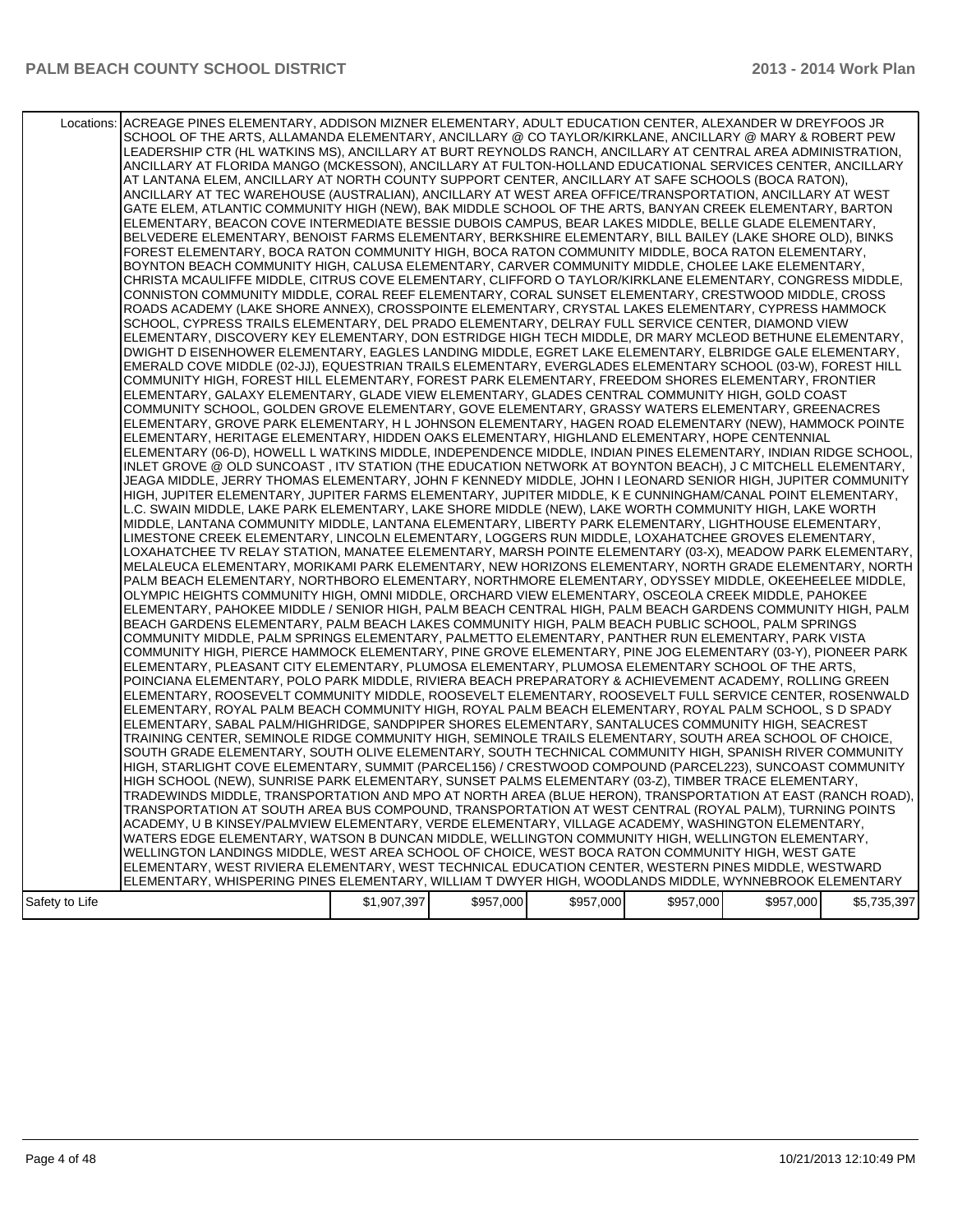| Fencing    | Locations: ACREAGE PINES ELEMENTARY, ADDISON MIZNER ELEMENTARY, ADULT EDUCATION CENTER, ALEXANDER W DREYFOOS JR<br>SCHOOL OF THE ARTS, ALLAMANDA ELEMENTARY, ANCILLARY @ CO TAYLOR/KIRKLANE, ANCILLARY @ MARY & ROBERT PEW<br>LEADERSHIP CTR (HL WATKINS MS), ANCILLARY AT BURT REYNOLDS RANCH, ANCILLARY AT CENTRAL AREA ADMINISTRATION,<br>ANCILLARY AT FLORIDA MANGO (MCKESSON), ANCILLARY AT FULTON-HOLLAND EDUCATIONAL SERVICES CENTER, ANCILLARY<br>AT LANTANA ELEM, ANCILLARY AT NORTH COUNTY SUPPORT CENTER, ANCILLARY AT SAFE SCHOOLS (BOCA RATON),<br>ANCILLARY AT TEC WAREHOUSE (AUSTRALIAN), ANCILLARY AT WEST AREA OFFICE/TRANSPORTATION, ANCILLARY AT WEST<br>GATE ELEM, ATLANTIC COMMUNITY HIGH (NEW), BAK MIDDLE SCHOOL OF THE ARTS, BANYAN CREEK ELEMENTARY, BARTON<br>ELEMENTARY, BEACON COVE INTERMEDIATE BESSIE DUBOIS CAMPUS, BEAR LAKES MIDDLE, BELLE GLADE ELEMENTARY,<br>BELVEDERE ELEMENTARY, BENOIST FARMS ELEMENTARY, BERKSHIRE ELEMENTARY, BILL BAILEY (LAKE SHORE OLD), BINKS<br>FOREST ELEMENTARY, BOCA RATON COMMUNITY HIGH, BOCA RATON COMMUNITY MIDDLE, BOCA RATON ELEMENTARY,<br>BOYNTON BEACH COMMUNITY HIGH, CALUSA ELEMENTARY, CARVER COMMUNITY MIDDLE, CHOLEE LAKE ELEMENTARY,<br>CHRISTA MCAULIFFE MIDDLE, CITRUS COVE ELEMENTARY, CLIFFORD O TAYLOR/KIRKLANE ELEMENTARY, CONGRESS MIDDLE,<br>CONNISTON COMMUNITY MIDDLE, CORAL REEF ELEMENTARY, CORAL SUNSET ELEMENTARY, CRESTWOOD MIDDLE, CROSS<br>ROADS ACADEMY (LAKE SHORE ANNEX), CROSSPOINTE ELEMENTARY, CRYSTAL LAKES ELEMENTARY, CYPRESS HAMMOCK<br>SCHOOL, CYPRESS TRAILS ELEMENTARY, DEL PRADO ELEMENTARY, DELRAY FULL SERVICE CENTER, DIAMOND VIEW<br>ELEMENTARY, DISCOVERY KEY ELEMENTARY, DON ESTRIDGE HIGH TECH MIDDLE, DR MARY MCLEOD BETHUNE ELEMENTARY,<br>DWIGHT D EISENHOWER ELEMENTARY, EAGLES LANDING MIDDLE, EGRET LAKE ELEMENTARY, ELBRIDGE GALE ELEMENTARY,<br>EMERALD COVE MIDDLE (02-JJ), EQUESTRIAN TRAILS ELEMENTARY, EVERGLADES ELEMENTARY SCHOOL (03-W), FOREST HILL<br>COMMUNITY HIGH, FOREST HILL ELEMENTARY, FOREST PARK ELEMENTARY, FREEDOM SHORES ELEMENTARY, FRONTIER<br>ELEMENTARY, GALAXY ELEMENTARY, GLADE VIEW ELEMENTARY, GLADES CENTRAL COMMUNITY HIGH, GOLD COAST<br>COMMUNITY SCHOOL, GOLDEN GROVE ELEMENTARY, GOVE ELEMENTARY, GRASSY WATERS ELEMENTARY, GREENACRES<br>ELEMENTARY, GROVE PARK ELEMENTARY, H L JOHNSON ELEMENTARY, HAGEN ROAD ELEMENTARY (NEW), HAMMOCK POINTE<br>ELEMENTARY, HERITAGE ELEMENTARY, HIDDEN OAKS ELEMENTARY, HIGHLAND ELEMENTARY, HOPE CENTENNIAL<br>ELEMENTARY (06-D), HOWELL L WATKINS MIDDLE, INDEPENDENCE MIDDLE, INDIAN PINES ELEMENTARY, INDIAN RIDGE SCHOOL,<br>INLET GROVE @ OLD SUNCOAST, ITV STATION (THE EDUCATION NETWORK AT BOYNTON BEACH), J C MITCHELL ELEMENTARY,<br>JEAGA MIDDLE. JERRY THOMAS ELEMENTARY. JOHN F KENNEDY MIDDLE. JOHN I LEONARD SENIOR HIGH. JUPITER COMMUNITY<br>HIGH, JUPITER ELEMENTARY, JUPITER FARMS ELEMENTARY, JUPITER MIDDLE, K E CUNNINGHAM/CANAL POINT ELEMENTARY,<br>L.C. SWAIN MIDDLE, LAKE PARK ELEMENTARY, LAKE SHORE MIDDLE (NEW), LAKE WORTH COMMUNITY HIGH, LAKE WORTH<br>MIDDLE, LANTANA COMMUNITY MIDDLE, LANTANA ELEMENTARY, LIBERTY PARK ELEMENTARY, LIGHTHOUSE ELEMENTARY,<br>LIMESTONE CREEK ELEMENTARY, LINCOLN ELEMENTARY, LOGGERS RUN MIDDLE, LOXAHATCHEE GROVES ELEMENTARY,<br>LOXAHATCHEE TV RELAY STATION, MANATEE ELEMENTARY, MARSH POINTE ELEMENTARY (03-X), MEADOW PARK ELEMENTARY,<br>MELALEUCA ELEMENTARY, MORIKAMI PARK ELEMENTARY, NEW HORIZONS ELEMENTARY, NORTH GRADE ELEMENTARY, NORTH<br>PALM BEACH ELEMENTARY, NORTHBORO ELEMENTARY, NORTHMORE ELEMENTARY, ODYSSEY MIDDLE, OKEEHEELEE MIDDLE,<br>OLYMPIC HEIGHTS COMMUNITY HIGH, OMNI MIDDLE, ORCHARD VIEW ELEMENTARY, OSCEOLA CREEK MIDDLE, PAHOKEE<br>ELEMENTARY, PAHOKEE MIDDLE / SENIOR HIGH, PALM BEACH CENTRAL HIGH, PALM BEACH GARDENS COMMUNITY HIGH, PALM<br>BEACH GARDENS ELEMENTARY, PALM BEACH LAKES COMMUNITY HIGH, PALM BEACH PUBLIC SCHOOL, PALM SPRINGS<br>COMMUNITY MIDDLE, PALM SPRINGS ELEMENTARY, PALMETTO ELEMENTARY, PANTHER RUN ELEMENTARY, PARK VISTA<br>COMMUNITY HIGH, PIERCE HAMMOCK ELEMENTARY, PINE GROVE ELEMENTARY, PINE JOG ELEMENTARY (03-Y), PIONEER PARK<br>ELEMENTARY, PLEASANT CITY ELEMENTARY, PLUMOSA ELEMENTARY, PLUMOSA ELEMENTARY SCHOOL OF THE ARTS,<br>POINCIANA ELEMENTARY, POLO PARK MIDDLE, RIVIERA BEACH PREPARATORY & ACHIEVEMENT ACADEMY, ROLLING GREEN<br>ELEMENTARY, ROOSEVELT COMMUNITY MIDDLE, ROOSEVELT ELEMENTARY, ROOSEVELT FULL SERVICE CENTER, ROSENWALD<br>ELEMENTARY, ROYAL PALM BEACH COMMUNITY HIGH, ROYAL PALM BEACH ELEMENTARY, ROYAL PALM SCHOOL, S D SPADY<br>ELEMENTARY, SABAL PALM/HIGHRIDGE, SANDPIPER SHORES ELEMENTARY, SANTALUCES COMMUNITY HIGH, SEACREST<br>TRAINING CENTER, SEMINOLE RIDGE COMMUNITY HIGH, SEMINOLE TRAILS ELEMENTARY, SOUTH AREA SCHOOL OF CHOICE,<br>SOUTH GRADE ELEMENTARY, SOUTH OLIVE ELEMENTARY, SOUTH TECHNICAL COMMUNITY HIGH, SPANISH RIVER COMMUNITY<br>HIGH, STARLIGHT COVE ELEMENTARY, SUMMIT (PARCEL156) / CRESTWOOD COMPOUND (PARCEL223), SUNCOAST COMMUNITY<br>HIGH SCHOOL (NEW), SUNRISE PARK ELEMENTARY, SUNSET PALMS ELEMENTARY (03-Z), TIMBER TRACE ELEMENTARY,<br>TRADEWINDS MIDDLE, TRANSPORTATION AND MPO AT NORTH AREA (BLUE HERON), TRANSPORTATION AT EAST (RANCH ROAD),<br>TRANSPORTATION AT SOUTH AREA BUS COMPOUND, TRANSPORTATION AT WEST CENTRAL (ROYAL PALM), TURNING POINTS<br>ACADEMY, U B KINSEY/PALMVIEW ELEMENTARY, VERDE ELEMENTARY, VILLAGE ACADEMY, WASHINGTON ELEMENTARY,<br>WATERS EDGE ELEMENTARY, WATSON B DUNCAN MIDDLE, WELLINGTON COMMUNITY HIGH, WELLINGTON ELEMENTARY,<br>WELLINGTON LANDINGS MIDDLE, WEST AREA SCHOOL OF CHOICE, WEST BOCA RATON COMMUNITY HIGH, WEST GATE<br>ELEMENTARY, WEST RIVIERA ELEMENTARY, WEST TECHNICAL EDUCATION CENTER, WESTERN PINES MIDDLE, WESTWARD<br>ELEMENTARY, WHISPERING PINES ELEMENTARY, WILLIAM T DWYER HIGH, WOODLANDS MIDDLE, WYNNEBROOK ELEMENTARY | \$0       | \$0 | \$0 | \$0 | \$0 | \$0       |
|------------|--------------------------------------------------------------------------------------------------------------------------------------------------------------------------------------------------------------------------------------------------------------------------------------------------------------------------------------------------------------------------------------------------------------------------------------------------------------------------------------------------------------------------------------------------------------------------------------------------------------------------------------------------------------------------------------------------------------------------------------------------------------------------------------------------------------------------------------------------------------------------------------------------------------------------------------------------------------------------------------------------------------------------------------------------------------------------------------------------------------------------------------------------------------------------------------------------------------------------------------------------------------------------------------------------------------------------------------------------------------------------------------------------------------------------------------------------------------------------------------------------------------------------------------------------------------------------------------------------------------------------------------------------------------------------------------------------------------------------------------------------------------------------------------------------------------------------------------------------------------------------------------------------------------------------------------------------------------------------------------------------------------------------------------------------------------------------------------------------------------------------------------------------------------------------------------------------------------------------------------------------------------------------------------------------------------------------------------------------------------------------------------------------------------------------------------------------------------------------------------------------------------------------------------------------------------------------------------------------------------------------------------------------------------------------------------------------------------------------------------------------------------------------------------------------------------------------------------------------------------------------------------------------------------------------------------------------------------------------------------------------------------------------------------------------------------------------------------------------------------------------------------------------------------------------------------------------------------------------------------------------------------------------------------------------------------------------------------------------------------------------------------------------------------------------------------------------------------------------------------------------------------------------------------------------------------------------------------------------------------------------------------------------------------------------------------------------------------------------------------------------------------------------------------------------------------------------------------------------------------------------------------------------------------------------------------------------------------------------------------------------------------------------------------------------------------------------------------------------------------------------------------------------------------------------------------------------------------------------------------------------------------------------------------------------------------------------------------------------------------------------------------------------------------------------------------------------------------------------------------------------------------------------------------------------------------------------------------------------------------------------------------------------------------------------------------------------------------------------------------------------------------------------------------------------------------------------------------------------------------------------------------------------------------------------------------------------------------------------------------------------------------------------------------------------------------------------------------------------------------------------------------------------------------------------------------------------------------------------------------------------------------------------------------------------------------------------------------------------------------------------------------------------------------------------------------------------------------------------------------------------------------------------------------------------------------------------------------------------------------------------------------------------------------------------------------------------------------------------------------------------------------------------------------------------------------------------------------------------------------------------------------------------------------------------------------|-----------|-----|-----|-----|-----|-----------|
|            | Locations: No Locations for this expenditure.                                                                                                                                                                                                                                                                                                                                                                                                                                                                                                                                                                                                                                                                                                                                                                                                                                                                                                                                                                                                                                                                                                                                                                                                                                                                                                                                                                                                                                                                                                                                                                                                                                                                                                                                                                                                                                                                                                                                                                                                                                                                                                                                                                                                                                                                                                                                                                                                                                                                                                                                                                                                                                                                                                                                                                                                                                                                                                                                                                                                                                                                                                                                                                                                                                                                                                                                                                                                                                                                                                                                                                                                                                                                                                                                                                                                                                                                                                                                                                                                                                                                                                                                                                                                                                                                                                                                                                                                                                                                                                                                                                                                                                                                                                                                                                                                                                                                                                                                                                                                                                                                                                                                                                                                                                                                                                                                                                                                                                                                                                                                                                                                                                                                                                                                                                                                                                                                                        |           |     |     |     |     |           |
| Parking    |                                                                                                                                                                                                                                                                                                                                                                                                                                                                                                                                                                                                                                                                                                                                                                                                                                                                                                                                                                                                                                                                                                                                                                                                                                                                                                                                                                                                                                                                                                                                                                                                                                                                                                                                                                                                                                                                                                                                                                                                                                                                                                                                                                                                                                                                                                                                                                                                                                                                                                                                                                                                                                                                                                                                                                                                                                                                                                                                                                                                                                                                                                                                                                                                                                                                                                                                                                                                                                                                                                                                                                                                                                                                                                                                                                                                                                                                                                                                                                                                                                                                                                                                                                                                                                                                                                                                                                                                                                                                                                                                                                                                                                                                                                                                                                                                                                                                                                                                                                                                                                                                                                                                                                                                                                                                                                                                                                                                                                                                                                                                                                                                                                                                                                                                                                                                                                                                                                                                      | \$200,000 | \$0 | \$0 | \$0 | \$0 | \$200,000 |
|            | Locations: ROYAL PALM SCHOOL                                                                                                                                                                                                                                                                                                                                                                                                                                                                                                                                                                                                                                                                                                                                                                                                                                                                                                                                                                                                                                                                                                                                                                                                                                                                                                                                                                                                                                                                                                                                                                                                                                                                                                                                                                                                                                                                                                                                                                                                                                                                                                                                                                                                                                                                                                                                                                                                                                                                                                                                                                                                                                                                                                                                                                                                                                                                                                                                                                                                                                                                                                                                                                                                                                                                                                                                                                                                                                                                                                                                                                                                                                                                                                                                                                                                                                                                                                                                                                                                                                                                                                                                                                                                                                                                                                                                                                                                                                                                                                                                                                                                                                                                                                                                                                                                                                                                                                                                                                                                                                                                                                                                                                                                                                                                                                                                                                                                                                                                                                                                                                                                                                                                                                                                                                                                                                                                                                         |           |     |     |     |     |           |
| Electrical |                                                                                                                                                                                                                                                                                                                                                                                                                                                                                                                                                                                                                                                                                                                                                                                                                                                                                                                                                                                                                                                                                                                                                                                                                                                                                                                                                                                                                                                                                                                                                                                                                                                                                                                                                                                                                                                                                                                                                                                                                                                                                                                                                                                                                                                                                                                                                                                                                                                                                                                                                                                                                                                                                                                                                                                                                                                                                                                                                                                                                                                                                                                                                                                                                                                                                                                                                                                                                                                                                                                                                                                                                                                                                                                                                                                                                                                                                                                                                                                                                                                                                                                                                                                                                                                                                                                                                                                                                                                                                                                                                                                                                                                                                                                                                                                                                                                                                                                                                                                                                                                                                                                                                                                                                                                                                                                                                                                                                                                                                                                                                                                                                                                                                                                                                                                                                                                                                                                                      | \$0       | \$0 | \$0 | \$0 | \$0 | \$0       |
|            | Locations: No Locations for this expenditure.                                                                                                                                                                                                                                                                                                                                                                                                                                                                                                                                                                                                                                                                                                                                                                                                                                                                                                                                                                                                                                                                                                                                                                                                                                                                                                                                                                                                                                                                                                                                                                                                                                                                                                                                                                                                                                                                                                                                                                                                                                                                                                                                                                                                                                                                                                                                                                                                                                                                                                                                                                                                                                                                                                                                                                                                                                                                                                                                                                                                                                                                                                                                                                                                                                                                                                                                                                                                                                                                                                                                                                                                                                                                                                                                                                                                                                                                                                                                                                                                                                                                                                                                                                                                                                                                                                                                                                                                                                                                                                                                                                                                                                                                                                                                                                                                                                                                                                                                                                                                                                                                                                                                                                                                                                                                                                                                                                                                                                                                                                                                                                                                                                                                                                                                                                                                                                                                                        |           |     |     |     |     |           |
| Fire Alarm |                                                                                                                                                                                                                                                                                                                                                                                                                                                                                                                                                                                                                                                                                                                                                                                                                                                                                                                                                                                                                                                                                                                                                                                                                                                                                                                                                                                                                                                                                                                                                                                                                                                                                                                                                                                                                                                                                                                                                                                                                                                                                                                                                                                                                                                                                                                                                                                                                                                                                                                                                                                                                                                                                                                                                                                                                                                                                                                                                                                                                                                                                                                                                                                                                                                                                                                                                                                                                                                                                                                                                                                                                                                                                                                                                                                                                                                                                                                                                                                                                                                                                                                                                                                                                                                                                                                                                                                                                                                                                                                                                                                                                                                                                                                                                                                                                                                                                                                                                                                                                                                                                                                                                                                                                                                                                                                                                                                                                                                                                                                                                                                                                                                                                                                                                                                                                                                                                                                                      | \$0       | \$0 | \$0 | \$0 | \$0 | \$0       |
|            | Locations: No Locations for this expenditure.                                                                                                                                                                                                                                                                                                                                                                                                                                                                                                                                                                                                                                                                                                                                                                                                                                                                                                                                                                                                                                                                                                                                                                                                                                                                                                                                                                                                                                                                                                                                                                                                                                                                                                                                                                                                                                                                                                                                                                                                                                                                                                                                                                                                                                                                                                                                                                                                                                                                                                                                                                                                                                                                                                                                                                                                                                                                                                                                                                                                                                                                                                                                                                                                                                                                                                                                                                                                                                                                                                                                                                                                                                                                                                                                                                                                                                                                                                                                                                                                                                                                                                                                                                                                                                                                                                                                                                                                                                                                                                                                                                                                                                                                                                                                                                                                                                                                                                                                                                                                                                                                                                                                                                                                                                                                                                                                                                                                                                                                                                                                                                                                                                                                                                                                                                                                                                                                                        |           |     |     |     |     |           |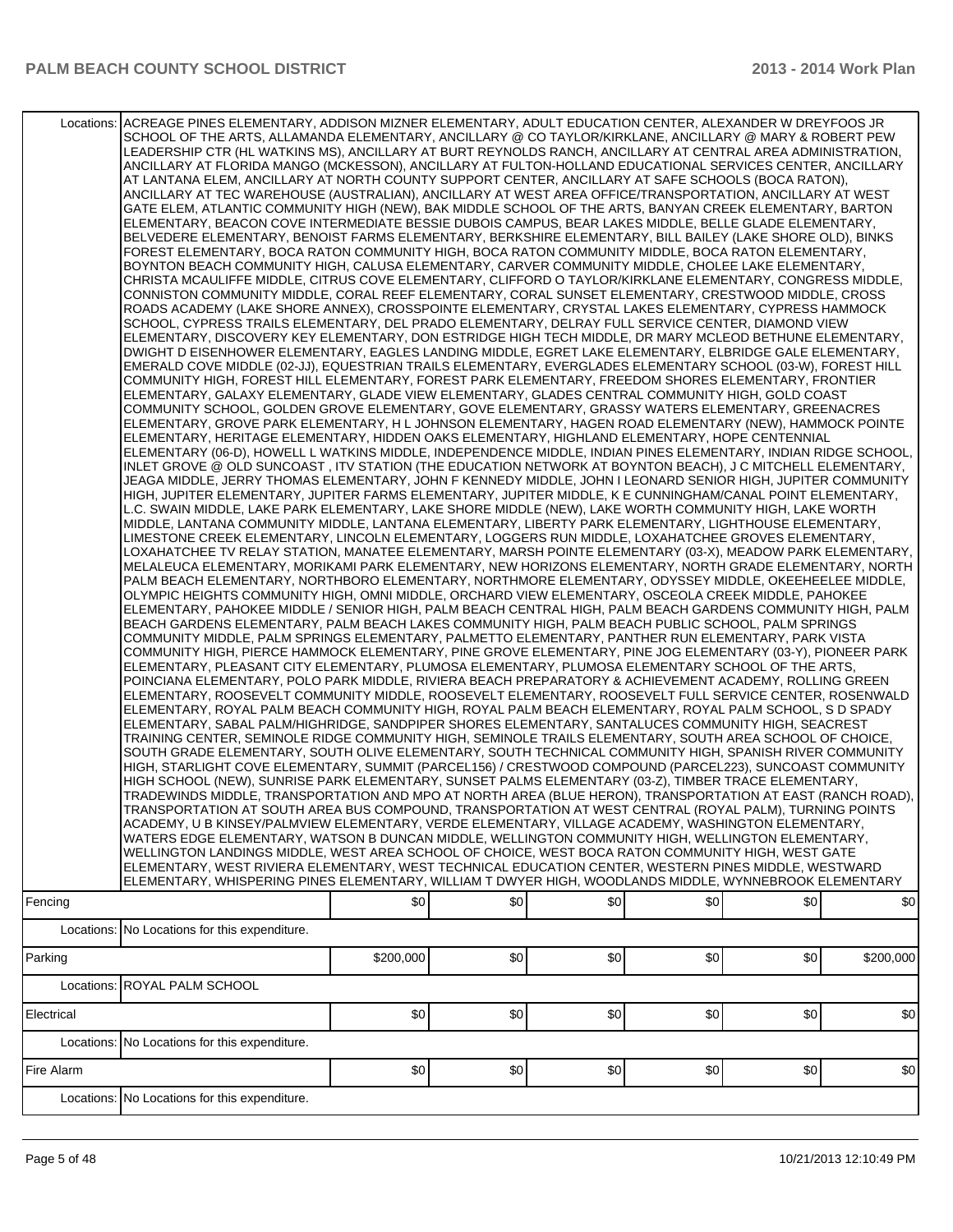| Telephone/Intercom System                                                                                                                                                                                                                                                                                                                                                                                                                                                                                                                                                                                                                                                                                                                                                                                                                                                                                                                                                                                                                                                                                                                                                                                                                                                                                                                                                                                                                                                                                                                                                                                                                                                                                                                                                                                                                                                                                                                                                                                                                                                                                                                                                                                                                                                                                                                                                                                                                                                                                                                                                                                                                                                                                                                                                                                                                                                                                                                                                                                                                                                                                                                                                                                                                                                                                                                                                                                                                                                                                                                                                                                                                                                                                                                                                                                                                                                                                                                                                                                                                                                                                                                                                                                                                                                                                                                                                                                                                                                                                                                                                                                                                                                                                                                                                                                                                                                                                                                                                                                                                                                                                                                                                                                                                                                                                                                                                                                                                                                                                                                                                                                                                                                                                                                                                                                                                                                                                                                             | \$0          | \$0          | \$0          | \$0          | \$0          | \$0           |
|-------------------------------------------------------------------------------------------------------------------------------------------------------------------------------------------------------------------------------------------------------------------------------------------------------------------------------------------------------------------------------------------------------------------------------------------------------------------------------------------------------------------------------------------------------------------------------------------------------------------------------------------------------------------------------------------------------------------------------------------------------------------------------------------------------------------------------------------------------------------------------------------------------------------------------------------------------------------------------------------------------------------------------------------------------------------------------------------------------------------------------------------------------------------------------------------------------------------------------------------------------------------------------------------------------------------------------------------------------------------------------------------------------------------------------------------------------------------------------------------------------------------------------------------------------------------------------------------------------------------------------------------------------------------------------------------------------------------------------------------------------------------------------------------------------------------------------------------------------------------------------------------------------------------------------------------------------------------------------------------------------------------------------------------------------------------------------------------------------------------------------------------------------------------------------------------------------------------------------------------------------------------------------------------------------------------------------------------------------------------------------------------------------------------------------------------------------------------------------------------------------------------------------------------------------------------------------------------------------------------------------------------------------------------------------------------------------------------------------------------------------------------------------------------------------------------------------------------------------------------------------------------------------------------------------------------------------------------------------------------------------------------------------------------------------------------------------------------------------------------------------------------------------------------------------------------------------------------------------------------------------------------------------------------------------------------------------------------------------------------------------------------------------------------------------------------------------------------------------------------------------------------------------------------------------------------------------------------------------------------------------------------------------------------------------------------------------------------------------------------------------------------------------------------------------------------------------------------------------------------------------------------------------------------------------------------------------------------------------------------------------------------------------------------------------------------------------------------------------------------------------------------------------------------------------------------------------------------------------------------------------------------------------------------------------------------------------------------------------------------------------------------------------------------------------------------------------------------------------------------------------------------------------------------------------------------------------------------------------------------------------------------------------------------------------------------------------------------------------------------------------------------------------------------------------------------------------------------------------------------------------------------------------------------------------------------------------------------------------------------------------------------------------------------------------------------------------------------------------------------------------------------------------------------------------------------------------------------------------------------------------------------------------------------------------------------------------------------------------------------------------------------------------------------------------------------------------------------------------------------------------------------------------------------------------------------------------------------------------------------------------------------------------------------------------------------------------------------------------------------------------------------------------------------------------------------------------------------------------------------------------------------------------------------------------------------------------|--------------|--------------|--------------|--------------|--------------|---------------|
| Locations: No Locations for this expenditure.                                                                                                                                                                                                                                                                                                                                                                                                                                                                                                                                                                                                                                                                                                                                                                                                                                                                                                                                                                                                                                                                                                                                                                                                                                                                                                                                                                                                                                                                                                                                                                                                                                                                                                                                                                                                                                                                                                                                                                                                                                                                                                                                                                                                                                                                                                                                                                                                                                                                                                                                                                                                                                                                                                                                                                                                                                                                                                                                                                                                                                                                                                                                                                                                                                                                                                                                                                                                                                                                                                                                                                                                                                                                                                                                                                                                                                                                                                                                                                                                                                                                                                                                                                                                                                                                                                                                                                                                                                                                                                                                                                                                                                                                                                                                                                                                                                                                                                                                                                                                                                                                                                                                                                                                                                                                                                                                                                                                                                                                                                                                                                                                                                                                                                                                                                                                                                                                                                         |              |              |              |              |              |               |
| <b>Closed Circuit Television</b>                                                                                                                                                                                                                                                                                                                                                                                                                                                                                                                                                                                                                                                                                                                                                                                                                                                                                                                                                                                                                                                                                                                                                                                                                                                                                                                                                                                                                                                                                                                                                                                                                                                                                                                                                                                                                                                                                                                                                                                                                                                                                                                                                                                                                                                                                                                                                                                                                                                                                                                                                                                                                                                                                                                                                                                                                                                                                                                                                                                                                                                                                                                                                                                                                                                                                                                                                                                                                                                                                                                                                                                                                                                                                                                                                                                                                                                                                                                                                                                                                                                                                                                                                                                                                                                                                                                                                                                                                                                                                                                                                                                                                                                                                                                                                                                                                                                                                                                                                                                                                                                                                                                                                                                                                                                                                                                                                                                                                                                                                                                                                                                                                                                                                                                                                                                                                                                                                                                      | \$0          | \$0          | \$0          | \$0          | \$0          | \$0           |
| Locations: No Locations for this expenditure.                                                                                                                                                                                                                                                                                                                                                                                                                                                                                                                                                                                                                                                                                                                                                                                                                                                                                                                                                                                                                                                                                                                                                                                                                                                                                                                                                                                                                                                                                                                                                                                                                                                                                                                                                                                                                                                                                                                                                                                                                                                                                                                                                                                                                                                                                                                                                                                                                                                                                                                                                                                                                                                                                                                                                                                                                                                                                                                                                                                                                                                                                                                                                                                                                                                                                                                                                                                                                                                                                                                                                                                                                                                                                                                                                                                                                                                                                                                                                                                                                                                                                                                                                                                                                                                                                                                                                                                                                                                                                                                                                                                                                                                                                                                                                                                                                                                                                                                                                                                                                                                                                                                                                                                                                                                                                                                                                                                                                                                                                                                                                                                                                                                                                                                                                                                                                                                                                                         |              |              |              |              |              |               |
| Paint                                                                                                                                                                                                                                                                                                                                                                                                                                                                                                                                                                                                                                                                                                                                                                                                                                                                                                                                                                                                                                                                                                                                                                                                                                                                                                                                                                                                                                                                                                                                                                                                                                                                                                                                                                                                                                                                                                                                                                                                                                                                                                                                                                                                                                                                                                                                                                                                                                                                                                                                                                                                                                                                                                                                                                                                                                                                                                                                                                                                                                                                                                                                                                                                                                                                                                                                                                                                                                                                                                                                                                                                                                                                                                                                                                                                                                                                                                                                                                                                                                                                                                                                                                                                                                                                                                                                                                                                                                                                                                                                                                                                                                                                                                                                                                                                                                                                                                                                                                                                                                                                                                                                                                                                                                                                                                                                                                                                                                                                                                                                                                                                                                                                                                                                                                                                                                                                                                                                                 | \$0          | \$0          | \$0          | \$0          | \$0          | \$0           |
| Locations: No Locations for this expenditure.                                                                                                                                                                                                                                                                                                                                                                                                                                                                                                                                                                                                                                                                                                                                                                                                                                                                                                                                                                                                                                                                                                                                                                                                                                                                                                                                                                                                                                                                                                                                                                                                                                                                                                                                                                                                                                                                                                                                                                                                                                                                                                                                                                                                                                                                                                                                                                                                                                                                                                                                                                                                                                                                                                                                                                                                                                                                                                                                                                                                                                                                                                                                                                                                                                                                                                                                                                                                                                                                                                                                                                                                                                                                                                                                                                                                                                                                                                                                                                                                                                                                                                                                                                                                                                                                                                                                                                                                                                                                                                                                                                                                                                                                                                                                                                                                                                                                                                                                                                                                                                                                                                                                                                                                                                                                                                                                                                                                                                                                                                                                                                                                                                                                                                                                                                                                                                                                                                         |              |              |              |              |              |               |
| Maintenance/Repair                                                                                                                                                                                                                                                                                                                                                                                                                                                                                                                                                                                                                                                                                                                                                                                                                                                                                                                                                                                                                                                                                                                                                                                                                                                                                                                                                                                                                                                                                                                                                                                                                                                                                                                                                                                                                                                                                                                                                                                                                                                                                                                                                                                                                                                                                                                                                                                                                                                                                                                                                                                                                                                                                                                                                                                                                                                                                                                                                                                                                                                                                                                                                                                                                                                                                                                                                                                                                                                                                                                                                                                                                                                                                                                                                                                                                                                                                                                                                                                                                                                                                                                                                                                                                                                                                                                                                                                                                                                                                                                                                                                                                                                                                                                                                                                                                                                                                                                                                                                                                                                                                                                                                                                                                                                                                                                                                                                                                                                                                                                                                                                                                                                                                                                                                                                                                                                                                                                                    | \$41,090,838 | \$35,936,498 | \$37,669,321 | \$39,250,613 | \$41,098,238 | \$195,045,508 |
| ACREAGE PINES ELEMENTARY, ADDISON MIZNER ELEMENTARY, ADULT EDUCATION CENTER, ALEXANDER W DREYFOOS JR<br>Locations:<br>SCHOOL OF THE ARTS, ALLAMANDA ELEMENTARY, ANCILLARY @ CO TAYLOR/KIRKLANE, ANCILLARY @ MARY & ROBERT PEW<br>LEADERSHIP CTR (HL WATKINS MS), ANCILLARY AT BURT REYNOLDS RANCH, ANCILLARY AT CENTRAL AREA ADMINISTRATION,<br>ANCILLARY AT FLORIDA MANGO (MCKESSON), ANCILLARY AT FULTON-HOLLAND EDUCATIONAL SERVICES CENTER, ANCILLARY<br>AT LANTANA ELEM, ANCILLARY AT NORTH COUNTY SUPPORT CENTER, ANCILLARY AT SAFE SCHOOLS (BOCA RATON),<br>ANCILLARY AT TEC WAREHOUSE (AUSTRALIAN), ANCILLARY AT WEST AREA OFFICE/TRANSPORTATION, ANCILLARY AT WEST<br>GATE ELEM, ATLANTIC COMMUNITY HIGH (NEW), BAK MIDDLE SCHOOL OF THE ARTS, BANYAN CREEK ELEMENTARY, BARTON<br>ELEMENTARY, BEACON COVE INTERMEDIATE BESSIE DUBOIS CAMPUS, BEAR LAKES MIDDLE, BELLE GLADE ELEMENTARY,<br>BELVEDERE ELEMENTARY, BENOIST FARMS ELEMENTARY, BERKSHIRE ELEMENTARY, BILL BAILEY (LAKE SHORE OLD), BINKS<br>FOREST ELEMENTARY, BOCA RATON COMMUNITY HIGH, BOCA RATON COMMUNITY MIDDLE, BOCA RATON ELEMENTARY,<br>BOYNTON BEACH COMMUNITY HIGH, CALUSA ELEMENTARY, CARVER COMMUNITY MIDDLE, CHOLEE LAKE ELEMENTARY,<br>CHRISTA MCAULIFFE MIDDLE, CITRUS COVE ELEMENTARY, CLIFFORD O TAYLOR/KIRKLANE ELEMENTARY, CONGRESS MIDDLE,<br>CONNISTON COMMUNITY MIDDLE, CORAL REEF ELEMENTARY, CORAL SUNSET ELEMENTARY, CRESTWOOD MIDDLE, CROSS<br>ROADS ACADEMY (LAKE SHORE ANNEX), CROSSPOINTE ELEMENTARY, CRYSTAL LAKES ELEMENTARY, CYPRESS HAMMOCK<br>SCHOOL, CYPRESS TRAILS ELEMENTARY, DEL PRADO ELEMENTARY, DELRAY FULL SERVICE CENTER, DIAMOND VIEW<br>ELEMENTARY, DISCOVERY KEY ELEMENTARY, DON ESTRIDGE HIGH TECH MIDDLE, DR MARY MCLEOD BETHUNE ELEMENTARY,<br>DWIGHT D EISENHOWER ELEMENTARY, EAGLES LANDING MIDDLE, EGRET LAKE ELEMENTARY, ELBRIDGE GALE ELEMENTARY,<br>EMERALD COVE MIDDLE (02-JJ), EQUESTRIAN TRAILS ELEMENTARY, EVERGLADES ELEMENTARY SCHOOL (03-W), FOREST HILL<br>COMMUNITY HIGH, FOREST HILL ELEMENTARY, FOREST PARK ELEMENTARY, FREEDOM SHORES ELEMENTARY, FRONTIER<br>ELEMENTARY, GALAXY ELEMENTARY, GLADE VIEW ELEMENTARY, GLADES CENTRAL COMMUNITY HIGH, GOLD COAST<br>COMMUNITY SCHOOL, GOLDEN GROVE ELEMENTARY, GOVE ELEMENTARY, GRASSY WATERS ELEMENTARY, GREENACRES<br>ELEMENTARY, GROVE PARK ELEMENTARY, H L JOHNSON ELEMENTARY, HAGEN ROAD ELEMENTARY (NEW), HAMMOCK POINTE<br>ELEMENTARY, HERITAGE ELEMENTARY, HIDDEN OAKS ELEMENTARY, HIGHLAND ELEMENTARY, HOPE CENTENNIAL<br>ELEMENTARY (06-D), HOWELL L WATKINS MIDDLE, INDEPENDENCE MIDDLE, INDIAN PINES ELEMENTARY, INDIAN RIDGE SCHOOL,<br>INLET GROVE @ OLD SUNCOAST, ITV STATION (THE EDUCATION NETWORK AT BOYNTON BEACH), J C MITCHELL ELEMENTARY,<br>JEAGA MIDDLE, JERRY THOMAS ELEMENTARY, JOHN F KENNEDY MIDDLE, JOHN I LEONARD SENIOR HIGH, JUPITER COMMUNITY<br>HIGH, JUPITER ELEMENTARY, JUPITER FARMS ELEMENTARY, JUPITER MIDDLE, K E CUNNINGHAM/CANAL POINT ELEMENTARY,<br>L.C. SWAIN MIDDLE, LAKE PARK ELEMENTARY, LAKE SHORE MIDDLE (NEW), LAKE WORTH COMMUNITY HIGH, LAKE WORTH<br>MIDDLE, LANTANA COMMUNITY MIDDLE, LANTANA ELEMENTARY, LIBERTY PARK ELEMENTARY, LIGHTHOUSE ELEMENTARY,<br>LIMESTONE CREEK ELEMENTARY, LINCOLN ELEMENTARY, LOGGERS RUN MIDDLE, LOXAHATCHEE GROVES ELEMENTARY,<br>LOXAHATCHEE TV RELAY STATION, MANATEE ELEMENTARY, MARSH POINTE ELEMENTARY (03-X), MEADOW PARK ELEMENTARY,<br>MELALEUCA ELEMENTARY, MORIKAMI PARK ELEMENTARY, NEW HORIZONS ELEMENTARY, NORTH GRADE ELEMENTARY, NORTH<br>PALM BEACH ELEMENTARY, NORTHBORO ELEMENTARY, NORTHMORE ELEMENTARY, ODYSSEY MIDDLE, OKEEHEELEE MIDDLE,<br>OLYMPIC HEIGHTS COMMUNITY HIGH, OMNI MIDDLE, ORCHARD VIEW ELEMENTARY, OSCEOLA CREEK MIDDLE, PAHOKEE<br>ELEMENTARY, PAHOKEE MIDDLE / SENIOR HIGH, PALM BEACH CENTRAL HIGH, PALM BEACH GARDENS COMMUNITY HIGH, PALM<br>BEACH GARDENS ELEMENTARY, PALM BEACH LAKES COMMUNITY HIGH, PALM BEACH PUBLIC SCHOOL, PALM SPRINGS<br>COMMUNITY MIDDLE, PALM SPRINGS ELEMENTARY, PALMETTO ELEMENTARY, PANTHER RUN ELEMENTARY, PARK VISTA<br>COMMUNITY HIGH, PIERCE HAMMOCK ELEMENTARY, PINE GROVE ELEMENTARY, PINE JOG ELEMENTARY (03-Y), PIONEER PARK<br>ELEMENTARY, PLEASANT CITY ELEMENTARY, PLUMOSA ELEMENTARY, PLUMOSA ELEMENTARY SCHOOL OF THE ARTS.<br>POINCIANA ELEMENTARY, POLO PARK MIDDLE, RIVIERA BEACH PREPARATORY & ACHIEVEMENT ACADEMY, ROLLING GREEN<br>ELEMENTARY, ROOSEVELT COMMUNITY MIDDLE, ROOSEVELT ELEMENTARY, ROOSEVELT FULL SERVICE CENTER, ROSENWALD<br>ELEMENTARY, ROYAL PALM BEACH COMMUNITY HIGH, ROYAL PALM BEACH ELEMENTARY, ROYAL PALM SCHOOL, S D SPADY<br>ELEMENTARY, SABAL PALM/HIGHRIDGE, SANDPIPER SHORES ELEMENTARY, SANTALUCES COMMUNITY HIGH, SEACREST<br>TRAINING CENTER, SEMINOLE RIDGE COMMUNITY HIGH, SEMINOLE TRAILS ELEMENTARY, SOUTH AREA SCHOOL OF CHOICE,<br>SOUTH GRADE ELEMENTARY, SOUTH OLIVE ELEMENTARY, SOUTH TECHNICAL COMMUNITY HIGH, SPANISH RIVER COMMUNITY<br>HIGH. STARLIGHT COVE ELEMENTARY. SUMMIT (PARCEL156) / CRESTWOOD COMPOUND (PARCEL223). SUNCOAST COMMUNITY<br>HIGH SCHOOL (NEW), SUNRISE PARK ELEMENTARY, SUNSET PALMS ELEMENTARY (03-Z), TIMBER TRACE ELEMENTARY,<br>TRADEWINDS MIDDLE, TRANSPORTATION AND MPO AT NORTH AREA (BLUE HERON), TRANSPORTATION AT EAST (RANCH ROAD),<br>TRANSPORTATION AT SOUTH AREA BUS COMPOUND, TRANSPORTATION AT WEST CENTRAL (ROYAL PALM), TURNING POINTS<br>ACADEMY, U B KINSEY/PALMVIEW ELEMENTARY, VERDE ELEMENTARY, VILLAGE ACADEMY, WASHINGTON ELEMENTARY,<br>WATERS EDGE ELEMENTARY, WATSON B DUNCAN MIDDLE, WELLINGTON COMMUNITY HIGH, WELLINGTON ELEMENTARY,<br>WELLINGTON LANDINGS MIDDLE, WEST AREA SCHOOL OF CHOICE, WEST BOCA RATON COMMUNITY HIGH, WEST GATE<br>ELEMENTARY, WEST RIVIERA ELEMENTARY, WEST TECHNICAL EDUCATION CENTER, WESTERN PINES MIDDLE, WESTWARD<br>ELEMENTARY, WHISPERING PINES ELEMENTARY, WILLIAM T DWYER HIGH, WOODLANDS MIDDLE, WYNNEBROOK ELEMENTARY<br>Sub Total: | \$45,503,070 | \$37,893,498 | \$39,626,321 | \$41,207,613 | \$43,055,238 | \$207,285,740 |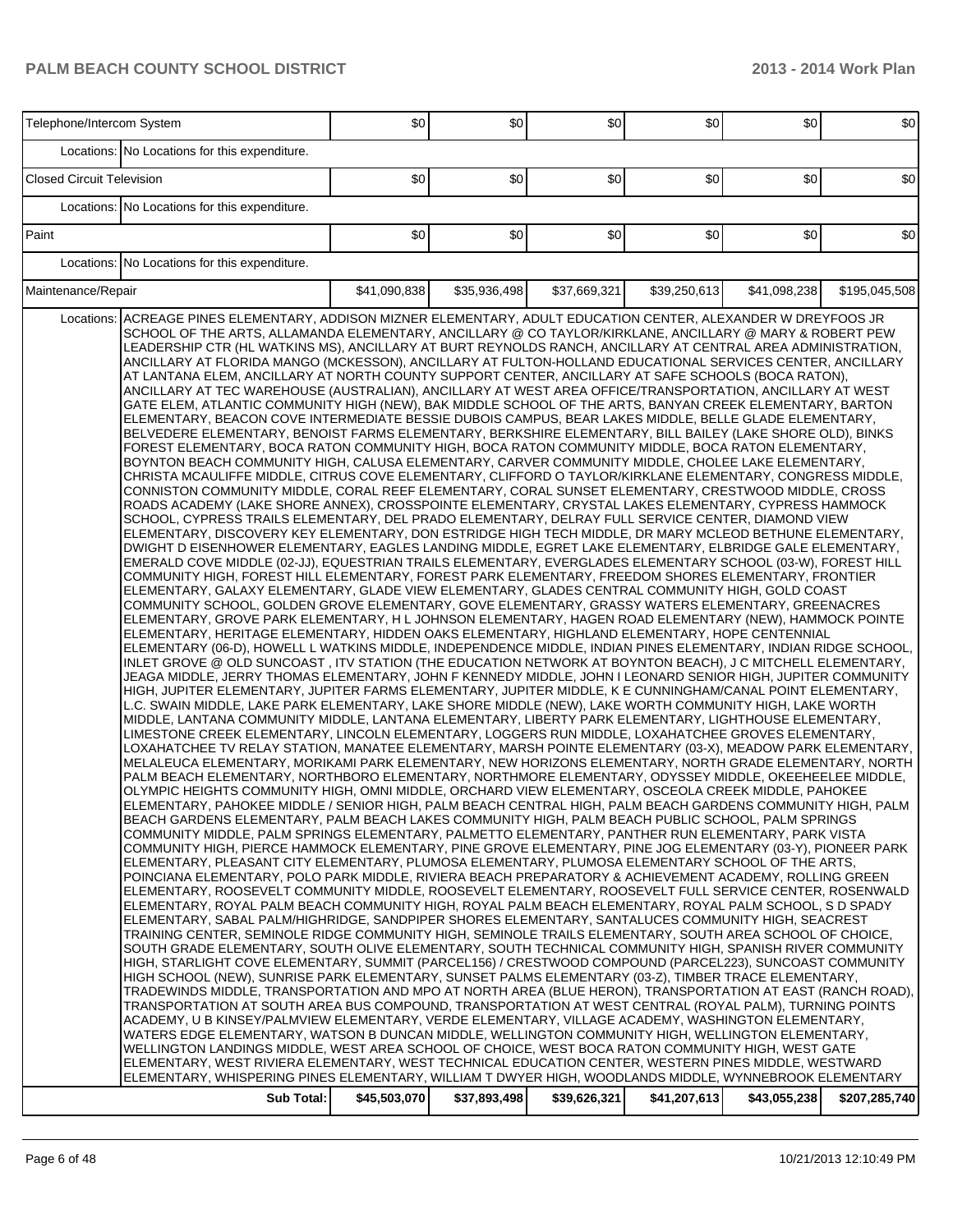| IPECO Maintenance Expenditures | \$0          | \$0l         | \$169,759    | \$532,002    | \$1.275.267  | \$1.977.028   |
|--------------------------------|--------------|--------------|--------------|--------------|--------------|---------------|
| 1.50 Mill Sub Total: I         | \$47.612.417 | \$38.793.498 | \$40.356.562 | \$41,575,611 | \$42,679,971 | \$211,018,059 |

|     | <b>Other Items</b>                                                                                                                                                                                                                                                                                                                                                                                                                                                                                                                                                                                                                                                                                                                                                                                                                                                                                                                                                                                                                                                                                                                                                                                                                                                                                                                                                                                                                                                                                                                                                                                                                                                                                                                                                                                                                                                                                                                                                                                                                                                                                                                                                                                                                                                                                                                                                                                                                                                                                                                                                                                                                                                                                                                                                                                                                                                                                                                                                                                                                                                                                                                                                                                                                                                                                                                                                                                                                                                                                                                                                                                                                                                                                                                                                                                                                                                                                                                                                                                                                                                                                                                                                                                                                                                                                                                                                                                                                                                                                                                                                                                                                                                                                                                                                                                                                                                                                                                                                                                                                                                                                                                                                                                                                                                                                                                                                                                                                                                                                                                                                                                                                                                                                                                                                                                                                                                                                 | 2013 - 2014<br><b>Actual Budget</b> | 2014 - 2015<br>Projected | 2015 - 2016<br>Projected | 2016 - 2017<br>Projected | 2017 - 2018<br>Projected | Total       |
|-----|----------------------------------------------------------------------------------------------------------------------------------------------------------------------------------------------------------------------------------------------------------------------------------------------------------------------------------------------------------------------------------------------------------------------------------------------------------------------------------------------------------------------------------------------------------------------------------------------------------------------------------------------------------------------------------------------------------------------------------------------------------------------------------------------------------------------------------------------------------------------------------------------------------------------------------------------------------------------------------------------------------------------------------------------------------------------------------------------------------------------------------------------------------------------------------------------------------------------------------------------------------------------------------------------------------------------------------------------------------------------------------------------------------------------------------------------------------------------------------------------------------------------------------------------------------------------------------------------------------------------------------------------------------------------------------------------------------------------------------------------------------------------------------------------------------------------------------------------------------------------------------------------------------------------------------------------------------------------------------------------------------------------------------------------------------------------------------------------------------------------------------------------------------------------------------------------------------------------------------------------------------------------------------------------------------------------------------------------------------------------------------------------------------------------------------------------------------------------------------------------------------------------------------------------------------------------------------------------------------------------------------------------------------------------------------------------------------------------------------------------------------------------------------------------------------------------------------------------------------------------------------------------------------------------------------------------------------------------------------------------------------------------------------------------------------------------------------------------------------------------------------------------------------------------------------------------------------------------------------------------------------------------------------------------------------------------------------------------------------------------------------------------------------------------------------------------------------------------------------------------------------------------------------------------------------------------------------------------------------------------------------------------------------------------------------------------------------------------------------------------------------------------------------------------------------------------------------------------------------------------------------------------------------------------------------------------------------------------------------------------------------------------------------------------------------------------------------------------------------------------------------------------------------------------------------------------------------------------------------------------------------------------------------------------------------------------------------------------------------------------------------------------------------------------------------------------------------------------------------------------------------------------------------------------------------------------------------------------------------------------------------------------------------------------------------------------------------------------------------------------------------------------------------------------------------------------------------------------------------------------------------------------------------------------------------------------------------------------------------------------------------------------------------------------------------------------------------------------------------------------------------------------------------------------------------------------------------------------------------------------------------------------------------------------------------------------------------------------------------------------------------------------------------------------------------------------------------------------------------------------------------------------------------------------------------------------------------------------------------------------------------------------------------------------------------------------------------------------------------------------------------------------------------------------------------------------------------------------------------------------------------------------------|-------------------------------------|--------------------------|--------------------------|--------------------------|--------------------------|-------------|
| ADA |                                                                                                                                                                                                                                                                                                                                                                                                                                                                                                                                                                                                                                                                                                                                                                                                                                                                                                                                                                                                                                                                                                                                                                                                                                                                                                                                                                                                                                                                                                                                                                                                                                                                                                                                                                                                                                                                                                                                                                                                                                                                                                                                                                                                                                                                                                                                                                                                                                                                                                                                                                                                                                                                                                                                                                                                                                                                                                                                                                                                                                                                                                                                                                                                                                                                                                                                                                                                                                                                                                                                                                                                                                                                                                                                                                                                                                                                                                                                                                                                                                                                                                                                                                                                                                                                                                                                                                                                                                                                                                                                                                                                                                                                                                                                                                                                                                                                                                                                                                                                                                                                                                                                                                                                                                                                                                                                                                                                                                                                                                                                                                                                                                                                                                                                                                                                                                                                                                    | \$900,000                           | \$900,000                | \$900,000                | \$900,000                | \$900,000                | \$4,500,000 |
|     | Locations ACREAGE PINES ELEMENTARY, ADDISON MIZNER ELEMENTARY, ADULT EDUCATION CENTER, ALEXANDER W DREYFOOS JR<br>SCHOOL OF THE ARTS, ALLAMANDA ELEMENTARY, ANCILLARY @ CO TAYLOR/KIRKLANE, ANCILLARY @ MARY & ROBERT PEW<br>LEADERSHIP CTR (HL WATKINS MS), ANCILLARY AT BURT REYNOLDS RANCH, ANCILLARY AT CENTRAL AREA<br>ADMINISTRATION, ANCILLARY AT FLORIDA MANGO (MCKESSON), ANCILLARY AT FULTON-HOLLAND EDUCATIONAL SERVICES<br>CENTER, ANCILLARY AT LANTANA ELEM, ANCILLARY AT NORTH COUNTY SUPPORT CENTER, ANCILLARY AT SAFE SCHOOLS<br>(BOCA RATON), ANCILLARY AT TEC WAREHOUSE (AUSTRALIAN), ANCILLARY AT WEST AREA OFFICE/TRANSPORTATION,<br>ANCILLARY AT WEST GATE ELEM, ATLANTIC COMMUNITY HIGH (NEW), BAK MIDDLE SCHOOL OF THE ARTS, BANYAN CREEK<br>ELEMENTARY, BARTON ELEMENTARY, BEACON COVE INTERMEDIATE BESSIE DUBOIS CAMPUS, BEAR LAKES MIDDLE, BELLE<br>GLADE ELEMENTARY, BELVEDERE ELEMENTARY, BENOIST FARMS ELEMENTARY, BERKSHIRE ELEMENTARY, BILL BAILEY<br>(LAKE SHORE OLD). BINKS FOREST ELEMENTARY. BOCA RATON COMMUNITY HIGH. BOCA RATON COMMUNITY MIDDLE. BOCA<br>RATON ELEMENTARY, BOYNTON BEACH COMMUNITY HIGH, CALUSA ELEMENTARY, CARVER COMMUNITY MIDDLE, CHOLEE<br>LAKE ELEMENTARY, CHRISTA MCAULIFFE MIDDLE, CITRUS COVE ELEMENTARY, CLIFFORD O TAYLOR/KIRKLANE<br>ELEMENTARY, CONGRESS MIDDLE, CONNISTON COMMUNITY MIDDLE, CORAL REEF ELEMENTARY, CORAL SUNSET<br>ELEMENTARY, CRESTWOOD MIDDLE, CROSS ROADS ACADEMY (LAKE SHORE ANNEX), CROSSPOINTE ELEMENTARY, CRYSTAL<br>LAKES ELEMENTARY, CYPRESS HAMMOCK SCHOOL, CYPRESS TRAILS ELEMENTARY, DEL PRADO ELEMENTARY, DELRAY<br>FULL SERVICE CENTER, DIAMOND VIEW ELEMENTARY, DISCOVERY KEY ELEMENTARY, DON ESTRIDGE HIGH TECH MIDDLE,<br>DR MARY MCLEOD BETHUNE ELEMENTARY, DWIGHT D EISENHOWER ELEMENTARY, EAGLES LANDING MIDDLE, EGRET LAKE<br>ELEMENTARY, ELBRIDGE GALE ELEMENTARY, EMERALD COVE MIDDLE (02-JJ), EQUESTRIAN TRAILS ELEMENTARY,<br>EVERGLADES ELEMENTARY SCHOOL (03-W), FOREST HILL COMMUNITY HIGH, FOREST HILL ELEMENTARY, FOREST PARK<br>ELEMENTARY, FREEDOM SHORES ELEMENTARY, FRONTIER ELEMENTARY, GALAXY ELEMENTARY, GLADE VIEW ELEMENTARY,<br>GLADES CENTRAL COMMUNITY HIGH, GOLD COAST COMMUNITY SCHOOL, GOLDEN GROVE ELEMENTARY, GOVE<br>ELEMENTARY, GRASSY WATERS ELEMENTARY, GREENACRES ELEMENTARY, GROVE PARK ELEMENTARY, H L JOHNSON<br>ELEMENTARY, HAGEN ROAD ELEMENTARY (NEW), HAMMOCK POINTE ELEMENTARY, HERITAGE ELEMENTARY, HIDDEN OAKS<br>ELEMENTARY, HIGHLAND ELEMENTARY, HOPE CENTENNIAL ELEMENTARY (06-D), HOWELL L WATKINS MIDDLE,<br>INDEPENDENCE MIDDLE, INDIAN PINES ELEMENTARY, INDIAN RIDGE SCHOOL, INLET GROVE @ OLD SUNCOAST , ITV STATION<br>(THE EDUCATION NETWORK AT BOYNTON BEACH), J C MITCHELL ELEMENTARY, JEAGA MIDDLE, JERRY THOMAS<br>ELEMENTARY, JOHN F KENNEDY MIDDLE, JOHN I LEONARD SENIOR HIGH, JUPITER COMMUNITY HIGH, JUPITER ELEMENTARY,<br>JUPITER FARMS ELEMENTARY, JUPITER MIDDLE, K E CUNNINGHAM/CANAL POINT ELEMENTARY, L.C. SWAIN MIDDLE, LAKE<br>PARK ELEMENTARY, LAKE SHORE MIDDLE (NEW), LAKE WORTH COMMUNITY HIGH, LAKE WORTH MIDDLE, LANTANA<br>COMMUNITY MIDDLE, LANTANA ELEMENTARY, LIBERTY PARK ELEMENTARY, LIGHTHOUSE ELEMENTARY, LIMESTONE CREEK<br>ELEMENTARY, LINCOLN ELEMENTARY, LOGGERS RUN MIDDLE, LOXAHATCHEE GROVES ELEMENTARY, LOXAHATCHEE TV <br>RELAY STATION, MANATEE ELEMENTARY, MARSH POINTE ELEMENTARY (03-X), MEADOW PARK ELEMENTARY, MELALEUCA<br>ELEMENTARY, MORIKAMI PARK ELEMENTARY, NEW HORIZONS ELEMENTARY, NORTH GRADE ELEMENTARY, NORTH PALM <br>BEACH ELEMENTARY, NORTHBORO ELEMENTARY, NORTHMORE ELEMENTARY, ODYSSEY MIDDLE, OKEEHEELEE MIDDLE,<br>OLYMPIC HEIGHTS COMMUNITY HIGH, OMNI MIDDLE, ORCHARD VIEW ELEMENTARY, OSCEOLA CREEK MIDDLE, PAHOKEE<br>ELEMENTARY, PAHOKEE MIDDLE / SENIOR HIGH, PALM BEACH CENTRAL HIGH, PALM BEACH GARDENS COMMUNITY HIGH,<br>PALM BEACH GARDENS ELEMENTARY, PALM BEACH LAKES COMMUNITY HIGH, PALM BEACH PUBLIC SCHOOL, PALM SPRINGS<br>COMMUNITY MIDDLE, PALM SPRINGS ELEMENTARY, PALMETTO ELEMENTARY, PANTHER RUN ELEMENTARY, PARK VISTA<br>COMMUNITY HIGH, PIERCE HAMMOCK ELEMENTARY, PINE GROVE ELEMENTARY, PINE JOG ELEMENTARY (03-Y), PIONEER<br>PARK ELEMENTARY, PLEASANT CITY ELEMENTARY, PLUMOSA ELEMENTARY, PLUMOSA ELEMENTARY SCHOOL OF THE ARTS,<br>POINCIANA ELEMENTARY, POLO PARK MIDDLE, RIVIERA BEACH PREPARATORY & ACHIEVEMENT ACADEMY, ROLLING GREEN<br>ELEMENTARY, ROOSEVELT COMMUNITY MIDDLE, ROOSEVELT ELEMENTARY, ROOSEVELT FULL SERVICE CENTER,<br>ROSENWALD ELEMENTARY, ROYAL PALM BEACH COMMUNITY HIGH, ROYAL PALM BEACH ELEMENTARY, ROYAL PALM<br>SCHOOL, S D SPADY ELEMENTARY, SABAL PALM/HIGHRIDGE, SANDPIPER SHORES ELEMENTARY, SANTALUCES COMMUNITY<br>HIGH, SEACREST TRAINING CENTER, SEMINOLE RIDGE COMMUNITY HIGH, SEMINOLE TRAILS ELEMENTARY, SOUTH AREA<br>SCHOOL OF CHOICE, SOUTH GRADE ELEMENTARY, SOUTH OLIVE ELEMENTARY, SOUTH TECHNICAL COMMUNITY HIGH,<br>SPANISH RIVER COMMUNITY HIGH, STARLIGHT COVE ELEMENTARY, SUMMIT (PARCEL156) / CRESTWOOD COMPOUND<br>(PARCEL223), SUNCOAST COMMUNITY HIGH SCHOOL (NEW), SUNRISE PARK ELEMENTARY, SUNSET PALMS ELEMENTARY (03-<br>Z), TIMBER TRACE ELEMENTARY, TRADEWINDS MIDDLE, TRANSPORTATION AND MPO AT NORTH AREA (BLUE HERON),<br>TRANSPORTATION AT EAST (RANCH ROAD), TRANSPORTATION AT SOUTH AREA BUS COMPOUND, TRANSPORTATION AT<br>WEST CENTRAL (ROYAL PALM), TURNING POINTS ACADEMY, U B KINSEY/PALMVIEW ELEMENTARY, VERDE ELEMENTARY,<br>VILLAGE ACADEMY, WASHINGTON ELEMENTARY, WATERS EDGE ELEMENTARY, WATSON B DUNCAN MIDDLE, WELLINGTON<br>COMMUNITY HIGH, WELLINGTON ELEMENTARY, WELLINGTON LANDINGS MIDDLE, WEST AREA SCHOOL OF CHOICE, WEST<br>BOCA RATON COMMUNITY HIGH, WEST GATE ELEMENTARY, WEST RIVIERA ELEMENTARY, WEST TECHNICAL EDUCATION<br>CENTER, WESTERN PINES MIDDLE, WESTWARD ELEMENTARY, WHISPERING PINES ELEMENTARY, WILLIAM T DWYER HIGH, |                                     |                          |                          |                          |                          |             |
|     | WOODLANDS MIDDLE, WYNNEBROOK ELEMENTARY                                                                                                                                                                                                                                                                                                                                                                                                                                                                                                                                                                                                                                                                                                                                                                                                                                                                                                                                                                                                                                                                                                                                                                                                                                                                                                                                                                                                                                                                                                                                                                                                                                                                                                                                                                                                                                                                                                                                                                                                                                                                                                                                                                                                                                                                                                                                                                                                                                                                                                                                                                                                                                                                                                                                                                                                                                                                                                                                                                                                                                                                                                                                                                                                                                                                                                                                                                                                                                                                                                                                                                                                                                                                                                                                                                                                                                                                                                                                                                                                                                                                                                                                                                                                                                                                                                                                                                                                                                                                                                                                                                                                                                                                                                                                                                                                                                                                                                                                                                                                                                                                                                                                                                                                                                                                                                                                                                                                                                                                                                                                                                                                                                                                                                                                                                                                                                                            |                                     |                          |                          |                          |                          |             |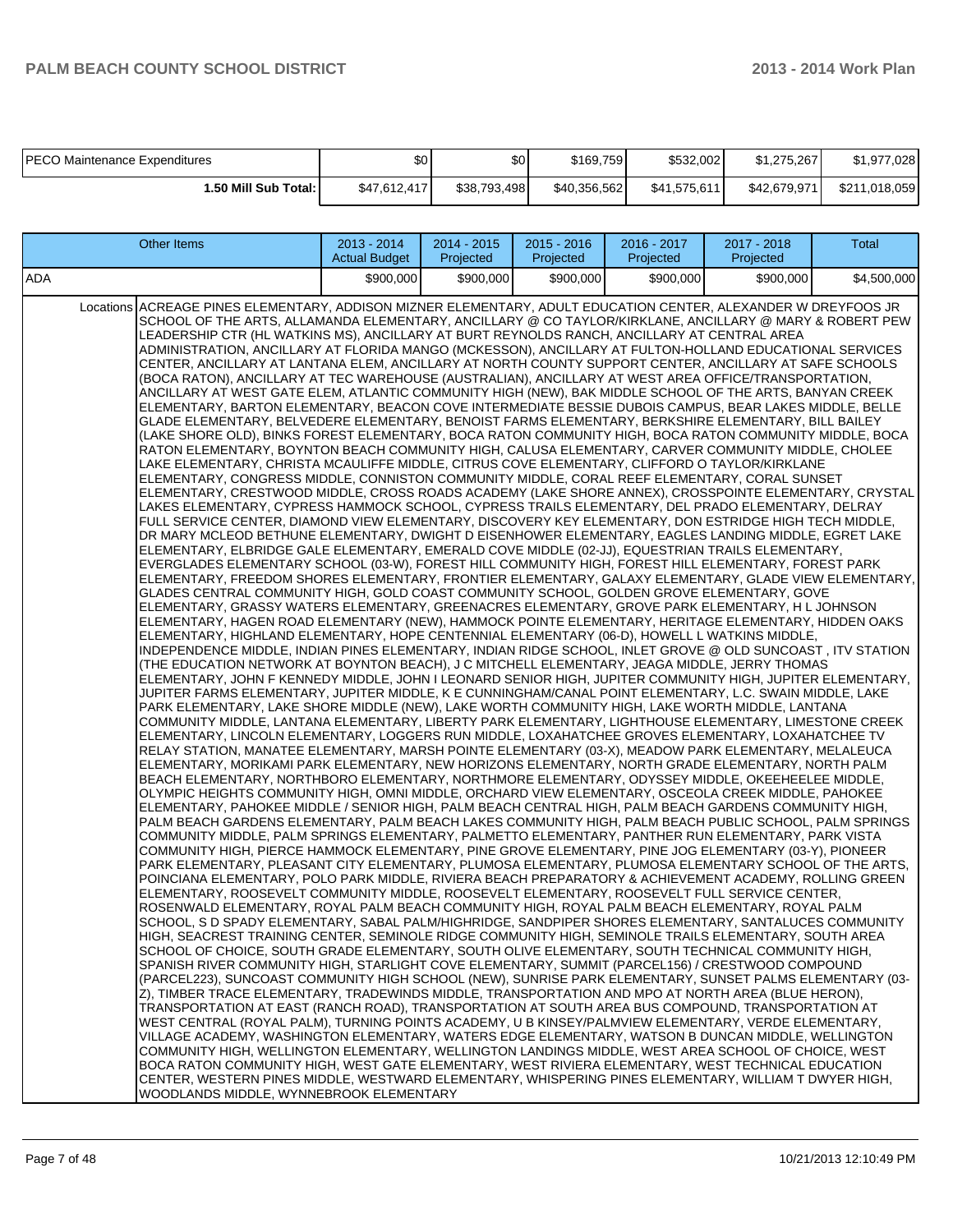|                          | Building Envelope Maintenance                                                                                                                                                                                                                                                                                                                                                                                                                                                                                                                                                                                                                                                                                                                                                                                                                                                                                                                                                                                                                                                                                                                                                                                                                                                                                                                                                                                                                                                                                                                                                                                                                                                                                                                                                                                                                                                                                                                                                                                                                                                                                                                                                                                                                                                                                                                                                                                                                                                                                                                                                                                                                                                                                                                                                                                                                                                                                                                                                                                                                                                                                                                                                                                                                                                                                                                                                                                                                                                                                                                                                                                                                                                                                                                       |           | \$0 | $\frac{1}{2}$ | \$0 | \$0 | \$550,000 |
|--------------------------|-----------------------------------------------------------------------------------------------------------------------------------------------------------------------------------------------------------------------------------------------------------------------------------------------------------------------------------------------------------------------------------------------------------------------------------------------------------------------------------------------------------------------------------------------------------------------------------------------------------------------------------------------------------------------------------------------------------------------------------------------------------------------------------------------------------------------------------------------------------------------------------------------------------------------------------------------------------------------------------------------------------------------------------------------------------------------------------------------------------------------------------------------------------------------------------------------------------------------------------------------------------------------------------------------------------------------------------------------------------------------------------------------------------------------------------------------------------------------------------------------------------------------------------------------------------------------------------------------------------------------------------------------------------------------------------------------------------------------------------------------------------------------------------------------------------------------------------------------------------------------------------------------------------------------------------------------------------------------------------------------------------------------------------------------------------------------------------------------------------------------------------------------------------------------------------------------------------------------------------------------------------------------------------------------------------------------------------------------------------------------------------------------------------------------------------------------------------------------------------------------------------------------------------------------------------------------------------------------------------------------------------------------------------------------------------------------------------------------------------------------------------------------------------------------------------------------------------------------------------------------------------------------------------------------------------------------------------------------------------------------------------------------------------------------------------------------------------------------------------------------------------------------------------------------------------------------------------------------------------------------------------------------------------------------------------------------------------------------------------------------------------------------------------------------------------------------------------------------------------------------------------------------------------------------------------------------------------------------------------------------------------------------------------------------------------------------------------------------------------------------------|-----------|-----|---------------|-----|-----|-----------|
|                          | Locations ACREAGE PINES ELEMENTARY, ADDISON MIZNER ELEMENTARY, ADULT EDUCATION CENTER, ALEXANDER W DREYFOOS JR<br>SCHOOL OF THE ARTS, ALLAMANDA ELEMENTARY, ANCILLARY @ CO TAYLOR/KIRKLANE, ANCILLARY @ MARY & ROBERT PEW<br>LEADERSHIP CTR (HL WATKINS MS), ANCILLARY AT BURT REYNOLDS RANCH, ANCILLARY AT CENTRAL AREA<br>ADMINISTRATION, ANCILLARY AT FLORIDA MANGO (MCKESSON), ANCILLARY AT FULTON-HOLLAND EDUCATIONAL SERVICES<br>CENTER, ANCILLARY AT LANTANA ELEM, ANCILLARY AT NORTH COUNTY SUPPORT CENTER, ANCILLARY AT SAFE SCHOOLS<br>(BOCA RATON), ANCILLARY AT TEC WAREHOUSE (AUSTRALIAN), ANCILLARY AT WEST AREA OFFICE/TRANSPORTATION,<br>ANCILLARY AT WEST GATE ELEM, ATLANTIC COMMUNITY HIGH (NEW), BAK MIDDLE SCHOOL OF THE ARTS, BANYAN CREEK<br>ELEMENTARY, BARTON ELEMENTARY, BEACON COVE INTERMEDIATE BESSIE DUBOIS CAMPUS, BEAR LAKES MIDDLE, BELLE<br>GLADE ELEMENTARY, BELVEDERE ELEMENTARY, BENOIST FARMS ELEMENTARY, BERKSHIRE ELEMENTARY, BILL BAILEY<br>(LAKE SHORE OLD), BINKS FOREST ELEMENTARY, BOCA RATON COMMUNITY HIGH, BOCA RATON COMMUNITY MIDDLE, BOCA<br>RATON ELEMENTARY, BOYNTON BEACH COMMUNITY HIGH, CALUSA ELEMENTARY, CARVER COMMUNITY MIDDLE, CHOLEE<br>LAKE ELEMENTARY, CHRISTA MCAULIFFE MIDDLE, CITRUS COVE ELEMENTARY, CLIFFORD O TAYLOR/KIRKLANE<br>ELEMENTARY, CONGRESS MIDDLE, CONNISTON COMMUNITY MIDDLE, CORAL REEF ELEMENTARY, CORAL SUNSET<br>ELEMENTARY. CRESTWOOD MIDDLE. CROSS ROADS ACADEMY (LAKE SHORE ANNEX). CROSSPOINTE ELEMENTARY. CRYSTAL<br>LAKES ELEMENTARY, CYPRESS HAMMOCK SCHOOL, CYPRESS TRAILS ELEMENTARY, DEL PRADO ELEMENTARY, DELRAY<br>FULL SERVICE CENTER, DIAMOND VIEW ELEMENTARY, DISCOVERY KEY ELEMENTARY, DON ESTRIDGE HIGH TECH MIDDLE,<br>DR MARY MCLEOD BETHUNE ELEMENTARY, DWIGHT D EISENHOWER ELEMENTARY, EAGLES LANDING MIDDLE, EGRET LAKE<br>ELEMENTARY, ELBRIDGE GALE ELEMENTARY, EMERALD COVE MIDDLE (02-JJ), EQUESTRIAN TRAILS ELEMENTARY,<br>EVERGLADES ELEMENTARY SCHOOL (03-W), FOREST HILL COMMUNITY HIGH, FOREST HILL ELEMENTARY, FOREST PARK<br>ELEMENTARY, FREEDOM SHORES ELEMENTARY, FRONTIER ELEMENTARY, GALAXY ELEMENTARY, GLADE VIEW ELEMENTARY,<br>GLADES CENTRAL COMMUNITY HIGH, GOLD COAST COMMUNITY SCHOOL, GOLDEN GROVE ELEMENTARY, GOVE<br>ELEMENTARY, GRASSY WATERS ELEMENTARY, GREENACRES ELEMENTARY, GROVE PARK ELEMENTARY, H L JOHNSON<br>ELEMENTARY, HAGEN ROAD ELEMENTARY (NEW), HAMMOCK POINTE ELEMENTARY, HERITAGE ELEMENTARY, HIDDEN OAKS<br>ELEMENTARY, HIGHLAND ELEMENTARY, HOPE CENTENNIAL ELEMENTARY (06-D), HOWELL L WATKINS MIDDLE.<br>INDEPENDENCE MIDDLE, INDIAN PINES ELEMENTARY, INDIAN RIDGE SCHOOL, INLET GROVE @ OLD SUNCOAST , ITV STATION<br>(THE EDUCATION NETWORK AT BOYNTON BEACH), J C MITCHELL ELEMENTARY, JEAGA MIDDLE, JERRY THOMAS<br>ELEMENTARY, JOHN F KENNEDY MIDDLE, JOHN I LEONARD SENIOR HIGH, JUPITER COMMUNITY HIGH, JUPITER ELEMENTARY,<br>JUPITER FARMS ELEMENTARY, JUPITER MIDDLE, K E CUNNINGHAM/CANAL POINT ELEMENTARY, L.C. SWAIN MIDDLE, LAKE<br>PARK ELEMENTARY, LAKE SHORE MIDDLE (NEW), LAKE WORTH COMMUNITY HIGH, LAKE WORTH MIDDLE, LANTANA<br>COMMUNITY MIDDLE, LANTANA ELEMENTARY, LIBERTY PARK ELEMENTARY, LIGHTHOUSE ELEMENTARY, LIMESTONE CREEK<br>ELEMENTARY, LINCOLN ELEMENTARY, LOGGERS RUN MIDDLE, LOXAHATCHEE GROVES ELEMENTARY, LOXAHATCHEE TV<br>RELAY STATION, MANATEE ELEMENTARY, MARSH POINTE ELEMENTARY (03-X), MEADOW PARK ELEMENTARY, MELALEUCA<br>ELEMENTARY, MORIKAMI PARK ELEMENTARY, NEW HORIZONS ELEMENTARY, NORTH GRADE ELEMENTARY, NORTH PALM<br>BEACH ELEMENTARY, NORTHBORO ELEMENTARY, NORTHMORE ELEMENTARY, ODYSSEY MIDDLE, OKEEHEELEE MIDDLE,<br>OLYMPIC HEIGHTS COMMUNITY HIGH, OMNI MIDDLE, ORCHARD VIEW ELEMENTARY, OSCEOLA CREEK MIDDLE, PAHOKEE | \$550,000 |     |               |     |     |           |
|                          |                                                                                                                                                                                                                                                                                                                                                                                                                                                                                                                                                                                                                                                                                                                                                                                                                                                                                                                                                                                                                                                                                                                                                                                                                                                                                                                                                                                                                                                                                                                                                                                                                                                                                                                                                                                                                                                                                                                                                                                                                                                                                                                                                                                                                                                                                                                                                                                                                                                                                                                                                                                                                                                                                                                                                                                                                                                                                                                                                                                                                                                                                                                                                                                                                                                                                                                                                                                                                                                                                                                                                                                                                                                                                                                                                     |           |     |               |     |     |           |
|                          | ELEMENTARY, PAHOKEE MIDDLE / SENIOR HIGH, PALM BEACH CENTRAL HIGH, PALM BEACH GARDENS COMMUNITY HIGH,<br>PALM BEACH GARDENS ELEMENTARY, PALM BEACH LAKES COMMUNITY HIGH, PALM BEACH PUBLIC SCHOOL, PALM SPRINGS<br>COMMUNITY MIDDLE, PALM SPRINGS ELEMENTARY, PALMETTO ELEMENTARY, PANTHER RUN ELEMENTARY, PARK VISTA<br>COMMUNITY HIGH, PIERCE HAMMOCK ELEMENTARY, PINE GROVE ELEMENTARY, PINE JOG ELEMENTARY (03-Y), PIONEER<br>PARK ELEMENTARY, PLEASANT CITY ELEMENTARY, PLUMOSA ELEMENTARY, PLUMOSA ELEMENTARY SCHOOL OF THE ARTS,<br>POINCIANA ELEMENTARY, POLO PARK MIDDLE, RIVIERA BEACH PREPARATORY & ACHIEVEMENT ACADEMY, ROLLING GREEN<br>ELEMENTARY, ROOSEVELT COMMUNITY MIDDLE, ROOSEVELT ELEMENTARY, ROOSEVELT FULL SERVICE CENTER,<br>ROSENWALD ELEMENTARY, ROYAL PALM BEACH COMMUNITY HIGH, ROYAL PALM BEACH ELEMENTARY, ROYAL PALM                                                                                                                                                                                                                                                                                                                                                                                                                                                                                                                                                                                                                                                                                                                                                                                                                                                                                                                                                                                                                                                                                                                                                                                                                                                                                                                                                                                                                                                                                                                                                                                                                                                                                                                                                                                                                                                                                                                                                                                                                                                                                                                                                                                                                                                                                                                                                                                                                                                                                                                                                                                                                                                                                                                                                                                                                                                                                                 |           |     |               |     |     |           |
|                          | SCHOOL, S D SPADY ELEMENTARY, SABAL PALM/HIGHRIDGE, SANDPIPER SHORES ELEMENTARY, SANTALUCES COMMUNITY<br>HIGH, SEACREST TRAINING CENTER, SEMINOLE RIDGE COMMUNITY HIGH, SEMINOLE TRAILS ELEMENTARY, SOUTH AREA<br>SCHOOL OF CHOICE, SOUTH GRADE ELEMENTARY, SOUTH OLIVE ELEMENTARY, SOUTH TECHNICAL COMMUNITY HIGH,<br>SPANISH RIVER COMMUNITY HIGH, STARLIGHT COVE ELEMENTARY, SUMMIT (PARCEL156) / CRESTWOOD COMPOUND<br>(PARCEL223), SUNCOAST COMMUNITY HIGH SCHOOL (NEW), SUNRISE PARK ELEMENTARY, SUNSET PALMS ELEMENTARY (03-<br>Z), TIMBER TRACE ELEMENTARY, TRADEWINDS MIDDLE, TRANSPORTATION AND MPO AT NORTH AREA (BLUE HERON),<br>TRANSPORTATION AT EAST (RANCH ROAD), TRANSPORTATION AT SOUTH AREA BUS COMPOUND, TRANSPORTATION AT<br>WEST CENTRAL (ROYAL PALM), TURNING POINTS ACADEMY, U B KINSEY/PALMVIEW ELEMENTARY, VERDE ELEMENTARY,<br>VILLAGE ACADEMY, WASHINGTON ELEMENTARY, WATERS EDGE ELEMENTARY, WATSON B DUNCAN MIDDLE, WELLINGTON<br>COMMUNITY HIGH, WELLINGTON ELEMENTARY, WELLINGTON LANDINGS MIDDLE, WEST AREA SCHOOL OF CHOICE, WEST<br>BOCA RATON COMMUNITY HIGH, WEST GATE ELEMENTARY, WEST RIVIERA ELEMENTARY, WEST TECHNICAL EDUCATION<br>CENTER, WESTERN PINES MIDDLE, WESTWARD ELEMENTARY, WHISPERING PINES ELEMENTARY, WILLIAM T DWYER HIGH,<br>WOODLANDS MIDDLE, WYNNEBROOK ELEMENTARY                                                                                                                                                                                                                                                                                                                                                                                                                                                                                                                                                                                                                                                                                                                                                                                                                                                                                                                                                                                                                                                                                                                                                                                                                                                                                                                                                                                                                                                                                                                                                                                                                                                                                                                                                                                                                                                                                                                                                                                                                                                                                                                                                                                                                                                                                                                                                                                                                       |           |     |               |     |     |           |
| <b>TS Issac Recovery</b> |                                                                                                                                                                                                                                                                                                                                                                                                                                                                                                                                                                                                                                                                                                                                                                                                                                                                                                                                                                                                                                                                                                                                                                                                                                                                                                                                                                                                                                                                                                                                                                                                                                                                                                                                                                                                                                                                                                                                                                                                                                                                                                                                                                                                                                                                                                                                                                                                                                                                                                                                                                                                                                                                                                                                                                                                                                                                                                                                                                                                                                                                                                                                                                                                                                                                                                                                                                                                                                                                                                                                                                                                                                                                                                                                                     | \$122,061 | \$0 | \$0]          | \$0 | \$0 | \$122,061 |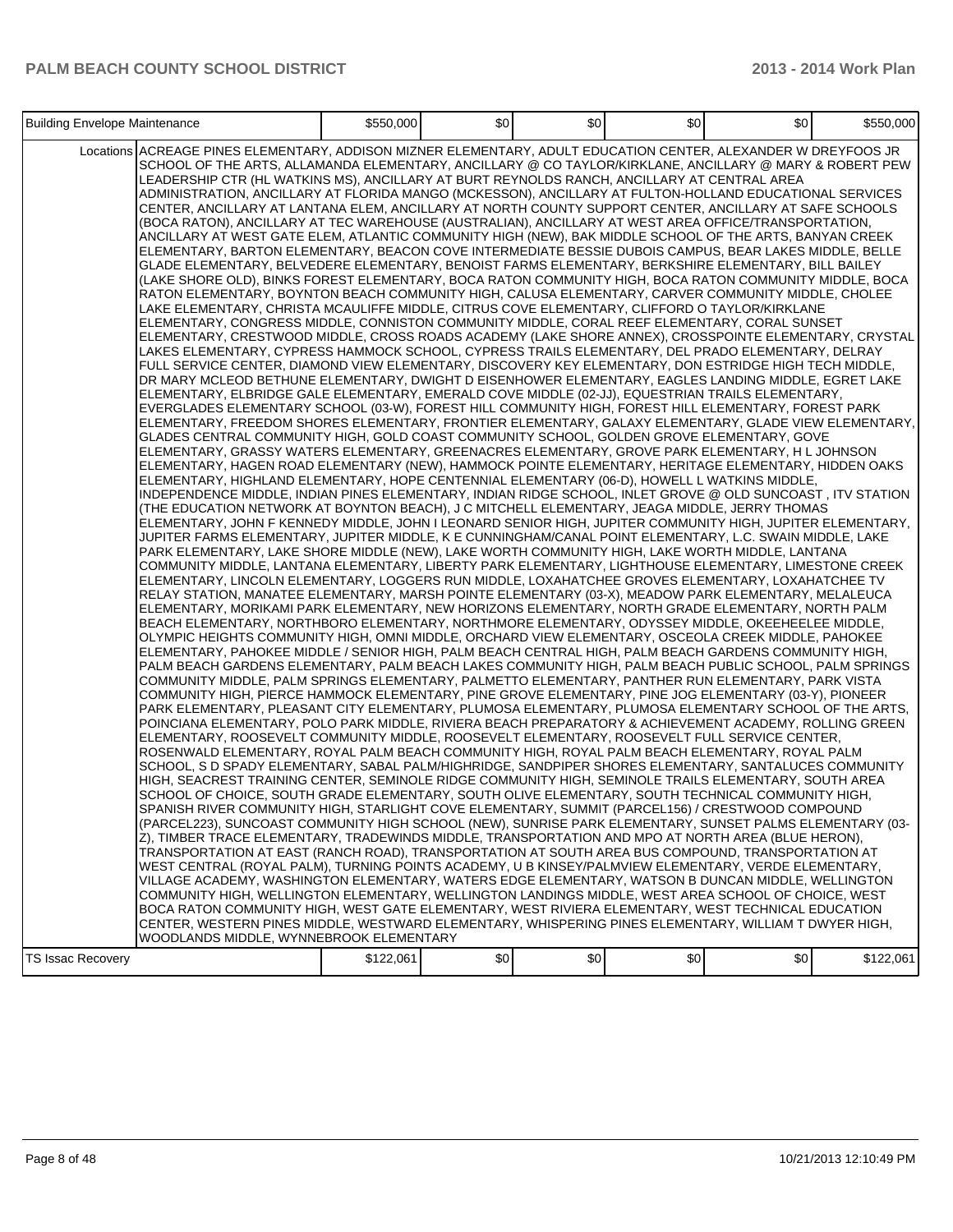### PALM BEACH COUNTY SCHOOL DISTRICT **2014 Work Plan**

|                | Locations ACREAGE PINES ELEMENTARY, ADDISON MIZNER ELEMENTARY, ADULT EDUCATION CENTER, ALEXANDER W DREYFOOS JR<br>SCHOOL OF THE ARTS, ALLAMANDA ELEMENTARY, ANCILLARY @ CO TAYLOR/KIRKLANE, ANCILLARY @ MARY & ROBERT PEW<br>LEADERSHIP CTR (HL WATKINS MS), ANCILLARY AT BURT REYNOLDS RANCH, ANCILLARY AT CENTRAL AREA<br>ADMINISTRATION, ANCILLARY AT FLORIDA MANGO (MCKESSON), ANCILLARY AT FULTON-HOLLAND EDUCATIONAL SERVICES<br>CENTER, ANCILLARY AT LANTANA ELEM, ANCILLARY AT NORTH COUNTY SUPPORT CENTER, ANCILLARY AT SAFE SCHOOLS<br>(BOCA RATON), ANCILLARY AT TEC WAREHOUSE (AUSTRALIAN), ANCILLARY AT WEST AREA OFFICE/TRANSPORTATION,<br>ANCILLARY AT WEST GATE ELEM, ATLANTIC COMMUNITY HIGH (NEW), BAK MIDDLE SCHOOL OF THE ARTS, BANYAN CREEK<br>ELEMENTARY, BARTON ELEMENTARY, BEACON COVE INTERMEDIATE BESSIE DUBOIS CAMPUS, BEAR LAKES MIDDLE, BELLE<br>GLADE ELEMENTARY, BELVEDERE ELEMENTARY, BENOIST FARMS ELEMENTARY, BERKSHIRE ELEMENTARY, BILL BAILEY<br>(LAKE SHORE OLD), BINKS FOREST ELEMENTARY, BOCA RATON COMMUNITY HIGH, BOCA RATON COMMUNITY MIDDLE, BOCA<br>RATON ELEMENTARY, BOYNTON BEACH COMMUNITY HIGH, CALUSA ELEMENTARY, CARVER COMMUNITY MIDDLE, CHOLEE<br>LAKE ELEMENTARY, CHRISTA MCAULIFFE MIDDLE, CITRUS COVE ELEMENTARY, CLIFFORD O TAYLOR/KIRKLANE<br>ELEMENTARY, CONGRESS MIDDLE, CONNISTON COMMUNITY MIDDLE, CORAL REEF ELEMENTARY, CORAL SUNSET<br>ELEMENTARY, CRESTWOOD MIDDLE, CROSS ROADS ACADEMY (LAKE SHORE ANNEX), CROSSPOINTE ELEMENTARY, CRYSTAL<br>LAKES ELEMENTARY, CYPRESS HAMMOCK SCHOOL, CYPRESS TRAILS ELEMENTARY, DEL PRADO ELEMENTARY, DELRAY<br>FULL SERVICE CENTER, DIAMOND VIEW ELEMENTARY, DISCOVERY KEY ELEMENTARY, DON ESTRIDGE HIGH TECH MIDDLE,<br>DR MARY MCLEOD BETHUNE ELEMENTARY, DWIGHT D EISENHOWER ELEMENTARY, EAGLES LANDING MIDDLE, EGRET LAKE<br>ELEMENTARY, ELBRIDGE GALE ELEMENTARY, EMERALD COVE MIDDLE (02-JJ), EQUESTRIAN TRAILS ELEMENTARY,<br>EVERGLADES ELEMENTARY SCHOOL (03-W), FOREST HILL COMMUNITY HIGH, FOREST HILL ELEMENTARY, FOREST PARK<br>ELEMENTARY, FREEDOM SHORES ELEMENTARY, FRONTIER ELEMENTARY, GALAXY ELEMENTARY, GLADE VIEW ELEMENTARY,<br>GLADES CENTRAL COMMUNITY HIGH, GOLD COAST COMMUNITY SCHOOL, GOLDEN GROVE ELEMENTARY, GOVE<br>IELEMENTARY. GRASSY WATERS ELEMENTARY. GREENACRES ELEMENTARY. GROVE PARK ELEMENTARY. H L JOHNSON<br>ELEMENTARY, HAGEN ROAD ELEMENTARY (NEW), HAMMOCK POINTE ELEMENTARY, HERITAGE ELEMENTARY, HIDDEN OAKS<br>ELEMENTARY, HIGHLAND ELEMENTARY, HOPE CENTENNIAL ELEMENTARY (06-D), HOWELL L WATKINS MIDDLE,<br>INDEPENDENCE MIDDLE, INDIAN PINES ELEMENTARY, INDIAN RIDGE SCHOOL, INLET GROVE @ OLD SUNCOAST , ITV STATION<br>(THE EDUCATION NETWORK AT BOYNTON BEACH), J C MITCHELL ELEMENTARY, JEAGA MIDDLE, JERRY THOMAS<br>ELEMENTARY, JOHN F KENNEDY MIDDLE, JOHN I LEONARD SENIOR HIGH, JUPITER COMMUNITY HIGH, JUPITER ELEMENTARY,<br>JUPITER FARMS ELEMENTARY, JUPITER MIDDLE, K E CUNNINGHAM/CANAL POINT ELEMENTARY, L.C. SWAIN MIDDLE, LAKE<br>PARK ELEMENTARY, LAKE SHORE MIDDLE (NEW), LAKE WORTH COMMUNITY HIGH, LAKE WORTH MIDDLE, LANTANA<br>COMMUNITY MIDDLE, LANTANA ELEMENTARY, LIBERTY PARK ELEMENTARY, LIGHTHOUSE ELEMENTARY, LIMESTONE CREEK<br>ELEMENTARY, LINCOLN ELEMENTARY, LOGGERS RUN MIDDLE, LOXAHATCHEE GROVES ELEMENTARY, LOXAHATCHEE TV<br>RELAY STATION, MANATEE ELEMENTARY, MARSH POINTE ELEMENTARY (03-X), MEADOW PARK ELEMENTARY, MELALEUCA<br>ELEMENTARY, MORIKAMI PARK ELEMENTARY, NEW HORIZONS ELEMENTARY, NORTH GRADE ELEMENTARY, NORTH PALM<br>BEACH ELEMENTARY, NORTHBORO ELEMENTARY, NORTHMORE ELEMENTARY, ODYSSEY MIDDLE, OKEEHEELEE MIDDLE,<br>OLYMPIC HEIGHTS COMMUNITY HIGH, OMNI MIDDLE, ORCHARD VIEW ELEMENTARY, OSCEOLA CREEK MIDDLE, PAHOKEE<br>ELEMENTARY, PAHOKEE MIDDLE / SENIOR HIGH, PALM BEACH CENTRAL HIGH, PALM BEACH GARDENS COMMUNITY HIGH,<br>PALM BEACH GARDENS ELEMENTARY, PALM BEACH LAKES COMMUNITY HIGH, PALM BEACH PUBLIC SCHOOL, PALM SPRINGS<br>COMMUNITY MIDDLE, PALM SPRINGS ELEMENTARY, PALMETTO ELEMENTARY, PANTHER RUN ELEMENTARY, PARK VISTA<br>COMMUNITY HIGH, PIERCE HAMMOCK ELEMENTARY, PINE GROVE ELEMENTARY, PINE JOG ELEMENTARY (03-Y), PIONEER<br>PARK ELEMENTARY, PLEASANT CITY ELEMENTARY, PLUMOSA ELEMENTARY, PLUMOSA ELEMENTARY SCHOOL OF THE ARTS,<br>POINCIANA ELEMENTARY, POLO PARK MIDDLE, RIVIERA BEACH PREPARATORY & ACHIEVEMENT ACADEMY, ROLLING GREEN<br>ELEMENTARY, ROOSEVELT COMMUNITY MIDDLE, ROOSEVELT ELEMENTARY, ROOSEVELT FULL SERVICE CENTER,<br>ROSENWALD ELEMENTARY, ROYAL PALM BEACH COMMUNITY HIGH, ROYAL PALM BEACH ELEMENTARY, ROYAL PALM<br>SCHOOL, S D SPADY ELEMENTARY, SABAL PALM/HIGHRIDGE, SANDPIPER SHORES ELEMENTARY, SANTALUCES COMMUNITY<br>HIGH, SEACREST TRAINING CENTER, SEMINOLE RIDGE COMMUNITY HIGH, SEMINOLE TRAILS ELEMENTARY, SOUTH AREA<br>SCHOOL OF CHOICE, SOUTH GRADE ELEMENTARY, SOUTH OLIVE ELEMENTARY, SOUTH TECHNICAL COMMUNITY HIGH,<br>SPANISH RIVER COMMUNITY HIGH, STARLIGHT COVE ELEMENTARY, SUMMIT (PARCEL156) / CRESTWOOD COMPOUND<br>(PARCEL223), SUNCOAST COMMUNITY HIGH SCHOOL (NEW), SUNRISE PARK ELEMENTARY, SUNSET PALMS ELEMENTARY (03-<br>Z), TIMBER TRACE ELEMENTARY, TRADEWINDS MIDDLE, TRANSPORTATION AND MPO AT NORTH AREA (BLUE HERON),<br>TRANSPORTATION AT EAST (RANCH ROAD), TRANSPORTATION AT SOUTH AREA BUS COMPOUND, TRANSPORTATION AT<br>WEST CENTRAL (ROYAL PALM), TURNING POINTS ACADEMY, U B KINSEY/PALMVIEW ELEMENTARY, VERDE ELEMENTARY,<br>VILLAGE ACADEMY, WASHINGTON ELEMENTARY, WATERS EDGE ELEMENTARY, WATSON B DUNCAN MIDDLE, WELLINGTON |           |     |     |     |     |           |
|----------------|-----------------------------------------------------------------------------------------------------------------------------------------------------------------------------------------------------------------------------------------------------------------------------------------------------------------------------------------------------------------------------------------------------------------------------------------------------------------------------------------------------------------------------------------------------------------------------------------------------------------------------------------------------------------------------------------------------------------------------------------------------------------------------------------------------------------------------------------------------------------------------------------------------------------------------------------------------------------------------------------------------------------------------------------------------------------------------------------------------------------------------------------------------------------------------------------------------------------------------------------------------------------------------------------------------------------------------------------------------------------------------------------------------------------------------------------------------------------------------------------------------------------------------------------------------------------------------------------------------------------------------------------------------------------------------------------------------------------------------------------------------------------------------------------------------------------------------------------------------------------------------------------------------------------------------------------------------------------------------------------------------------------------------------------------------------------------------------------------------------------------------------------------------------------------------------------------------------------------------------------------------------------------------------------------------------------------------------------------------------------------------------------------------------------------------------------------------------------------------------------------------------------------------------------------------------------------------------------------------------------------------------------------------------------------------------------------------------------------------------------------------------------------------------------------------------------------------------------------------------------------------------------------------------------------------------------------------------------------------------------------------------------------------------------------------------------------------------------------------------------------------------------------------------------------------------------------------------------------------------------------------------------------------------------------------------------------------------------------------------------------------------------------------------------------------------------------------------------------------------------------------------------------------------------------------------------------------------------------------------------------------------------------------------------------------------------------------------------------------------------------------------------------------------------------------------------------------------------------------------------------------------------------------------------------------------------------------------------------------------------------------------------------------------------------------------------------------------------------------------------------------------------------------------------------------------------------------------------------------------------------------------------------------------------------------------------------------------------------------------------------------------------------------------------------------------------------------------------------------------------------------------------------------------------------------------------------------------------------------------------------------------------------------------------------------------------------------------------------------------------------------------------------------------------------------------------------------------------------------------------------------------------------------------------------------------------------------------------------------------------------------------------------------------------------------------------------------------------------------------------------------------------------------------------------------------------------------------------------------------------------------------------------------------------------------------------------------------------------------------------------------------------------------------------------------------------------------------------------------------------------------------------------------------------------------------------------------|-----------|-----|-----|-----|-----|-----------|
|                |                                                                                                                                                                                                                                                                                                                                                                                                                                                                                                                                                                                                                                                                                                                                                                                                                                                                                                                                                                                                                                                                                                                                                                                                                                                                                                                                                                                                                                                                                                                                                                                                                                                                                                                                                                                                                                                                                                                                                                                                                                                                                                                                                                                                                                                                                                                                                                                                                                                                                                                                                                                                                                                                                                                                                                                                                                                                                                                                                                                                                                                                                                                                                                                                                                                                                                                                                                                                                                                                                                                                                                                                                                                                                                                                                                                                                                                                                                                                                                                                                                                                                                                                                                                                                                                                                                                                                                                                                                                                                                                                                                                                                                                                                                                                                                                                                                                                                                                                                                                                                                                                                                                                                                                                                                                                                                                                                                                                                                                                                                                                                                             |           |     |     |     |     |           |
|                |                                                                                                                                                                                                                                                                                                                                                                                                                                                                                                                                                                                                                                                                                                                                                                                                                                                                                                                                                                                                                                                                                                                                                                                                                                                                                                                                                                                                                                                                                                                                                                                                                                                                                                                                                                                                                                                                                                                                                                                                                                                                                                                                                                                                                                                                                                                                                                                                                                                                                                                                                                                                                                                                                                                                                                                                                                                                                                                                                                                                                                                                                                                                                                                                                                                                                                                                                                                                                                                                                                                                                                                                                                                                                                                                                                                                                                                                                                                                                                                                                                                                                                                                                                                                                                                                                                                                                                                                                                                                                                                                                                                                                                                                                                                                                                                                                                                                                                                                                                                                                                                                                                                                                                                                                                                                                                                                                                                                                                                                                                                                                                             |           |     |     |     |     |           |
|                |                                                                                                                                                                                                                                                                                                                                                                                                                                                                                                                                                                                                                                                                                                                                                                                                                                                                                                                                                                                                                                                                                                                                                                                                                                                                                                                                                                                                                                                                                                                                                                                                                                                                                                                                                                                                                                                                                                                                                                                                                                                                                                                                                                                                                                                                                                                                                                                                                                                                                                                                                                                                                                                                                                                                                                                                                                                                                                                                                                                                                                                                                                                                                                                                                                                                                                                                                                                                                                                                                                                                                                                                                                                                                                                                                                                                                                                                                                                                                                                                                                                                                                                                                                                                                                                                                                                                                                                                                                                                                                                                                                                                                                                                                                                                                                                                                                                                                                                                                                                                                                                                                                                                                                                                                                                                                                                                                                                                                                                                                                                                                                             |           |     |     |     |     |           |
|                |                                                                                                                                                                                                                                                                                                                                                                                                                                                                                                                                                                                                                                                                                                                                                                                                                                                                                                                                                                                                                                                                                                                                                                                                                                                                                                                                                                                                                                                                                                                                                                                                                                                                                                                                                                                                                                                                                                                                                                                                                                                                                                                                                                                                                                                                                                                                                                                                                                                                                                                                                                                                                                                                                                                                                                                                                                                                                                                                                                                                                                                                                                                                                                                                                                                                                                                                                                                                                                                                                                                                                                                                                                                                                                                                                                                                                                                                                                                                                                                                                                                                                                                                                                                                                                                                                                                                                                                                                                                                                                                                                                                                                                                                                                                                                                                                                                                                                                                                                                                                                                                                                                                                                                                                                                                                                                                                                                                                                                                                                                                                                                             |           |     |     |     |     |           |
|                |                                                                                                                                                                                                                                                                                                                                                                                                                                                                                                                                                                                                                                                                                                                                                                                                                                                                                                                                                                                                                                                                                                                                                                                                                                                                                                                                                                                                                                                                                                                                                                                                                                                                                                                                                                                                                                                                                                                                                                                                                                                                                                                                                                                                                                                                                                                                                                                                                                                                                                                                                                                                                                                                                                                                                                                                                                                                                                                                                                                                                                                                                                                                                                                                                                                                                                                                                                                                                                                                                                                                                                                                                                                                                                                                                                                                                                                                                                                                                                                                                                                                                                                                                                                                                                                                                                                                                                                                                                                                                                                                                                                                                                                                                                                                                                                                                                                                                                                                                                                                                                                                                                                                                                                                                                                                                                                                                                                                                                                                                                                                                                             |           |     |     |     |     |           |
|                | COMMUNITY HIGH, WELLINGTON ELEMENTARY, WELLINGTON LANDINGS MIDDLE, WEST AREA SCHOOL OF CHOICE, WEST                                                                                                                                                                                                                                                                                                                                                                                                                                                                                                                                                                                                                                                                                                                                                                                                                                                                                                                                                                                                                                                                                                                                                                                                                                                                                                                                                                                                                                                                                                                                                                                                                                                                                                                                                                                                                                                                                                                                                                                                                                                                                                                                                                                                                                                                                                                                                                                                                                                                                                                                                                                                                                                                                                                                                                                                                                                                                                                                                                                                                                                                                                                                                                                                                                                                                                                                                                                                                                                                                                                                                                                                                                                                                                                                                                                                                                                                                                                                                                                                                                                                                                                                                                                                                                                                                                                                                                                                                                                                                                                                                                                                                                                                                                                                                                                                                                                                                                                                                                                                                                                                                                                                                                                                                                                                                                                                                                                                                                                                         |           |     |     |     |     |           |
|                | BOCA RATON COMMUNITY HIGH, WEST GATE ELEMENTARY, WEST RIVIERA ELEMENTARY, WEST TECHNICAL EDUCATION                                                                                                                                                                                                                                                                                                                                                                                                                                                                                                                                                                                                                                                                                                                                                                                                                                                                                                                                                                                                                                                                                                                                                                                                                                                                                                                                                                                                                                                                                                                                                                                                                                                                                                                                                                                                                                                                                                                                                                                                                                                                                                                                                                                                                                                                                                                                                                                                                                                                                                                                                                                                                                                                                                                                                                                                                                                                                                                                                                                                                                                                                                                                                                                                                                                                                                                                                                                                                                                                                                                                                                                                                                                                                                                                                                                                                                                                                                                                                                                                                                                                                                                                                                                                                                                                                                                                                                                                                                                                                                                                                                                                                                                                                                                                                                                                                                                                                                                                                                                                                                                                                                                                                                                                                                                                                                                                                                                                                                                                          |           |     |     |     |     |           |
|                | CENTER, WESTERN PINES MIDDLE, WESTWARD ELEMENTARY, WHISPERING PINES ELEMENTARY, WILLIAM T DWYER HIGH,                                                                                                                                                                                                                                                                                                                                                                                                                                                                                                                                                                                                                                                                                                                                                                                                                                                                                                                                                                                                                                                                                                                                                                                                                                                                                                                                                                                                                                                                                                                                                                                                                                                                                                                                                                                                                                                                                                                                                                                                                                                                                                                                                                                                                                                                                                                                                                                                                                                                                                                                                                                                                                                                                                                                                                                                                                                                                                                                                                                                                                                                                                                                                                                                                                                                                                                                                                                                                                                                                                                                                                                                                                                                                                                                                                                                                                                                                                                                                                                                                                                                                                                                                                                                                                                                                                                                                                                                                                                                                                                                                                                                                                                                                                                                                                                                                                                                                                                                                                                                                                                                                                                                                                                                                                                                                                                                                                                                                                                                       |           |     |     |     |     |           |
|                | WOODLANDS MIDDLE, WYNNEBROOK ELEMENTARY                                                                                                                                                                                                                                                                                                                                                                                                                                                                                                                                                                                                                                                                                                                                                                                                                                                                                                                                                                                                                                                                                                                                                                                                                                                                                                                                                                                                                                                                                                                                                                                                                                                                                                                                                                                                                                                                                                                                                                                                                                                                                                                                                                                                                                                                                                                                                                                                                                                                                                                                                                                                                                                                                                                                                                                                                                                                                                                                                                                                                                                                                                                                                                                                                                                                                                                                                                                                                                                                                                                                                                                                                                                                                                                                                                                                                                                                                                                                                                                                                                                                                                                                                                                                                                                                                                                                                                                                                                                                                                                                                                                                                                                                                                                                                                                                                                                                                                                                                                                                                                                                                                                                                                                                                                                                                                                                                                                                                                                                                                                                     |           |     |     |     |     |           |
| Minor Projects |                                                                                                                                                                                                                                                                                                                                                                                                                                                                                                                                                                                                                                                                                                                                                                                                                                                                                                                                                                                                                                                                                                                                                                                                                                                                                                                                                                                                                                                                                                                                                                                                                                                                                                                                                                                                                                                                                                                                                                                                                                                                                                                                                                                                                                                                                                                                                                                                                                                                                                                                                                                                                                                                                                                                                                                                                                                                                                                                                                                                                                                                                                                                                                                                                                                                                                                                                                                                                                                                                                                                                                                                                                                                                                                                                                                                                                                                                                                                                                                                                                                                                                                                                                                                                                                                                                                                                                                                                                                                                                                                                                                                                                                                                                                                                                                                                                                                                                                                                                                                                                                                                                                                                                                                                                                                                                                                                                                                                                                                                                                                                                             | \$537,286 | \$0 | \$0 | \$0 | \$0 | \$537,286 |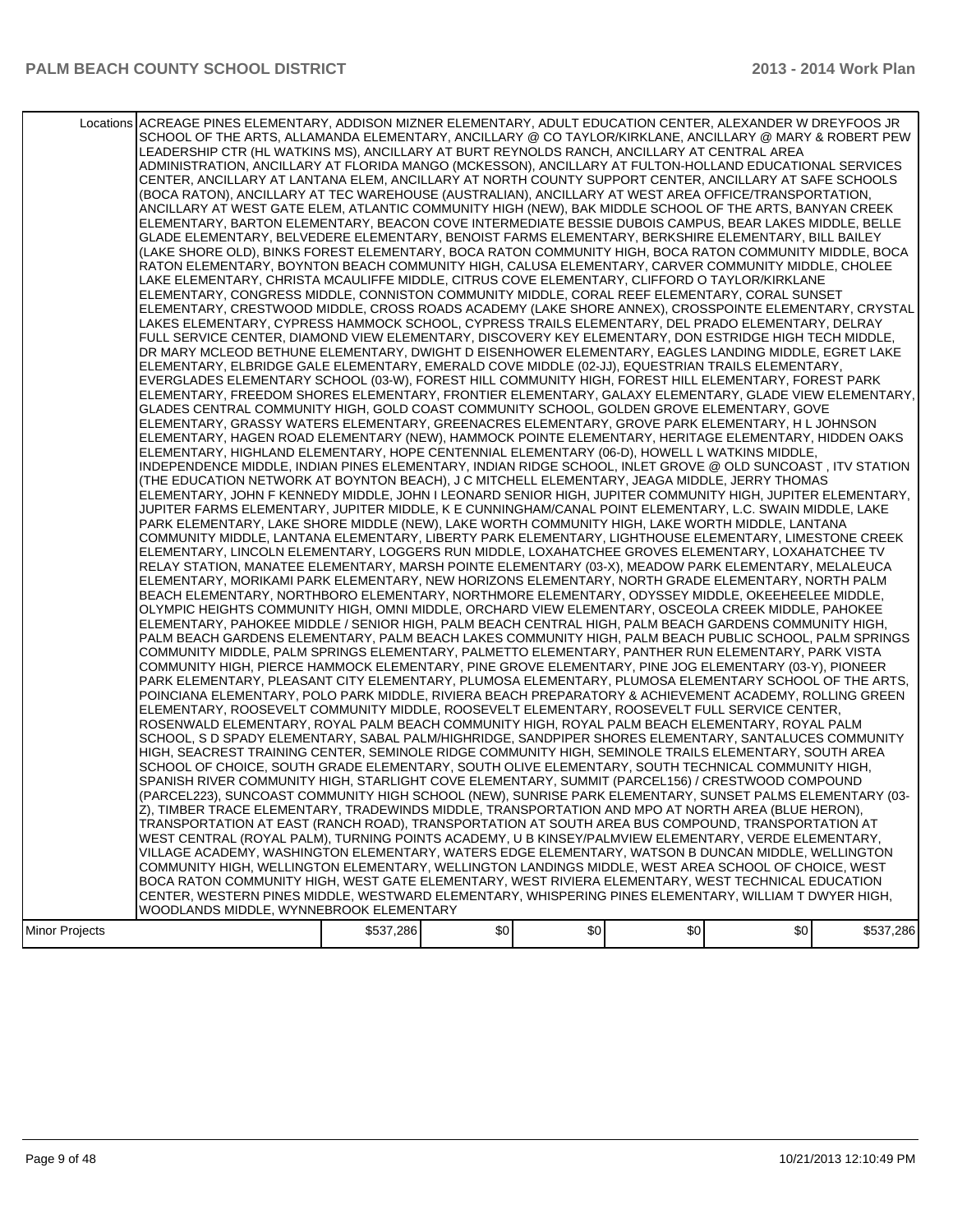| CENTER, WESTERN PINES MIDDLE, WESTWARD ELEMENTARY, WHISPERING PINES ELEMENTARY, WILLIAM T DWYER HIGH,<br>WOODLANDS MIDDLE, WYNNEBROOK ELEMENTARY                                                                          |  |  |  |
|---------------------------------------------------------------------------------------------------------------------------------------------------------------------------------------------------------------------------|--|--|--|
| BOCA RATON COMMUNITY HIGH, WEST GATE ELEMENTARY, WEST RIVIERA ELEMENTARY, WEST TECHNICAL EDUCATION                                                                                                                        |  |  |  |
| VILLAGE ACADEMY, WASHINGTON ELEMENTARY, WATERS EDGE ELEMENTARY, WATSON B DUNCAN MIDDLE, WELLINGTON<br>COMMUNITY HIGH, WELLINGTON ELEMENTARY, WELLINGTON LANDINGS MIDDLE, WEST AREA SCHOOL OF CHOICE, WEST                 |  |  |  |
| WEST CENTRAL (ROYAL PALM), TURNING POINTS ACADEMY, U B KINSEY/PALMVIEW ELEMENTARY, VERDE ELEMENTARY,                                                                                                                      |  |  |  |
| TRANSPORTATION AT EAST (RANCH ROAD), TRANSPORTATION AT SOUTH AREA BUS COMPOUND, TRANSPORTATION AT                                                                                                                         |  |  |  |
| Z), TIMBER TRACE ELEMENTARY, TRADEWINDS MIDDLE, TRANSPORTATION AND MPO AT NORTH AREA (BLUE HERON),                                                                                                                        |  |  |  |
| (PARCEL223), SUNCOAST COMMUNITY HIGH SCHOOL (NEW), SUNRISE PARK ELEMENTARY, SUNSET PALMS ELEMENTARY (03-                                                                                                                  |  |  |  |
| SPANISH RIVER COMMUNITY HIGH, STARLIGHT COVE ELEMENTARY, SUMMIT (PARCEL156) / CRESTWOOD COMPOUND                                                                                                                          |  |  |  |
| HIGH, SEACREST TRAINING CENTER, SEMINOLE RIDGE COMMUNITY HIGH, SEMINOLE TRAILS ELEMENTARY, SOUTH AREA<br>SCHOOL OF CHOICE, SOUTH GRADE ELEMENTARY, SOUTH OLIVE ELEMENTARY, SOUTH TECHNICAL COMMUNITY HIGH,                |  |  |  |
| SCHOOL, S D SPADY ELEMENTARY, SABAL PALM/HIGHRIDGE, SANDPIPER SHORES ELEMENTARY, SANTALUCES COMMUNITY                                                                                                                     |  |  |  |
| ROSENWALD ELEMENTARY. ROYAL PALM BEACH COMMUNITY HIGH. ROYAL PALM BEACH ELEMENTARY. ROYAL PALM                                                                                                                            |  |  |  |
| ELEMENTARY, ROOSEVELT COMMUNITY MIDDLE, ROOSEVELT ELEMENTARY, ROOSEVELT FULL SERVICE CENTER,                                                                                                                              |  |  |  |
| POINCIANA ELEMENTARY, POLO PARK MIDDLE, RIVIERA BEACH PREPARATORY & ACHIEVEMENT ACADEMY, ROLLING GREEN                                                                                                                    |  |  |  |
| PARK ELEMENTARY, PLEASANT CITY ELEMENTARY, PLUMOSA ELEMENTARY, PLUMOSA ELEMENTARY SCHOOL OF THE ARTS,                                                                                                                     |  |  |  |
| COMMUNITY HIGH, PIERCE HAMMOCK ELEMENTARY, PINE GROVE ELEMENTARY, PINE JOG ELEMENTARY (03-Y), PIONEER                                                                                                                     |  |  |  |
| COMMUNITY MIDDLE, PALM SPRINGS ELEMENTARY, PALMETTO ELEMENTARY, PANTHER RUN ELEMENTARY, PARK VISTA                                                                                                                        |  |  |  |
| ELEMENTARY, PAHOKEE MIDDLE / SENIOR HIGH, PALM BEACH CENTRAL HIGH, PALM BEACH GARDENS COMMUNITY HIGH,<br>PALM BEACH GARDENS ELEMENTARY, PALM BEACH LAKES COMMUNITY HIGH, PALM BEACH PUBLIC SCHOOL, PALM SPRINGS           |  |  |  |
| OLYMPIC HEIGHTS COMMUNITY HIGH, OMNI MIDDLE, ORCHARD VIEW ELEMENTARY, OSCEOLA CREEK MIDDLE, PAHOKEE                                                                                                                       |  |  |  |
| BEACH ELEMENTARY, NORTHBORO ELEMENTARY, NORTHMORE ELEMENTARY, ODYSSEY MIDDLE, OKEEHEELEE MIDDLE,                                                                                                                          |  |  |  |
| ELEMENTARY, MORIKAMI PARK ELEMENTARY, NEW HORIZONS ELEMENTARY, NORTH GRADE ELEMENTARY, NORTH PALM                                                                                                                         |  |  |  |
| RELAY STATION, MANATEE ELEMENTARY, MARSH POINTE ELEMENTARY (03-X), MEADOW PARK ELEMENTARY, MELALEUCA                                                                                                                      |  |  |  |
| ELEMENTARY, LINCOLN ELEMENTARY, LOGGERS RUN MIDDLE, LOXAHATCHEE GROVES ELEMENTARY, LOXAHATCHEE TV                                                                                                                         |  |  |  |
| COMMUNITY MIDDLE, LANTANA ELEMENTARY, LIBERTY PARK ELEMENTARY, LIGHTHOUSE ELEMENTARY, LIMESTONE CREEK                                                                                                                     |  |  |  |
| PARK ELEMENTARY, LAKE SHORE MIDDLE (NEW), LAKE WORTH COMMUNITY HIGH, LAKE WORTH MIDDLE, LANTANA                                                                                                                           |  |  |  |
| JUPITER FARMS ELEMENTARY, JUPITER MIDDLE, K E CUNNINGHAM/CANAL POINT ELEMENTARY, L.C. SWAIN MIDDLE, LAKE                                                                                                                  |  |  |  |
| ELEMENTARY, JOHN F KENNEDY MIDDLE, JOHN I LEONARD SENIOR HIGH, JUPITER COMMUNITY HIGH, JUPITER ELEMENTARY,                                                                                                                |  |  |  |
| (THE EDUCATION NETWORK AT BOYNTON BEACH), J C MITCHELL ELEMENTARY, JEAGA MIDDLE, JERRY THOMAS                                                                                                                             |  |  |  |
| ELEMENTARY, HIGHLAND ELEMENTARY, HOPE CENTENNIAL ELEMENTARY (06-D), HOWELL L WATKINS MIDDLE,<br>INDEPENDENCE MIDDLE, INDIAN PINES ELEMENTARY, INDIAN RIDGE SCHOOL, INLET GROVE @ OLD SUNCOAST, ITV STATION                |  |  |  |
| ELEMENTARY, HAGEN ROAD ELEMENTARY (NEW), HAMMOCK POINTE ELEMENTARY, HERITAGE ELEMENTARY, HIDDEN OAKS                                                                                                                      |  |  |  |
| ELEMENTARY, GRASSY WATERS ELEMENTARY, GREENACRES ELEMENTARY, GROVE PARK ELEMENTARY, H L JOHNSON                                                                                                                           |  |  |  |
| GLADES CENTRAL COMMUNITY HIGH, GOLD COAST COMMUNITY SCHOOL, GOLDEN GROVE ELEMENTARY, GOVE                                                                                                                                 |  |  |  |
| ELEMENTARY, FREEDOM SHORES ELEMENTARY, FRONTIER ELEMENTARY, GALAXY ELEMENTARY, GLADE VIEW ELEMENTARY,                                                                                                                     |  |  |  |
| EVERGLADES ELEMENTARY SCHOOL (03-W), FOREST HILL COMMUNITY HIGH, FOREST HILL ELEMENTARY, FOREST PARK                                                                                                                      |  |  |  |
| ELEMENTARY, ELBRIDGE GALE ELEMENTARY, EMERALD COVE MIDDLE (02-JJ), EQUESTRIAN TRAILS ELEMENTARY,                                                                                                                          |  |  |  |
| DR MARY MCLEOD BETHUNE ELEMENTARY, DWIGHT D EISENHOWER ELEMENTARY, EAGLES LANDING MIDDLE, EGRET LAKE                                                                                                                      |  |  |  |
| FULL SERVICE CENTER, DIAMOND VIEW ELEMENTARY, DISCOVERY KEY ELEMENTARY, DON ESTRIDGE HIGH TECH MIDDLE,                                                                                                                    |  |  |  |
| ELEMENTARY, CRESTWOOD MIDDLE, CROSS ROADS ACADEMY (LAKE SHORE ANNEX), CROSSPOINTE ELEMENTARY, CRYSTAL<br>LAKES ELEMENTARY, CYPRESS HAMMOCK SCHOOL, CYPRESS TRAILS ELEMENTARY, DEL PRADO ELEMENTARY, DELRAY                |  |  |  |
| ELEMENTARY, CONGRESS MIDDLE, CONNISTON COMMUNITY MIDDLE, CORAL REEF ELEMENTARY, CORAL SUNSET                                                                                                                              |  |  |  |
| LAKE ELEMENTARY, CHRISTA MCAULIFFE MIDDLE, CITRUS COVE ELEMENTARY, CLIFFORD O TAYLOR/KIRKLANE                                                                                                                             |  |  |  |
| RATON ELEMENTARY, BOYNTON BEACH COMMUNITY HIGH, CALUSA ELEMENTARY, CARVER COMMUNITY MIDDLE, CHOLEE                                                                                                                        |  |  |  |
| (LAKE SHORE OLD), BINKS FOREST ELEMENTARY, BOCA RATON COMMUNITY HIGH, BOCA RATON COMMUNITY MIDDLE, BOCA                                                                                                                   |  |  |  |
| GLADE ELEMENTARY, BELVEDERE ELEMENTARY, BENOIST FARMS ELEMENTARY, BERKSHIRE ELEMENTARY, BILL BAILEY                                                                                                                       |  |  |  |
| ELEMENTARY, BARTON ELEMENTARY, BEACON COVE INTERMEDIATE BESSIE DUBOIS CAMPUS, BEAR LAKES MIDDLE, BELLE                                                                                                                    |  |  |  |
| ANCILLARY AT WEST GATE ELEM, ATLANTIC COMMUNITY HIGH (NEW), BAK MIDDLE SCHOOL OF THE ARTS, BANYAN CREEK                                                                                                                   |  |  |  |
| (BOCA RATON), ANCILLARY AT TEC WAREHOUSE (AUSTRALIAN), ANCILLARY AT WEST AREA OFFICE/TRANSPORTATION,                                                                                                                      |  |  |  |
| CENTER, ANCILLARY AT LANTANA ELEM, ANCILLARY AT NORTH COUNTY SUPPORT CENTER, ANCILLARY AT SAFE SCHOOLS                                                                                                                    |  |  |  |
| ADMINISTRATION, ANCILLARY AT FLORIDA MANGO (MCKESSON), ANCILLARY AT FULTON-HOLLAND EDUCATIONAL SERVICES                                                                                                                   |  |  |  |
| LEADERSHIP CTR (HL WATKINS MS), ANCILLARY AT BURT REYNOLDS RANCH, ANCILLARY AT CENTRAL AREA                                                                                                                               |  |  |  |
| Locations ACREAGE PINES ELEMENTARY, ADDISON MIZNER ELEMENTARY, ADULT EDUCATION CENTER, ALEXANDER W DREYFOOS JR<br>SCHOOL OF THE ARTS, ALLAMANDA ELEMENTARY, ANCILLARY @ CO TAYLOR/KIRKLANE, ANCILLARY @ MARY & ROBERT PEW |  |  |  |
|                                                                                                                                                                                                                           |  |  |  |

# **Local 1.50 Mill Expenditure For Maintenance, Repair and Renovation**

Anticipated expenditures expected from local funding sources over the years covered by the current work plan.

| Item                                      | $2013 - 2014$<br><b>Actual Budget</b> | $2014 - 2015$<br>Projected | $2015 - 2016$<br>Projected | 2016 - 2017<br>Projected | 2017 - 2018<br>Projected | Total         |
|-------------------------------------------|---------------------------------------|----------------------------|----------------------------|--------------------------|--------------------------|---------------|
| Remaining Maint and Repair from 1.5 Mills | \$47.612.417                          | \$38.793.498               | \$40.356.562               | \$41.575.611             | \$42.679.971             | \$211.018.059 |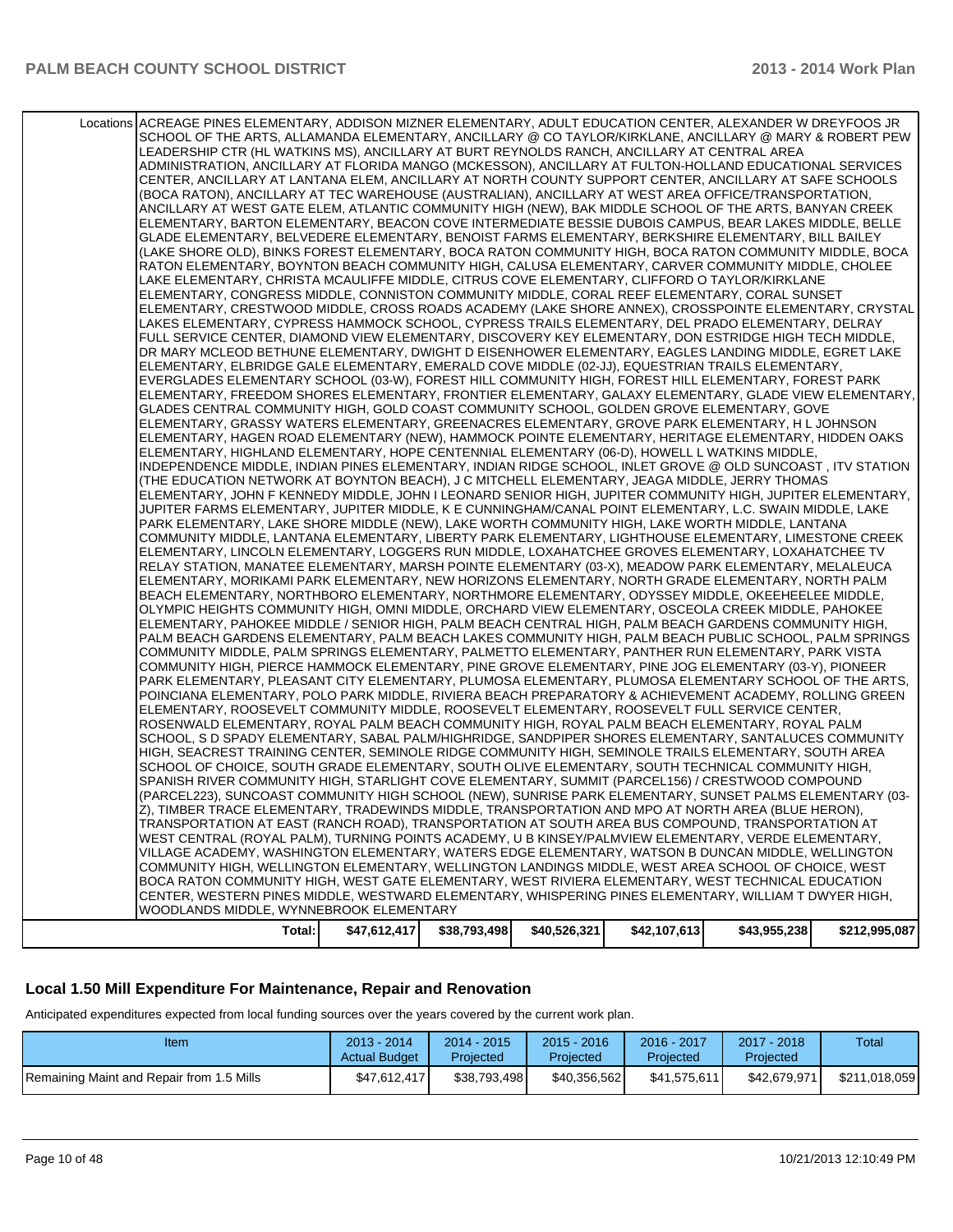| <b>Local Expenditure Totals:</b>                             | \$275,185,047 | \$236,847,268 | \$239,403,412 | \$239,278,860 | \$245,880,514 | \$1,236,595,101 |
|--------------------------------------------------------------|---------------|---------------|---------------|---------------|---------------|-----------------|
| Lease payments for School Buses and Vans                     | \$2,872,628   | \$2,880,000   | \$2,880,000   | \$2,880,000   | \$2,880,000   | \$14,392,628    |
| Reserve for Fund Balance                                     | \$1,307,812   | \$0           | \$0           | \$0           | \$0           | \$1,307,812     |
| Contracted Transportation                                    | \$600,000     | \$714,630     | \$733,819     | \$753,819     | \$773,941     | \$3,576,209     |
| Charter School Capital Outlay                                | \$3,200,009   | \$3,200,000   | \$3,200,000   | \$3,200,000   | \$3,200,000   | \$16,000,009    |
| Security                                                     | \$9,095,077   | \$4,946,526   | \$5,228,393   | \$3,149,263   | \$3,219,141   | \$25,638,400    |
| Technology                                                   | \$44,441,034  | \$22,720,798  | \$23,362,366  | \$24,026,180  | \$27,915,468  | \$142,465,846   |
| Qualified Zone Academy Bonds (QZAB)                          | \$0           | \$0           | \$0           | \$0           | \$0           | \$0             |
| Qualified School Construction Bonds (QSCB)                   | \$0           | \$0           | \$0           | \$0           | \$0           | \$0             |
| Premiums for Property Casualty Insurance - 1011.71<br>(4a,b) | \$8,240,000   | \$8,240,000   | \$8,240,000   | \$8,240,000   | \$8,240,000   | \$41,200,000    |
| <b>Special Facilities Construction Account</b>               | \$0           | \$0           | \$0           | \$0           | \$0           | \$0             |
| s.1011.14 Debt Service                                       | \$0           | \$0           | \$0           | \$0           | \$0           | \$0             |
| <b>Environmental Problems</b>                                | \$2,224,900   | \$2,106,816   | \$2,157,272   | \$2,208,987   | \$2,261,993   | \$10,959,968    |
| Rent/Lease Relocatables                                      | \$6,479       | \$0           | \$0           | \$0           | \$0           | \$6,479         |
| <b>COP Debt Service</b>                                      | \$148,000,000 | \$148,000,000 | \$148,000,000 | \$148,000,000 | \$148,000,000 | \$740,000,000   |
| Rent/Lease Payments                                          | \$120,000     | \$120,000     | \$120,000     | \$120,000     | \$120,000     | \$600,000       |
| Capital Outlay Equipment                                     | \$7,163,487   | \$5,125,000   | \$5,125,000   | \$5,125,000   | \$6,340,000   | \$28,878,487    |
| <b>Other Vehicle Purchases</b>                               | \$301,204     | \$0           | \$0           | \$0           | \$250,000     | \$551,204       |
| <b>School Bus Purchases</b>                                  | \$0           | \$0           | \$0           | \$0           | \$0           | \$0             |
| Maintenance/Repair Salaries                                  | \$0           | \$0           | \$0           | \$0           | \$0           | \$0             |

# **Revenue**

#### **1.50 Mill Revenue Source**

Schedule of Estimated Capital Outlay Revenue from each currently approved source which is estimated to be available for expenditures on the projects included in the tentative district facilities work program. All amounts are NET after considering carryover balances, interest earned, new COP's, 1011.14 and 1011.15 loans, etc. Districts cannot use 1.5-Mill funds for salaries except for those explicitly associated with maintenance/repair projects. (1011.71 (5), F.S.)

| <b>Item</b>                                                                         | Fund | $2013 - 2014$<br><b>Actual Value</b> | $2014 - 2015$<br>Projected | $2015 - 2016$<br>Projected | $2016 - 2017$<br>Projected | 2017 - 2018<br>Projected | Total             |
|-------------------------------------------------------------------------------------|------|--------------------------------------|----------------------------|----------------------------|----------------------------|--------------------------|-------------------|
| $(1)$ Non-exempt property<br>lassessed valuation                                    |      | \$138,661,344,906                    | \$144,207,798,702          | \$150,976,110,650          | \$157,015,155,076          | \$163,295,761,279        | \$754,156,170,613 |
| $(2)$ The Millege projected for<br>discretionary capital outlay per<br>ls.1011.71   |      | 1.50                                 | 1.50                       | 1.50                       | 1.50                       | 1.50                     |                   |
| $(3)$ Full value of the 1.50-Mill<br>discretionary capital outlay per<br>ls.1011.71 |      | \$232,951,059                        | \$242,269,102              | \$253,639,866              | \$263,785,461              | \$274,336,879            | \$1,266,982,367   |
| $(4)$ Value of the portion of the 1.50<br>-Mill ACTUALLY levied                     | 370  | \$202,467,749                        | \$207,659,230              | \$217,405,599              | \$226,101,823              | \$235,145,896            | \$1,088,780,297   |
| $(5)$ Difference of lines (3) and (4)                                               |      | \$30,483,310                         | \$34,609,872               | \$36,234,267               | \$37,683,638               | \$39,190,983             | \$178,202,070     |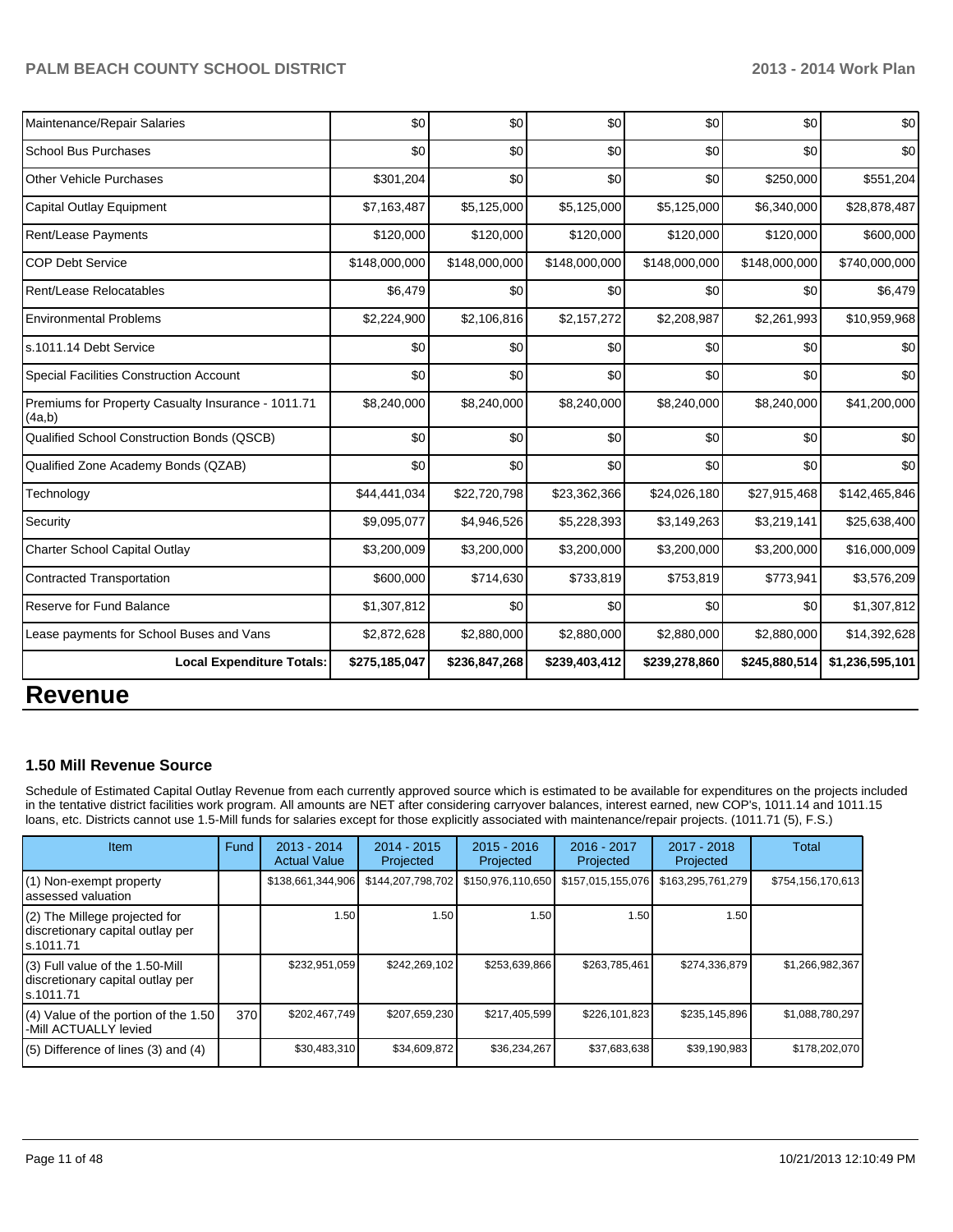#### **PECO Revenue Source**

The figure in the row designated "PECO Maintenance" will be subtracted from funds available for new construction because PECO maintenance dollars cannot be used for new construction.

| Item                          | Fund | $2013 - 2014$<br><b>Actual Budget</b> | $2014 - 2015$<br>Projected | $2015 - 2016$<br>Projected | 2016 - 2017<br>Projected | 2017 - 2018<br>Projected | Total       |
|-------------------------------|------|---------------------------------------|----------------------------|----------------------------|--------------------------|--------------------------|-------------|
| IPECO New Construction        | 340  | \$0 <sub>1</sub>                      | \$0                        | \$0                        | \$0 <sub>1</sub>         | \$0                      | \$0         |
| PECO Maintenance Expenditures |      | \$0                                   | \$0                        | \$169.759                  | \$532,002                | \$1,275,267              | \$1,977,028 |
|                               |      | \$0                                   | \$0                        | \$169.759                  | \$532,002                | \$1,275,267              | \$1,977,028 |

#### **CO & DS Revenue Source**

Revenue from Capital Outlay and Debt Service funds.

| Item                                            | Fund  | $2013 - 2014$<br><b>Actual Budget</b> | $2014 - 2015$<br>Projected | $2015 - 2016$<br>Projected | $2016 - 2017$<br>Projected | $2017 - 2018$<br>Projected | Total       |
|-------------------------------------------------|-------|---------------------------------------|----------------------------|----------------------------|----------------------------|----------------------------|-------------|
| CO & DS Cash Flow-through<br><b>Distributed</b> | 360 l | \$1.094.215                           | \$1,094,215                | \$1,094,215                | \$1.094.215                | \$1.094.215                | \$5,471,075 |
| CO & DS Interest on<br>Undistributed CO         | 360 l | \$60,597                              | \$60,597                   | \$60,597                   | \$60,597                   | \$60,597                   | \$302,985   |
|                                                 |       | \$1,154,812                           | \$1,154,812                | \$1,154,812                | \$1,154,812                | \$1,154,812                | \$5,774,060 |

#### **Fair Share Revenue Source**

Nothing reported for this section. All legally binding commitments for proportionate fair-share mitigation for impacts on public school facilities must be included in the 5-year district work program.

#### **Sales Surtax Referendum**

Specific information about any referendum for a 1-cent or ½-cent surtax referendum during the previous year.

**Did the school district hold a surtax referendum during the past fiscal year 2012 - 2013?**

#### **Additional Revenue Source**

Any additional revenue sources

| <b>Item</b>                                                                                             | $2013 - 2014$<br><b>Actual Value</b> | $2014 - 2015$<br>Projected | $2015 - 2016$<br>Projected | $2016 - 2017$<br>Projected | 2017 - 2018<br>Projected | Total |
|---------------------------------------------------------------------------------------------------------|--------------------------------------|----------------------------|----------------------------|----------------------------|--------------------------|-------|
| Proceeds from a s.1011.14/15 F.S. Loans                                                                 | \$0                                  | \$0                        | \$0                        | \$0 <sub>1</sub>           | \$0                      | \$0   |
| District Bonds - Voted local bond<br>referendum proceeds per s.9, Art VII<br><b>IState Constitution</b> | \$0                                  | \$0                        | \$0                        | \$0 <sub>1</sub>           | \$0                      | \$0   |
| Proceeds from Special Act Bonds                                                                         | \$0                                  | \$0 <sub>1</sub>           | \$0                        | \$0 <sub>1</sub>           | \$0                      | \$0   |

No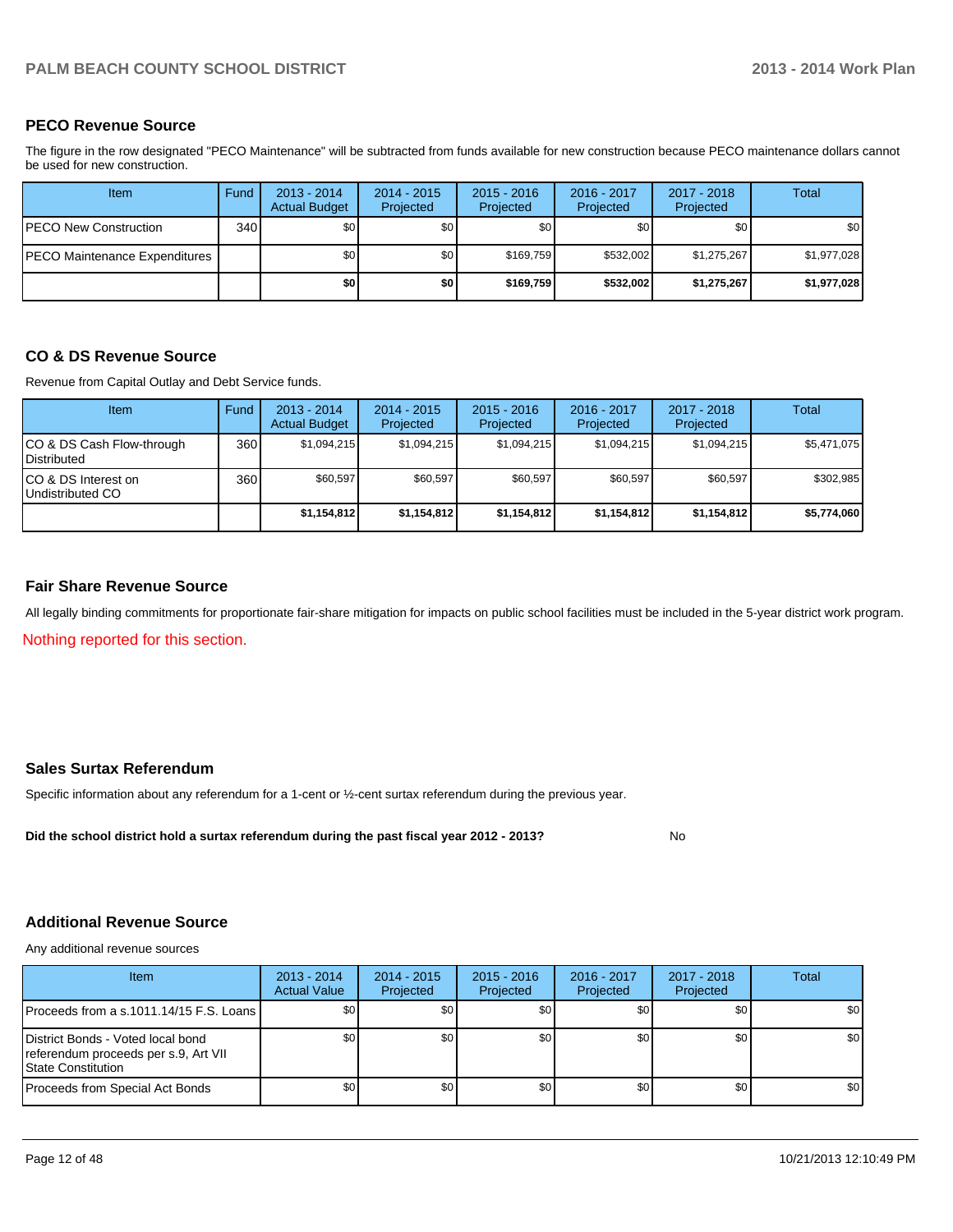| Estimated Revenue from CO & DS Bond<br>Sale                                                                               | \$0            | \$0          | \$0          | \$0          | \$0         | \$0            |
|---------------------------------------------------------------------------------------------------------------------------|----------------|--------------|--------------|--------------|-------------|----------------|
| Proceeds from Voted Capital<br>Improvements millage                                                                       | \$0            | \$0          | \$0          | \$0          | \$0         | \$0            |
| Other Revenue for Other Capital Projects                                                                                  | \$17,481       | \$0          | \$0          | \$0          | \$0         | \$17,481       |
| Proceeds from 1/2 cent sales surtax<br>authorized by school board                                                         | \$0            | \$0          | \$0          | \$0          | \$0         | \$0            |
| Proceeds from local governmental<br>infrastructure sales surtax                                                           | \$0            | \$0          | \$0          | \$0          | \$0         | \$0            |
| Proceeds from Certificates of<br>Participation (COP's) Sale                                                               | \$0            | \$0          | \$0          | \$0          | \$0         | \$0            |
| Classrooms First Bond proceeds amount<br>authorized in FY 1997-98                                                         | \$0            | \$0          | \$0          | \$0          | \$0         | \$0            |
| Classrooms for Kids                                                                                                       | \$0            | \$0          | \$0          | \$0          | \$0         | \$0            |
| <b>District Equity Recognition</b>                                                                                        | \$0            | \$0          | \$0          | \$0          | \$0         | \$0            |
| <b>Federal Grants</b>                                                                                                     | \$0            | \$0          | \$0          | \$0          | \$0         | \$0            |
| Proportionate share mitigation (actual<br>cash revenue only, not in kind donations)                                       | \$0            | \$0          | \$0          | \$0          | \$0         | \$0            |
| Impact fees received                                                                                                      | \$2,192,181    | \$1,000,000  | \$1,000,000  | \$1,000,000  | \$1,000,000 | \$6,192,181    |
| Private donations                                                                                                         | \$0            | \$0          | \$0          | \$0          | \$0         | \$0            |
| Grants from local governments or not-for-<br>profit organizations                                                         | \$0            | \$0          | \$0          | \$0          | \$0         | \$0            |
| Interest, Including Profit On Investment                                                                                  | \$500,000      | \$750,000    | \$1,000,000  | \$1,000,000  | \$1,000,000 | \$4,250,000    |
| Revenue from Bonds pledging proceeds<br>from 1 cent or 1/2 cent Sales Surtax                                              | \$0            | \$0          | \$0          | \$0          | \$0         | \$0            |
| <b>Total Fund Balance Carried Forward</b>                                                                                 | \$217,237,498  | \$23,083,226 | \$15,643,001 | \$6,822,225  | \$4,379,806 | \$267,165,756  |
| General Capital Outlay Obligated Fund<br><b>Balance Carried Forward From Total</b><br><b>Fund Balance Carried Forward</b> | (\$26,831,956) | \$0          | \$0          | \$0          | \$0         | (\$26,831,956) |
| Special Facilities Construction Account                                                                                   | \$0            | \$0          | \$0          | \$0          | \$0         | \$0            |
| One Cent - 1/2 Cent Sales Surtax Debt<br>Service From Total Fund Balance Carried<br>Forward                               | \$0            | \$0          | \$0          | \$0          | \$0         | \$0            |
| Capital Outlay Projects Funds Balance<br>Carried Forward From Total Fund<br><b>Balance Carried Forward</b>                | (\$28,827,977) | \$0          | \$0          | \$0          | \$0         | (\$28,827,977) |
| Capital Outlay for Charter Schools                                                                                        | \$3,200,009    | \$3,200,000  | \$3,200,000  | \$3,200,000  | \$3,200,000 | \$16,000,009   |
| <b>Subtotal</b>                                                                                                           | \$167,487,236  | \$28,033,226 | \$20,843,001 | \$12,022,225 | \$9,579,806 | \$237,965,494  |

# **Total Revenue Summary**

| <b>Item Name</b>                                                    | $2013 - 2014$<br><b>Budget</b> | $2014 - 2015$<br>Projected | $2015 - 2016$<br>Projected | $2016 - 2017$<br>Projected | $2017 - 2018$<br>Projected | <b>Five Year Total</b> |
|---------------------------------------------------------------------|--------------------------------|----------------------------|----------------------------|----------------------------|----------------------------|------------------------|
| Local 1.5 Mill Discretionary Capital Outlay<br><b>I</b> Revenue     | \$202,467,749                  | \$207,659,230              | \$217,405,599              | \$226,101,823              | \$235.145.896              | \$1,088,780,297        |
| IPECO and 1.5 Mill Maint and Other 1.5<br><b>IMill Expenditures</b> | (\$275,185,047)                | (\$236, 847, 268)          | (\$239,403,412)            | (\$239,278,860)            | (\$245,880,514)            | (\$1,236,595,101)      |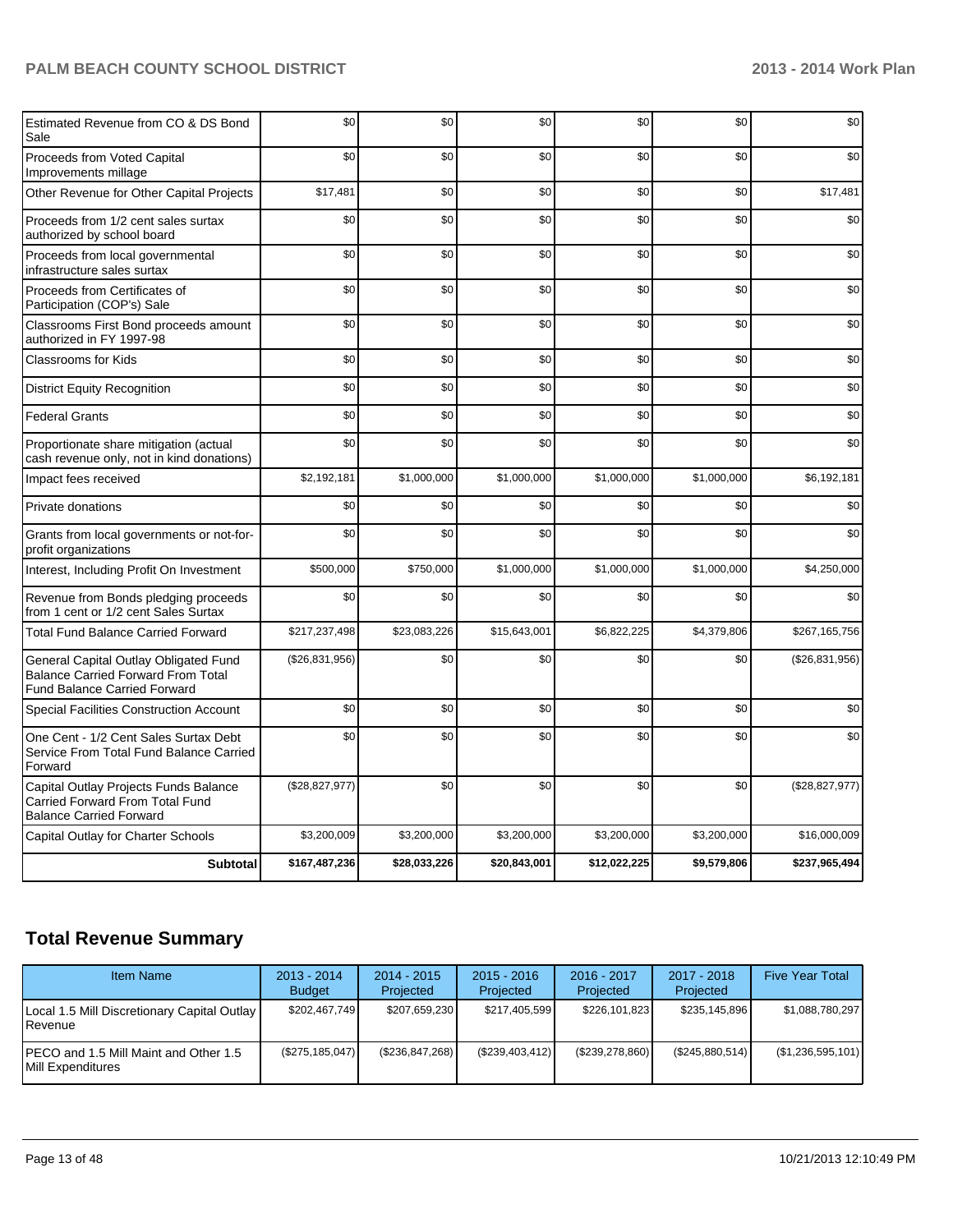| PECO Maintenance Revenue                                  | \$0                          | \$0 <sub>1</sub>         | \$169,759                  | \$532,002                | \$1,275,267              | \$1,977,028            |
|-----------------------------------------------------------|------------------------------|--------------------------|----------------------------|--------------------------|--------------------------|------------------------|
| <b>Available 1.50 Mill for New</b><br><b>Construction</b> | (\$72,717,298)               | (\$29,188,038)           | (\$21,997,813)             | (\$13, 177, 037)         | (\$10,734,618)           | ( \$147, 814, 804)     |
| <b>Item Name</b>                                          | 2013 - 2014<br><b>Budget</b> | 2014 - 2015<br>Projected | $2015 - 2016$<br>Projected | 2016 - 2017<br>Projected | 2017 - 2018<br>Projected | <b>Five Year Total</b> |
| ICO & DS Revenue                                          | \$1,154,812                  | \$1,154,812              | \$1,154,812                | \$1,154,812              | \$1,154,812              | \$5,774,060            |
| IPECO New Construction Revenue                            | \$0                          | \$0 <sub>1</sub>         | \$0                        | \$0                      | \$0                      | \$0                    |
| <b>Other/Additional Revenue</b>                           | \$167,487,236                | \$28,033,226             | \$20,843,001               | \$12,022,225             | \$9,579,806              | \$237,965,494          |
| <b>Total Additional Revenuel</b>                          | \$168,642,048                | \$29,188,038             | \$21,997,813               | \$13,177,037             | \$10,734,618             | \$243,739,554          |
| Total Available Revenue                                   | \$95,924,750                 | \$0                      | \$0                        | \$0                      | \$0                      | \$95,924,750           |

# **Project Schedules**

# **Capacity Project Schedules**

A schedule of capital outlay projects necessary to ensure the availability of satisfactory classrooms for the projected student enrollment in K-12 programs.

| <b>Project Description</b>                       | Location                                 |                          | 2013 - 2014    | 2014 - 2015 | $2015 - 2016$ | 2016 - 2017 | 2017 - 2018 | <b>Total</b>  | Funded |
|--------------------------------------------------|------------------------------------------|--------------------------|----------------|-------------|---------------|-------------|-------------|---------------|--------|
| Modular classroom<br>for CSR - District<br>Owned | <b>VERDE</b><br><b>ELEMENTARY</b>        | Planned<br>Cost:         | \$236,677      | \$0         | \$0           | \$0         | \$0         | \$236,677 Yes |        |
|                                                  |                                          | <b>Student Stations:</b> | 72             | $\Omega$    | $\Omega$      | $\Omega$    | $\Omega$    | 72            |        |
|                                                  | <b>Total Classrooms:</b>                 |                          | $\overline{4}$ | U           | $\Omega$      | U           | $\Omega$    |               |        |
|                                                  |                                          | Gross Sq Ft:             | 3,760          |             | $\Omega$      |             | $\Omega$    | 3,760         |        |
| Modular Classrooms                               | <b>CALUSA</b><br><b>ELEMENTARY</b>       | Planned<br>Cost:         | \$500,000      | \$0         | \$0           | \$0         | \$0         | \$500,000 Yes |        |
|                                                  | <b>Student Stations:</b>                 |                          | 72             | $\Omega$    | 0             | $\Omega$    | $\mathbf 0$ | 72            |        |
|                                                  |                                          | Total Classrooms:        | $\overline{4}$ | $\Omega$    | $\Omega$      | $\Omega$    | $\Omega$    |               |        |
|                                                  |                                          | Gross Sq Ft:             | 37,600         | $\Omega$    | $\Omega$      | $\Omega$    | $\Omega$    | 37,600        |        |
| Adding mods for 2<br>ESE Pre-K and 1<br>Primary  | <b>LIBERTY PARK</b><br><b>ELEMENTARY</b> | Planned<br>Cost:         | \$195,000      | \$0         | \$0           | \$0         | \$0         | \$195,000 Yes |        |
|                                                  |                                          | <b>Student Stations:</b> | 54             | $\Omega$    | $\Omega$      | $\Omega$    | $\Omega$    | 54            |        |
|                                                  |                                          | <b>Total Classrooms:</b> | 3              | 0           | 0             | 0           | 0           | 3             |        |
|                                                  |                                          | Gross Sq Ft:             | 2,820          | $\Omega$    | $\Omega$      | $\Omega$    | $\Omega$    | 2,820         |        |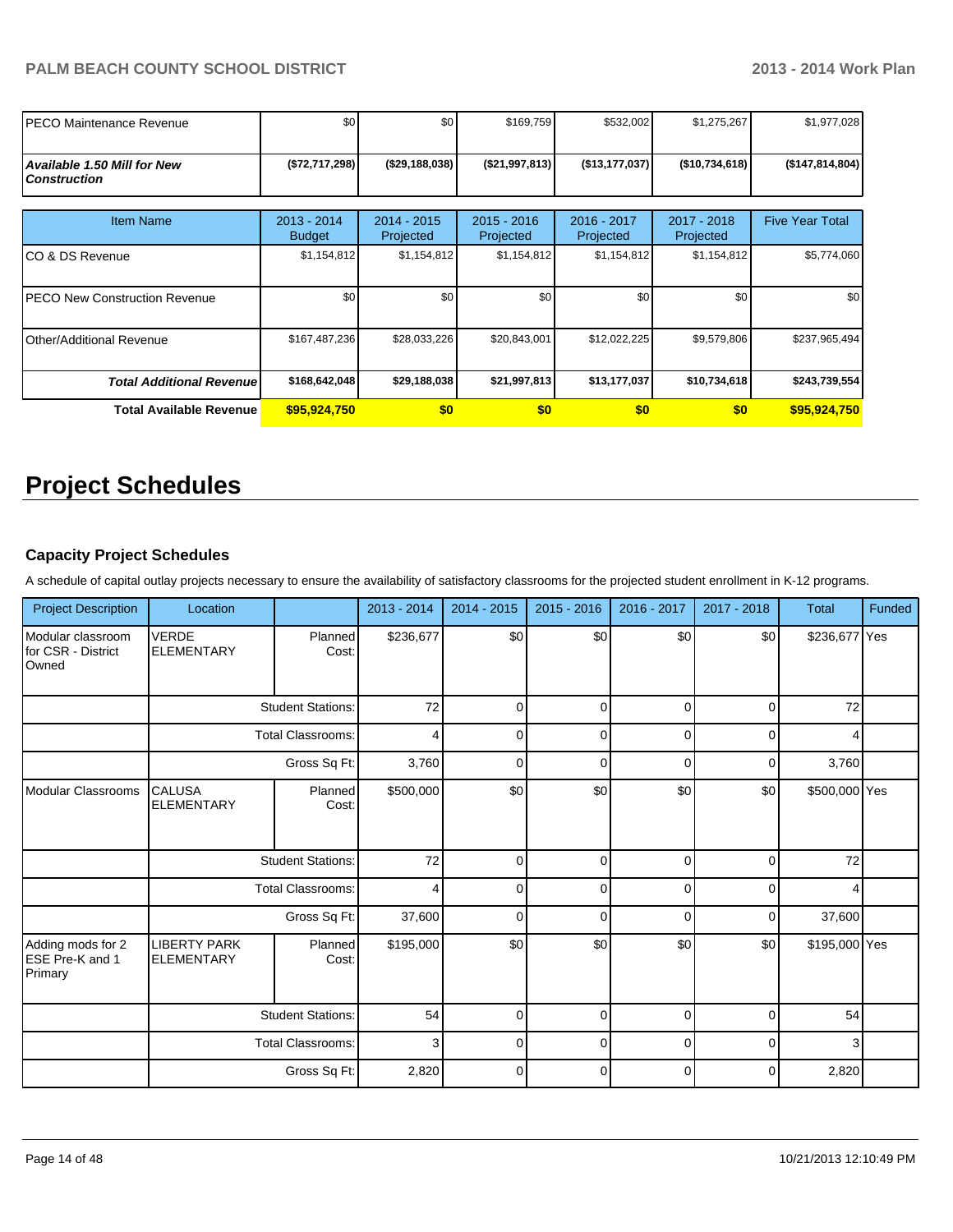| Modernization: 6<br>net new classrooms<br>equate. Modernize<br>entire school.<br>capacity changes<br>from 676 to 753. | <b>NORTH PALM</b><br><b>BEACH</b><br><b>ELEMENTARY</b> | Planned<br>Cost:         | \$26,221,824 | \$0 | \$0      | \$0          | \$0 | \$26,221,824 Yes |  |
|-----------------------------------------------------------------------------------------------------------------------|--------------------------------------------------------|--------------------------|--------------|-----|----------|--------------|-----|------------------|--|
|                                                                                                                       |                                                        | <b>Student Stations:</b> | 753          |     |          | ΩI           | 0   | 753              |  |
|                                                                                                                       | <b>Total Classrooms:</b>                               |                          | 40           |     |          | 0            | 0   | 40               |  |
|                                                                                                                       |                                                        | Gross Sq Ft:             | 85,029       |     |          | ΩI           | 0   | 85,029           |  |
|                                                                                                                       |                                                        |                          |              |     |          |              |     |                  |  |
|                                                                                                                       |                                                        | <b>Planned Cost:</b>     | \$27,153,501 | \$0 | \$0      | \$0          | \$0 | \$27,153,501     |  |
|                                                                                                                       |                                                        | <b>Student Stations:</b> | 951          |     | O        | $\Omega$     | 0   | 951              |  |
|                                                                                                                       |                                                        | <b>Total Classrooms:</b> | 51           |     | $\bf{0}$ | $\mathbf{0}$ | 0   | 51               |  |
|                                                                                                                       |                                                        | Gross Sq Ft:             | 129,209      |     | 0        | 0l           | 0   | 129,209          |  |

# **Other Project Schedules**

Major renovations, remodeling, and additions of capital outlay projects that do not add capacity to schools.

| <b>Project Description</b> | Location                                                             | $2013 - 2014$<br><b>Actual Budget</b> | $2014 - 2015$<br>Projected | $2015 - 2016$<br>Projected | 2016 - 2017<br>Projected | 2017 - 2018<br>Projected | <b>Total</b>     | Funded |
|----------------------------|----------------------------------------------------------------------|---------------------------------------|----------------------------|----------------------------|--------------------------|--------------------------|------------------|--------|
| Modernization              | <b>ROSENWALD</b><br><b>ELEMENTARY</b>                                | \$16,725,602                          | \$0                        | \$0                        | \$0                      | \$0                      | \$16,725,602 Yes |        |
| Remodel/Addition           | <b>TRANSPORTATION AT</b><br><b>SOUTH AREA BUS</b><br><b>COMPOUND</b> | \$892,281                             | \$0                        | \$0                        | \$0                      | \$0                      | \$892,281 Yes    |        |
| Roof Replacement           | <b>BELLE GLADE</b><br><b>ELEMENTARY</b>                              | \$977,856                             | \$0                        | \$0                        | \$0                      | \$0                      | \$977,856 Yes    |        |
| Roof Replacement           | <b>CYPRESS TRAILS</b><br><b>ELEMENTARY</b>                           | \$800,000                             | \$0                        | \$0                        | \$0                      | \$0                      | \$800,000 Yes    |        |
| Bldg. 2 Roof Replacement   | PAHOKEE MIDDLE /<br><b>SENIOR HIGH</b>                               | \$350,000                             | \$0                        | \$0                        | \$0                      | \$0                      | \$350,000 Yes    |        |
| Roof Replacement           | <b>PIONEER PARK</b><br><b>ELEMENTARY</b>                             | \$989,523                             | \$0                        | \$0                        | \$0                      | \$0                      | \$989,523 Yes    |        |
| <b>Covered Walkways</b>    | <b>CALUSA ELEMENTARY</b>                                             | \$298,842                             | \$0                        | \$0                        | \$0                      | \$0                      | \$298,842 Yes    |        |
| Portables                  | <b>TRANSPORTATION AT</b><br><b>WEST CENTRAL (ROYAL</b><br>PALM)      | \$140,000                             | \$0                        | \$0                        | \$0                      | \$0                      | \$140,000 Yes    |        |
| <b>HVAC Renovations</b>    | WILLIAM T DWYER HIGH                                                 | \$1,753,246                           | \$0                        | \$0                        | \$0                      | \$0                      | \$1,753,246 Yes  |        |
| <b>HVAC Renovations</b>    | <b>OLYMPIC HEIGHTS</b><br><b>COMMUNITY HIGH</b>                      | \$298,242                             | \$0                        | \$0                        | \$0                      | \$0                      | \$298,242 Yes    |        |
| <b>HVAC Renovations</b>    | <b>JUPITER FARMS</b><br><b>ELEMENTARY</b>                            | \$200,000                             | \$0                        | \$0                        | \$0                      | \$0                      | \$200,000 Yes    |        |
| <b>Covered Walkways</b>    | Location not specified                                               | \$432,504                             | \$0                        | \$0                        | \$0                      | \$0                      | \$432,504 Yes    |        |
| <b>Building Envelope</b>   | WILLIAM T DWYER HIGH                                                 | \$550,000                             | \$0                        | \$0                        | \$0                      | \$0                      | \$550,000 Yes    |        |
| Building Envelope / roof   | <b>VERDE ELEMENTARY</b>                                              | \$112,966                             | \$0                        | \$0                        | \$0                      | \$0                      | \$112,966 Yes    |        |
| Portable Replacement       | <b>BOYNTON BEACH</b><br><b>COMMUNITY HIGH</b>                        | \$500,000                             | \$0                        | \$0                        | \$0                      | \$0                      | \$500,000 Yes    |        |
| Core Addition (Completion) | <b>BANYAN CREEK</b><br><b>ELEMENTARY</b>                             | \$532,455                             | \$0                        | \$0                        | \$0                      | \$0                      | \$532,455 Yes    |        |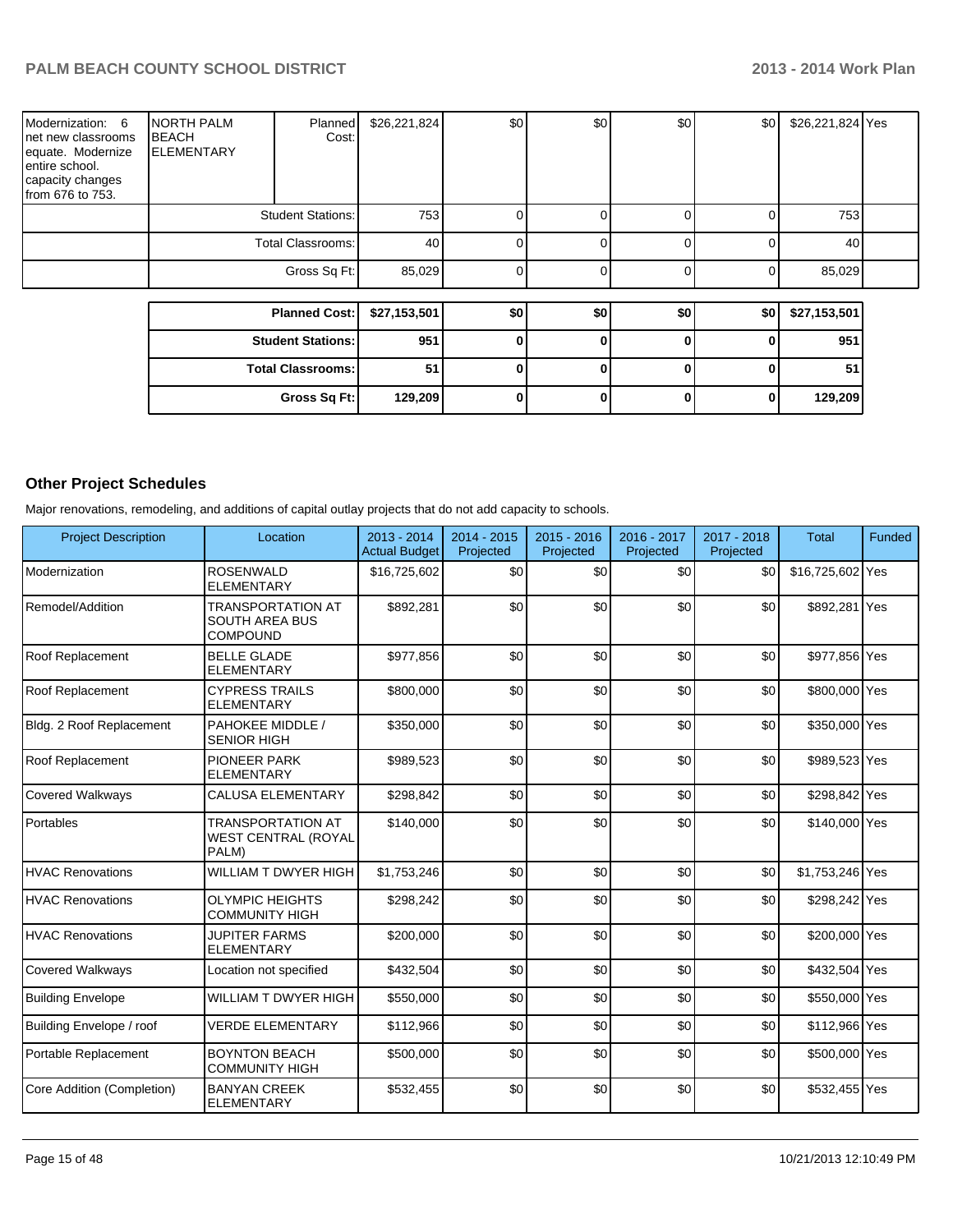| Fulton Holland ESC Window<br>Replacement                           | ANCILLARY AT FULTON-<br><b>HOLLAND</b><br><b>EDUCATIONAL</b><br><b>SERVICES CENTER</b> | \$303,812    | \$0 | \$0 | \$0 | \$0 | \$303,812 Yes    |     |
|--------------------------------------------------------------------|----------------------------------------------------------------------------------------|--------------|-----|-----|-----|-----|------------------|-----|
| Bldg. 11 and 12 build out for<br>South area ESE and Area<br>Office | <b>GALAXY ELEMENTARY</b>                                                               | \$500,000    | \$0 | \$0 | \$0 | \$0 | \$500,000 Yes    |     |
| <b>LEED EB</b>                                                     | <b>HERITAGE</b><br><b>ELEMENTARY</b>                                                   | \$3,695      | \$0 | \$0 | \$0 | \$0 | \$3,695          | Yes |
| Remodeling                                                         | PAHOKEE MIDDLE /<br><b>SENIOR HIGH</b>                                                 | \$899,816    | \$0 | \$0 | \$0 | \$0 | \$899,816 Yes    |     |
| Remodel                                                            | RIVIERA BEACH<br>PREPARATORY &<br><b>ACHIEVEMENT</b><br><b>ACADEMY</b>                 | \$454,265    | \$0 | \$0 | \$0 | \$0 | \$454,265 Yes    |     |
| <b>Transportation West Central</b><br>Remodel                      | <b>TRANSPORTATION AT</b><br><b>WEST CENTRAL (ROYAL</b><br>PALM)                        | \$10,447     | \$0 | \$0 | \$0 | \$0 | \$10,447 Yes     |     |
| Modernization                                                      | <b>GLADE VIEW</b><br><b>ELEMENTARY</b>                                                 | \$20,860,926 | \$0 | \$0 | \$0 | \$0 | \$20,860,926 Yes |     |
| Completing Modernization                                           | <b>GOVE ELEMENTARY</b>                                                                 | \$8,280,058  | \$0 | \$0 | \$0 | \$0 | \$8,280,058 Yes  |     |
| Close out of Modernization                                         | <b>NORTHBORO</b><br>ELEMENTARY                                                         | \$232,212    | \$0 | \$0 | \$0 | \$0 | \$232,212 Yes    |     |
| Pre-K addition closeout                                            | <b>INDIAN PINES</b><br>ELEMENTARY                                                      | \$19,746     | \$0 | \$0 | \$0 | \$0 | \$19,746 Yes     |     |
| Modernization                                                      | <b>GALAXY ELEMENTARY</b>                                                               | \$6,166,658  | \$0 | \$0 | \$0 | \$0 | \$6,166,658 Yes  |     |
| <b>Lighting Replacement</b>                                        | <b>JUPITER MIDDLE</b>                                                                  | \$485,397    | \$0 | \$0 | \$0 | \$0 | \$485,397 Yes    |     |
| Fire Alarm Replacement                                             | <b>SANTALUCES</b><br><b>COMMUNITY HIGH</b>                                             | \$119,365    | \$0 | \$0 | \$0 | \$0 | \$119,365 Yes    |     |
| Project completion Phase 2                                         | <b>WHISPERING PINES</b><br><b>ELEMENTARY</b>                                           | \$155,113    | \$0 | \$0 | \$0 | \$0 | \$155,113 Yes    |     |
| <b>Covered Walkway</b>                                             | <b>VERDE ELEMENTARY</b>                                                                | \$254,500    | \$0 | \$0 | \$0 | \$0 | \$254,500 Yes    |     |
| Fire Alarm Replacement                                             | <b>SPANISH RIVER</b><br><b>COMMUNITY HIGH</b>                                          | \$67,724     | \$0 | \$0 | \$0 | \$0 | \$67,724 Yes     |     |
| <b>Traffic Project</b>                                             | <b>BOCA RATON</b><br><b>COMMUNITY MIDDLE</b>                                           | \$183,000    | \$0 | \$0 | \$0 | \$0 | \$183,000 Yes    |     |
| Site Acquisition                                                   | Location not specified                                                                 | \$645,511    | \$0 | \$0 | \$0 | \$0 | \$645,511 Yes    |     |
| Roadway Improvement                                                | <b>TRANSPORTATION AT</b><br>EAST (RANCH ROAD)                                          | \$30,332     | \$0 | \$0 | \$0 | \$0 | \$30,332 Yes     |     |
| Playfield                                                          | <b>VILLAGE ACADEMY</b>                                                                 | \$43,574     | \$0 | \$0 | \$0 | \$0 | \$43,574 Yes     |     |
| Safety - Fire Alarm                                                | <b>GROVE PARK</b><br><b>ELEMENTARY</b>                                                 | \$486,853    | \$0 | \$0 | \$0 | \$0 | \$486,853 Yes    |     |
| Portable Relocation or<br>Replacement                              | Location not specified                                                                 | \$2,656,122  | \$0 | \$0 | \$0 | \$0 | \$2,656,122 Yes  |     |
| <b>Pre-K Addition Closeout</b>                                     | <b>BENOIST FARMS</b><br>ELEMENTARY                                                     | \$10,196     | \$0 | \$0 | \$0 | \$0 | \$10,196 Yes     |     |
| Pre-K addition Close out project CHOLEE LAKE                       | <b>ELEMENTARY</b>                                                                      | \$16,596     | \$0 | \$0 | \$0 | \$0 | \$16,596 Yes     |     |
| Modernization - Finalization                                       | PALM BEACH GARDENS<br><b>COMMUNITY HIGH</b>                                            | \$122,948    | \$0 | \$0 | \$0 | \$0 | \$122,948 Yes    |     |
| Portable Restroom                                                  | <b>BOYNTON BEACH</b><br><b>COMMUNITY HIGH</b>                                          | \$208,866    | \$0 | \$0 | \$0 | \$0 | \$208,866 Yes    |     |
|                                                                    |                                                                                        | \$68,771,249 | \$0 | \$0 | \$0 | \$0 | \$68,771,249     |     |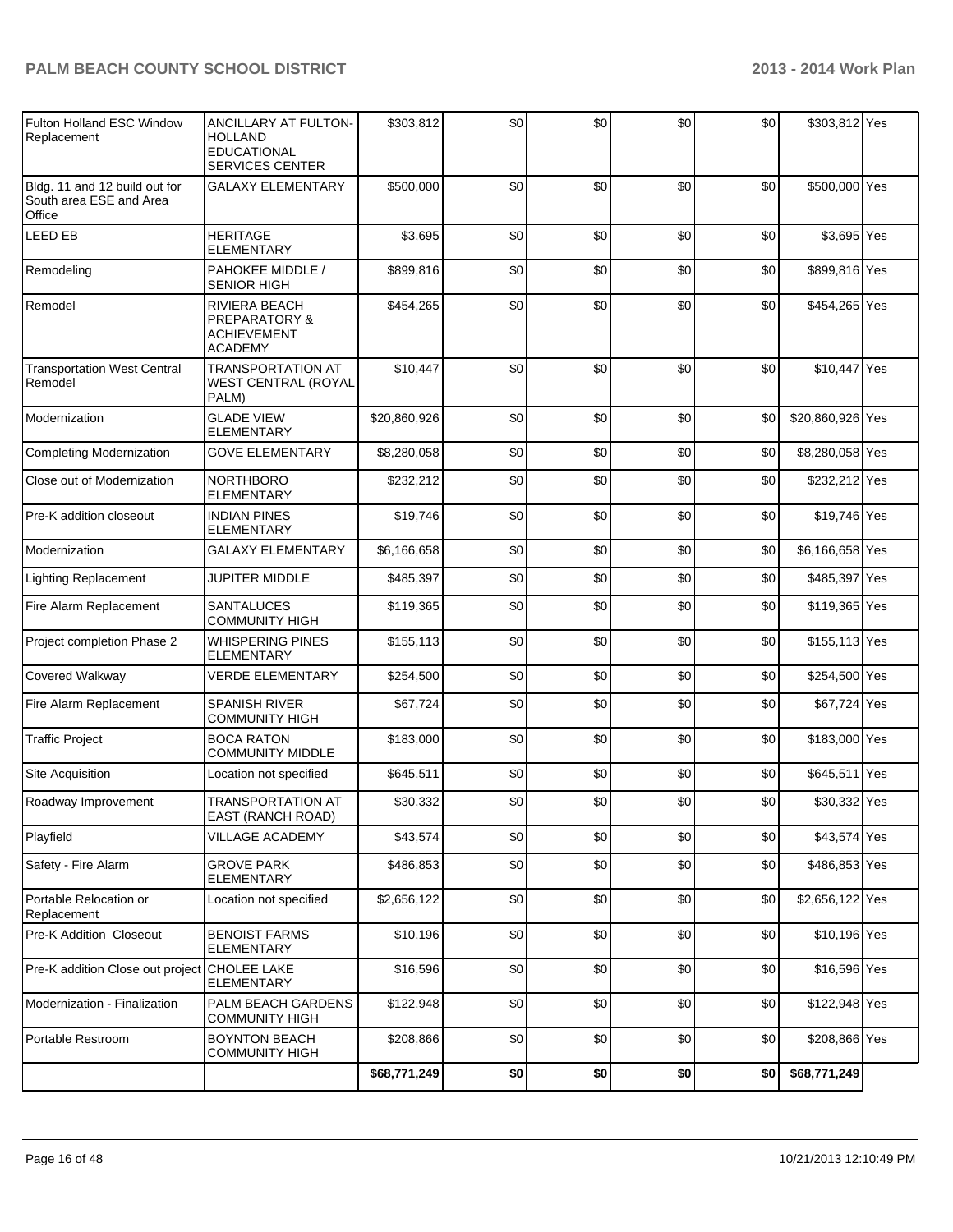## **Additional Project Schedules**

Any projects that are not identified in the last approved educational plant survey.

| <b>Project Description</b>                                      | Location                                                                              | <b>Num</b><br>Classroom<br>$\mathbf{s}$ | 2013 - 2014<br><b>Actual Budget</b> | 2014 - 2015<br>Projected | $2015 - 2016$<br>Projected | 2016 - 2017<br>Projected | 2017 - 2018<br>Projected | <b>Total</b>    | Funded |
|-----------------------------------------------------------------|---------------------------------------------------------------------------------------|-----------------------------------------|-------------------------------------|--------------------------|----------------------------|--------------------------|--------------------------|-----------------|--------|
| Building 4 - Stabilization<br>and Renovation on the<br>Exterior | NORTHBORO<br><b>ELEMENTARY</b>                                                        | 0                                       | \$0                                 | \$796,000                | \$0                        | \$0                      | \$0                      | \$796,000 No    |        |
| Demo Old Building and<br>build playfields                       | <b>DWIGHT D</b><br><b>EISENHOWER</b><br><b>ELEMENTARY</b>                             | $\Omega$                                | \$0                                 | \$1,500,000              | \$0                        | \$0                      | \$0                      | \$1,500,000 No  |        |
| Middle School of ther<br>Arts 03 LL                             | Location not<br>specified                                                             | $\Omega$                                | \$0                                 | \$13,775,000             | \$0                        | \$0                      | \$0                      | \$13,775,000 No |        |
| <b>West Central</b><br>Maintenance Facility                     | Location not<br>specified                                                             | 0                                       | \$0                                 | \$700,000                | \$4,500,000                | \$0                      | \$0                      | \$5,200,000 No  |        |
| Rebuild a New Facility                                          | <b>TRANSPORTATION</b><br>AT WEST CENTRAL<br>(ROYAL PALM)                              | $\Omega$                                | \$0                                 | \$0                      | \$1,200,000                | \$9,300,000              | \$0                      | \$10,500,000 No |        |
| Roof Replacement                                                | <b>WILLIAM T DWYER</b><br><b>HIGH</b>                                                 | 0                                       | \$0                                 | \$5,300,970              | \$0                        | \$0                      | \$0                      | \$5,300,970 No  |        |
| Roof Replacement -<br>School Food Service                       | Location not<br>specified                                                             | $\Omega$                                | \$0                                 | \$116,310                | \$0                        | \$0                      | \$0                      | \$116,310 No    |        |
| Roof Replacement                                                | <b>OLYMPIC HEIGHTS</b><br>COMMUNITY HIGH                                              | $\Omega$                                | \$0                                 | \$5,446,170              | \$0                        | \$0                      | \$0                      | \$5,446,170 No  |        |
| Roof Replacement                                                | PAHOKEE MIDDLE /<br><b>SENIOR HIGH</b>                                                | $\Omega$                                | \$0                                 | \$2,966,685              | \$0                        | \$0                      | \$0                      | \$2,966,685 No  |        |
| Roof Replacement                                                | <b>ANCILLARY AT</b><br>FULTON-HOLLAND<br><b>EDUCATIONAL</b><br><b>SERVICES CENTER</b> | $\Omega$                                | \$0                                 | \$3,031,230              | \$0                        | \$0                      | \$0                      | \$3,031,230 No  |        |
| Roof Replacement                                                | <b>OKEEHEELEE</b><br><b>MIDDLE</b>                                                    | 0                                       | \$0                                 | \$2,762,670              | \$0                        | \$0                      | \$0                      | \$2,762,670 No  |        |
| Roof Replacement                                                | <b>PLUMOSA</b><br><b>ELEMENTARY</b>                                                   | $\Omega$                                | \$0                                 | \$1,051,275              | \$0                        | \$0                      | \$0                      | \$1,051,275 No  |        |
| Roof Replacement                                                | <b>WASHINGTON</b><br><b>ELEMENTARY</b>                                                | $\Omega$                                | \$0                                 | \$1,044,870              | \$0                        | \$0                      | \$0                      | \$1,044,870 No  |        |
| <b>Roof Replacement</b>                                         | <b>WYNNEBROOK</b><br><b>ELEMENTARY</b>                                                | 0                                       | \$0                                 | \$0                      | \$1,214,865                | \$0                      | \$0                      | \$1,214,865 No  |        |
| Roof Replacement                                                | CARVER<br><b>COMMUNITY</b><br><b>MIDDLE</b>                                           | 0                                       | \$0                                 | \$0                      | \$2,510,775                | \$0                      | \$0                      | \$2,510,775 No  |        |
| Roof Replacement                                                | <b>ODYSSEY MIDDLE</b>                                                                 | 0                                       | \$0                                 | \$0                      | \$2,794,575                | \$0                      | \$0                      | \$2,794,575 No  |        |
| Roof Replacement                                                | <b>WATERS EDGE</b><br><b>ELEMENTARY</b>                                               |                                         | \$0                                 | \$0                      | \$1,593,915                | \$0                      | \$0                      | \$1,593,915 No  |        |
| Roof Replacement                                                | <b>SABAL</b><br>PALM/HIGHRIDGE                                                        | 0                                       | \$0                                 | \$0                      | \$0                        | \$176,325                | \$0                      | \$176,325 No    |        |
| Roof Replacement for<br>Transportation                          | ANCILLARY AT<br><b>WEST AREA</b><br>OFFICE/TRANSPOR<br><b>TATION</b>                  | $\Omega$                                | \$0                                 | \$0                      | \$0                        | \$173,760                | \$0                      | \$173,760 No    |        |
| Roof Replacement                                                | RIVIERA BEACH<br><b>PREPARATORY &amp;</b><br><b>ACHIEVEMENT</b><br><b>ACADEMY</b>     | 0                                       | \$0                                 | \$0                      | \$0                        | \$1,906,815              | \$0                      | \$1,906,815 No  |        |
| Roof Replacement                                                | PINE GROVE<br><b>ELEMENTARY</b>                                                       | 0                                       | \$0                                 | \$0                      | \$0                        | \$1,238,865              | \$0                      | \$1,238,865 No  |        |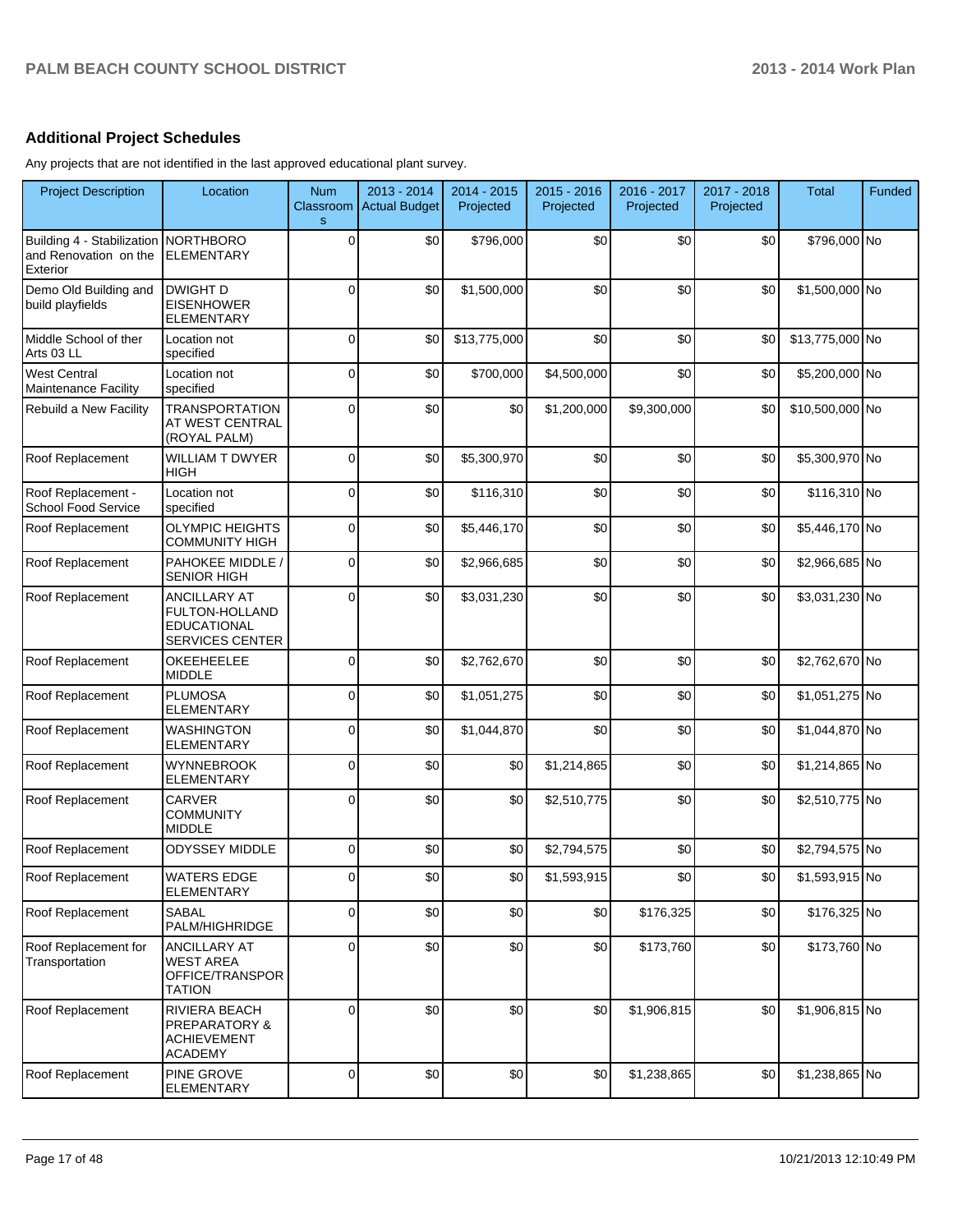| Roof Replacement                                         | <b>LIMESTONE CREEK</b><br>ELEMENTARY                                           | 0        | \$0 | \$0          | \$0          | \$1,955,445  | \$0         | \$1,955,445 No                |  |
|----------------------------------------------------------|--------------------------------------------------------------------------------|----------|-----|--------------|--------------|--------------|-------------|-------------------------------|--|
| Roof Replacement                                         | <b>ADDISON MIZNER</b><br><b>ELEMENTARY</b>                                     | 0        | \$0 | \$0          | \$0          | \$1,391,805  | \$0         | \$1,391,805 No                |  |
| Roof Replacement                                         | <b>J C MITCHELL</b><br><b>ELEMENTARY</b>                                       | 0        | \$0 | \$0          | \$0          | \$0          | \$1,918,305 | \$1,918,305 No                |  |
| Roof Replacement                                         | <b>HAMMOCK POINTE</b><br><b>ELEMENTARY</b>                                     | 0        | \$0 | \$0          | \$0          | \$0          | \$2,125,665 | \$2,125,665 No                |  |
| Roof Replacement                                         | ALEXANDER W<br>DREYFOOS JR<br>SCHOOL OF THE<br>ARTS                            | $\Omega$ | \$0 | \$0          | \$0          | \$0          | \$3,721,755 | \$3,721,755 No                |  |
| Roof Replacement                                         | <b>INLET GROVE @</b><br><b>OLD SUNCOAST</b>                                    | 0        | \$0 | \$0          | \$0          | \$0          | \$2,570,130 | \$2,570,130 No                |  |
| Roof Replacement                                         | <b>TRANSPORTATION</b><br>AT WEST CENTRAL<br>(ROYAL PALM)                       | 0        | \$0 | \$0          | \$0          | \$0          | \$83,040    | \$83,040 No                   |  |
| Safety Fire Alarm                                        | <b>BEAR LAKES</b><br><b>MIDDLE</b>                                             | 0        | \$0 | \$0          | \$0          | \$0          | \$800,000   | \$800,000 No                  |  |
| Safety - Fire Alarm                                      | <b>BELVEDERE</b><br><b>ELEMENTARY</b>                                          | 0        | \$0 | \$0          | \$0          | \$0          | \$500,000   | \$500,000 No                  |  |
| Safety Fire Alarm                                        | <b>BENOIST FARMS</b><br>ELEMENTARY                                             | 0        | \$0 | \$0          | \$0          | \$0          | \$500,000   | \$500,000 No                  |  |
| Safety - Fire Alarm                                      | <b>CROSSPOINTE</b><br>ELEMENTARY                                               | 0        | \$0 | \$0          | \$0          | \$0          | \$500,000   | \$500,000 No                  |  |
| Safety - Fire Alarm                                      | <b>EAGLES LANDING</b><br><b>MIDDLE</b>                                         | 0        | \$0 | \$0          | \$0          | \$0          | \$800,000   | \$800,000 No                  |  |
| Safety - Fire Alarm                                      | <b>EGRET LAKE</b><br><b>ELEMENTARY</b>                                         | 0        | \$0 | \$0          | \$0          | \$0          | \$500,000   | \$500,000 No                  |  |
| Safety - Fire Alarm<br>Replacement                       | <b>FOREST HILL</b><br><b>COMMUNITY HIGH</b>                                    | 0        | \$0 | \$0          | \$0          | \$0          | \$1,000,000 | \$1,000,000 No                |  |
| Safety - Fire Alarm<br>Replacement                       | <b>ANCILLARY AT</b><br>FULTON-HOLLAND<br>EDUCATIONAL<br><b>SERVICES CENTER</b> | 0        | \$0 | \$0          | \$0          | \$0          | \$800,000   | \$800,000 No                  |  |
| Safety - Fire Alarm<br>Replacement                       | <b>GLADE VIEW</b><br><b>ELEMENTARY</b>                                         | 0        | \$0 | \$0          | \$0          | \$0          | \$500,000   | \$500,000 No                  |  |
| Safety - Fire Alarm<br>Replacement                       | <b>INDIAN RIDGE</b><br><b>SCHOOL</b>                                           | 0        | \$0 | \$0          | \$0          | \$0          | \$800,000   | \$800,000 No                  |  |
| School facilties<br>Transfers                            | Location not<br>specified                                                      | 0        | \$0 | \$11,206,503 | \$6,634,870  | \$10,997,049 | \$7,485,473 | \$36,323,895 No               |  |
| <b>Security Capital</b><br>Projects                      | Location not<br>specified                                                      | 0        | \$0 | \$88,695     | \$33,593     | \$93,352     | \$66,926    | \$282,566 No                  |  |
| <b>Educational Technology</b><br><b>Capital Projects</b> | Location not<br>specified                                                      | 0        | \$0 | \$14,043,840 | \$5,562,400  | \$5,532,400  | \$5,482,400 | \$30,621,040 No               |  |
| Technology - Capital<br>Projects                         | Location not<br>specified                                                      | 0        | \$0 | \$19,710,399 | \$31,638,792 | \$28,942,524 |             | \$29,248,871 \$109,540,586 No |  |
| <b>Transportation Capital</b><br>Project                 | Location not<br>specified                                                      | 0        | \$0 | \$1,250,000  | \$450,000    | \$250,000    | \$0         | \$1,950,000 No                |  |
| <b>Equipment Capital</b><br>Project                      | Location not<br>specified                                                      | 0        | \$0 | \$1,265,000  | \$1,265,000  | \$1,265,000  | \$0         | \$3,795,000 No                |  |
| Transportation and<br>Maintenance                        | Location not<br>specified                                                      | 0        | \$0 | \$0          | \$1,610,730  | \$0          | \$0         | \$1,610,730 No                |  |
|                                                          |                                                                                | 0        | \$0 | \$86,055,617 | \$61,009,515 | \$63,223,340 |             | \$59,402,565 \$269,691,037    |  |

## **Non Funded Growth Management Project Schedules**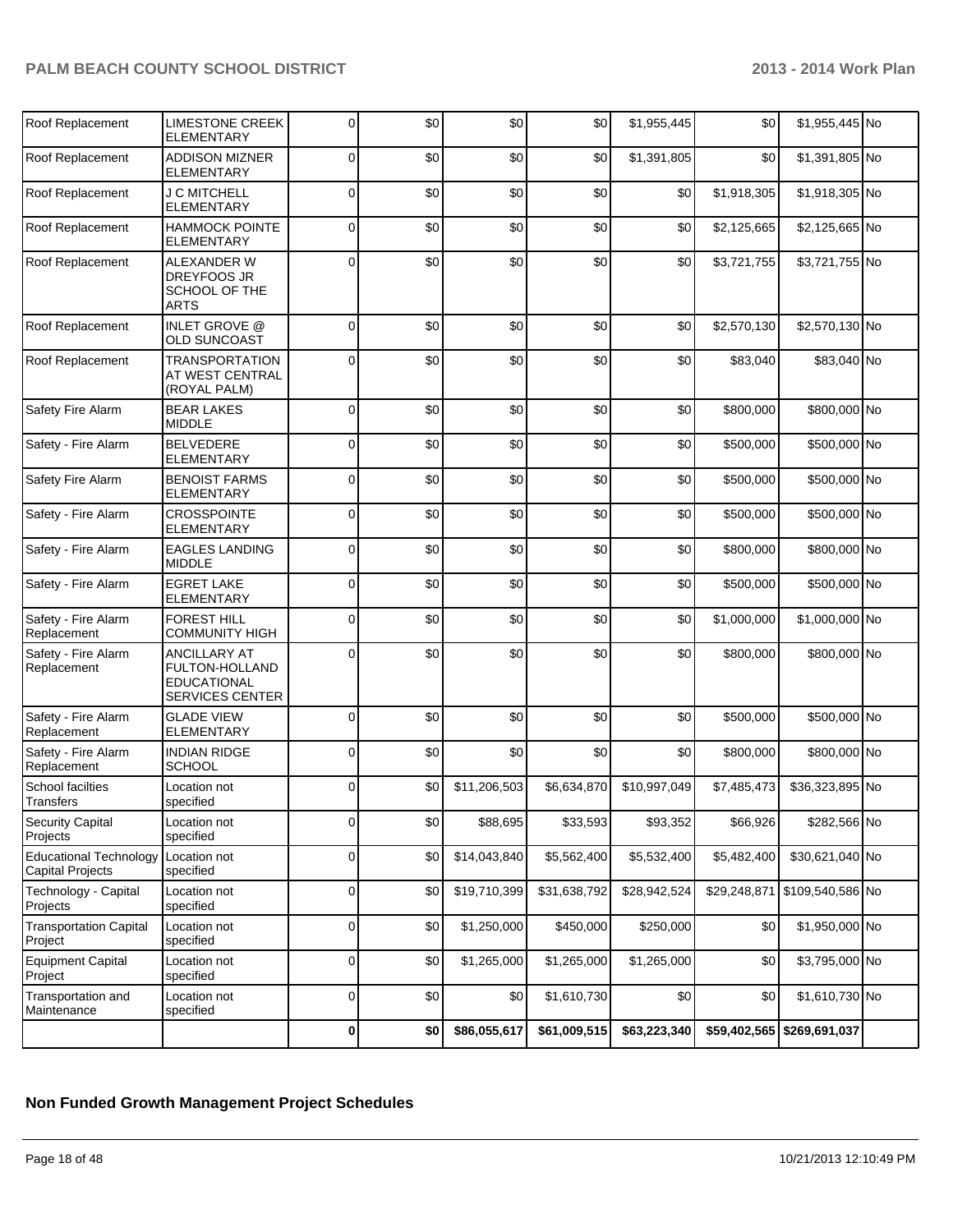Schedule indicating which projects, due to planned development, that CANNOT be funded from current revenues projected over the next five years.

Nothing reported for this section.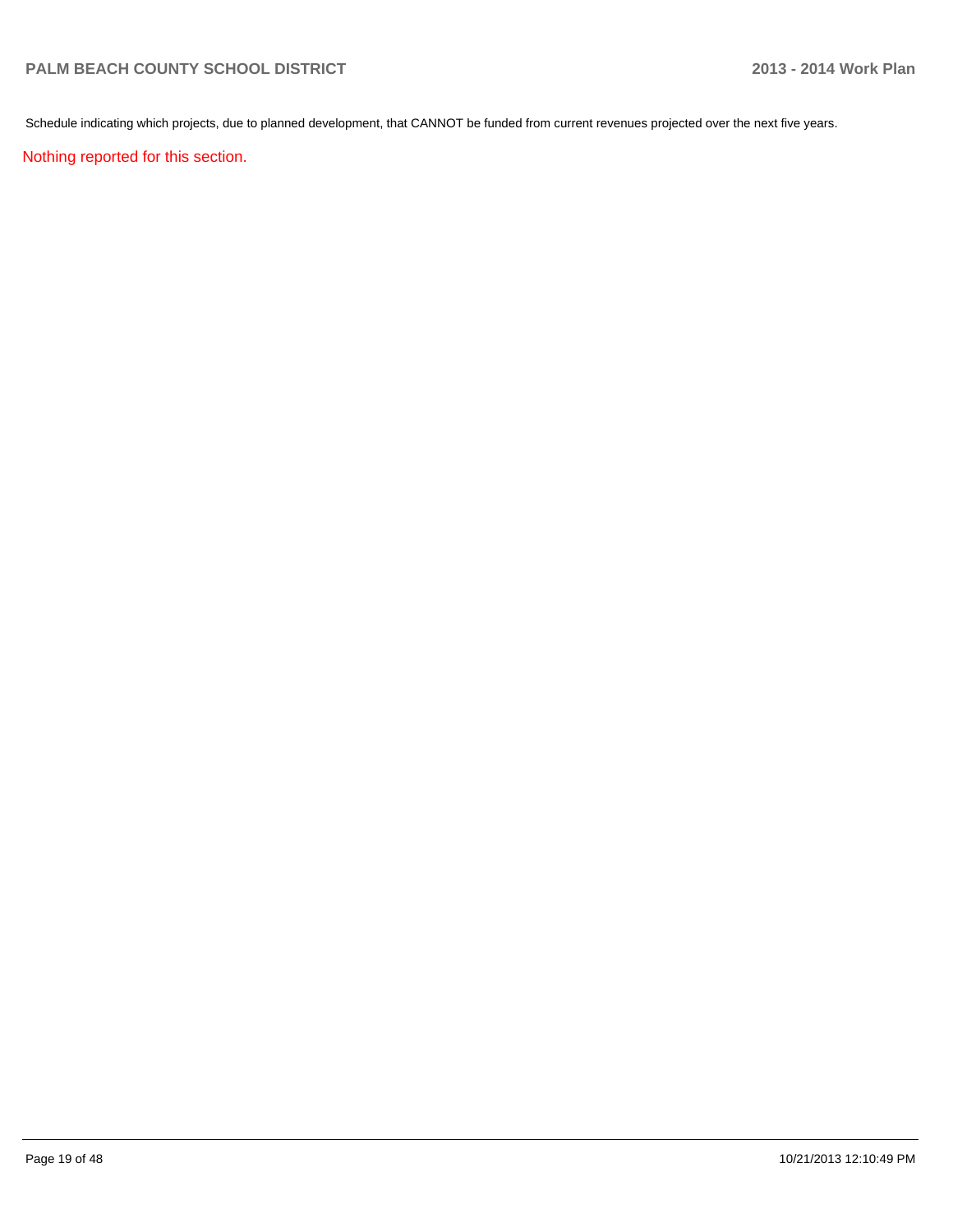# **Tracking**

# **Capacity Tracking**

| Location                                                 | $2013 -$<br>2014 Satis.<br>Stu. Sta. | Actual<br>$2013 -$<br><b>2014 FISH</b><br>Capacity | Actual<br>$2012 -$<br>2013<br><b>COFTE</b> | # Class<br><b>Rooms</b> | Actual<br>Average<br>$2013 -$<br>2014 Class<br><b>Size</b> | Actual<br>$2013 -$<br>2014<br><b>Utilization</b> | <b>New</b><br>Stu.<br>Capacity | <b>New</b><br>Rooms to<br>be<br>Added/Re<br>moved | Projected<br>$2017 -$<br>2018<br><b>COFTE</b> | Projected<br>$2017 -$<br>2018<br><b>Utilization</b> | Projected<br>$2017 -$<br>2018 Class<br><b>Size</b> |
|----------------------------------------------------------|--------------------------------------|----------------------------------------------------|--------------------------------------------|-------------------------|------------------------------------------------------------|--------------------------------------------------|--------------------------------|---------------------------------------------------|-----------------------------------------------|-----------------------------------------------------|----------------------------------------------------|
| <b>JUPITER ELEMENTARY</b>                                | 820                                  | 820                                                | 722                                        | 44                      | 16                                                         | 88.00 %                                          | $\mathbf 0$                    | $\Omega$                                          | 777                                           | 95.00 %                                             | 18                                                 |
| <b>JUPITER COMMUNITY</b><br><b>HIGH</b>                  | 2,910                                | 2,764                                              | 2,639                                      | 121                     | 22                                                         | 95.00 %                                          | 0                              | $\Omega$                                          | 2,469                                         | 89.00 %                                             | 20                                                 |
| <b>ALLAMANDA</b><br><b>ELEMENTARY</b>                    | 720                                  | 720                                                | 666                                        | 44                      | 15                                                         | 92.00 %                                          | 0                              | $\Omega$                                          | 570                                           | 79.00 %                                             | 13                                                 |
| PALM BEACH GARDENS<br><b>ELEMENTARY</b>                  | 739                                  | 739                                                | 713                                        | 40                      | 18                                                         | 96.00 %                                          | 0                              | $\Omega$                                          | 619                                           | 84.00 %                                             | 15                                                 |
| HOWELL L WATKINS<br><b>MIDDLE</b>                        | 1,391                                | 1,251                                              | 697                                        | 58                      | 12                                                         | 56.00 %                                          | $\mathbf 0$                    | $\Omega$                                          | 857                                           | 69.00 %                                             | 15                                                 |
| INORTH PALM BEACH<br><b>ELEMENTARY</b>                   | 297                                  | $\Omega$                                           | $\Omega$                                   | 15                      | 0                                                          | 0.00%                                            | 753                            | 40                                                | 435                                           | 58.00 %                                             | 8                                                  |
| <b>EVERGLADES</b><br>ELEMENTARY SCHOOL<br>$(03-W)$       | 942                                  | 942                                                | 796                                        | 50                      | 16                                                         | 84.00 %                                          | 0                              | 0                                                 | 913                                           | 97.00 %                                             | 18                                                 |
| <b>SEACREST TRAINING</b><br><b>CENTER</b>                | 0                                    | $\mathbf 0$                                        | $\Omega$                                   | $\mathbf 0$             | 0                                                          | 0.00%                                            | $\mathbf 0$                    | $\Omega$                                          | $\mathbf 0$                                   | 0.00%                                               | $\mathbf 0$                                        |
| <b>MARSH POINTE</b><br>ELEMENTARY (03-X)                 | 1,022                                | 1,022                                              | 845                                        | 52                      | 16                                                         | 83.00 %                                          | 0                              | $\Omega$                                          | 809                                           | 79.00 %                                             | 16                                                 |
| <b>HAGEN ROAD</b><br>ELEMENTARY (NEW)                    | 849                                  | 849                                                | 897                                        | 50                      | 18                                                         | 106.00%                                          | 0                              | $\Omega$                                          | 967                                           | 114.00 %                                            | 19                                                 |
| <b>SUNSET PALMS</b><br>ELEMENTARY (03-Z)                 | 978                                  | 978                                                | 1,002                                      | 52                      | 19                                                         | 102.00 %                                         | 0                              | $\Omega$                                          | 1,235                                         | 126.00 %                                            | 24                                                 |
| PINE JOG ELEMENTARY<br>$(03-Y)$                          | 967                                  | 967                                                | 898                                        | 53                      | 17                                                         | 93.00 %                                          | 0                              | $\Omega$                                          | 1,003                                         | 104.00%                                             | 19                                                 |
| <b>HOPE CENTENNIAL</b><br>ELEMENTARY (06-D)              | 952                                  | 952                                                | 722                                        | 52                      | 14                                                         | 76.00 %                                          | 0                              | $\Omega$                                          | 710                                           | 75.00 %                                             | 14                                                 |
| <b>SUNCOAST</b><br><b>COMMUNITY HIGH</b><br>SCHOOL (NEW) | 1,824                                | 1,732                                              | 1,427                                      | 74                      | 19                                                         | 82.00 %                                          | 0                              | $\Omega$                                          | 1,409                                         | 81.00 %                                             | 19                                                 |
| <b>SEMINOLE RIDGE</b><br><b>COMMUNITY HIGH</b>           | 2,593                                | 2,463                                              | 2,286                                      | 109                     | 21                                                         | 93.00 %                                          | 0                              | $\Omega$                                          | 1,796                                         | 73.00 %                                             | 16                                                 |
| L.C. SWAIN MIDDLE                                        | 1,621                                | 1,458                                              | 1,131                                      | 68                      | 17                                                         | 78.00 %                                          | $\mathbf 0$                    | $\mathbf 0$                                       | 1,258                                         | 86.00 %                                             | 19                                                 |
| <b>HIDDEN OAKS</b><br>ELEMENTARY                         | 1,122                                | 1,122                                              | 942                                        | 60                      | 16                                                         | 84.00 %                                          | 0                              | $\Omega$                                          | 831                                           | 74.00 %                                             | 14                                                 |
| <b>EMERALD COVE</b><br>MIDDLE (02-JJ)                    | 1,565                                | 1,408                                              | 1,229                                      | 66                      | 19                                                         | 87.00 %                                          | $\overline{0}$                 | 0                                                 | 1,200                                         | 85.00 %                                             | 18                                                 |
| ELBRIDGE GALE<br><b>ELEMENTARY</b>                       | 1,038                                | 1,038                                              | 986                                        | 54                      | 18                                                         | 95.00 %                                          | 0                              | $\mathbf 0$                                       | 882                                           | 85.00 %                                             | 16                                                 |
| <b>TURNING POINTS</b><br>ACADEMY                         | 820                                  | 820                                                | 105                                        | 36                      | 3                                                          | 13.00 %                                          | $\mathbf 0$                    | $\mathbf 0$                                       | 100                                           | 12.00 %                                             | 3                                                  |
| <b>PARK VISTA</b><br>COMMUNITY HIGH                      | 3,316                                | 3,150                                              | 2,758                                      | 137                     | 20                                                         | 88.00 %                                          | 0                              | $\mathbf 0$                                       | 2,800                                         | 89.00 %                                             | 20                                                 |
| <b>DIAMOND VIEW</b><br><b>ELEMENTARY</b>                 | 1,130                                | 1,130                                              | 901                                        | 62                      | 15                                                         | 80.00 %                                          | $\mathbf 0$                    | $\mathbf 0$                                       | 991                                           | 88.00 %                                             | 16                                                 |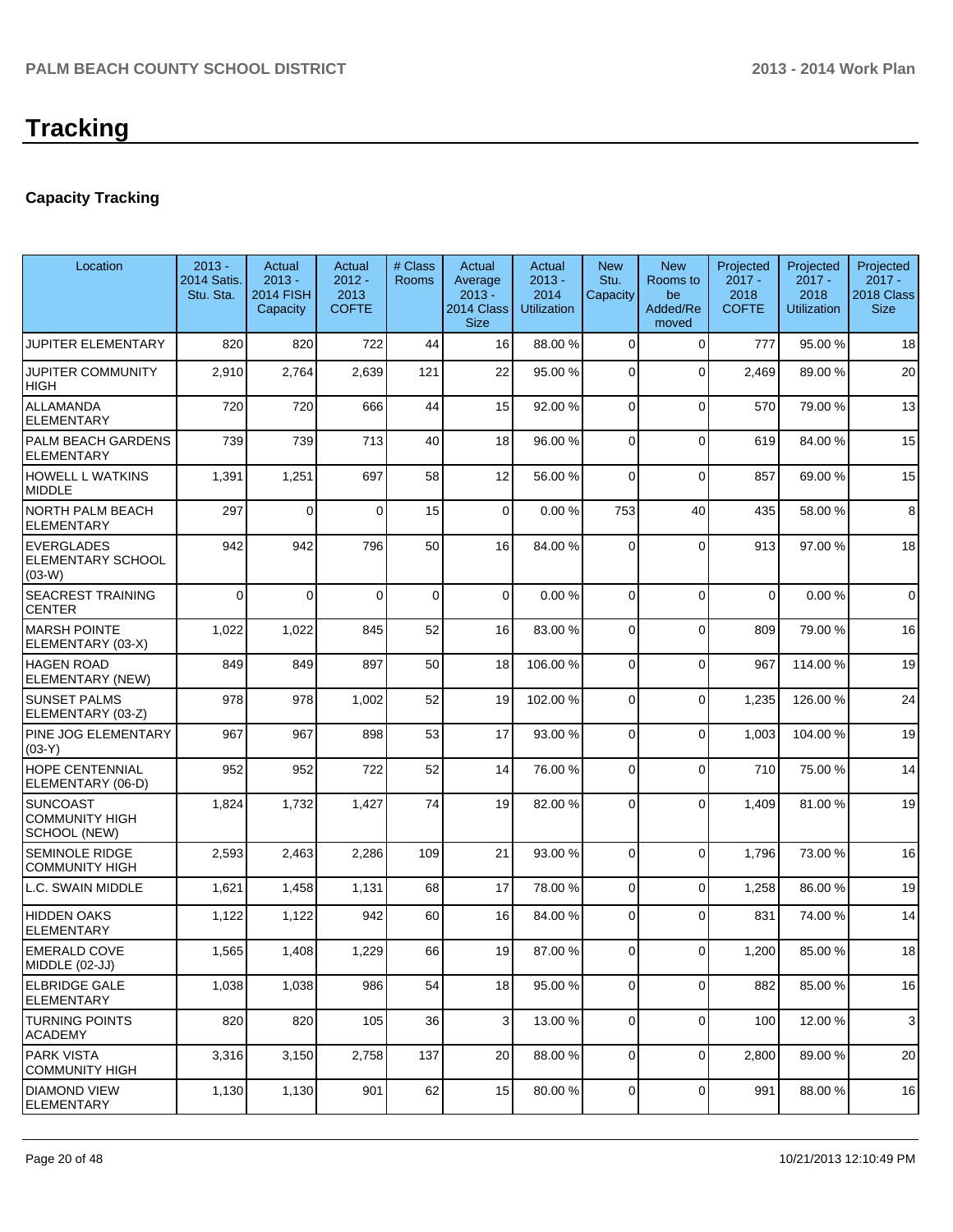| <b>OSCEOLA CREEK</b><br><b>MIDDLE</b>                                    | 1,194 | 1,074 | 724   | 52  | 14 | 67.00 %  | $\mathbf 0$    | $\Omega$    | 580   | 54.00 %  | 11 |
|--------------------------------------------------------------------------|-------|-------|-------|-----|----|----------|----------------|-------------|-------|----------|----|
| PIERCE HAMMOCK<br><b>ELEMENTARY</b>                                      | 808   | 808   | 596   | 44  | 14 | 74.00 %  | 0              | $\Omega$    | 517   | 64.00 %  | 12 |
| <b>GRASSY WATERS</b><br>ELEMENTARY                                       | 983   | 983   | 654   | 53  | 12 | 66.00 %  | 0              | $\Omega$    | 590   | 60.00 %  | 11 |
| <b>ATLANTIC COMMUNITY</b><br>HIGH (NEW)                                  | 2,573 | 2,444 | 2,046 | 109 | 19 | 84.00 %  | 0              | $\mathbf 0$ | 2,042 | 84.00 %  | 19 |
| <b>BENOIST FARMS</b><br><b>ELEMENTARY</b>                                | 856   | 856   | 654   | 48  | 14 | 76.00 %  | 0              | $\mathbf 0$ | 629   | 73.00 %  | 13 |
| LAKE SHORE MIDDLE<br>(NEW)                                               | 1,598 | 1,438 | 707   | 68  | 10 | 49.00 %  | $\Omega$       | $\Omega$    | 701   | 49.00 %  | 10 |
| <b>DON ESTRIDGE HIGH</b><br><b>TECH MIDDLE</b>                           | 1,393 | 1,253 | 1,242 | 59  | 21 | 99.00 %  | $\mathbf 0$    | $\Omega$    | 1,235 | 99.00 %  | 21 |
| <b>WEST BOCA RATON</b><br><b>COMMUNITY HIGH</b>                          | 2,437 | 2,315 | 2,038 | 100 | 20 | 88.00 %  | $\Omega$       | $\Omega$    | 1,659 | 72.00 %  | 17 |
| <b>TRADEWINDS MIDDLE</b>                                                 | 1,383 | 1,244 | 1,257 | 58  | 22 | 101.00 % | $\mathbf 0$    | $\Omega$    | 1,330 | 107.00 % | 23 |
| <b>EQUESTRIAN TRAILS</b><br><b>ELEMENTARY</b>                            | 910   | 910   | 781   | 50  | 16 | 86.00 %  | 0              | $\Omega$    | 685   | 75.00 %  | 14 |
| PALM BEACH CENTRAL<br><b>HIGH</b>                                        | 2,899 | 2,754 | 2,729 | 121 | 23 | 99.00 %  | $\Omega$       | $\mathbf 0$ | 2,643 | 96.00 %  | 22 |
| CHOLEE LAKE<br><b>ELEMENTARY</b>                                         | 1,126 | 1,126 | 936   | 63  | 15 | 83.00 %  | $\Omega$       | $\Omega$    | 942   | 84.00 %  | 15 |
| ROYAL PALM BEACH<br><b>ELEMENTARY</b>                                    | 846   | 846   | 688   | 46  | 15 | 81.00 %  | $\Omega$       | $\Omega$    | 623   | 74.00 %  | 14 |
| <b>CROSSPOINTE</b><br><b>ELEMENTARY</b>                                  | 882   | 882   | 739   | 48  | 15 | 84.00 %  | 0              | $\Omega$    | 561   | 64.00 %  | 12 |
| PLEASANT CITY<br>ELEMENTARY                                              | 386   | 386   | 264   | 21  | 13 | 68.00 %  | $\Omega$       | $\Omega$    | 297   | 77.00 %  | 14 |
| <b>JEAGA MIDDLE</b>                                                      | 1,383 | 1,244 | 1,177 | 58  | 20 | 95.00 %  | 0              | $\Omega$    | 1,259 | 101.00 % | 22 |
| <b>FRONTIER</b><br><b>ELEMENTARY</b>                                     | 900   | 900   | 622   | 49  | 13 | 69.00 %  | 0              | $\Omega$    | 568   | 63.00 %  | 12 |
| <b>BEACON COVE</b><br><b>INTERMEDIATE BESSIE</b><br><b>DUBOIS CAMPUS</b> | 1,001 | 1,001 | 933   | 52  | 18 | 93.00 %  | 0              | $\Omega$    | 957   | 96.00 %  | 18 |
| <b>SUNRISE PARK</b><br>ELEMENTARY                                        | 1,224 | 1,224 | 874   | 67  | 13 | 71.00 %  | $\mathbf 0$    | $\Omega$    | 802   | 66.00 %  | 12 |
| IDISCOVERY KEY<br> ELEMENTARY                                            | 1,188 | 1,188 | 881   | 65  | 14 | 74.00 %  | 0              | $\Omega$    | 764   | 64.00 %  | 12 |
| <b>FREEDOM SHORES</b><br><b>ELEMENTARY</b>                               | 1,166 | 1,166 | 913   | 63  | 14 | 78.00 %  | 0              | $\mathbf 0$ | 754   | 65.00 %  | 12 |
| <b>INDEPENDENCE</b><br>MIDDLE                                            | 1,670 | 1,503 | 1,299 | 69  | 19 | 86.00 %  | $\mathbf 0$    | $\mathbf 0$ | 1,416 | 94.00 %  | 21 |
| <b>DR MARY MCLEOD</b><br><b>BETHUNE ELEMENTARY</b>                       | 806   | 806   | 447   | 43  | 10 | 56.00 %  | $\overline{0}$ | $\mathbf 0$ | 420   | 52.00 %  | 10 |
| <b>BINKS FOREST</b><br><b>ELEMENTARY</b>                                 | 1,206 | 1,206 | 1,068 | 66  | 16 | 89.00 %  | $\mathbf 0$    | $\mathbf 0$ | 953   | 79.00 %  | 14 |
| POLO PARK MIDDLE                                                         | 1,612 | 1,450 | 984   | 67  | 15 | 68.00 %  | $\mathbf 0$    | $\Omega$    | 980   | 68.00 %  | 15 |
| <b>HERITAGE</b><br><b>ELEMENTARY</b>                                     | 1,080 | 1,080 | 928   | 59  | 16 | 86.00 %  | 0              | $\mathbf 0$ | 917   | 85.00 %  | 16 |
| <b>ODYSSEY MIDDLE</b>                                                    | 1,655 | 1,489 | 1,065 | 68  | 16 | 72.00 %  | $\overline{0}$ | $\mathbf 0$ | 1,183 | 79.00 %  | 17 |
| <b>VILLAGE ACADEMY</b>                                                   | 1,203 | 1,082 | 777   | 58  | 13 | 72.00 %  | $\mathbf 0$    | $\mathbf 0$ | 823   | 76.00 %  | 14 |
| OKEEHEELEE MIDDLE                                                        | 1,925 | 1,732 | 1,460 | 81  | 18 | 84.00 %  | 0              | $\pmb{0}$   | 1,471 | 85.00 %  | 18 |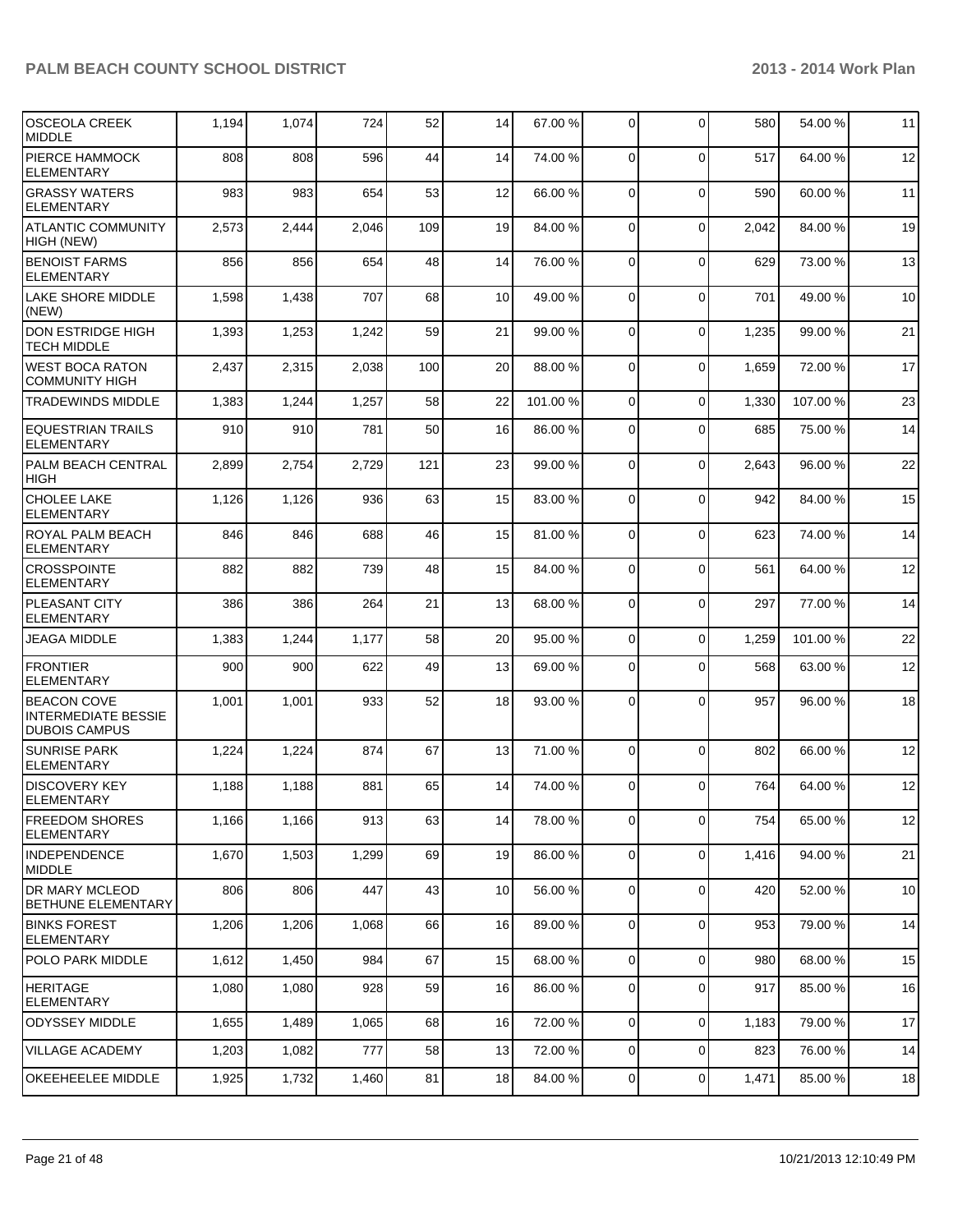| <b>SOUTH AREA SCHOOL</b><br>OF CHOICE            | 318   | 318   | 77    | 16  | 5  | 24.00 % | $\mathbf 0$    | $\mathbf 0$ | 77    | 24.00 % | $\,$ 5 $\,$             |
|--------------------------------------------------|-------|-------|-------|-----|----|---------|----------------|-------------|-------|---------|-------------------------|
| <b>GOLDEN GROVE</b><br><b>ELEMENTARY</b>         | 749   | 749   | 561   | 40  | 14 | 75.00 % | $\Omega$       | $\Omega$    | 505   | 67.00 % | 13                      |
| <b>WESTERN PINES</b><br>MIDDLE                   | 1,391 | 1,251 | 1,173 | 59  | 20 | 94.00 % | $\mathbf 0$    | $\mathbf 0$ | 1,135 | 91.00 % | 19                      |
| <b>EAGLES LANDING</b><br><b>MIDDLE</b>           | 1,913 | 1,721 | 1,307 | 81  | 16 | 76.00 % | $\mathbf 0$    | $\Omega$    | 1,428 | 83.00 % | 18                      |
| <b>CORAL REEF</b><br><b>ELEMENTARY</b>           | 1,198 | 1,198 | 913   | 62  | 15 | 76.00 % | 0              | $\mathbf 0$ | 796   | 66.00 % | 13                      |
| <b>INDIAN RIDGE SCHOOL</b>                       | 269   | 269   | 109   | 26  | 4  | 41.00 % | $\overline{0}$ | $\mathbf 0$ | 102   | 38.00 % | $\overline{\mathbf{4}}$ |
| <b>PIONEER PARK</b><br><b>ELEMENTARY</b>         | 800   | 800   | 571   | 43  | 13 | 71.00 % | 0              | $\Omega$    | 298   | 37.00 % | $\overline{7}$          |
| <b>BELLE GLADE</b><br><b>ELEMENTARY</b>          | 978   | 978   | 535   | 52  | 10 | 55.00 % | $\mathbf 0$    | $\Omega$    | 486   | 50.00 % | 9                       |
| <b>ROYAL PALM BEACH</b><br><b>COMMUNITY HIGH</b> | 2,809 | 2,668 | 2,082 | 117 | 18 | 78.00 % | $\mathbf 0$    | $\Omega$    | 2,097 | 79.00 % | 18                      |
| <b>WATERS EDGE</b><br><b>ELEMENTARY</b>          | 926   | 926   | 807   | 50  | 16 | 87.00 % | 0              | $\Omega$    | 678   | 73.00 % | 14                      |
| <b>ROOSEVELT</b><br><b>COMMUNITY MIDDLE</b>      | 1,719 | 1,547 | 1,137 | 72  | 16 | 73.00 % | 0              | $\Omega$    | 1,194 | 77.00 % | 17                      |
| <b>GLADES CENTRAL</b><br><b>COMMUNITY HIGH</b>   | 1,705 | 1,619 | 985   | 74  | 13 | 61.00 % | $\mathbf 0$    | $\Omega$    | 918   | 57.00 % | 12                      |
| <b>STARLIGHT COVE</b><br><b>ELEMENTARY</b>       | 1,086 | 1,086 | 948   | 59  | 16 | 87.00 % | 0              | $\mathbf 0$ | 926   | 85.00 % | 16                      |
| <b>MANATEE</b><br><b>ELEMENTARY</b>              | 1,747 | 1,747 | 1,049 | 92  | 11 | 60.00 % | 0              | $\Omega$    | 1,048 | 60.00 % | 11                      |
| <b>EGRET LAKE</b><br><b>ELEMENTARY</b>           | 727   | 727   | 595   | 39  | 15 | 82.00 % | 0              | $\mathbf 0$ | 613   | 84.00 % | 16                      |
| <b>BOYNTON BEACH</b><br><b>COMMUNITY HIGH</b>    | 2,663 | 2,529 | 1,474 | 111 | 13 | 58.00 % | 0              | $\mathbf 0$ | 1,726 | 68.00 % | 16                      |
| <b>ORCHARD VIEW</b><br><b>ELEMENTARY</b>         | 854   | 854   | 553   | 46  | 12 | 65.00 % | 0              | $\mathbf 0$ | 572   | 67.00 % | 12                      |
| <b>OLYMPIC HEIGHTS</b><br><b>COMMUNITY HIGH</b>  | 2,390 | 2,270 | 1,976 | 100 | 20 | 87.00 % | 0              | $\Omega$    | 1,897 | 84.00 % | 19                      |
| <b>WELLINGTON</b><br><b>COMMUNITY HIGH</b>       | 2,893 | 2,748 | 2,266 | 120 | 19 | 82.00 % | $\mathbf 0$    | $\mathbf 0$ | 2,055 | 75.00 % | 17                      |
| <b>WILLIAM T DWYER HIGH</b>                      | 2,635 | 2,503 | 2,000 | 109 | 18 | 80.00 % | 0              | $\Omega$    | 1,907 | 76.00 % | 17                      |
| <b>WOODLANDS MIDDLE</b>                          | 1,788 | 1,609 | 1,246 | 75  | 17 | 77.00 % | $\Omega$       | $\mathbf 0$ | 1,197 | 74.00 % | 16                      |
| MORIKAMI PARK<br>ELEMENTARY                      | 844   | 844   | 794   | 45  | 18 | 94.00 % | 0              | $\Omega$    | 797   | 94.00 % | 18                      |
| <b>CARVER COMMUNITY</b><br>MIDDLE                | 1,704 | 1,533 | 1,008 | 71  | 14 | 66.00 % | 0              | $\mathbf 0$ | 988   | 64.00 % | 14                      |
| <b>HAMMOCK POINTE</b><br>ELEMENTARY              | 980   | 980   | 932   | 51  | 18 | 95.00 % | 0              | $\Omega$    | 979   | 100.00% | 19                      |
| <b>JUPITER FARMS</b><br>ELEMENTARY               | 713   | 713   | 568   | 38  | 15 | 80.00 % | 0              | $\mathbf 0$ | 505   | 71.00 % | 13                      |
| <b>CRYSTAL LAKES</b><br><b>ELEMENTARY</b>        | 890   | 890   | 572   | 45  | 13 | 64.00 % | $\mathbf 0$    | $\Omega$    | 540   | 61.00%  | 12                      |
| <b>LAKE WORTH MIDDLE</b>                         | 1,580 | 1,422 | 1,021 | 65  | 16 | 72.00 % | 0              | 0           | 1,127 | 79.00 % | 17                      |
| ACREAGE PINES<br>ELEMENTARY                      | 553   | 553   | 423   | 30  | 14 | 76.00 % | 0              | 0           | 364   | 66.00 % | 12                      |
| PANTHER RUN<br>ELEMENTARY                        | 978   | 978   | 748   | 50  | 15 | 76.00 % | $\overline{0}$ | $\mathbf 0$ | 652   | 67.00 % | 13                      |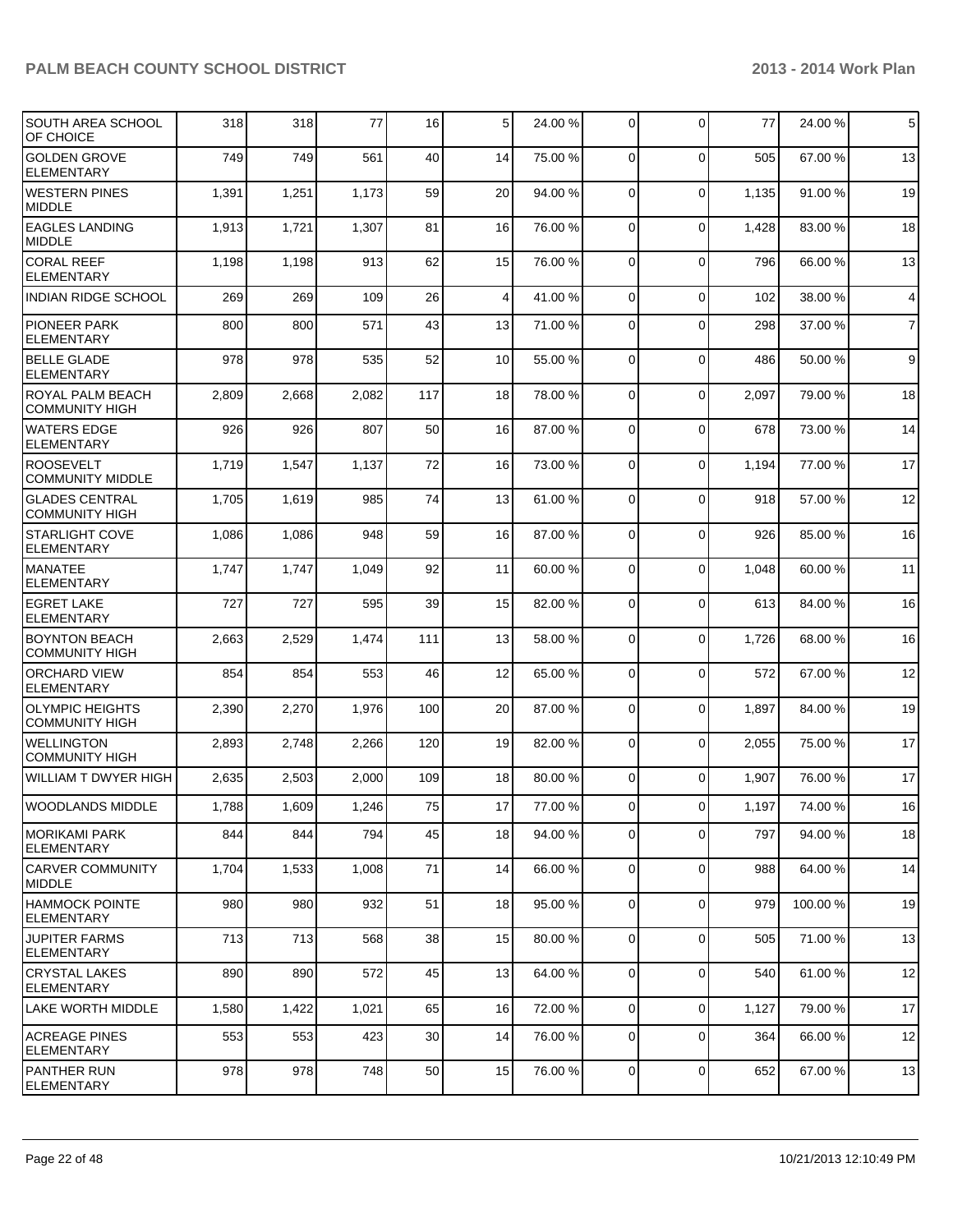| <b>BEAR LAKES MIDDLE</b>                          | 1,591 | 1,431 | 758   | 72  | 11 | 53.00 %  | 0              | $\Omega$       | 869   | 61.00 %  | 12           |
|---------------------------------------------------|-------|-------|-------|-----|----|----------|----------------|----------------|-------|----------|--------------|
| <b>OMNI MIDDLE</b>                                | 1,551 | 1,395 | 1,458 | 65  | 22 | 105.00 % | 0              | $\Omega$       | 1,469 | 105.00 % | 23           |
| <b>TIMBER TRACE</b><br><b>ELEMENTARY</b>          | 1,001 | 1,001 | 895   | 54  | 17 | 89.00 %  | 0              | $\Omega$       | 810   | 81.00 %  | 15           |
| <b>LIMESTONE CREEK</b><br><b>ELEMENTARY</b>       | 1,164 | 1,164 | 894   | 61  | 15 | 77.00 %  | 0              | $\mathbf 0$    | 1,006 | 86.00 %  | 16           |
| <b>NEW HORIZONS</b><br><b>ELEMENTARY</b>          | 857   | 857   | 639   | 46  | 14 | 75.00 %  | 0              | $\mathbf 0$    | 641   | 75.00 %  | 14           |
| <b>CITRUS COVE</b><br><b>ELEMENTARY</b>           | 1,227 | 1,227 | 966   | 64  | 15 | 79.00 %  | 0              | $\mathbf 0$    | 784   | 64.00 %  | 12           |
| <b>LOXAHATCHEE</b><br><b>GROVES ELEMENTARY</b>    | 860   | 860   | 599   | 46  | 13 | 70.00 %  | 0              | $\Omega$       | 474   | 55.00 %  | 10           |
| <b>CALUSA ELEMENTARY</b>                          | 872   | 872   | 879   | 47  | 19 | 101.00 % | 72             | $\overline{4}$ | 966   | 102.00%  | 19           |
| <b>LIGHTHOUSE</b><br><b>ELEMENTARY</b>            | 991   | 991   | 763   | 51  | 15 | 77.00 %  | 0              | $\mathbf 0$    | 762   | 77.00 %  | 15           |
| <b>CYPRESS TRAILS</b><br><b>ELEMENTARY</b>        | 875   | 875   | 543   | 47  | 12 | 62.00 %  | $\mathbf 0$    | $\Omega$       | 403   | 46.00 %  | 9            |
| SANDPIPER SHORES<br><b>ELEMENTARY</b>             | 1,064 | 1,064 | 775   | 58  | 13 | 73.00 %  | 0              | $\Omega$       | 741   | 70.00 %  | 13           |
| <b>WATSON B DUNCAN</b><br><b>MIDDLE</b>           | 1,553 | 1,397 | 1,298 | 64  | 20 | 93.00 %  | $\Omega$       | $\Omega$       | 1,289 | 92.00 %  | 20           |
| <b>CHRISTA MCAULIFFE</b><br>MIDDLE                | 1,677 | 1,509 | 1,266 | 69  | 18 | 84.00 %  | 0              | $\Omega$       | 1,159 | 77.00 %  | 17           |
| <b>KE</b><br>CUNNINGHAM/CANAL<br>POINT ELEMENTARY | 707   | 707   | 310   | 37  | 8  | 44.00 %  | 0              | $\Omega$       | 306   | 43.00 %  | 8            |
| <b>PALM BEACH LAKES</b><br><b>COMMUNITY HIGH</b>  | 2,945 | 2,797 | 1,811 | 128 | 14 | 65.00 %  | $\mathbf 0$    | $\Omega$       | 2,102 | 75.00 %  | 16           |
| <b>INDIAN PINES</b><br><b>ELEMENTARY</b>          | 1,158 | 1,158 | 763   | 63  | 12 | 66.00 %  | $\mathbf 0$    | $\Omega$       | 721   | 62.00 %  | 11           |
| <b>LIBERTY PARK</b><br><b>ELEMENTARY</b>          | 981   | 981   | 1,012 | 52  | 19 | 103.00 % | 54             | 3              | 1,062 | 103.00 % | 19           |
| <b>BANYAN CREEK</b><br><b>ELEMENTARY</b>          | 1,200 | 1,200 | 987   | 60  | 16 | 82.00 %  | 0              | $\Omega$       | 942   | 78.00 %  | 16           |
| LOGGERS RUN MIDDLE                                | 1,411 | 1,269 | 1,018 | 61  | 17 | 80.00 %  | $\mathbf 0$    | $\mathbf 0$    | 938   | 74.00 %  | 15           |
| <b>HLJOHNSON</b><br>ELEMENTARY                    | 1,000 | 1,000 | 912   | 51  | 18 | 91.00 %  | 0              | $\Omega$       | 855   | 86.00 %  | 17           |
| <b>PAHOKEE MIDDLE /</b><br><b>SENIOR HIGH</b>     | 2,170 | 1,953 | 883   | 87  | 10 | 45.00 %  | $\Omega$       | $\Omega$       | 770   | 39.00 %  | $\mathsf{Q}$ |
| <b>WHISPERING PINES</b><br><b>ELEMENTARY</b>      | 1,004 | 1,004 | 731   | 54  | 14 | 73.00 %  | 0              | 0              | 1,013 | 101.00 % | 19           |
| ROYAL PALM SCHOOL                                 | 623   | 623   | 386   | 59  | 7  | 62.00 %  | $\overline{0}$ | $\mathbf 0$    | 170   | 27.00 %  | $\mathbf{3}$ |
| <b>CORAL SUNSET</b><br><b>ELEMENTARY</b>          | 990   | 990   | 641   | 51  | 13 | 65.00 %  | $\overline{0}$ | $\mathbf 0$    | 625   | 63.00 %  | 12           |
| <b>SPANISH RIVER</b><br><b>COMMUNITY HIGH</b>     | 2,553 | 2,425 | 2,316 | 107 | 22 | 95.00 %  | 0              | $\mathbf 0$    | 1,987 | 82.00 %  | 19           |
| <b>CRESTWOOD MIDDLE</b>                           | 1,837 | 1,653 | 1,082 | 77  | 14 | 65.00 %  | 0              | $\mathbf 0$    | 996   | 60.00 %  | 13           |
| <b>WELLINGTON</b><br><b>LANDINGS MIDDLE</b>       | 1,789 | 1,610 | 1,211 | 76  | 16 | 75.00 %  | 0              | $\mathbf 0$    | 989   | 61.00 %  | 13           |
| <b>SEMINOLE TRAILS</b><br><b>ELEMENTARY</b>       | 1,066 | 1,066 | 815   | 62  | 13 | 76.00 %  | 0              | $\mathbf 0$    | 789   | 74.00 %  | 13           |
| <b>JUPITER MIDDLE</b>                             | 1,916 | 1,724 | 1,285 | 82  | 16 | 75.00 %  | $\overline{0}$ | $\mathbf 0$    | 1,327 | 77.00 %  | 16           |
| <b>DEL PRADO</b><br><b>ELEMENTARY</b>             | 991   | 991   | 867   | 53  | 16 | 87.00 %  | 0              | 0              | 848   | 86.00 %  | 16           |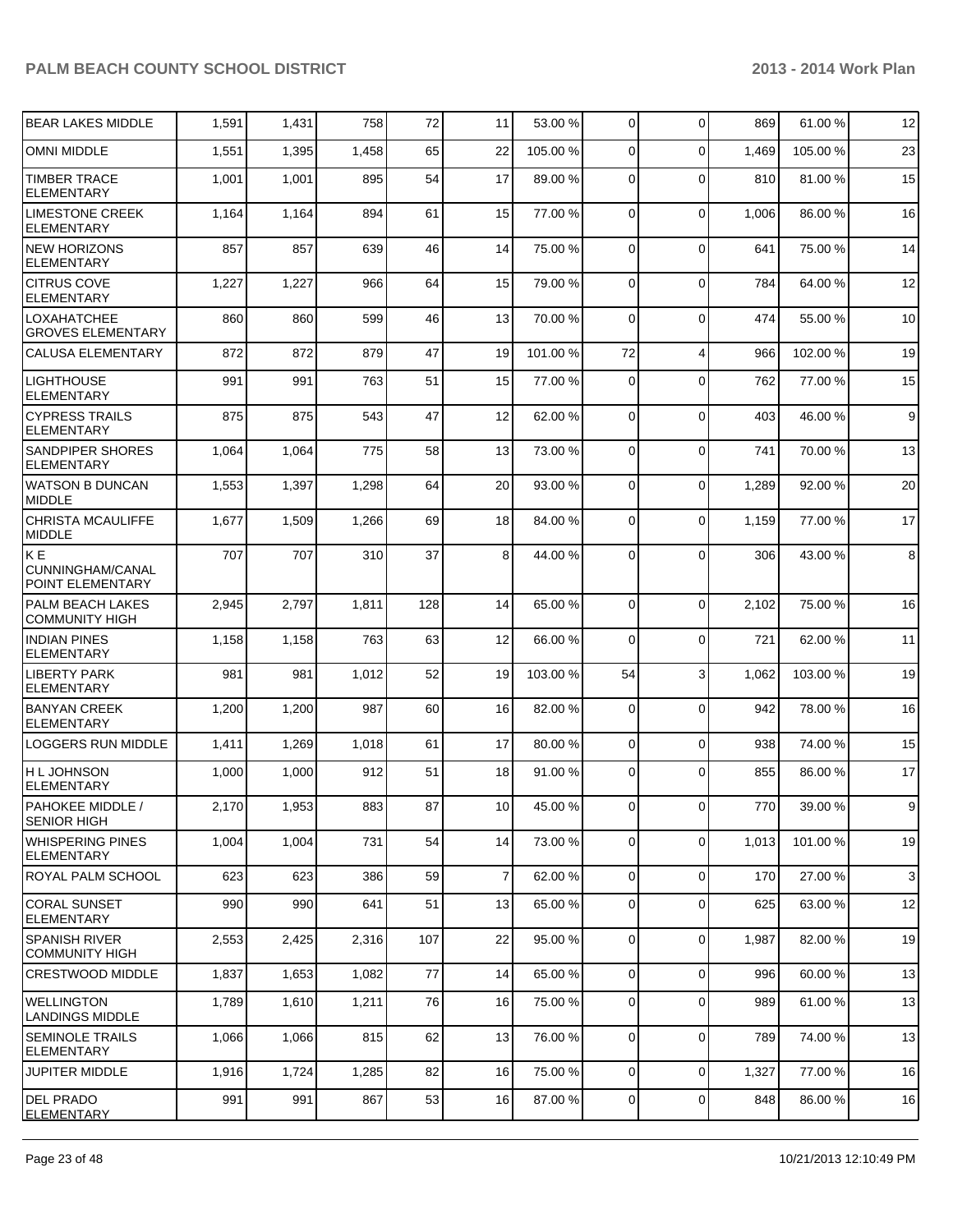| <b>CONGRESS MIDDLE</b>                                                                   | 1,591    | 1,431       | 975            | 67          | 15             | 68.00 % | 0              | $\Omega$       | 1,069       | 75.00 %  | 16             |
|------------------------------------------------------------------------------------------|----------|-------------|----------------|-------------|----------------|---------|----------------|----------------|-------------|----------|----------------|
| <b>SANTALUCES</b><br><b>COMMUNITY HIGH</b>                                               | 2,638    | 2,506       | 2,248          | 107         | 21             | 90.00 % | 0              | $\Omega$       | 2,317       | 92.00 %  | 22             |
| <b>GOLD COAST</b><br><b>COMMUNITY SCHOOL</b>                                             | 621      | 621         | 147            | 28          | 5              | 24.00 % | 0              | $\Omega$       | 117         | 19.00 %  | $\overline{4}$ |
| <b>JERRY THOMAS</b><br><b>ELEMENTARY</b>                                                 | 1,100    | 1,100       | 904            | 57          | 16             | 82.00 % | $\overline{0}$ | $\Omega$       | 903         | 82.00 %  | 16             |
| <b>VERDE ELEMENTARY</b>                                                                  | 856      | 856         | 829            | 47          | 18             | 97.00 % | 72             | $\overline{4}$ | 871         | 94.00 %  | 17             |
| <b>WELLINGTON</b><br><b>ELEMENTARY</b>                                                   | 1,022    | 1,022       | 830            | 56          | 15             | 81.00 % | 0              | $\Omega$       | 759         | 74.00 %  | 14             |
| <b>ADDISON MIZNER</b><br><b>ELEMENTARY</b>                                               | 996      | 996         | 916            | 52          | 18             | 92.00 % | 0              | $\Omega$       | 840         | 84.00 %  | 16             |
| <b>RIVIERA BEACH</b><br><b>PREPARATORY &amp;</b><br><b>ACHIEVEMENT</b><br><b>ACADEMY</b> | 534      | 640         | 123            | 31          | $\overline{4}$ | 19.00 % | 0              | $\Omega$       | 125         | 20.00 %  | $\overline{4}$ |
| <b>BOCA RATON</b><br><b>COMMUNITY MIDDLE</b>                                             | 1,574    | 1,416       | 1,332          | 66          | 20             | 94.00 % | $\overline{0}$ | $\Omega$       | 1,425       | 101.00 % | 22             |
| <b>CLIFFORD O</b><br><b>TAYLOR/KIRKLANE</b><br><b>ELEMENTARY</b>                         | 1,439    | 1,439       | 1,198          | 80          | 15             | 83.00 % | 0              | $\Omega$       | 1,208       | 84.00 %  | 15             |
| <b>DWIGHT D</b><br><b>EISENHOWER</b><br><b>ELEMENTARY</b>                                | 1,522    | 1,522       | 966            | 60          | 16             | 63.00 % | 0              | $\mathbf 0$    | 515         | 34.00 %  | 9              |
| <b>SOUTH TECHNICAL</b><br><b>COMMUNITY HIGH</b>                                          | 1,268    | 1,521       | 993            | 61          | 16             | 65.00 % | $\Omega$       | $\Omega$       | 1,075       | 71.00 %  | 18             |
| <b>JOHN I LEONARD</b><br><b>SENIOR HIGH</b>                                              | 3,056    | 2,903       | 2,671          | 127         | 21             | 92.00 % | $\overline{0}$ | 0              | 2,840       | 98.00 %  | 22             |
| <b>PALM BEACH GARDENS</b><br><b>COMMUNITY HIGH</b>                                       | 3,002    | 2,851       | 2,408          | 126         | 19             | 84.00 % | 0              | $\Omega$       | 2,303       | 81.00 %  | 18             |
| <b>WYNNEBROOK</b><br><b>ELEMENTARY</b>                                                   | 963      | 963         | 825            | 51          | 16             | 86.00 % | 0              | $\Omega$       | 849         | 88.00 %  | 17             |
| <b>WEST RIVIERA</b><br><b>ELEMENTARY</b>                                                 | 729      | 729         | 569            | 38          | 15             | 78.00 % | 0              | $\Omega$       | 555         | 76.00 %  | 15             |
| <b>GROVE PARK</b><br><b>ELEMENTARY</b>                                                   | 1,080    | 1,080       | 663            | 56          | 12             | 61.00 % | 0              | $\Omega$       | 577         | 53.00 %  | 10             |
| <b>MELALEUCA</b><br><b>ELEMENTARY</b>                                                    | 1,004    | 1,004       | 790            | 52          | 15             | 79.00 % | 0              | $\Omega$       | 680         | 68.00 %  | 13             |
| <b>WEST AREA SCHOOL</b><br>OF CHOICE                                                     | $\Omega$ | 0           | $\Omega$       | 0           | $\overline{0}$ | 0.00%   | $\Omega$       | $\Omega$       | $\mathbf 0$ | 0.00%    | $\mathbf 0$    |
| <b>CROSS ROADS</b><br><b>ACADEMY (LAKE</b><br><b>SHORE ANNEX)</b>                        | 747      | 747         | 154            | 31          | 5              | 21.00 % | 0              | $\Omega$       | 156         | 21.00 %  | 5              |
| <b>BILL BAILEY (LAKE</b><br>SHORE OLD)                                                   | $\Omega$ | $\Omega$    | $\Omega$       | $\mathbf 0$ | $\overline{0}$ | 0.00%   | $\Omega$       | $\Omega$       | $\mathbf 0$ | 0.00%    | $\mathbf 0$    |
| <b>GOVE ELEMENTARY</b>                                                                   | 2,303    | 2,303       | 935            | 120         | 8              | 41.00%  | $\mathbf 0$    | $\Omega$       | 987         | 43.00 %  | 8              |
| <b>GLADE VIEW</b><br><b>ELEMENTARY</b>                                                   | 598      | 598         | 372            | 31          | 12             | 62.00 % | $\overline{0}$ | $\Omega$       | 386         | 65.00 %  | 12             |
| <b>ROSENWALD</b><br><b>ELEMENTARY</b>                                                    | 561      | $\mathbf 0$ | $\overline{0}$ | 30          | $\mathbf 0$    | 0.00%   | $\overline{0}$ | $\Omega$       | 145         | 0.00%    | $\,$ 5 $\,$    |
| <b>DELRAY FULL SERVICE</b><br><b>CENTER</b>                                              | 1,097    | 0           | 0              | 50          | $\overline{0}$ | 0.00%   | 0              | $\Omega$       | $\mathbf 0$ | 0.00%    | $\mathbf 0$    |
| <b>PINE GROVE</b><br><b>ELEMENTARY</b>                                                   | 852      | 852         | 469            | 45          | 10             | 55.00 % | $\Omega$       | $\Omega$       | 497         | 58.00 %  | 11             |
| J C MITCHELL<br><b>ELEMENTARY</b>                                                        | 1,032    | 1,032       | 801            | 60          | 13             | 78.00 % | $\mathbf 0$    | $\mathbf 0$    | 816         | 79.00 %  | 14             |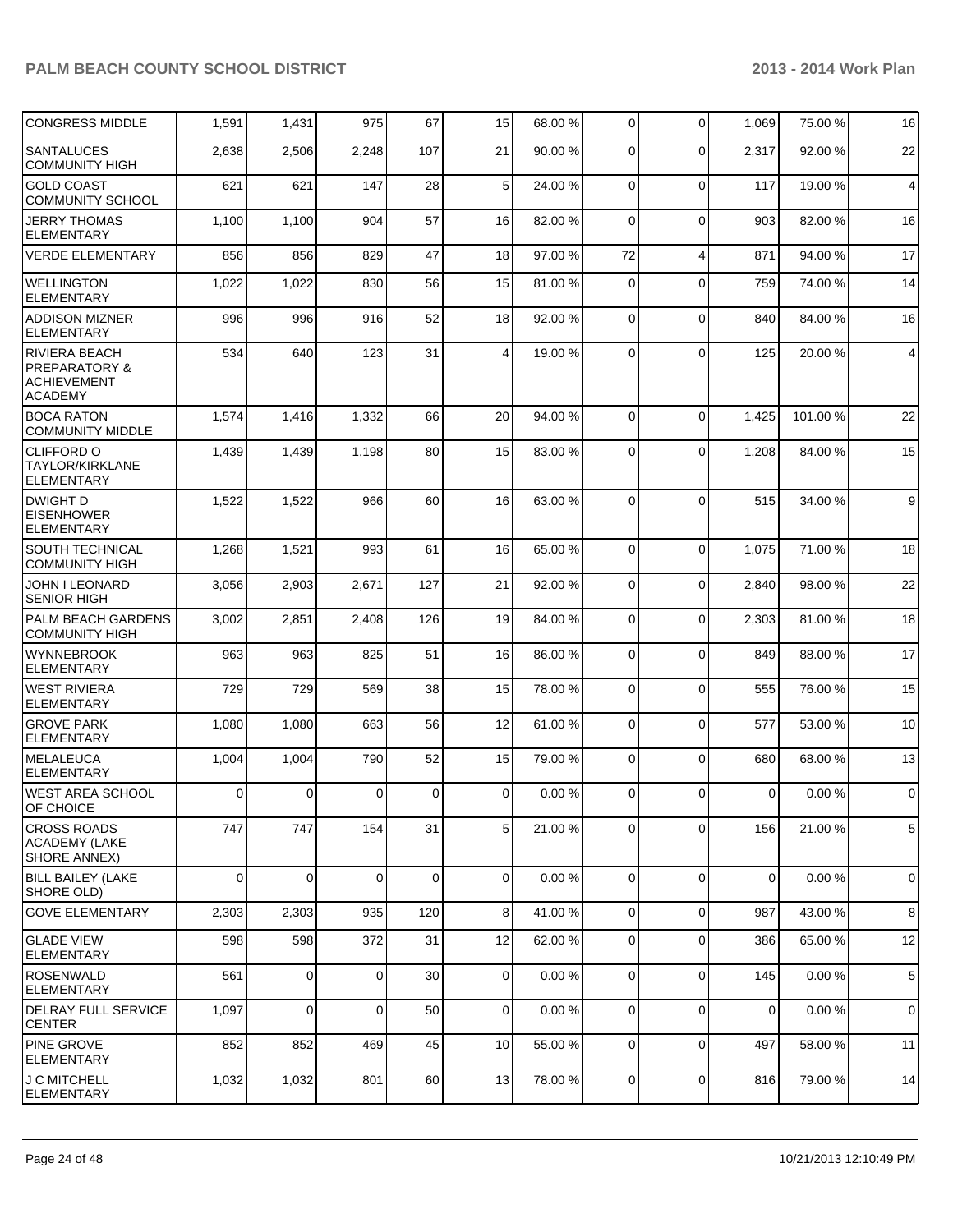| <b>BOCA RATON</b><br><b>ELEMENTARY</b>                    | 401   | 401      | 363      | 22  | 16              | 90.00 %  | $\Omega$       | $\Omega$       | 318      | 79.00 %  | 14          |
|-----------------------------------------------------------|-------|----------|----------|-----|-----------------|----------|----------------|----------------|----------|----------|-------------|
| <b>BOCA RATON</b><br><b>COMMUNITY HIGH</b>                | 3,082 | 2,927    | 2,952    | 129 | 23              | 101.00 % | $\Omega$       | $\mathbf 0$    | 2,727    | 93.00 %  | 21          |
| <b>PAHOKEE</b><br><b>ELEMENTARY</b>                       | 671   | 671      | 348      | 35  | 10              | 52.00 %  | $\Omega$       | $\Omega$       | 340      | 51.00 %  | 10          |
| <b>POINCIANA</b><br><b>ELEMENTARY</b>                     | 685   | 685      | 528      | 35  | 15              | 77.00 %  | $\Omega$       | $\mathbf 0$    | 516      | 75.00 %  | 15          |
| <b>GALAXY ELEMENTARY</b>                                  | 761   | $\Omega$ | $\Omega$ | 42  | $\Omega$        | 0.00%    | $\Omega$       | $\Omega$       | 518      | 0.00%    | 12          |
| <b>FOREST PARK</b><br><b>ELEMENTARY</b>                   | 780   | 780      | 582      | 42  | 14              | 75.00 %  | $\Omega$       | $\Omega$       | 487      | 62.00 %  | 12          |
| <b>PLUMOSA</b><br><b>ELEMENTARY SCHOOL</b><br>OF THE ARTS | 711   | 711      | 563      | 37  | 15              | 79.00 %  | $\Omega$       | $\Omega$       | 637      | 90.00 %  | 17          |
| IPLUMOSA<br><b>ELEMENTARY</b>                             | 621   | 621      | 378      | 32  | 12              | 61.00%   | $\Omega$       | $\Omega$       | $\Omega$ | 0.00%    | $\mathbf 0$ |
| <b>SD SPADY</b><br><b>ELEMENTARY</b>                      | 697   | 697      | 553      | 38  | 15              | 79.00 %  | $\Omega$       | $\Omega$       | 570      | 82.00 %  | 15          |
| <b>LAKE WORTH</b><br><b>COMMUNITY HIGH</b>                | 2,986 | 2,836    | 2,036    | 124 | 16              | 72.00 %  | $\Omega$       | $\mathbf 0$    | 2,299    | 81.00 %  | 19          |
| <b>SOUTH GRADE</b><br><b>ELEMENTARY</b>                   | 803   | 803      | 596      | 43  | 14              | 74.00 %  | $\mathbf 0$    | $\Omega$       | 710      | 88.00 %  | 17          |
| <b>BARTON ELEMENTARY</b>                                  | 1,400 | 1,400    | 825      | 75  | 11              | 59.00 %  | $\mathbf 0$    | $\Omega$       | 803      | 57.00 %  | 11          |
| <b>LANTANA ELEMENTARY</b>                                 | 599   | 599      | 498      | 35  | 14              | 83.00 %  | $\mathbf 0$    | $\Omega$       | 504      | 84.00 %  | 14          |
| LANTANA COMMUNITY<br><b>MIDDLE</b>                        | 1,121 | 1,008    | 884      | 49  | 18              | 88.00 %  | $\mathbf 0$    | $\Omega$       | 869      | 86.00 %  | 18          |
| <b>ROLLING GREEN</b><br><b>ELEMENTARY</b>                 | 1,109 | 1,109    | 755      | 60  | 13              | 68.00 %  | 0              | $\Omega$       | 720      | 65.00 %  | 12          |
| <b>PALM SPRINGS</b><br><b>COMMUNITY MIDDLE</b>            | 1,893 | 1,703    | 1,660    | 82  | 20              | 97.00 %  | $\mathbf 0$    | $\mathbf 0$    | 1,680    | 99.00 %  | 20          |
| <b>FOREST HILL</b><br><b>ELEMENTARY</b>                   | 1,222 | 1,222    | 782      | 64  | 12              | 64.00 %  | $\mathbf 0$    | $\Omega$       | 940      | 77.00 %  | 15          |
| <b>GREENACRES</b><br><b>ELEMENTARY</b>                    | 822   | 822      | 670      | 45  | 15              | 82.00 %  | $\Omega$       | $\mathbf 0$    | 717      | 87.00 %  | 16          |
| <b>PALM SPRINGS</b><br><b>ELEMENTARY</b>                  | 1,012 | 1,012    | 902      | 57  | 16              | 89.00 %  | $\Omega$       | $\mathbf 0$    | 869      | 86.00 %  | 15          |
| HIGHLAND<br>ELEMENTARY                                    | 1,072 | 1,072    | 887      | 60  | 15              | 83.00 %  | $\Omega$       | $\Omega$       | 1,070    | 100.00 % | 18          |
| NORTH GRADE<br><b>ELEMENTARY</b>                          | 892   | 892      | 754      | 49  | 15 <sub>l</sub> | 85.00 %  | $\overline{0}$ | $\overline{0}$ | 768      | 86.00 %  | 16          |
| <b>CONNISTON</b><br><b>COMMUNITY MIDDLE</b>               | 1,307 | 1,176    | 1,122    | 55  | 20              | 95.00 %  | 0              | $\mathbf 0$    | 1,120    | 95.00 %  | 20          |
| <b>PALMETTO</b><br><b>ELEMENTARY</b>                      | 882   | 882      | 589      | 48  | 12              | 67.00 %  | $\Omega$       | $\mathbf 0$    | 487      | 55.00 %  | 10          |
| <b>SOUTH OLIVE</b><br>ELEMENTARY                          | 709   | 709      | 709      | 38  | 19              | 100.00 % | $\mathbf 0$    | 0              | 659      | 93.00 %  | 17          |
| FOREST HILL<br><b>COMMUNITY HIGH</b>                      | 1,934 | 1,837    | 1,836    | 80  | 23              | 100.00 % | $\mathbf 0$    | $\mathbf 0$    | 1,939    | 106.00 % | 24          |
| IMEADOW PARK<br><b>ELEMENTARY</b>                         | 672   | 672      | 682      | 46  | 15              | 102.00 % | 0              | $\mathbf 0$    | 592      | 88.00 %  | 13          |
| <b>BERKSHIRE</b><br>ELEMENTARY                            | 1,229 | 1,229    | 1,136    | 66  | 17              | 92.00 %  | $\mathbf 0$    | 0              | 1,046    | 85.00 %  | 16          |
| U B KINSEY/PALMVIEW<br><b>ELEMENTARY</b>                  | 700   | 700      | 510      | 36  | 14              | 73.00 %  | $\overline{0}$ | 0              | 533      | 76.00 %  | 15          |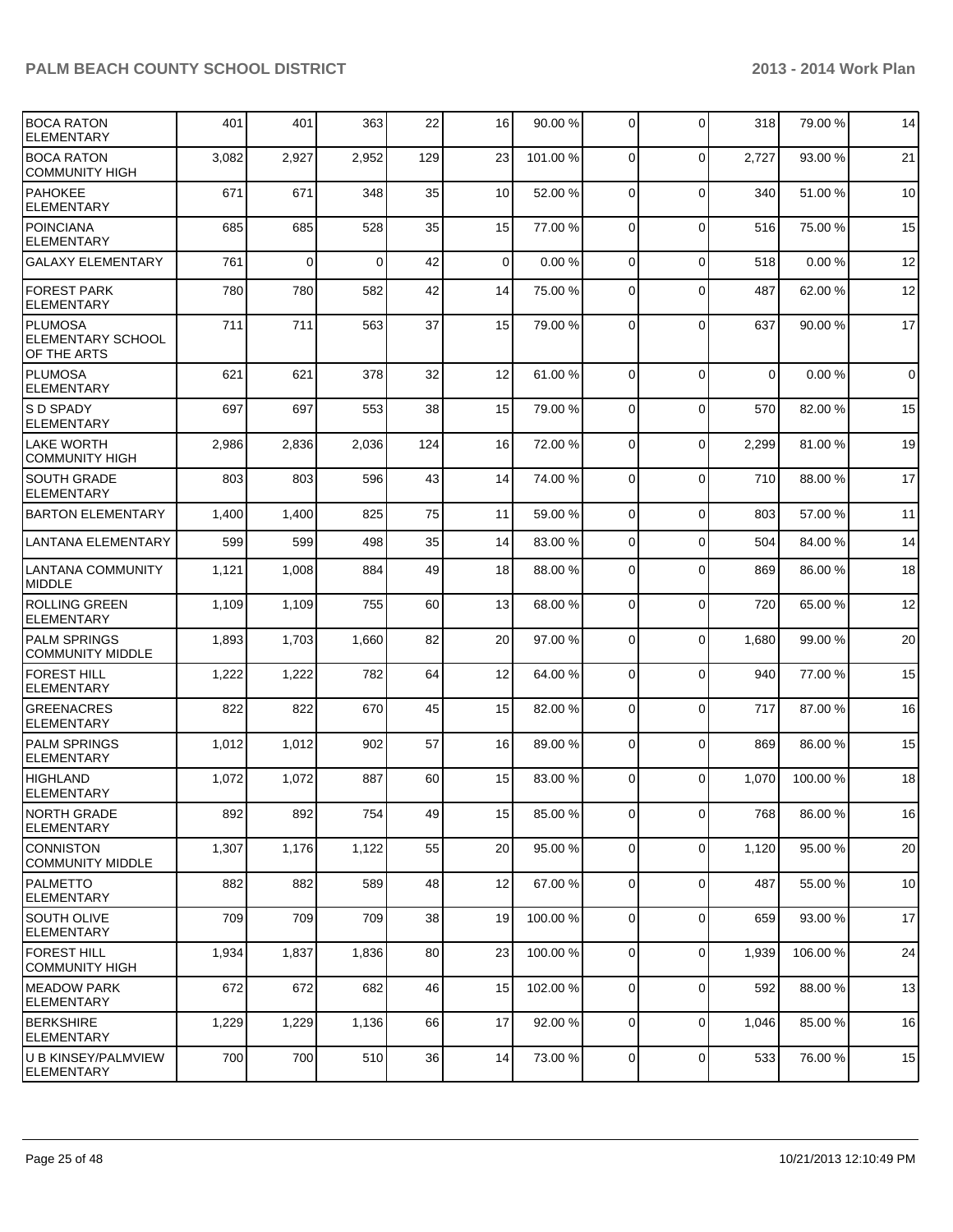| IALEXANDER W<br>IDREYFOOS JR SCHOOL<br>OF THE ARTS | 1,353   | 1,217    | 1,285    | 54     | 24             | 106.00 % | $\Omega$ | $\Omega$     | 1,282    | 105.00 % | 24                  |
|----------------------------------------------------|---------|----------|----------|--------|----------------|----------|----------|--------------|----------|----------|---------------------|
| <b>IBAK MIDDLE SCHOOL</b><br>OF THE ARTS           | 1,483   | 1,334    | 1,350    | 64     | 21             | 101.00 % | $\Omega$ | $\Omega$     | 1,338    | 100.00 % | 21                  |
| PALM BEACH PUBLIC<br><b>SCHOOL</b>                 | 393     | 393      | 400      | 22     | 18             | 102.00 % | $\Omega$ | $\Omega$     | 379      | 96.00 %  | 17                  |
| <b>I</b> WEST GATE<br><b>ELEMENTARY</b>            | 1,058   | 1,058    | 753      | 58     | 13             | 71.00 %  | $\Omega$ | $\Omega$     | 738      | 70.00 %  | 13                  |
| BELVEDERE<br>ELEMENTARY                            | 658     | 658      | 565      | 35     | 16             | 86.00 %  | $\Omega$ | $\Omega$     | 498      | 76.00 %  | 14                  |
| INORTHMORE<br>IELEMENTARY                          | 763     | 763      | 450      | 41     | 11             | 59.00 %  | $\Omega$ | $\Omega$     | 427      | 56.00 %  | 10                  |
| Inorthboro<br><b>IELEMENTARY</b>                   | 970     | 970      | 623      | 52     | 12             | 64.00 %  | $\Omega$ | $\mathbf{0}$ | 678      | 70.00 %  | 13                  |
| <b>ROOSEVELT FULL</b><br><b>SERVICE CENTER</b>     | 540     | 540      | 160      | 25     | 6              | 30.00 %  | $\Omega$ | $\Omega$     | 143      | 26.00 %  | $6\phantom{1}$      |
| ADULT EDUCATION<br><b>CENTER</b>                   | 708     | 1,062    | $\Omega$ | 30     | $\overline{0}$ | 0.00%    | $\Omega$ | $\Omega$     | $\Omega$ | 0.00%    | $\mathsf{O}\xspace$ |
| <b>ROOSEVELT</b><br><b>ELEMENTARY</b>              | 801     | 801      | 412      | 44     | 9              | 51.00 %  | $\Omega$ | $\Omega$     | 415      | 52.00 %  | $\overline{9}$      |
| IWESTWARD<br><b>IELEMENTARY</b>                    | 890     | 890      | 674      | 47     | 14             | 76.00 %  | $\Omega$ | $\Omega$     | 576      | 65.00 %  | 12                  |
| <b>LAKE PARK</b><br>IELEMENTARY                    | 429     | 429      | 333      | 24     | 14             | 78.00 %  | $\Omega$ | $\Omega$     | 278      | 65.00 %  | 12                  |
| IINLET GROVE @ OLD<br>Isuncoast                    | 1,316   | 1,184    | 728      | 54     | 13             | 61.00 %  | $\Omega$ | $\mathbf{0}$ | 708      | 60.00 %  | 13                  |
| IWASHINGTON<br><b>ELEMENTARY</b>                   | 586     | 586      | 348      | 31     | 11             | 59.00 %  | $\Omega$ | $\Omega$     | 274      | 47.00 %  | 9                   |
| <b>JOHN F KENNEDY</b><br><b>IMIDDLE</b>            | 1,671   | 1,503    | 814      | 70     | 12             | 54.00 %  | $\Omega$ | $\Omega$     | 962      | 64.00 %  | 14                  |
| <b>LINCOLN ELEMENTARY</b>                          | 968     | 968      | 488      | 51     | 10             | 50.00 %  | $\Omega$ | $\Omega$     | 548      | 57.00 %  | 11                  |
| <b>SABAL</b><br>PALM/HIGHRIDGE                     | 47      | $\Omega$ | $\Omega$ | 4      | $\overline{0}$ | 0.00%    | $\Omega$ | $\Omega$     | $\Omega$ | 0.00%    | $\overline{0}$      |
|                                                    | 222,925 | 212,203  | 164,630  | 10,603 | 16             | 77.58 %  | 951      | 51           | 162,049  | 76.02%   | 15                  |

The COFTE Projected Total (162,049) for 2017 - 2018 must match the Official Forecasted COFTE Total (162,049 ) for 2017 - 2018 before this section can be completed. In the event that the COFTE Projected Total does not match the Official forecasted COFTE, then the Balanced Projected COFTE Table should be used to balance COFTE.

| Projected COFTE for 2017 - 2018 |         |  |  |  |  |  |
|---------------------------------|---------|--|--|--|--|--|
| Elementary (PK-3)               | 49,379  |  |  |  |  |  |
| Middle (4-8)                    | 64,200  |  |  |  |  |  |
| High (9-12)                     | 48,470  |  |  |  |  |  |
|                                 | 162,049 |  |  |  |  |  |

| <b>Grade Level Type</b> | <b>Balanced Projected</b><br>COFTE for 2017 - 2018 |
|-------------------------|----------------------------------------------------|
| Elementary (PK-3)       |                                                    |
| Middle (4-8)            |                                                    |
| High (9-12)             |                                                    |
|                         | 162,049                                            |

#### **Relocatable Replacement**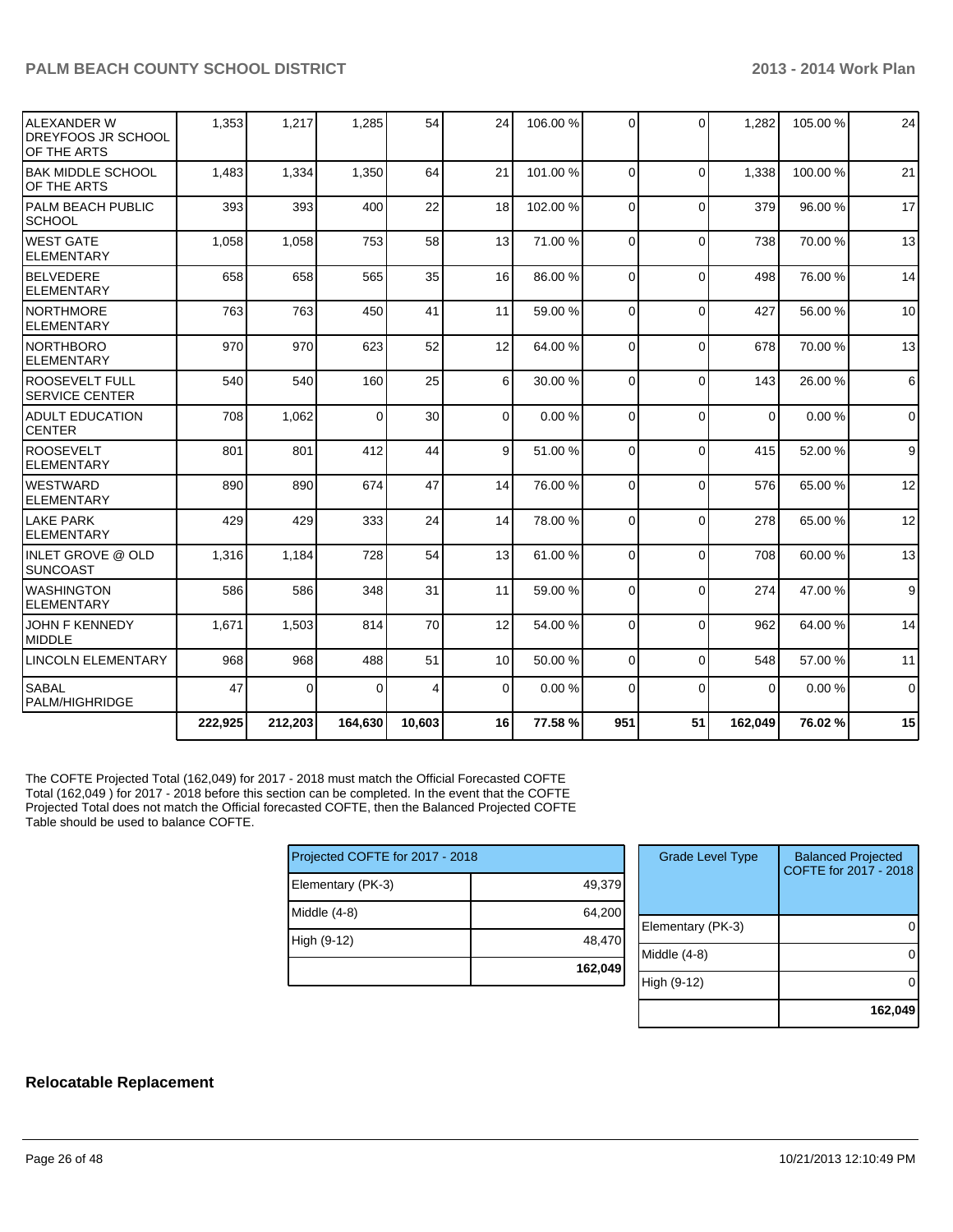Number of relocatable classrooms clearly identified and scheduled for replacement in the school board adopted financially feasible 5-year district work program.

| Location                               | 2013 - 2014     | 2014 - 2015     | $2015 - 2016$ | 2016 - 2017 | 2017 - 2018 | Year 5 Total |
|----------------------------------------|-----------------|-----------------|---------------|-------------|-------------|--------------|
| ISABAL PALM/HIGHRIDGE                  |                 |                 |               |             |             |              |
| <b>NORTH PALM BEACH ELEMENTARY</b>     |                 |                 |               |             |             |              |
| IGOVE ELEMENTARY                       |                 | 26              |               |             |             | 26           |
| IGLADE VIEW ELEMENTARY                 | 10 <sub>1</sub> |                 |               |             |             | 10           |
| <b>IWESTERN PINES MIDDLE</b>           |                 |                 |               |             |             | 17           |
| <b>Total Relocatable Replacements:</b> | 33              | 26 <sub>l</sub> |               |             |             | 59           |

## **Charter Schools Tracking**

Information regarding the use of charter schools.

| Location-Type                                            | # Relocatable<br>units or<br>permanent<br>classrooms | Owner               | <b>Year Started or</b><br>Scheduled | <b>Student</b><br><b>Stations</b> | <b>Students</b><br>Enrolled | Years in<br>Contract | <b>Total Charter</b><br><b>Students</b><br>projected for<br>2017 - 2018 |
|----------------------------------------------------------|------------------------------------------------------|---------------------|-------------------------------------|-----------------------------------|-----------------------------|----------------------|-------------------------------------------------------------------------|
| Academy for Positive Learning                            |                                                      | 17 LEASE RENT       | 2004                                | 300                               | 133                         | 15                   | 135                                                                     |
| <b>Believers Academy</b>                                 |                                                      | <b>3 LEASE RENT</b> | 2006                                | 82                                | 126                         | 10                   | 120                                                                     |
| Boca Raton Charter School                                | 7                                                    | <b>LEASE RENT</b>   | 2006                                | 300                               | 98                          | 5                    | 102                                                                     |
| <b>Bright Futures Academy</b>                            |                                                      | 20 LEASE RENT       | 2001                                | 569                               | 739                         | 15                   | 700                                                                     |
| Charter School of Boynton Beach                          |                                                      | <b>8LEASE RENT</b>  | 2002                                | 900                               | 691                         | 15                   | 723                                                                     |
| Day Star Academy of Excellence                           |                                                      | 19 LEASE RENT       | 2004                                | 120                               | 83                          | 5                    | 119                                                                     |
| Ed Venture Charter School                                |                                                      | <b>8 LEASE RENT</b> | 1998                                | 150                               | 105                         | 10                   | 115                                                                     |
| Everglades Prepartatory Academy                          |                                                      | 14 LEASE RENT       | 2002                                | 200                               | 97                          | 5                    | 102                                                                     |
| G-Star School of the Arts                                |                                                      | 44 LEASE RENT       | 2003                                | 1,300                             | 1,082                       | 10                   | 1,115                                                                   |
| Glades Academy of Agricultural                           |                                                      | 5 LEASE RENT        | 2001                                | 116                               | 119                         | 10                   | 125                                                                     |
| <b>Gulfstream Goodwill Transition to</b><br>Life Academy |                                                      | 6LEASE RENT         | 2005                                | 175                               | 88                          | 5                    | 95                                                                      |
| Hope Learning (Noah's Ark<br>International)              |                                                      | 6LEASE RENT         | 2001                                | 60                                | 34                          | 5                    | 40                                                                      |
| <b>JFK Medical Center Charter</b><br>School              |                                                      | 30 LEASE RENT       | 2002                                | 650                               | 516                         | 10                   | 525                                                                     |
| Lakeside Academy                                         |                                                      | 8 LEASE RENT        | 1999                                | 111                               | 88                          | 5                    | 105                                                                     |
| Leadership Academy West                                  |                                                      | 9LEASE RENT         | 2005                                | 195                               | 129                         | 1                    | 155                                                                     |
| Montessori Academy of Early<br>Enrichment                | 9                                                    | <b>LEASE RENT</b>   | 2005                                | 146                               | 189                         | 5                    | 135                                                                     |
| Palm Beach Maritime Academy                              |                                                      | 16 LEASE RENT       | 2000                                | 800                               | 1,050                       | 15                   | 775                                                                     |
| <b>Potentials Charter School</b>                         | 2                                                    | LEASE RENT          | 2001                                | 30                                | 16                          | 15                   | 25                                                                      |
| Renaissance Learning Center                              |                                                      | 9LEASE RENT         | 1999                                | 110                               | 91                          | 10                   | 80                                                                      |
| Riviera Beach Maritime Academy                           |                                                      | <b>7 LEASE RENT</b> | 2006                                | 275                               | 198                         | 5                    | 245                                                                     |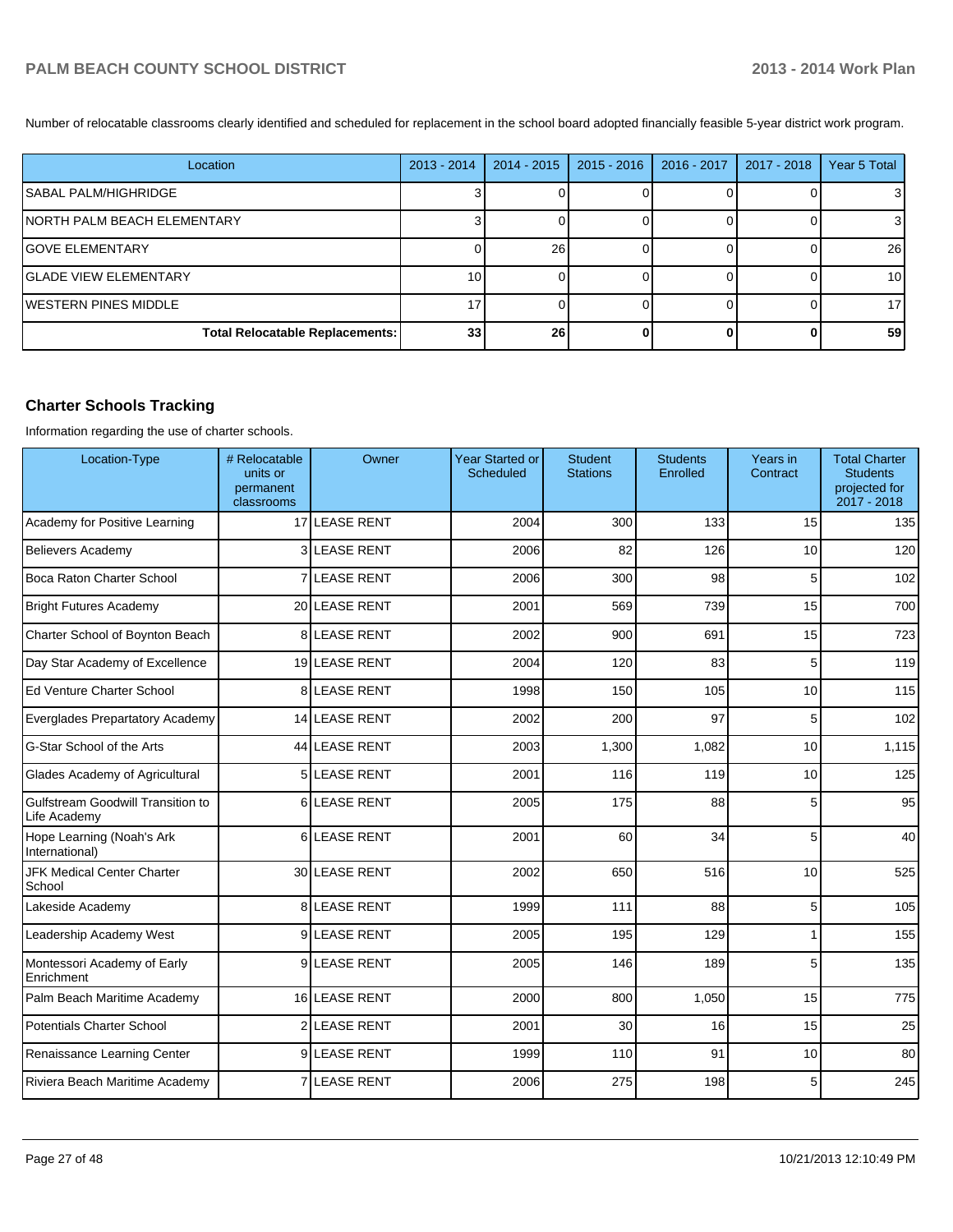| Seagull Academy (SAIL)                                                      |    | 3 LEASE RENT      | 2002 | 175   | 60    | 5              | 65    |
|-----------------------------------------------------------------------------|----|-------------------|------|-------|-------|----------------|-------|
| Toussaint L'Ouverture High<br>School                                        |    | 15 LEASE RENT     | 2001 | 225   | 188   | 5              | 165   |
| Palm Beach School for Autism                                                |    | 3 LEASE RENT      | 2003 | 218   | 201   | 5              | 160   |
| Ben Gamla                                                                   |    | 5 LEASE RENT      | 2011 | 512   | 279   | 5              | 285   |
| Gardens School of Technology                                                |    | 9 LEASE RENT      | 2011 | 236   | 230   | 5              | 180   |
| Excel Leadership Academy /<br>formerly Life Skills center of Palm<br>Beach) |    | 9 LEASE RENT      | 2005 | 400   | 202   | 5              | 80    |
| Imagine Schools - Chancellor                                                |    | 30 LEASE RENT     | 2001 | 1,001 | 1,000 | 10             | 1,010 |
| Maverick High at Palm Springs                                               |    | 26 LEASE RENT     | 2011 | 425   | 419   | 5              | 500   |
| Quantum High School                                                         |    | 42 LEASE RENT     | 2012 | 500   | 287   | 5              | 334   |
| Renaissance Learning Academy                                                |    | 5 LEASE RENT      | 2009 | 95    | 92    | 5              | 85    |
| <b>Tomorrow Promise Community</b><br>(formerly Delray Youth<br>Vocational)  | 7  | <b>LEASE RENT</b> | 2002 | 125   | 83    | 5              | 100   |
| Worthington High School                                                     |    | 10 LEASE RENT     | 2012 | 500   | 251   | 5              | 375   |
| South Tech Academy                                                          |    | 44 LEASE RENT     | 2004 | 1,300 | 1,128 | 10             | 1,325 |
| Western Academy                                                             |    | 28 LEASE RENT     | 2003 | 425   | 385   | 15             | 359   |
| Champs Charter School of Lake<br>Worth                                      |    | 12 LEASE RENT     | 2013 | 342   |       | 5              | 135   |
| Champs Charter School of<br>Wellington                                      |    | 12 LEASE RENT     | 2012 | 342   | 1     | 5              | 189   |
| Florida Virtual Academy at PBC                                              |    | 22 LEASE RENT     | 2012 | 987   | 1     | 6              | 150   |
| <b>Belle Glade Excel</b>                                                    |    | 10 LEASE RENT     | 2012 | 220   | 120   | 5              | 100   |
| Learning Path Academy                                                       | 61 | <b>LEASE RENT</b> | 2013 | 168   | 77    | 5              | 75    |
| Renaissance Charter School at<br>Palms West                                 |    | 60 PRIVATE        | 2013 | 1,500 | 639   | 15             | 1,400 |
| Renaissance Charter School at<br>Summit                                     |    | 60 PRIVATE        | 2013 | 1,400 | 624   | 5              | 1,375 |
| Somerset Academy Boca K-5                                                   |    | 12 PRIVATE        | 2012 | 750   | 282   | 5              | 225   |
| Somerset Academy at Boca 6-8                                                |    | 12 PRIVATE        | 2012 | 425   | 24    | $5\vert$       | 250   |
| Somerset Academy Canyons<br><b>High School</b>                              |    | 12 PRIVATE        | 2012 | 700   | 114   | 5              | 500   |
| Somerset Academy Canyons<br>Middle School                                   |    | 18 PRIVATE        | 2012 | 800   | 552   | 5              | 575   |
| South Tech Preparatory Academy<br>$6-8$                                     |    | 10 LEASE RENT     | 2013 | 202   | 85    | 5              | 150   |
| New Charter A                                                               |    | 20 LEASE RENT     | 2013 | 150   | 120   | 5 <sub>5</sub> | 150   |
| New Charter B                                                               |    | 16 LEASE RENT     | 2013 | 200   | 120   | $\sqrt{5}$     | 200   |
| New Charter C                                                               |    | 7 LEASE RENT      | 2013 | 140   | 75    | $\sqrt{5}$     | 140   |
| New Charter D                                                               |    | 7 LEASE RENT      | 2013 | 140   | 100   | $\sqrt{5}$     | 140   |
| New Charter E                                                               |    | 7 LEASE RENT      | 2013 | 140   | 100   | $\sqrt{5}$     | 140   |
| New Charter F                                                               |    | 25 COMBINATION    | 2014 | 500   | 1     | 5 <sub>5</sub> | 500   |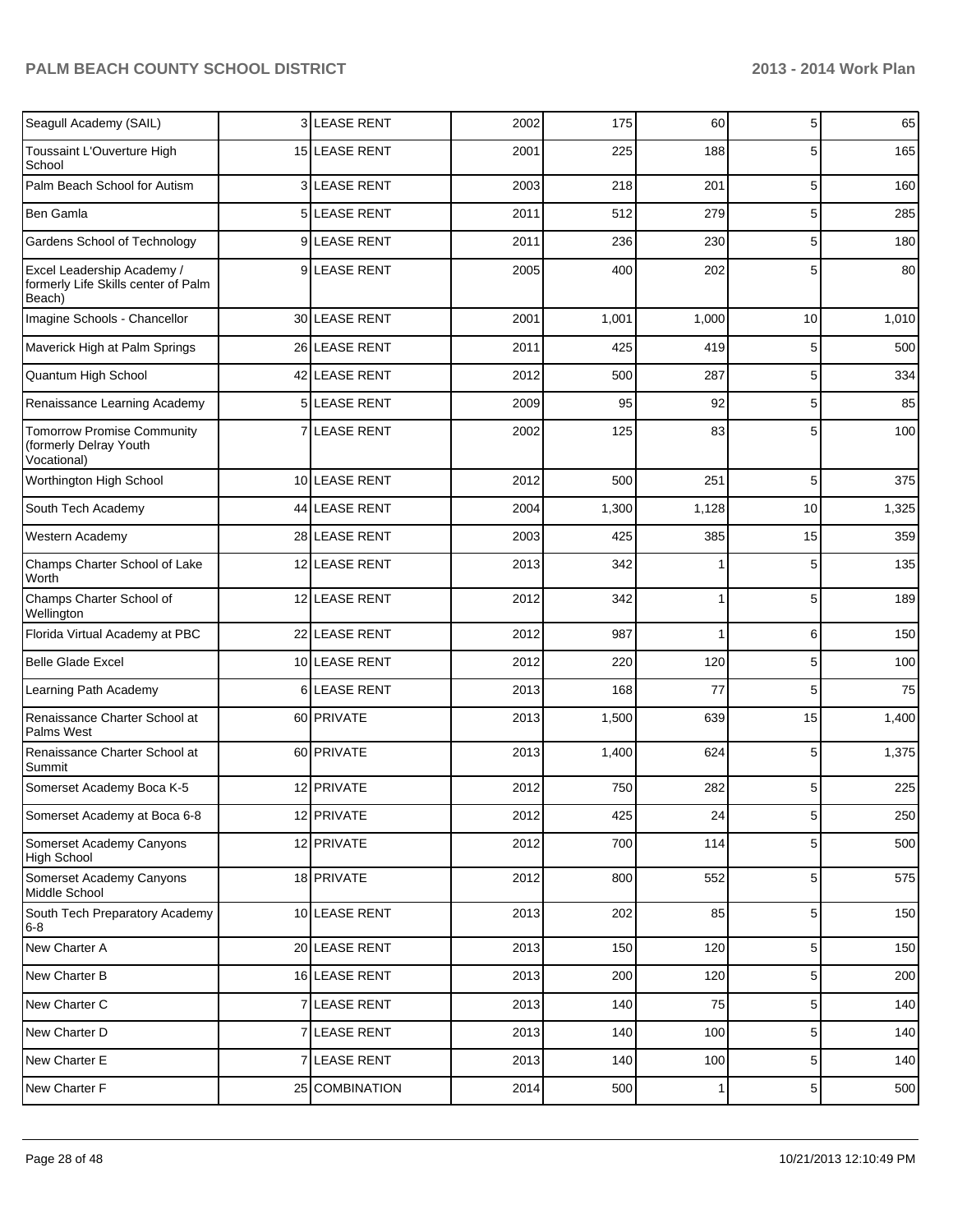| New Charter G                                    |      | 25 COMBINATION | 2014 | 500    |        | 5              | 475    |
|--------------------------------------------------|------|----------------|------|--------|--------|----------------|--------|
| New Charter H                                    |      | 18 MUNICIPAL   | 2014 | 200    |        | 5              | 200    |
| New Charter I                                    |      | 12 LEASE RENT  | 2014 | 75     |        | 5              | 70     |
| New Charter J                                    |      | 12 LEASE RENT  | 2014 | 75     |        | 5              | 70     |
| New Charter K                                    |      | 14 LEASE RENT  | 2015 | 100    |        | 5 <sup>1</sup> | 100    |
| New Charter L                                    |      | 13 LEASE RENT  | 2015 | 80     |        | 5 <sup>5</sup> | 80     |
| New Charter M                                    |      | 14 LEASE RENT  | 2015 | 120    |        | 5              | 135    |
| New Charter N                                    |      | 15 LEASE RENT  | 2015 | 200    |        | 5 <sup>5</sup> | 168    |
| New Charter O                                    |      | 15 LEASE RENT  | 2015 | 200    |        | 5              | 168    |
| New Charter School P                             |      | 8 LEASE RENT   | 2015 | 100    |        | 5 <sup>5</sup> | 110    |
| New Charter School Q                             |      | 9 LEASE RENT   | 2015 | 110    |        | 5              | 138    |
| New Charter R                                    |      | 14 LEASE RENT  | 2016 | 300    |        | 5 <sup>1</sup> | 276    |
| Franklin Academy                                 |      | 40 PRIVATE     | 2013 | 1,340  | 1,137  | 5 <sup>1</sup> | 1,340  |
| Renaissance Charter School at<br>West Palm Beach |      | 23 PRIVATE     | 2013 | 1,415  | 610    | 6              | 1,400  |
|                                                  | 1043 |                |      | 26,647 | 15,272 |                | 21,683 |

#### **Special Purpose Classrooms Tracking**

The number of classrooms that will be used for certain special purposes in the current year, by facility and type of classroom, that the district will, 1), not use for educational purposes, and 2), the co-teaching classrooms that are not open plan classrooms and will be used for educational purposes.

| School                               | <b>School Type</b> | # of Elementary<br>K-3 Classrooms | # of Middle 4-8<br><b>Classrooms</b> | # of High 9-12<br><b>Classrooms</b> | # of $ESE$<br>Classrooms | # of Combo<br><b>Classrooms</b> | Total<br><b>Classrooms</b> |
|--------------------------------------|--------------------|-----------------------------------|--------------------------------------|-------------------------------------|--------------------------|---------------------------------|----------------------------|
| <b>IHOWELL L WATKINS MIDDLE</b>      | Educational        |                                   |                                      |                                     |                          |                                 |                            |
| <b>IWELLINGTON LANDINGS MIDDLE</b>   | Educational        |                                   |                                      |                                     |                          |                                 | 51                         |
| <b>JUPITER FARMS ELEMENTARY</b>      | Educational        |                                   |                                      |                                     |                          |                                 |                            |
| <b>IWOODLANDS MIDDLE</b>             | Educational        |                                   |                                      |                                     |                          |                                 | 5Ι                         |
| <b>IMANATEE ELEMENTARY</b>           | Educational        | 12                                |                                      |                                     |                          |                                 | 17 <sup>1</sup>            |
| <b>ISUNRISE PARK ELEMENTARY</b>      | Educational        |                                   |                                      |                                     |                          |                                 |                            |
| <b>Total Educational Classrooms:</b> |                    | 15 <sup>1</sup>                   | 17                                   |                                     |                          |                                 | 32 <sub>l</sub>            |

| School                                | <b>School Type</b> | # of Elementary<br>K-3 Classrooms | $#$ of Middle 4-8<br><b>Classrooms</b> | # of High $9-12$<br><b>Classrooms</b> | $#$ of ESE<br><b>Classrooms</b> | # of Combo<br><b>Classrooms</b> | <b>Total</b><br><b>Classrooms</b> |
|---------------------------------------|--------------------|-----------------------------------|----------------------------------------|---------------------------------------|---------------------------------|---------------------------------|-----------------------------------|
| <b>JUPITER ELEMENTARY</b>             | Co-Teaching        |                                   |                                        |                                       |                                 |                                 | 3                                 |
| <b>IPALM BEACH PUBLIC SCHOOL</b>      | Co-Teaching        |                                   |                                        |                                       |                                 |                                 | 3                                 |
| <b>FOREST HILL COMMUNITY HIGH</b>     | Co-Teaching        |                                   |                                        |                                       |                                 |                                 |                                   |
| <b>ISOUTH GRADE ELEMENTARY</b>        | Co-Teaching        |                                   |                                        |                                       |                                 |                                 |                                   |
| <b>IBOCA RATON ELEMENTARY</b>         | Co-Teaching        |                                   |                                        |                                       |                                 |                                 |                                   |
| SANTALUCES COMMUNITY HIGH Co-Teaching |                    |                                   |                                        |                                       |                                 |                                 | 31                                |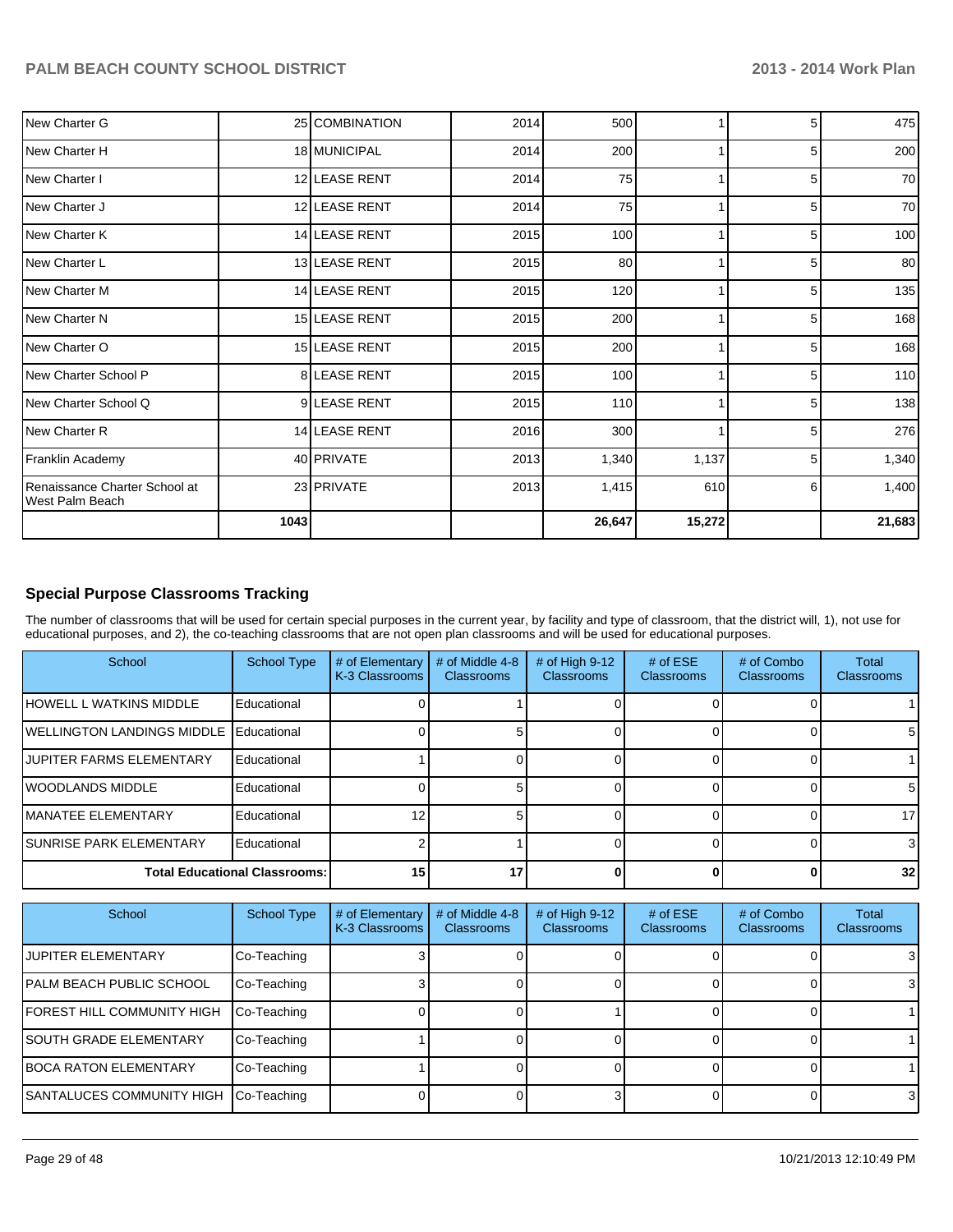| WATSON B DUNCAN MIDDLE   | Co-Teaching                          |  |  |                 |
|--------------------------|--------------------------------------|--|--|-----------------|
| BELLE GLADE ELEMENTARY   | Co-Teaching                          |  |  |                 |
| PALM BEACH CENTRAL HIGH  | Co-Teaching                          |  |  |                 |
| BENOIST FARMS ELEMENTARY | Co-Teaching                          |  |  | 3I              |
|                          | <b>Total Co-Teaching Classrooms:</b> |  |  | 18 <sup>l</sup> |

#### **Infrastructure Tracking**

**Necessary offsite infrastructure requirements resulting from expansions or new schools. This section should include infrastructure information related to capacity project schedules and other project schedules (Section 4).**

There are 3 schools included in this year's Work Plan that are currently being modernized or will be modernized.

North Palm Beach Elementary is currently under modernization. Infrastructure improvements include drainage, water and sewer. Roadway improvements are DEFITED THE DEFITED DETERT IN ACCORS.<br>Also scheduled since the primary access will be relocated from Eastwind to Anchorage and improvements will be made by providing additional turn lane and stacking.

Glade View Elementary School in the City of Belle Glade will just start its modernization. Infrastructure will also be upgraded. This school is not being expanded; rather, its capacity is being reduced. Nevertheless, water and sewer and drainage will be upgraded along with roadway improvements directly in front of the school

Rosenwald Elementary school in the City of South Bay is also being modernized. The capacity of this school is being reduced, however is ample to accommodate this school's projected enrollment. Again drainage, water and sewer improvements will be made. Offsite improvements such as road access and also additional pedestrian access to the School will also be made.

**Proposed location of planned facilities, whether those locations are consistent with the comprehensive plans of all affected local governments, and recommendations for infrastructure and other improvements to land adjacent to existing facilities. Provisions of 1013.33(12), (13) and (14) and 1013.36 must be addressed for new facilities planned within the 1st three years of the plan (Section 5).**

There are no new planned facilities within the first 5 years of the Plan. The school modernization will be done at the same locations. The Village of North palm Beach required that the District obtain a land use amendment for Floor area ration to rebuild the school, which the District did.

For the future, when funds become available the District is working with the local governments to find ideal locations for a Transportation and Maintenance **Facilities** 

**Consistent with Comp Plan?** Yes

#### **Net New Classrooms**

The number of classrooms, by grade level and type of construction, that were added during the last fiscal year.

| List the net new classrooms added in the 2012 - 2013 fiscal year.                                                                                       |                              |                                   |                                 | List the net new classrooms to be added in the 2013 - 2014 fiscal<br>year. |                              |                            |                                |                        |
|---------------------------------------------------------------------------------------------------------------------------------------------------------|------------------------------|-----------------------------------|---------------------------------|----------------------------------------------------------------------------|------------------------------|----------------------------|--------------------------------|------------------------|
| "Classrooms" is defined as capacity carrying classrooms that are added to increase<br>capacity to enable the district to meet the Class Size Amendment. |                              |                                   |                                 | Totals for fiscal year 2013 - 2014 should match totals in Section 15A.     |                              |                            |                                |                        |
| Location                                                                                                                                                | $2012 - 2013$ #<br>Permanent | $2012 - 2013$ #<br><b>Modular</b> | $2012 - 2013 \#$<br>Relocatable | $2012 - 2013$<br>Total                                                     | $2013 - 2014$ #<br>Permanent | $2013 - 2014$ #<br>Modular | $2013 - 2014$ #<br>Relocatable | $2013 - 2014$<br>Total |
| Elementary (PK-3)                                                                                                                                       |                              |                                   |                                 |                                                                            | 40                           |                            |                                | 51                     |
| Middle (4-8)                                                                                                                                            |                              |                                   |                                 |                                                                            |                              |                            |                                |                        |
| High (9-12)                                                                                                                                             |                              |                                   |                                 |                                                                            |                              |                            |                                | ΩI                     |
|                                                                                                                                                         |                              |                                   |                                 |                                                                            | 40                           | 11                         |                                | 51                     |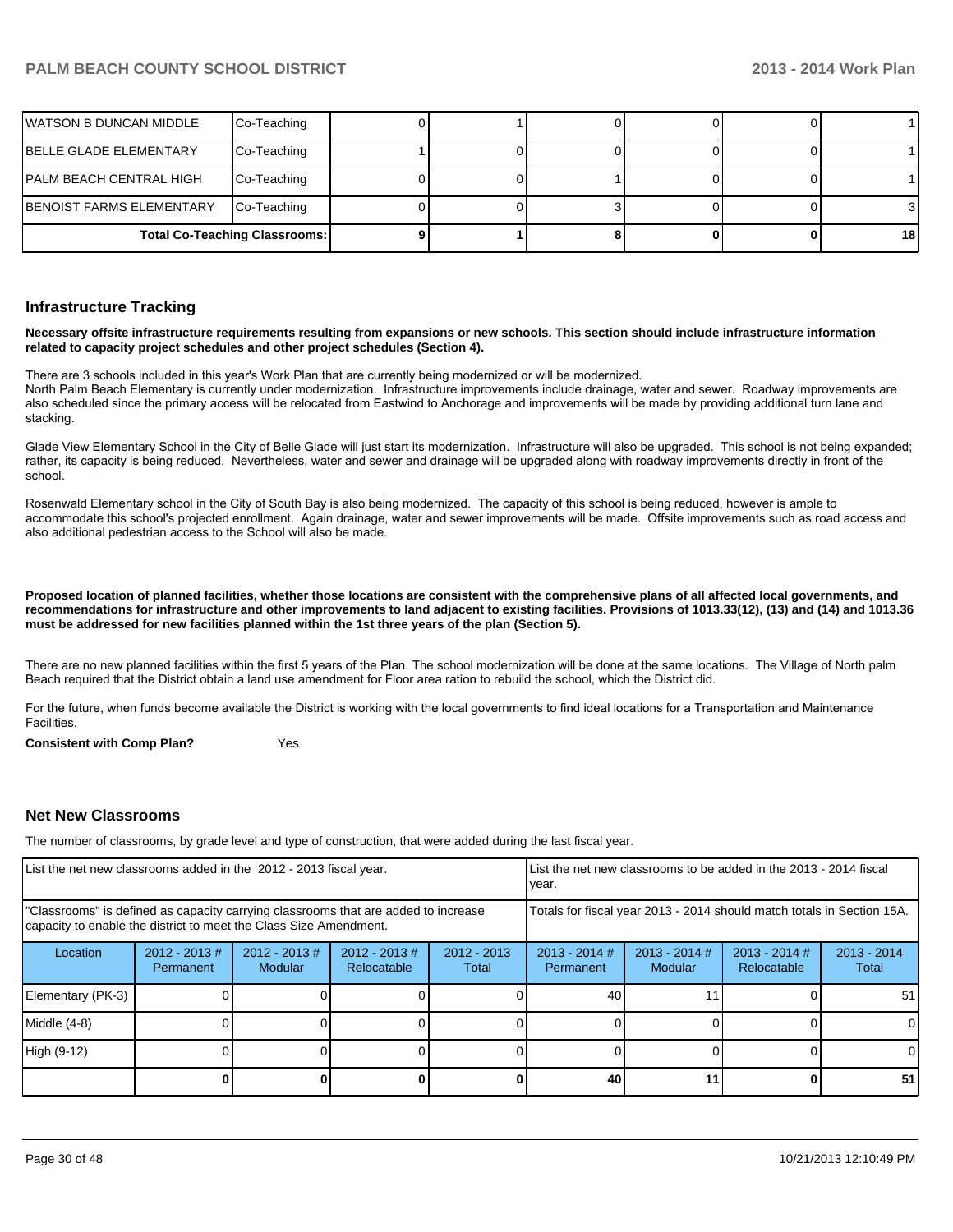#### **Relocatable Student Stations**

Number of students that will be educated in relocatable units, by school, in the current year, and the projected number of students for each of the years in the workplan.

| <b>Site</b>                           | 2013 - 2014 | $2014 - 2015$  | 2015 - 2016 | 2016 - 2017 | 2017 - 2018 | 5 Year Average |
|---------------------------------------|-------------|----------------|-------------|-------------|-------------|----------------|
| SEMINOLE RIDGE COMMUNITY HIGH         | $\Omega$    | $\overline{0}$ | $\Omega$    | 0           | $\Omega$    | $\mathbf 0$    |
| JUPITER ELEMENTARY                    | $\Omega$    | $\overline{0}$ | $\Omega$    | $\Omega$    | $\Omega$    | $\mathbf 0$    |
| JUPITER COMMUNITY HIGH                | $\Omega$    | $\mathbf 0$    | $\Omega$    | 0           | $\Omega$    | $\mathbf 0$    |
| ALLAMANDA ELEMENTARY                  | $\Omega$    | $\mathbf 0$    | $\Omega$    | 0           | $\Omega$    | $\mathbf 0$    |
| PALM BEACH GARDENS ELEMENTARY         | $\Omega$    | $\mathbf 0$    | $\Omega$    | 0           | $\Omega$    | $\mathbf 0$    |
| HOWELL L WATKINS MIDDLE               | $\Omega$    | $\mathbf 0$    | $\Omega$    | 0           | $\Omega$    | $\mathbf 0$    |
| PALM SPRINGS COMMUNITY MIDDLE         | $\Omega$    | $\Omega$       | $\Omega$    | $\Omega$    | $\Omega$    | $\mathbf 0$    |
| <b>FOREST HILL ELEMENTARY</b>         | 216         | 216            | 216         | 216         | 216         | 216            |
| <b>GREENACRES ELEMENTARY</b>          | $\Omega$    | $\mathbf 0$    | $\Omega$    | 0           | 0           | $\mathbf 0$    |
| PALM SPRINGS ELEMENTARY               | $\Omega$    | $\mathbf 0$    | $\Omega$    | 0           | $\Omega$    | $\mathbf 0$    |
| HIGHLAND ELEMENTARY                   | $\Omega$    | $\mathbf{0}$   | $\Omega$    | $\Omega$    | $\Omega$    | $\Omega$       |
| NORTH GRADE ELEMENTARY                | 108         | 108            | 108         | 108         | 108         | 108            |
| LAKE WORTH COMMUNITY HIGH             | $\Omega$    | $\mathbf 0$    | $\Omega$    | 0           | $\Omega$    | $\mathbf 0$    |
| SOUTH GRADE ELEMENTARY                | 88          | 88             | 88          | 88          | 88          | 88             |
| <b>BARTON ELEMENTARY</b>              | $\Omega$    | $\mathbf 0$    | $\mathbf 0$ | 0           | $\Omega$    | $\mathbf 0$    |
| LANTANA ELEMENTARY                    | $\Omega$    | $\overline{0}$ | $\Omega$    | 0           | $\Omega$    | $\mathbf 0$    |
| LANTANA COMMUNITY MIDDLE              | $\Omega$    | $\mathbf 0$    | $\Omega$    | 0           | $\Omega$    | $\mathbf 0$    |
| <b>ROLLING GREEN ELEMENTARY</b>       | $\Omega$    | $\overline{0}$ | $\mathbf 0$ | 0           | $\Omega$    | $\mathbf 0$    |
| POINCIANA ELEMENTARY                  | $\Omega$    | $\overline{0}$ | $\Omega$    | 0           | $\Omega$    | $\mathbf 0$    |
| <b>GALAXY ELEMENTARY</b>              | $\Omega$    | $\overline{0}$ | $\Omega$    | 0           | $\Omega$    | $\mathbf 0$    |
| <b>FOREST PARK ELEMENTARY</b>         | $\Omega$    | $\mathbf 0$    | $\Omega$    | 0           | $\Omega$    | $\mathbf 0$    |
| PLUMOSA ELEMENTARY SCHOOL OF THE ARTS | $\Omega$    | $\overline{0}$ | $\Omega$    | 0           | $\Omega$    | $\mathbf 0$    |
| <b>IPLUMOSA ELEMENTARY</b>            | 40          | $\mathbf 0$    | $\Omega$    | 0           | $\Omega$    | $\bf8$         |
| S D SPADY ELEMENTARY                  | $\Omega$    | $\overline{0}$ | $\mathbf 0$ | 0           | 0           | $\pmb{0}$      |
| <b>DELRAY FULL SERVICE CENTER</b>     | 105         | 105            | 105         | 105         | 105         | 105            |
| PINE GROVE ELEMENTARY                 | 198         | 286            | 286         | 286         | 286         | 268            |
| J C MITCHELL ELEMENTARY               | $\mathbf 0$ | $\mathbf 0$    | $\mathbf 0$ | 0           | 0           | $\pmb{0}$      |
| <b>BOCA RATON ELEMENTARY</b>          | $\mathbf 0$ | $\mathbf 0$    | $\mathbf 0$ | 0           | 0           | $\mathbf 0$    |
| <b>BOCA RATON COMMUNITY HIGH</b>      | $\Omega$    | $\pmb{0}$      | $\mathbf 0$ | 0           | $\mathbf 0$ | $\mathbf 0$    |
| SANTALUCES COMMUNITY HIGH             | 300         | 325            | 325         | 325         | 325         | 320            |
| GOLD COAST COMMUNITY SCHOOL           | 0           | $\overline{0}$ | 0           | 0           | 0           | $\pmb{0}$      |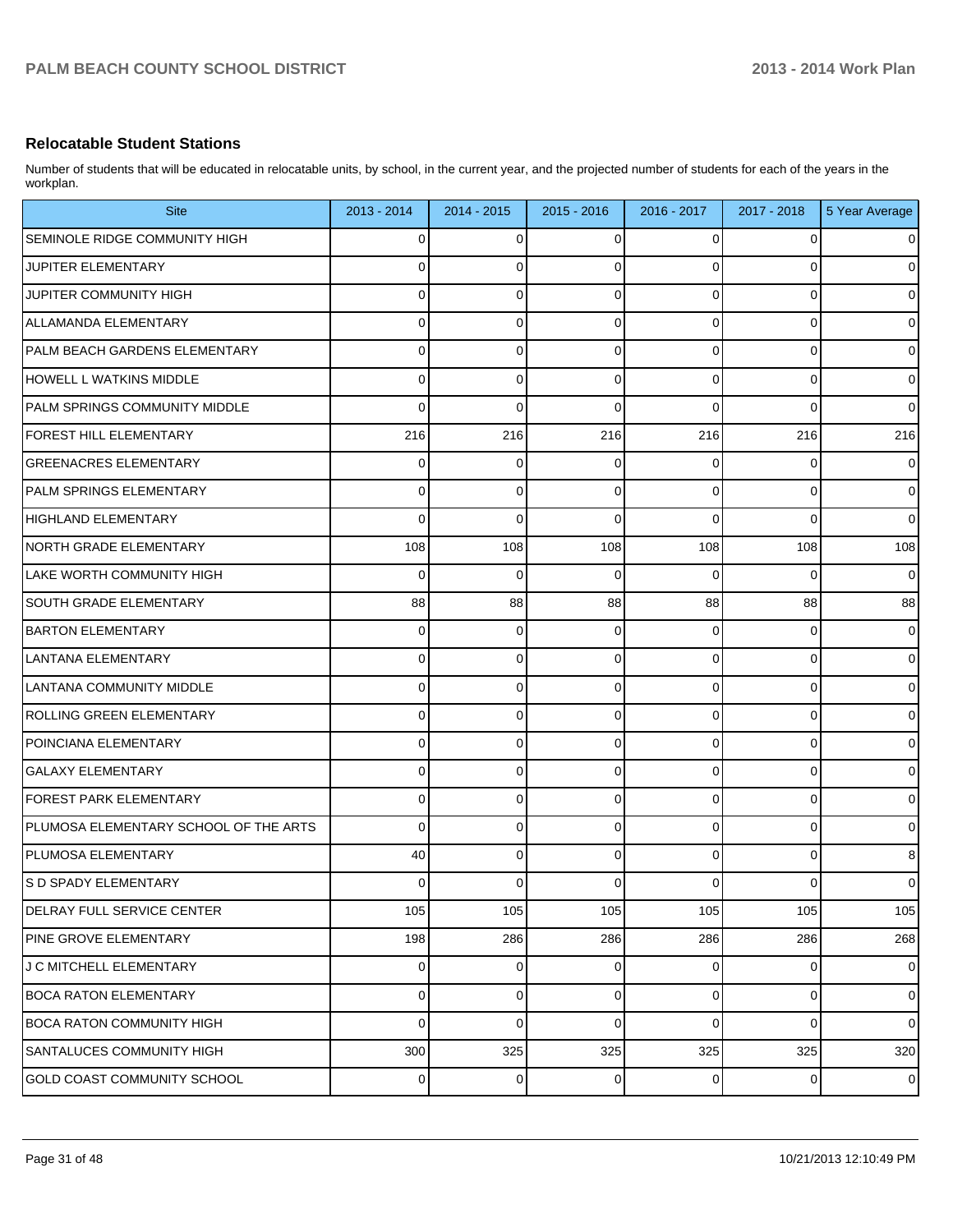| JERRY THOMAS ELEMENTARY               | 0        | $\overline{0}$ | $\Omega$    | 0           | $\overline{0}$ | $\overline{0}$  |
|---------------------------------------|----------|----------------|-------------|-------------|----------------|-----------------|
| <b>VERDE ELEMENTARY</b>               | 18       | 72             | 72          | 72          | 72             | 61              |
| <b>WELLINGTON ELEMENTARY</b>          | $\Omega$ | $\mathbf 0$    | $\Omega$    | $\Omega$    | $\mathbf 0$    | $\overline{0}$  |
| SPANISH RIVER COMMUNITY HIGH          | 175      | 350            | 350         | 350         | 350            | 315             |
| <b>CRESTWOOD MIDDLE</b>               | 0        | 0              | 0           | 0           | 0              | $\mathbf 0$     |
| <b>WELLINGTON LANDINGS MIDDLE</b>     | 0        | 0              | $\Omega$    | $\Omega$    | $\overline{0}$ | $\mathbf 0$     |
| SEMINOLE TRAILS ELEMENTARY            | 0        | 0              | $\Omega$    | $\Omega$    | $\overline{0}$ | $\overline{0}$  |
| <b>JUPITER MIDDLE</b>                 | $\Omega$ | $\mathbf 0$    | $\Omega$    | $\Omega$    | $\overline{0}$ | $\overline{0}$  |
| <b>DEL PRADO ELEMENTARY</b>           | 62       | 84             | 84          | 84          | 84             | 80              |
| <b>LOGGERS RUN MIDDLE</b>             | 250      | 250            | 250         | 250         | 250            | 250             |
| H L JOHNSON ELEMENTARY                | 0        | 0              | 0           | 0           | 0              | $\mathbf 0$     |
| PAHOKEE MIDDLE / SENIOR HIGH          | $\Omega$ | $\mathbf 0$    | $\Omega$    | $\Omega$    | $\overline{0}$ | $\overline{0}$  |
| <b>WHISPERING PINES ELEMENTARY</b>    | 72       | 72             | 72          | 72          | 72             | 72              |
| <b>ROYAL PALM SCHOOL</b>              | $\Omega$ | 0              | $\Omega$    | $\Omega$    | $\overline{0}$ | $\overline{0}$  |
| <b>CORAL SUNSET ELEMENTARY</b>        | $\Omega$ | $\mathbf 0$    | $\Omega$    | $\Omega$    | $\Omega$       | $\overline{0}$  |
| CHRISTA MCAULIFFE MIDDLE              | 220      | 220            | 220         | 220         | 220            | 220             |
| K E CUNNINGHAM/CANAL POINT ELEMENTARY | 0        | 0              | 0           | 0           | $\Omega$       | $\overline{0}$  |
| PALM BEACH LAKES COMMUNITY HIGH       | 50       | 50             | 50          | 50          | 50             | 50              |
| <b>INDIAN PINES ELEMENTARY</b>        | 0        | 0              | $\Omega$    | $\Omega$    | $\overline{0}$ | $\overline{0}$  |
| <b>LIBERTY PARK ELEMENTARY</b>        | $\Omega$ | 0              | $\Omega$    | $\Omega$    | $\overline{0}$ | $\overline{0}$  |
| <b>WOODLANDS MIDDLE</b>               | 220      | 220            | 220         | 220         | 220            | 220             |
| <b>MORIKAMI PARK ELEMENTARY</b>       | 0        | 0              | $\Omega$    | $\Omega$    | $\overline{0}$ | $\overline{0}$  |
| <b>CARVER COMMUNITY MIDDLE</b>        | $\Omega$ | 0              | $\Omega$    | $\Omega$    | $\overline{0}$ | $\overline{0}$  |
| <b>GLADES CENTRAL COMMUNITY HIGH</b>  | 50       | 0              | $\Omega$    | $\Omega$    | $\overline{0}$ | 10 <sup>1</sup> |
| <b>STARLIGHT COVE ELEMENTARY</b>      | 0        | 0              |             | 0           | 0              | $\overline{0}$  |
| MANATEE ELEMENTARY                    | 0        | $\mathbf 0$    | $\mathbf 0$ | 0           | $\overline{0}$ | $\mathbf 0$     |
| <b>EGRET LAKE ELEMENTARY</b>          | $\Omega$ | $\mathbf 0$    | $\Omega$    | 0           | $\overline{0}$ | $\overline{0}$  |
| BOYNTON BEACH COMMUNITY HIGH          | 350      | 350            | 350         | 350         | 350            | 350             |
| ORCHARD VIEW ELEMENTARY               | 54       | 54             | 54          | 54          | 54             | 54              |
| <b>INDIAN RIDGE SCHOOL</b>            | 0        | $\overline{0}$ | $\Omega$    | 0           | $\overline{0}$ | $\mathbf 0$     |
| <b>PIONEER PARK ELEMENTARY</b>        | 0        | $\mathbf 0$    | $\mathbf 0$ | $\mathbf 0$ | $\mathbf 0$    | $\overline{0}$  |
| <b>BELLE GLADE ELEMENTARY</b>         | $\Omega$ | $\mathbf 0$    | $\Omega$    | $\Omega$    | $\overline{0}$ | $\overline{0}$  |
| ROYAL PALM BEACH COMMUNITY HIGH       | 500      | 500            | 500         | 500         | 500            | 500             |
| <b>WATERS EDGE ELEMENTARY</b>         | 108      | 108            | 108         | 108         | 108            | 108             |
| <b>ROOSEVELT COMMUNITY MIDDLE</b>     | $\Omega$ | 0              | 0           | 0           | $\overline{0}$ | $\overline{0}$  |
| OKEEHEELEE MIDDLE                     | 132      | 154            | 154         | 154         | 154            | 150             |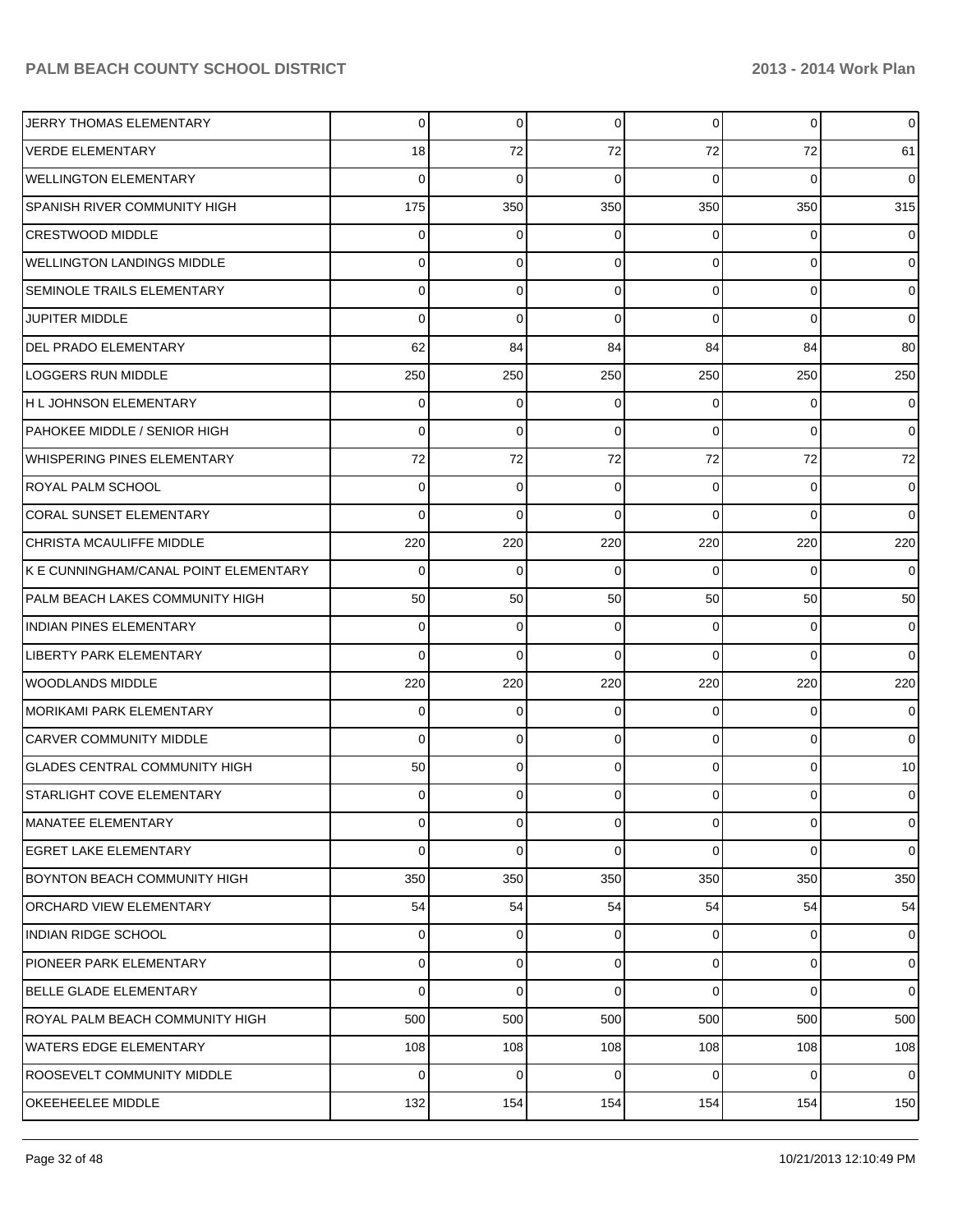| SOUTH AREA SCHOOL OF CHOICE           | 298         | 298         | 298         | 298            | 298 | 298            |
|---------------------------------------|-------------|-------------|-------------|----------------|-----|----------------|
| PALM BEACH CENTRAL HIGH               | 0           | 0           | 0           | $\Omega$       |     | $\overline{0}$ |
| CHOLEE LAKE ELEMENTARY                | 0           | 0           | 0           | $\Omega$       | 0   | $\overline{0}$ |
| <b>ROYAL PALM BEACH ELEMENTARY</b>    | 72          | 0           | 0           | $\Omega$       | 0   | 14             |
| CROSSPOINTE ELEMENTARY                | 0           | 0           | 0           | $\Omega$       | 0   | $\overline{0}$ |
| PLEASANT CITY ELEMENTARY              | 0           | 0           | 0           | $\Omega$       | 0   | $\overline{0}$ |
| LAKE SHORE MIDDLE (NEW)               | 0           | 0           | 0           | 0              | 0   | $\overline{0}$ |
| DON ESTRIDGE HIGH TECH MIDDLE         | 0           | 0           | 0           | $\Omega$       | 0   | $\overline{0}$ |
| PIERCE HAMMOCK ELEMENTARY             | 0           | 0           | 0           | $\Omega$       | 0   | $\overline{0}$ |
| <b>GRASSY WATERS ELEMENTARY</b>       | 0           | 0           | 0           | $\Omega$       | 0   | $\overline{0}$ |
| ATLANTIC COMMUNITY HIGH (NEW)         | 0           | 0           | 0           | $\Omega$       | 0   | $\overline{0}$ |
| L.C. SWAIN MIDDLE                     | 0           | 0           | 0           | $\Omega$       | 0   | $\overline{0}$ |
| EMERALD COVE MIDDLE (02-JJ)           | 0           | 0           | 0           | 0              | 0   | $\overline{0}$ |
| <b>TURNING POINTS ACADEMY</b>         | 0           | 0           | 0           | $\Omega$       | 0   | $\overline{0}$ |
| <b>ELBRIDGE GALE ELEMENTARY</b>       | 0           | 0           | 0           | 0              | 0   | $\overline{0}$ |
| MARSH POINTE ELEMENTARY (03-X)        | 0           | 0           | 0           | $\Omega$       | 0   | $\overline{0}$ |
| <b>JEAGA MIDDLE</b>                   | 0           | 0           | 0           | $\Omega$       | 0   | $\overline{0}$ |
| <b>BENOIST FARMS ELEMENTARY</b>       | 0           | 0           | 0           | $\Omega$       | 0   | $\overline{0}$ |
| <b>WEST BOCA RATON COMMUNITY HIGH</b> | 0           | 0           | 0           | 0              | 0   | $\overline{0}$ |
| <b>TRADEWINDS MIDDLE</b>              | 0           | 0           | 0           | $\Omega$       | 0   | $\overline{0}$ |
| <b>EQUESTRIAN TRAILS ELEMENTARY</b>   | 0           | 0           | 0           | 0              | 0   | $\overline{0}$ |
| PARK VISTA COMMUNITY HIGH             | 0           | 0           | 0           | $\Omega$       | 0   | $\overline{0}$ |
| <b>DIAMOND VIEW ELEMENTARY</b>        | 0           | 0           | 0           | $\Omega$       | 0   | $\overline{0}$ |
| <b>OSCEOLA CREEK MIDDLE</b>           | 0           | 0           | 0           | $\Omega$       | 0   | 0              |
| HIDDEN OAKS ELEMENTARY                | 0           | 0           | 0           | 0              |     | 0              |
| NORTH PALM BEACH ELEMENTARY           | 58          | $\mathbf 0$ | $\mathbf 0$ | $\overline{0}$ | 0   | 12             |
| LAKE PARK ELEMENTARY                  | 18          | 18          | 18          | 18             | 18  | 18             |
| INLET GROVE @ OLD SUNCOAST            | 175         | 175         | 175         | 175            | 175 | 175            |
| WASHINGTON ELEMENTARY                 | 102         | 190         | 190         | 190            | 190 | 172            |
| JOHN F KENNEDY MIDDLE                 | 0           | 0           | 0           | 0              | 0   | $\overline{0}$ |
| LINCOLN ELEMENTARY                    | 0           | $\mathbf 0$ | 0           | $\overline{0}$ | 0   | $\overline{0}$ |
| <b>SABAL PALM/HIGHRIDGE</b>           | $\mathbf 0$ | 45          | 45          | 45             | 45  | 36             |
| NORTHMORE ELEMENTARY                  | 126         | 126         | 126         | 126            | 126 | 126            |
| NORTHBORO ELEMENTARY                  | 0           | 0           | 0           | 0              | 0   | $\overline{0}$ |
| ROOSEVELT FULL SERVICE CENTER         | $\mathbf 0$ | $\mathbf 0$ | 0           | $\overline{0}$ | 0   | $\overline{0}$ |
| <b>ADULT EDUCATION CENTER</b>         | 202         | 202         | 202         | 202            | 202 | 202            |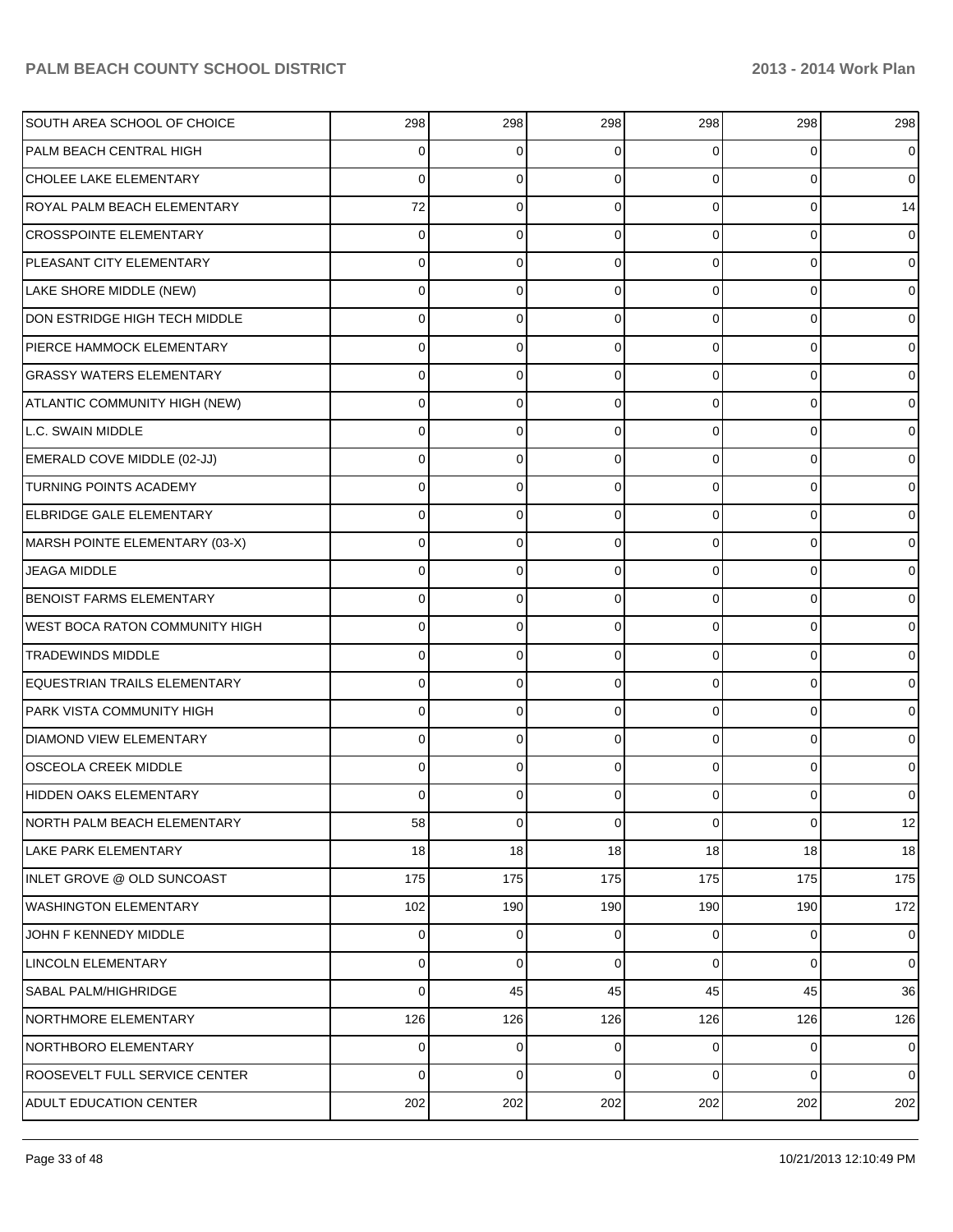| <b>ROOSEVELT ELEMENTARY</b>                               | 0           | 0           | $\overline{0}$ | 0           | $\overline{0}$ | $\mathbf 0$    |
|-----------------------------------------------------------|-------------|-------------|----------------|-------------|----------------|----------------|
| <b>WESTWARD ELEMENTARY</b>                                | $\Omega$    | 0           | $\Omega$       | 0           | $\overline{0}$ | $\overline{0}$ |
| U B KINSEY/PALMVIEW ELEMENTARY                            | $\Omega$    | 0           | $\Omega$       | 0           | $\Omega$       | $\overline{0}$ |
| ALEXANDER W DREYFOOS JR SCHOOL OF THE<br><b>ARTS</b>      | $\Omega$    | 0           | $\Omega$       | 0           | $\Omega$       | $\overline{0}$ |
| <b>BAK MIDDLE SCHOOL OF THE ARTS</b>                      | 0           | 0           | $\Omega$       | 0           | $\overline{0}$ | $\overline{0}$ |
| PALM BEACH PUBLIC SCHOOL                                  | $\Omega$    | 0           | $\Omega$       | 0           | $\Omega$       | $\overline{0}$ |
| WEST GATE ELEMENTARY                                      | 324         | 324         | 324            | 324         | 324            | 324            |
| <b>BELVEDERE ELEMENTARY</b>                               | 0           | 0           | $\Omega$       | 0           | $\overline{0}$ | $\overline{0}$ |
| CONNISTON COMMUNITY MIDDLE                                | 0           | 0           | $\Omega$       | 0           | $\overline{0}$ | $\overline{0}$ |
| <b>PALMETTO ELEMENTARY</b>                                | 0           | $\Omega$    | $\Omega$       | $\Omega$    | $\overline{0}$ | $\overline{0}$ |
| <b>SOUTH OLIVE ELEMENTARY</b>                             | 72          | 72          | 72             | 72          | 72             | 72             |
| <b>FOREST HILL COMMUNITY HIGH</b>                         | 0           | 0           | $\Omega$       | 0           | $\overline{0}$ | $\overline{0}$ |
| MEADOW PARK ELEMENTARY                                    | 0           | 0           | $\Omega$       | 0           | $\overline{0}$ | $\overline{0}$ |
| <b>BERKSHIRE ELEMENTARY</b>                               | 0           | 0           | $\Omega$       | 0           | $\overline{0}$ | $\overline{0}$ |
| <b>PAHOKEE ELEMENTARY</b>                                 | 0           | 0           | $\Omega$       | 0           | $\overline{0}$ | $\overline{0}$ |
| <b>WEST AREA SCHOOL OF CHOICE</b>                         | $\Omega$    | 0           | $\Omega$       | 0           | $\Omega$       | $\overline{0}$ |
| CROSS ROADS ACADEMY (LAKE SHORE ANNEX)                    | 450         | 450         | 450            | 450         | 450            | 450            |
| BILL BAILEY (LAKE SHORE OLD)                              | $\Omega$    | $\Omega$    | $\Omega$       | 0           | $\Omega$       | $\overline{0}$ |
| <b>GOVE ELEMENTARY</b>                                    | 599         | 658         | 658            | 658         | 658            | 646            |
| <b>GLADE VIEW ELEMENTARY</b>                              | 18          | 0           | $\Omega$       | 0           | $\overline{0}$ | $\overline{4}$ |
| <b>ROSENWALD ELEMENTARY</b>                               | 18          | 0           | $\Omega$       | 0           | $\overline{0}$ | $\overline{4}$ |
| JOHN I LEONARD SENIOR HIGH                                | 0           | 0           | $\Omega$       | 0           | $\overline{0}$ | $\overline{0}$ |
| PALM BEACH GARDENS COMMUNITY HIGH                         | 0           | $\Omega$    | $\Omega$       | 0           | $\Omega$       | 0              |
| WYNNEBROOK ELEMENTARY                                     | 102         | 226         | 226            | 226         | 226            | 201            |
| WEST RIVIERA ELEMENTARY                                   | 0           | 0           | 0              | 0           | $\overline{0}$ | $\overline{0}$ |
| <b>GROVE PARK ELEMENTARY</b>                              | 126         | 126         | 126            | 126         | 126            | 126            |
| MELALEUCA ELEMENTARY                                      | 40          | 94          | 94             | 94          | 94             | 83             |
| ADDISON MIZNER ELEMENTARY                                 | $\mathbf 0$ | $\mathbf 0$ | $\Omega$       | $\Omega$    | $\overline{0}$ | $\overline{0}$ |
| RIVIERA BEACH PREPARATORY & ACHIEVEMENT<br><b>ACADEMY</b> | 50          | 222         | 222            | 222         | 222            | 188            |
| <b>BOCA RATON COMMUNITY MIDDLE</b>                        | $\mathbf 0$ | 0           | $\Omega$       | $\mathbf 0$ | $\overline{0}$ | $\overline{0}$ |
| CLIFFORD O TAYLOR/KIRKLANE ELEMENTARY                     | 0           | 0           | $\Omega$       | 0           | $\overline{0}$ | $\overline{0}$ |
| DWIGHT D EISENHOWER ELEMENTARY                            | 0           | 0           | $\Omega$       | 0           | $\overline{0}$ | $\overline{0}$ |
| SOUTH TECHNICAL COMMUNITY HIGH                            | 491         | 752         | 752            | 752         | 752            | 700            |
| CONGRESS MIDDLE                                           | 0           | 0           | $\Omega$       | 0           | $\overline{0}$ | $\overline{0}$ |
| <b>BANYAN CREEK ELEMENTARY</b>                            | 64          | 64          | 64             | 64          | 64             | 64             |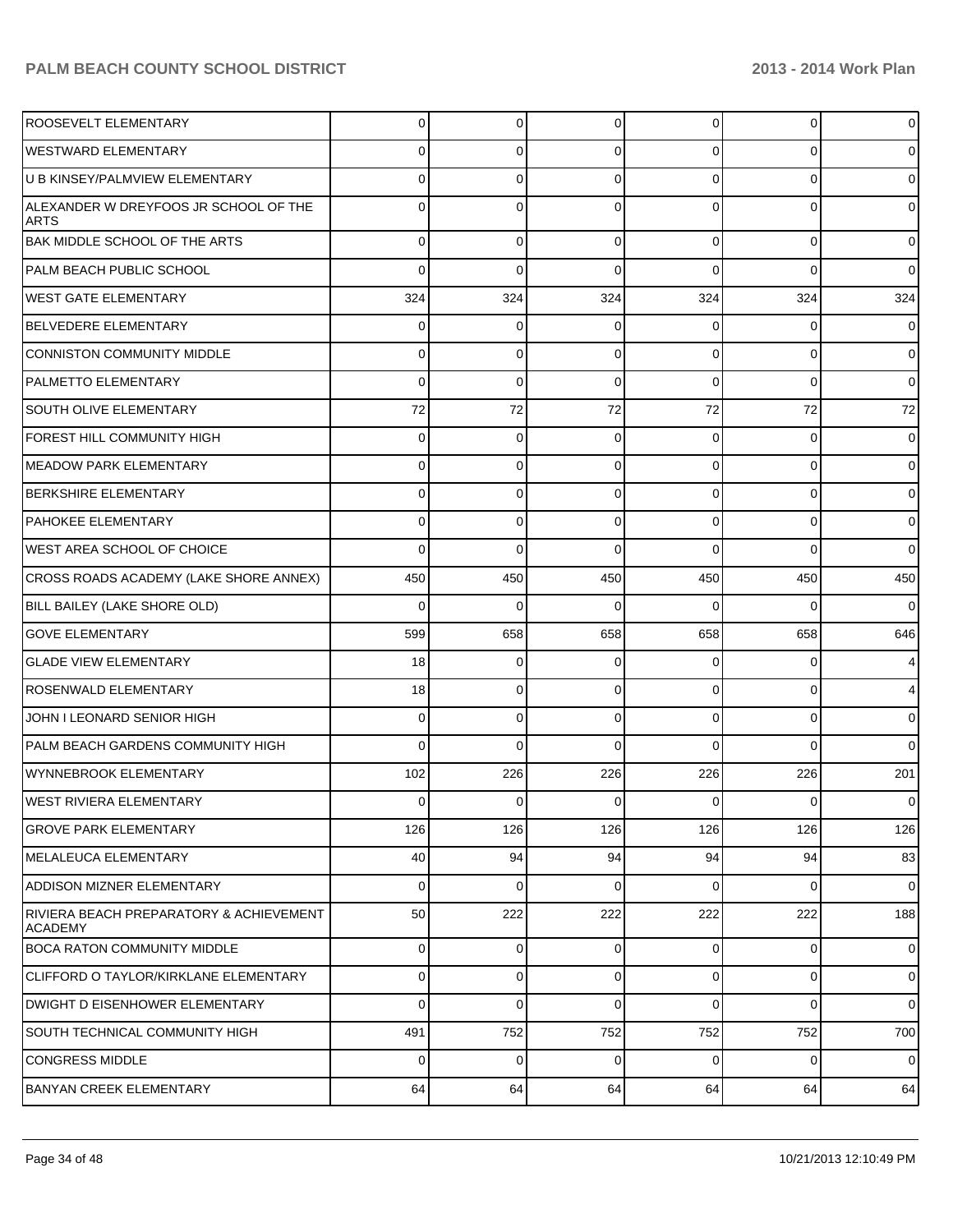| LOXAHATCHEE GROVES ELEMENTARY                           | 0        | $\overline{0}$ | $\mathbf 0$ | 0        | $\overline{0}$ | $\overline{0}$ |
|---------------------------------------------------------|----------|----------------|-------------|----------|----------------|----------------|
| CALUSA ELEMENTARY                                       | 144      | 144            | 144         | 144      | 144            | 144            |
| <b>LIGHTHOUSE ELEMENTARY</b>                            | 150      | 150            | 150         | 150      | 150            | 150            |
| <b>CYPRESS TRAILS ELEMENTARY</b>                        | 72       | 156            | 156         | 156      | 156            | 139            |
| SANDPIPER SHORES ELEMENTARY                             | $\Omega$ | 0              | $\Omega$    | $\Omega$ | 0              | $\overline{0}$ |
| <b>WATSON B DUNCAN MIDDLE</b>                           | 44       | 44             | 44          | 44       | 44             | 44             |
| <b>BEAR LAKES MIDDLE</b>                                | 0        | 0              | $\Omega$    | 0        | 0              | $\overline{0}$ |
| <b>OMNI MIDDLE</b>                                      | 0        | 0              | $\mathbf 0$ | 0        | $\overline{0}$ | $\overline{0}$ |
| TIMBER TRACE ELEMENTARY                                 | $\Omega$ | $\mathbf 0$    | $\Omega$    | $\Omega$ | $\overline{0}$ | $\overline{0}$ |
| LIMESTONE CREEK ELEMENTARY                              | 106      | 106            | 106         | 106      | 106            | 106            |
| <b>NEW HORIZONS ELEMENTARY</b>                          | 108      | 108            | 108         | 108      | 108            | 108            |
| <b>CITRUS COVE ELEMENTARY</b>                           | 0        | 0              | 0           | $\Omega$ | $\mathbf 0$    | $\mathbf 0$    |
| HAMMOCK POINTE ELEMENTARY                               | $\Omega$ | 0              | $\Omega$    | $\Omega$ | $\overline{0}$ | $\overline{0}$ |
| JUPITER FARMS ELEMENTARY                                | 36       | 36             | 36          | 36       | 36             | 36             |
| <b>CRYSTAL LAKES ELEMENTARY</b>                         | 0        | 0              | $\Omega$    | 0        | 0              | $\mathbf 0$    |
| <b>LAKE WORTH MIDDLE</b>                                | $\Omega$ | 0              | $\Omega$    | $\Omega$ | $\overline{0}$ | $\mathbf 0$    |
| <b>ACREAGE PINES ELEMENTARY</b>                         | 0        | 0              | $\Omega$    | 0        | $\overline{0}$ | $\mathbf 0$    |
| PANTHER RUN ELEMENTARY                                  | 0        | $\mathbf 0$    | $\Omega$    | 0        | $\overline{0}$ | $\overline{0}$ |
| <b>OLYMPIC HEIGHTS COMMUNITY HIGH</b>                   | $\Omega$ | 0              | $\Omega$    | $\Omega$ | $\overline{0}$ | $\overline{0}$ |
| <b>WELLINGTON COMMUNITY HIGH</b>                        | 475      | 550            | 550         | 550      | 550            | 535            |
| <b>WILLIAM T DWYER HIGH</b>                             | 50       | 50             | 50          | 50       | 50             | 50             |
| <b>GOLDEN GROVE ELEMENTARY</b>                          | $\Omega$ | 0              | $\Omega$    | $\Omega$ | 0              | $\overline{0}$ |
| <b>WESTERN PINES MIDDLE</b>                             | 220      | 374            | 374         | 374      | 374            | 343            |
| <b>EAGLES LANDING MIDDLE</b>                            | 484      | 484            | 484         | 484      | 484            | 484            |
| <b>CORAL REEF ELEMENTARY</b>                            | 36       | 36             | 36          | 36       | 36             | 36             |
| DR MARY MCLEOD BETHUNE ELEMENTARY                       | 0        | $\overline{0}$ | 0           | 0        | $\overline{0}$ | $\mathbf 0$    |
| <b>BINKS FOREST ELEMENTARY</b>                          | 0        | 0              | $\Omega$    | 0        | $\mathbf 0$    | $\mathbf 0$    |
| <b>POLO PARK MIDDLE</b>                                 | $\Omega$ | $\mathbf 0$    | $\Omega$    | $\Omega$ | $\mathbf 0$    | $\overline{0}$ |
| <b>HERITAGE ELEMENTARY</b>                              | 234      | 234            | 234         | 234      | 234            | 234            |
| <b>ODYSSEY MIDDLE</b>                                   | 0        | 0              | $\Omega$    | 0        | $\mathbf 0$    | $\mathbf 0$    |
| <b>VILLAGE ACADEMY</b>                                  | $\Omega$ | 0              | $\Omega$    | 0        | $\mathbf 0$    | $\overline{0}$ |
| <b>FRONTIER ELEMENTARY</b>                              | 0        | 0              | 0           | 0        | $\mathbf 0$    | $\mathbf 0$    |
| BEACON COVE INTERMEDIATE BESSIE DUBOIS<br><b>CAMPUS</b> | $\Omega$ | $\mathbf 0$    | $\Omega$    | 0        | $\mathbf 0$    | $\mathbf 0$    |
| <b>SUNRISE PARK ELEMENTARY</b>                          | 252      | 252            | 252         | 252      | 252            | 252            |
| <b>DISCOVERY KEY ELEMENTARY</b>                         | 0        | 0              | 0           | 0        | $\overline{0}$ | $\mathbf 0$    |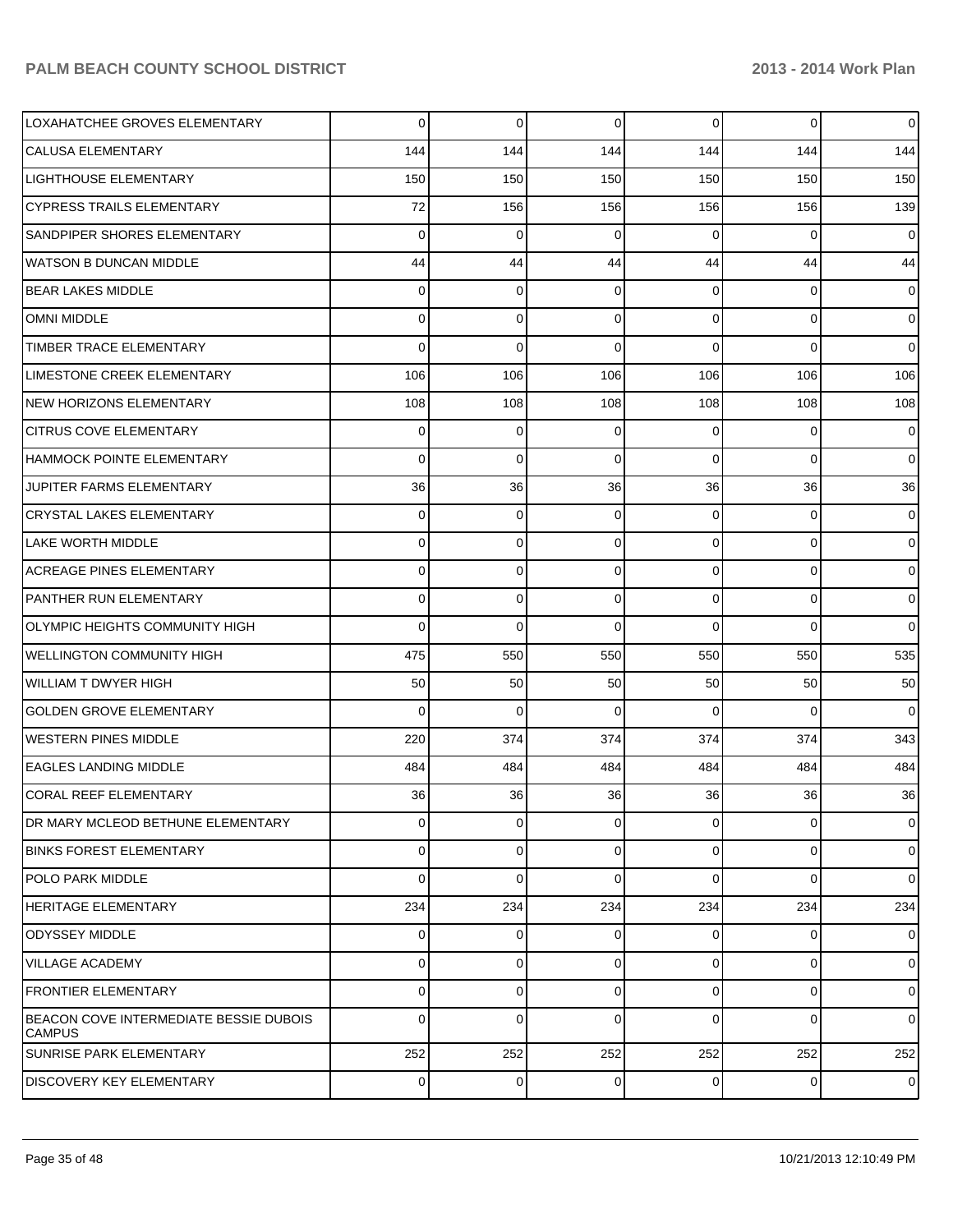| IFREEDOM SHORES ELEMENTARY                        | 0       |          | 0       |         | 0       | 0       |
|---------------------------------------------------|---------|----------|---------|---------|---------|---------|
| IINDEPENDENCE MIDDLE                              | 0       | $\Omega$ | 0       |         | 0       |         |
| HAGEN ROAD ELEMENTARY (NEW)                       | 0       | ი        | 0       |         |         |         |
| SUNSET PALMS ELEMENTARY (03-Z)                    |         |          | ი       |         |         |         |
| PINE JOG ELEMENTARY (03-Y)                        |         |          | 0       |         |         |         |
| HOPE CENTENNIAL ELEMENTARY (06-D)                 |         | O        | 0       | r       | 0       | U       |
| SUNCOAST COMMUNITY HIGH SCHOOL (NEW)              | 01      |          | 0       |         | 0       |         |
| EVERGLADES ELEMENTARY SCHOOL (03-W)               | 01      |          | 0       |         |         |         |
| <b>SEACREST TRAINING CENTER</b>                   | 0       | $\Omega$ | 0       |         | 0       |         |
|                                                   |         |          |         |         |         |         |
| Totals for PALM BEACH COUNTY SCHOOL DISTRICT      |         |          |         |         |         |         |
| Total students in relocatables by year.           | 9,132   | 10,378   | 10,378  | 10,378  | 10,378  | 10,129  |
| Total number of COFTE students projected by year. | 164,893 | 164,584  | 163,631 | 162,848 | 162,049 | 163,601 |
| Percent in relocatables by year.                  | 6 %     | 6 %      | 6 %     | 6 %     | 6 %     | 6 %     |

#### **Leased Facilities Tracking**

Exising leased facilities and plans for the acquisition of leased facilities, including the number of classrooms and student stations, as reported in the educational plant survey, that are planned in that location at the end of the five year workplan.

| Location                             | # of Leased<br>Classrooms 2013 -<br>2014 | <b>FISH Student</b><br><b>Stations</b> | Owner   | # of Leased<br>Classrooms 2017 -<br>2018 | <b>FISH Student</b><br><b>Stations</b> |
|--------------------------------------|------------------------------------------|----------------------------------------|---------|------------------------------------------|----------------------------------------|
| <b>INDIAN PINES ELEMENTARY</b>       | 0                                        | 0                                      |         | 0                                        | 0                                      |
| SOUTH AREA SCHOOL OF CHOICE          |                                          |                                        | $25$ GE |                                          | 18                                     |
| IWESTWARD ELEMENTARY                 | $\Omega$                                 | ∩                                      |         | $\Omega$                                 | 0                                      |
| <b>I</b> LAKE WORTH MIDDLE           | 0                                        | O                                      |         | $\Omega$                                 | <sup>0</sup>                           |
| IPIERCE HAMMOCK ELEMENTARY           | 0                                        | ∩                                      |         | 0                                        |                                        |
| <b>GRASSY WATERS ELEMENTARY</b>      | 0                                        | ∩                                      |         | $\Omega$                                 | 0                                      |
| ATLANTIC COMMUNITY HIGH (NEW)        | $\Omega$                                 |                                        |         | $\Omega$                                 | U                                      |
| <b>SEMINOLE RIDGE COMMUNITY HIGH</b> | $\Omega$                                 |                                        |         | $\Omega$                                 |                                        |
| LL.C. SWAIN MIDDLE                   | 0                                        |                                        |         | $\Omega$                                 |                                        |
| HIDDEN OAKS ELEMENTARY               | 0                                        |                                        |         | $\Omega$                                 | U                                      |
| EMERALD COVE MIDDLE (02-JJ)          | 0                                        |                                        |         | $\Omega$                                 |                                        |
| ELBRIDGE GALE ELEMENTARY             | $\Omega$                                 |                                        |         | $\Omega$                                 | <sup>0</sup>                           |
| TURNING POINTS ACADEMY               | 0                                        | 0                                      |         | 0                                        | o                                      |
| MARSH POINTE ELEMENTARY (03-X)       | 0                                        | 0                                      |         | $\Omega$                                 | 0                                      |
| HAGEN ROAD ELEMENTARY (NEW)          | 0                                        | 0                                      |         | $\Omega$                                 | <sup>0</sup>                           |
| SUNSET PALMS ELEMENTARY (03-Z)       | 0                                        | 0                                      |         | $\Omega$                                 | <sup>0</sup>                           |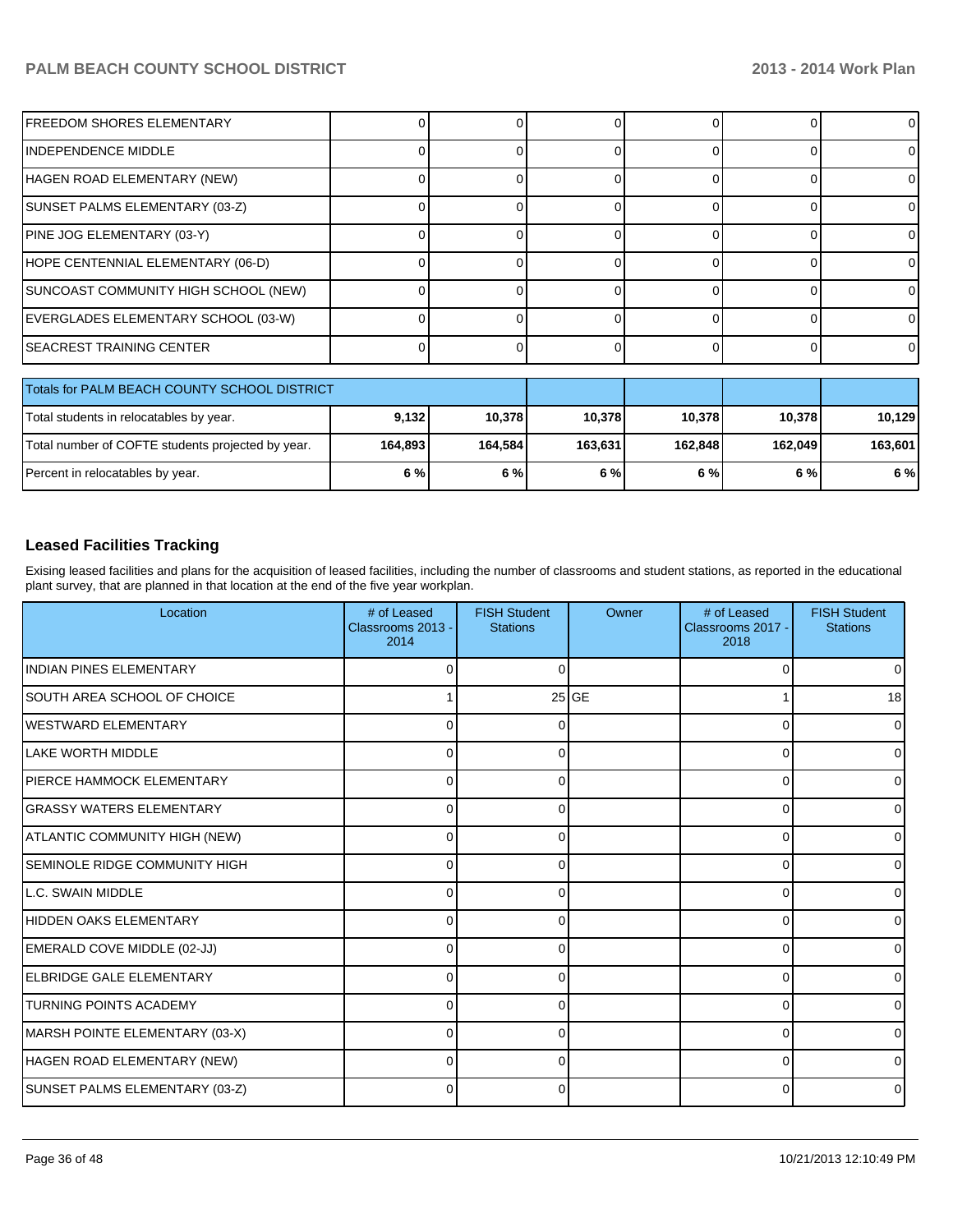| PINE JOG ELEMENTARY (03-Y)                           | 0              | 0        | 0        | 0              |
|------------------------------------------------------|----------------|----------|----------|----------------|
| JUPITER ELEMENTARY                                   | 0              | 0        | 0        |                |
| JUPITER COMMUNITY HIGH                               | 0              | 0        | 0        |                |
| ALLAMANDA ELEMENTARY                                 | 0              | 0        | 0        |                |
| PALM BEACH GARDENS ELEMENTARY                        | $\mathbf 0$    | 0        | 0        |                |
| <b>HOWELL L WATKINS MIDDLE</b>                       | 0              | 0        | 0        |                |
| NORTH PALM BEACH ELEMENTARY                          | 0              | 0        | 0        |                |
| <b>LAKE PARK ELEMENTARY</b>                          | 0              | 0        | 0        |                |
| <b>WASHINGTON ELEMENTARY</b>                         | $\mathbf 0$    | 0        | 0        |                |
| JOHN F KENNEDY MIDDLE                                | 0              | 0        | 0        |                |
| LINCOLN ELEMENTARY                                   | 0              | 0        | 0        |                |
| SABAL PALM/HIGHRIDGE                                 | 0              | 0        | 0        |                |
| NORTHMORE ELEMENTARY                                 | 0              | 0        | 0        |                |
| NORTHBORO ELEMENTARY                                 | 0              | 0        | 0        |                |
| ADULT EDUCATION CENTER                               | 0              | 0        | 0        |                |
| <b>ROOSEVELT ELEMENTARY</b>                          | 0              | 0        | 0        |                |
| U B KINSEY/PALMVIEW ELEMENTARY                       | $\mathbf 0$    | 0        | 0        |                |
| ALEXANDER W DREYFOOS JR SCHOOL OF THE<br><b>ARTS</b> | 0              | 0        | 0        |                |
| <b>BAK MIDDLE SCHOOL OF THE ARTS</b>                 | $\mathbf 0$    | 0        | 0        | 0              |
| PALM BEACH PUBLIC SCHOOL                             | $\pmb{0}$      | 0        | 0        | 0              |
| <b>WEST GATE ELEMENTARY</b>                          | $\pmb{0}$      | 0        | 0        | 0              |
| BELVEDERE ELEMENTARY                                 | $\pmb{0}$      | 0        | 0        | 0              |
| CONNISTON COMMUNITY MIDDLE                           | $\mathbf 0$    | 0        | 0        | 0              |
| <b>PALMETTO ELEMENTARY</b>                           | $\mathbf 0$    | 0        | 0        |                |
| SOUTH OLIVE ELEMENTARY                               | $\overline{0}$ | $\Omega$ | 0        | 0              |
| FOREST HILL COMMUNITY HIGH                           | $\mathbf 0$    | $\Omega$ | $\Omega$ | $\Omega$       |
| <b>MEADOW PARK ELEMENTARY</b>                        | $\mathbf 0$    | $\Omega$ | 0        | $\Omega$       |
| BERKSHIRE ELEMENTARY                                 | $\mathbf 0$    | 0        | 0        | 0              |
| <b>PALM SPRINGS COMMUNITY MIDDLE</b>                 | $\mathbf 0$    | $\Omega$ | 0        | $\Omega$       |
| <b>FOREST HILL ELEMENTARY</b>                        | $\mathbf 0$    | 0        | 0        | 0              |
| <b>GREENACRES ELEMENTARY</b>                         | $\mathbf 0$    | $\Omega$ | 0        | $\Omega$       |
| PALM SPRINGS ELEMENTARY                              | $\mathbf 0$    | 0        | 0        | 0              |
| <b>HIGHLAND ELEMENTARY</b>                           | $\mathbf 0$    | $\Omega$ | 0        | $\Omega$       |
| NORTH GRADE ELEMENTARY                               | $\mathbf 0$    | 0        | 0        | 0              |
| LAKE WORTH COMMUNITY HIGH                            | $\overline{0}$ | 0        | 0        | $\overline{0}$ |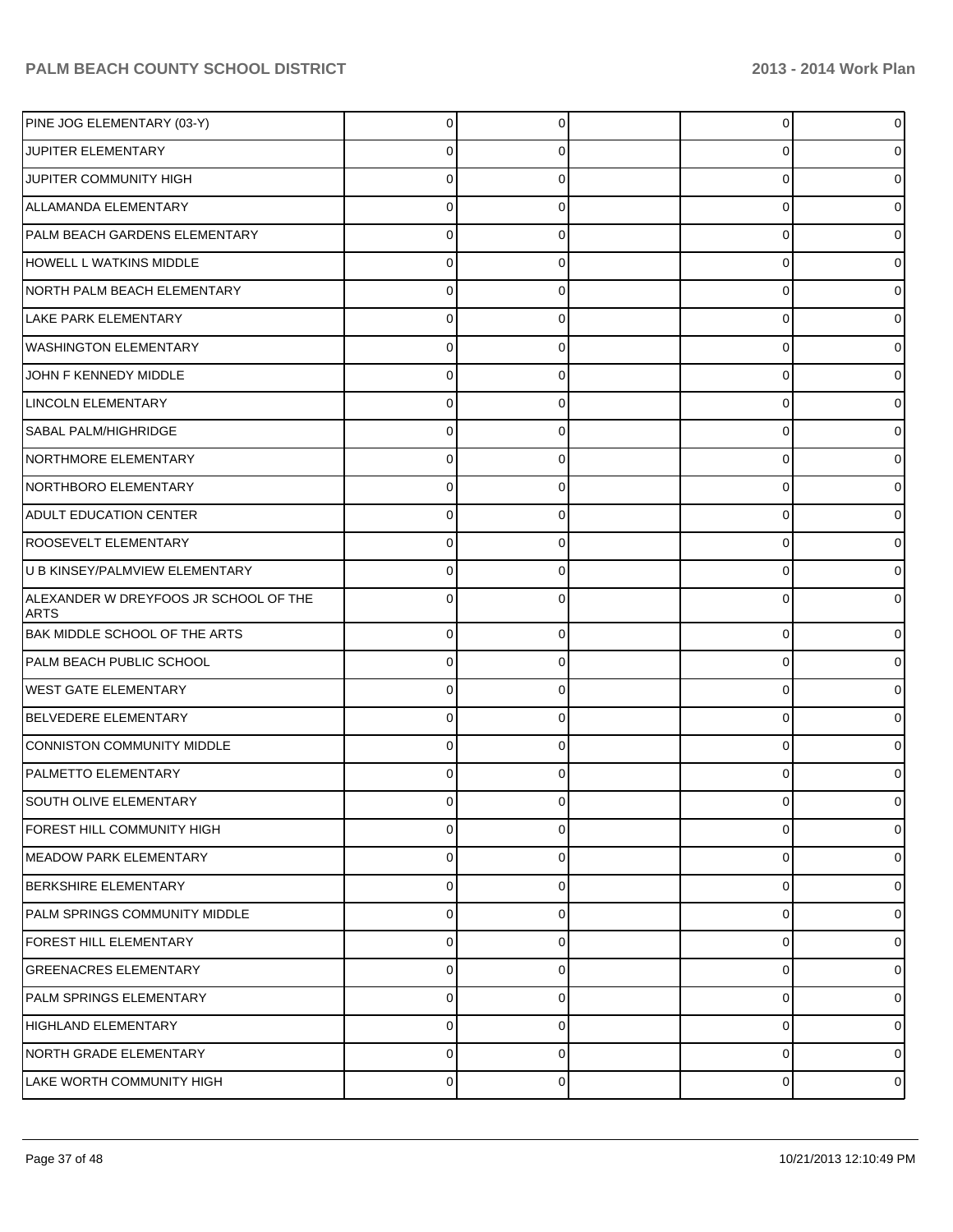| SOUTH GRADE ELEMENTARY                                    | $\Omega$       | 0        |                                                  | 0              |                |
|-----------------------------------------------------------|----------------|----------|--------------------------------------------------|----------------|----------------|
| <b>BARTON ELEMENTARY</b>                                  | C              | C        |                                                  | 0              |                |
| LANTANA ELEMENTARY                                        | C              |          |                                                  | 0              |                |
| LANTANA COMMUNITY MIDDLE                                  | C              | C        |                                                  | 0              |                |
| ROLLING GREEN ELEMENTARY                                  | C              |          |                                                  | 0              |                |
| POINCIANA ELEMENTARY                                      | C              | C        |                                                  | $\mathbf 0$    |                |
| FOREST PARK ELEMENTARY                                    |                |          |                                                  | 0              |                |
| PLUMOSA ELEMENTARY SCHOOL OF THE ARTS                     | C              | C        |                                                  | 0              |                |
| PLUMOSA ELEMENTARY                                        | C              |          |                                                  | 0              |                |
| S D SPADY ELEMENTARY                                      | C              | C        |                                                  | $\mathbf 0$    |                |
| PINE GROVE ELEMENTARY                                     |                |          |                                                  | 0              |                |
| J C MITCHELL ELEMENTARY                                   | C              | 0        |                                                  | 0              |                |
| <b>BOCA RATON ELEMENTARY</b>                              |                | 0        |                                                  | 0              |                |
| <b>BOCA RATON COMMUNITY HIGH</b>                          | C              | $\Omega$ | <b>First Baptist</b><br>Church - for Adult<br>Ed |                | 175            |
| <b>PAHOKEE ELEMENTARY</b>                                 | $\Omega$       | 0        |                                                  | $\mathbf 0$    |                |
| WEST AREA SCHOOL OF CHOICE                                | $\Omega$       | 0        |                                                  | 0              |                |
| CROSS ROADS ACADEMY (LAKE SHORE ANNEX)                    | $\Omega$       |          | $0$ GE                                           |                | 25             |
| BILL BAILEY (LAKE SHORE OLD)                              | $\Omega$       | 0        |                                                  | $\mathbf 0$    |                |
| <b>GOVE ELEMENTARY</b>                                    | $\Omega$       | 0        |                                                  | 0              |                |
| <b>GLADE VIEW ELEMENTARY</b>                              | 0              | 0        |                                                  | 0              |                |
| ROSENWALD ELEMENTARY                                      | $\Omega$       | 0        |                                                  | 0              |                |
| JOHN I LEONARD SENIOR HIGH                                | $\Omega$       | 0        |                                                  | $\mathbf 0$    |                |
| PALM BEACH GARDENS COMMUNITY HIGH                         | $\Omega$       | 0        |                                                  | 0              |                |
| WYNNEBROOK ELEMENTARY                                     | $\Omega$       | $\Omega$ |                                                  | $\Omega$       |                |
| WEST RIVIERA ELEMENTARY                                   | $\overline{0}$ | 0        |                                                  | $\overline{0}$ | $\overline{0}$ |
| <b>GROVE PARK ELEMENTARY</b>                              | $\Omega$       | $\Omega$ |                                                  | 0              |                |
| MELALEUCA ELEMENTARY                                      | $\Omega$       | $\Omega$ |                                                  | $\mathbf 0$    |                |
| <b>ADDISON MIZNER ELEMENTARY</b>                          | $\Omega$       | $\Omega$ |                                                  | 0              |                |
| RIVIERA BEACH PREPARATORY & ACHIEVEMENT<br><b>ACADEMY</b> | $\Omega$       | $\Omega$ |                                                  | $\Omega$       |                |
| <b>BOCA RATON COMMUNITY MIDDLE</b>                        | $\mathbf 0$    | 0        |                                                  | 0              |                |
| CLIFFORD O TAYLOR/KIRKLANE ELEMENTARY                     | $\Omega$       | C        |                                                  | 0              |                |
| DWIGHT D EISENHOWER ELEMENTARY                            | $\Omega$       | 0        |                                                  | 0              |                |
| SOUTH TECHNICAL COMMUNITY HIGH                            | $\Omega$       | C        |                                                  | 0              |                |
| <b>CONGRESS MIDDLE</b>                                    | $\Omega$       | 0        |                                                  | 0              |                |
| SANTALUCES COMMUNITY HIGH                                 | $\mathbf 0$    | 0        |                                                  | 0              | 0              |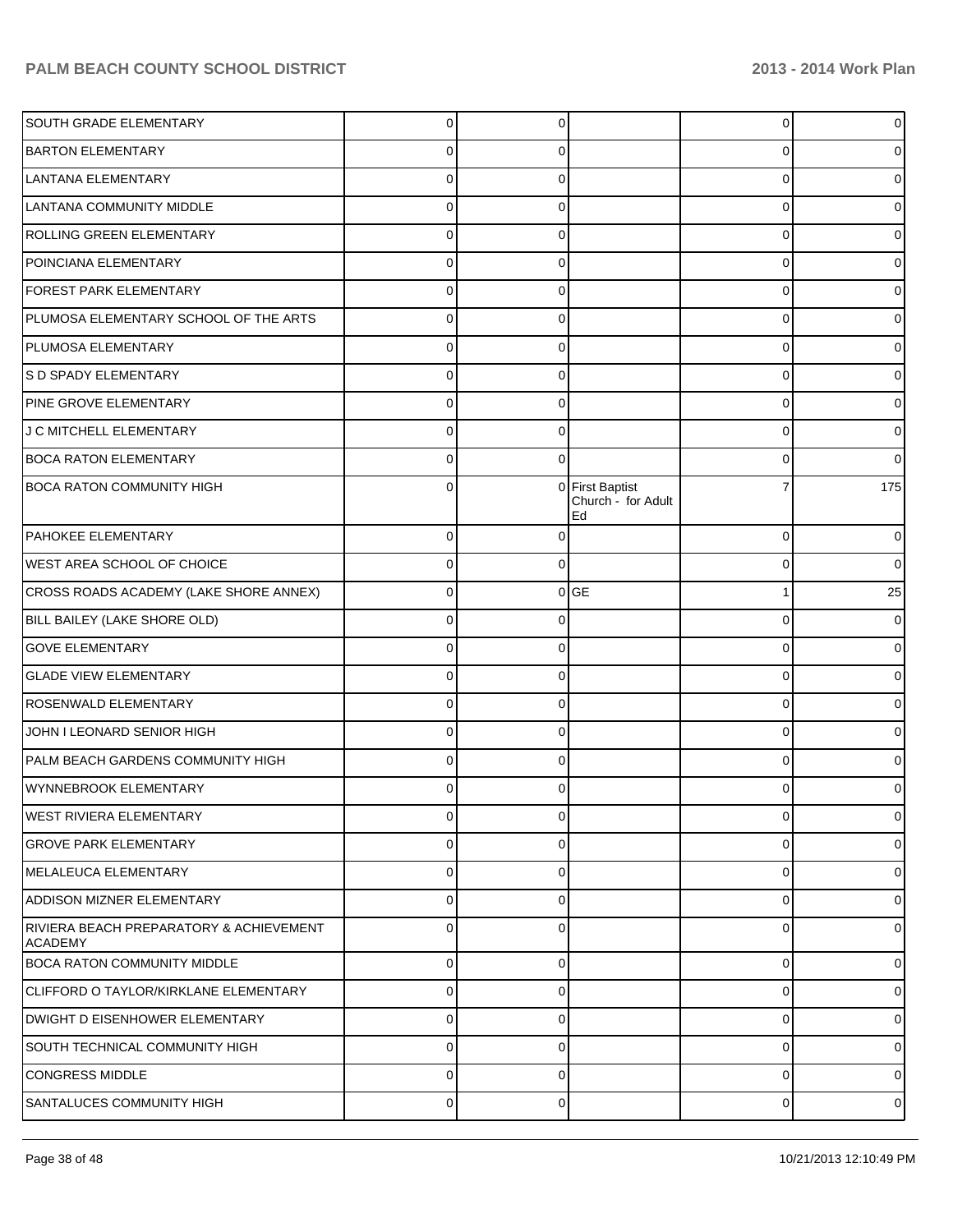| GOLD COAST COMMUNITY SCHOOL           | 0        | U | 0           |  |
|---------------------------------------|----------|---|-------------|--|
| JERRY THOMAS ELEMENTARY               |          |   | 0           |  |
| <b>VERDE ELEMENTARY</b>               |          |   | 0           |  |
| <b>SPANISH RIVER COMMUNITY HIGH</b>   | O        | O | 0           |  |
| <b>CRESTWOOD MIDDLE</b>               |          |   | 0           |  |
| <b>SEMINOLE TRAILS ELEMENTARY</b>     | O        | O | 0           |  |
| <b>JUPITER MIDDLE</b>                 |          |   | 0           |  |
| <b>DEL PRADO ELEMENTARY</b>           | O        | O | 0           |  |
| LOGGERS RUN MIDDLE                    |          |   | 0           |  |
| H L JOHNSON ELEMENTARY                | ი        | O | 0           |  |
| PAHOKEE MIDDLE / SENIOR HIGH          |          |   | 0           |  |
| <b>WHISPERING PINES ELEMENTARY</b>    | Ω        | O | 0           |  |
| <b>ROYAL PALM SCHOOL</b>              |          |   | 0           |  |
| <b>CORAL SUNSET ELEMENTARY</b>        | ი        | O | 0           |  |
| CHRISTA MCAULIFFE MIDDLE              |          |   | 0           |  |
| K E CUNNINGHAM/CANAL POINT ELEMENTARY | Ω        | O | 0           |  |
| PALM BEACH LAKES COMMUNITY HIGH       |          |   | 0           |  |
| LIBERTY PARK ELEMENTARY               | ი        | O | 0           |  |
| LOXAHATCHEE GROVES ELEMENTARY         |          |   | 0           |  |
| <b>CALUSA ELEMENTARY</b>              | Ω        | O | 0           |  |
| LIGHTHOUSE ELEMENTARY                 |          |   | 0           |  |
| <b>CYPRESS TRAILS ELEMENTARY</b>      | ი        | O | 0           |  |
| SANDPIPER SHORES ELEMENTARY           |          |   | 0           |  |
| WATSON B DUNCAN MIDDLE                |          |   | 0           |  |
| <b>BEAR LAKES MIDDLE</b>              |          |   | 0           |  |
| <b>OMNI MIDDLE</b>                    | $\Omega$ | O | 0           |  |
| TIMBER TRACE ELEMENTARY               | $\Omega$ | 0 | $\mathbf 0$ |  |
| LIMESTONE CREEK ELEMENTARY            | $\Omega$ | U | $\mathbf 0$ |  |
| NEW HORIZONS ELEMENTARY               | 0        | 0 | $\mathbf 0$ |  |
| <b>CITRUS COVE ELEMENTARY</b>         | $\Omega$ | U | 0           |  |
| HAMMOCK POINTE ELEMENTARY             | 0        | 0 | $\mathbf 0$ |  |
| JUPITER FARMS ELEMENTARY              | $\Omega$ | U | 0           |  |
| <b>CRYSTAL LAKES ELEMENTARY</b>       | 0        | 0 | $\mathbf 0$ |  |
| <b>ACREAGE PINES ELEMENTARY</b>       | $\Omega$ | U | 0           |  |
| PANTHER RUN ELEMENTARY                | 0        | 0 | $\mathbf 0$ |  |
| OLYMPIC HEIGHTS COMMUNITY HIGH        | 0        | 0 | 0           |  |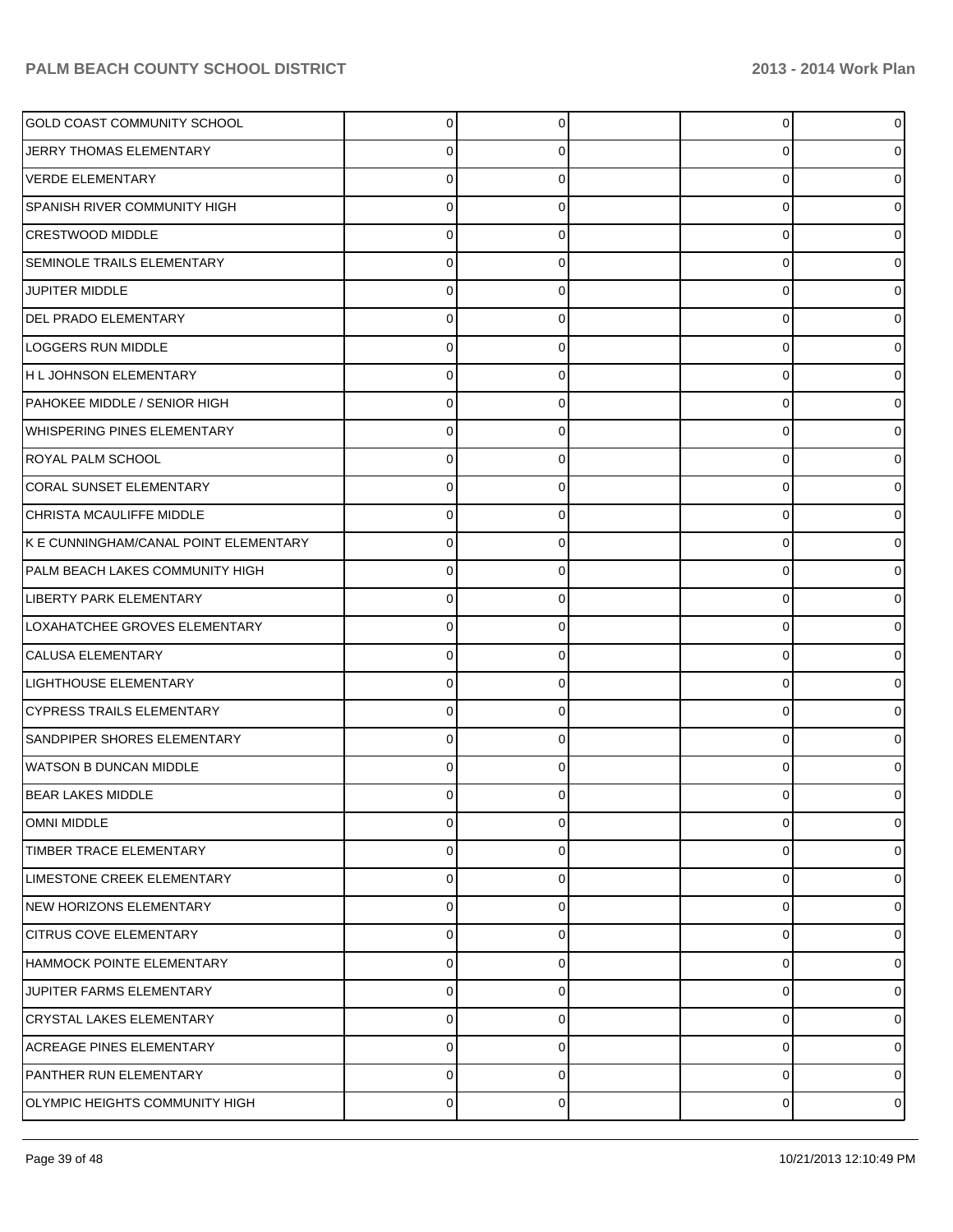| WELLINGTON COMMUNITY HIGH                               | 0              | 0 | 0           |  |
|---------------------------------------------------------|----------------|---|-------------|--|
| <b>WILLIAM T DWYER HIGH</b>                             | 0              | 0 | 0           |  |
| MORIKAMI PARK ELEMENTARY                                | 0              | 0 | 0           |  |
| CARVER COMMUNITY MIDDLE                                 | 0              | 0 | 0           |  |
| <b>GLADES CENTRAL COMMUNITY HIGH</b>                    | 0              | 0 | 0           |  |
| <b>STARLIGHT COVE ELEMENTARY</b>                        | 0              | 0 | 0           |  |
| MANATEE ELEMENTARY                                      | 0              | 0 | 0           |  |
| <b>EGRET LAKE ELEMENTARY</b>                            | 0              | 0 | 0           |  |
| <b>BOYNTON BEACH COMMUNITY HIGH</b>                     | 0              | 0 | 0           |  |
| <b>ORCHARD VIEW ELEMENTARY</b>                          | 0              | 0 | 0           |  |
| <b>INDIAN RIDGE SCHOOL</b>                              | 0              | 0 | 0           |  |
| PIONEER PARK ELEMENTARY                                 | 0              | 0 | 0           |  |
| BELLE GLADE ELEMENTARY                                  | 0              | 0 | 0           |  |
| ROYAL PALM BEACH COMMUNITY HIGH                         | 0              | 0 | 0           |  |
| ROOSEVELT COMMUNITY MIDDLE                              | 0              | 0 | 0           |  |
| <b>OKEEHEELEE MIDDLE</b>                                | 0              | 0 | 0           |  |
| <b>GOLDEN GROVE ELEMENTARY</b>                          | 0              | 0 | 0           |  |
| <b>WESTERN PINES MIDDLE</b>                             | 0              | 0 | 0           |  |
| <b>EAGLES LANDING MIDDLE</b>                            | 0              | 0 | 0           |  |
| <b>CORAL REEF ELEMENTARY</b>                            | 0              | 0 | 0           |  |
| DR MARY MCLEOD BETHUNE ELEMENTARY                       | 0              | 0 | 0           |  |
| <b>BINKS FOREST ELEMENTARY</b>                          | 0              | 0 | 0           |  |
| POLO PARK MIDDLE                                        | 0              | 0 | 0           |  |
| <b>HERITAGE ELEMENTARY</b>                              | 0              | 0 | 0           |  |
| <b>ODYSSEY MIDDLE</b>                                   | 0              | 0 | 0           |  |
| <b>VILLAGE ACADEMY</b>                                  | 0              | 0 | 0           |  |
| <b>FRONTIER ELEMENTARY</b>                              | 0              | 0 | 0           |  |
| BEACON COVE INTERMEDIATE BESSIE DUBOIS<br><b>CAMPUS</b> | 0              | 0 | 0           |  |
| SUNRISE PARK ELEMENTARY                                 | 0              | 0 | $\mathbf 0$ |  |
| <b>DISCOVERY KEY ELEMENTARY</b>                         | 0              | 0 | $\mathbf 0$ |  |
| INDEPENDENCE MIDDLE                                     | 0              | 0 | $\mathbf 0$ |  |
| PALM BEACH CENTRAL HIGH                                 | 0              | 0 | $\mathbf 0$ |  |
| CHOLEE LAKE ELEMENTARY                                  | 0              | 0 | $\mathbf 0$ |  |
| ROYAL PALM BEACH ELEMENTARY                             | 0              | 0 | $\mathbf 0$ |  |
| <b>CROSSPOINTE ELEMENTARY</b>                           | $\overline{0}$ | 0 | $\mathbf 0$ |  |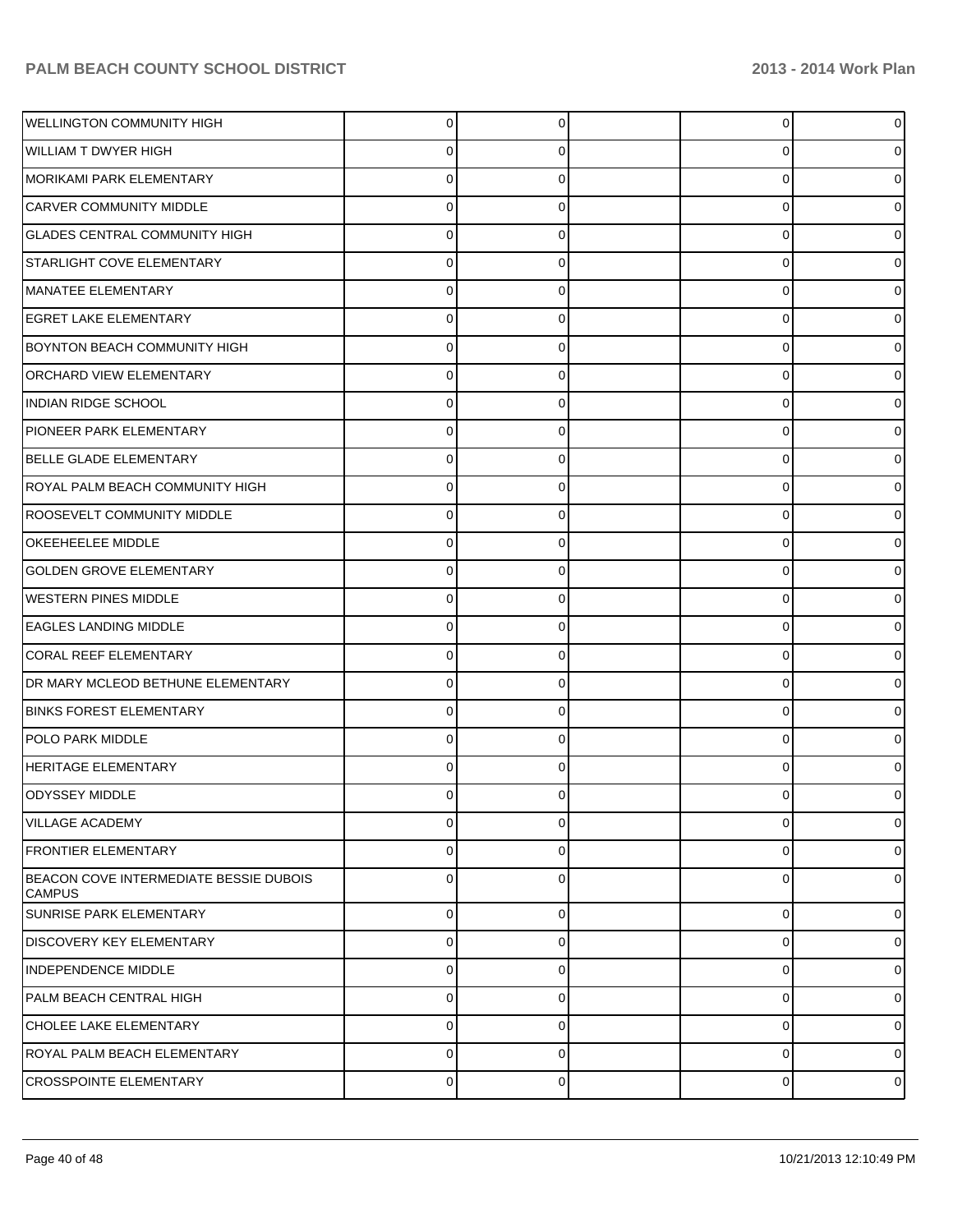| PLEASANT CITY ELEMENTARY                        | 0              | 0              |         | 0           | 0            |
|-------------------------------------------------|----------------|----------------|---------|-------------|--------------|
| <b>JEAGA MIDDLE</b>                             | $\Omega$       | 0              |         | 0           |              |
| <b>BENOIST FARMS ELEMENTARY</b>                 | $\Omega$       | 0              |         | 0           |              |
| LAKE SHORE MIDDLE (NEW)                         | $\Omega$       | 0              |         | $\mathbf 0$ |              |
| DON ESTRIDGE HIGH TECH MIDDLE                   | $\Omega$       | $\Omega$       |         | $\Omega$    |              |
| <b>WEST BOCA RATON COMMUNITY HIGH</b>           | $\Omega$       | $\Omega$       |         | 0           |              |
| <b>TRADEWINDS MIDDLE</b>                        | $\Omega$       | $\Omega$       |         | $\mathbf 0$ |              |
| EQUESTRIAN TRAILS ELEMENTARY                    | $\Omega$       | $\Omega$       |         | 0           |              |
| PARK VISTA COMMUNITY HIGH                       | $\Omega$       | $\Omega$       |         | $\mathbf 0$ |              |
| <b>DIAMOND VIEW ELEMENTARY</b>                  | $\mathbf 0$    | 0              |         | $\mathbf 0$ |              |
| <b>OSCEOLA CREEK MIDDLE</b>                     | $\overline{0}$ | $\Omega$       |         | $\mathbf 0$ |              |
| HOPE CENTENNIAL ELEMENTARY (06-D)               | $\Omega$       | 0              |         | 0           |              |
| SUNCOAST COMMUNITY HIGH SCHOOL (NEW)            | $\Omega$       | 0              |         | 0           | o            |
| EVERGLADES ELEMENTARY SCHOOL (03-W)             | 0              | $\mathbf 0$    |         | 0           |              |
| <b>BANYAN CREEK ELEMENTARY</b>                  | $\Omega$       | 0              |         | 0           |              |
| <b>SEACREST TRAINING CENTER</b>                 | $\Omega$       | 0              |         | 0           |              |
| <b>WELLINGTON ELEMENTARY</b>                    | $\Omega$       | 0              |         | $\mathbf 0$ |              |
| <b>WELLINGTON LANDINGS MIDDLE</b>               | $\Omega$       | $\mathbf{0}$   |         | $\Omega$    |              |
| <b>GALAXY ELEMENTARY</b>                        | $\Omega$       | $\Omega$       |         | 0           |              |
| INLET GROVE @ OLD SUNCOAST                      | $\Omega$       | $\overline{0}$ |         | $\mathbf 0$ |              |
| ROOSEVELT FULL SERVICE CENTER                   | $\Omega$       | $\Omega$       |         | 0           |              |
| DELRAY FULL SERVICE CENTER                      | $\Omega$       | $\Omega$       |         | $\mathbf 0$ | ი            |
| WOODLANDS MIDDLE                                | $\Omega$       | 0              |         | $\mathbf 0$ |              |
| <b>WATERS EDGE ELEMENTARY</b>                   | $\Omega$       | $\mathbf 0$    |         | $\mathbf 0$ |              |
| <b>FREEDOM SHORES ELEMENTARY</b>                | $\Omega$       | $\Omega$       |         | 0           | <sup>0</sup> |
| North County Testing Center for Adult Education |                |                | Unknown | 6           | 150          |
|                                                 |                | 25             |         | 15          | 368          |

## **Failed Standard Relocatable Tracking**

Relocatable units currently reported by school, from FISH, and the number of relocatable units identified as 'Failed Standards'.

Nothing reported for this section.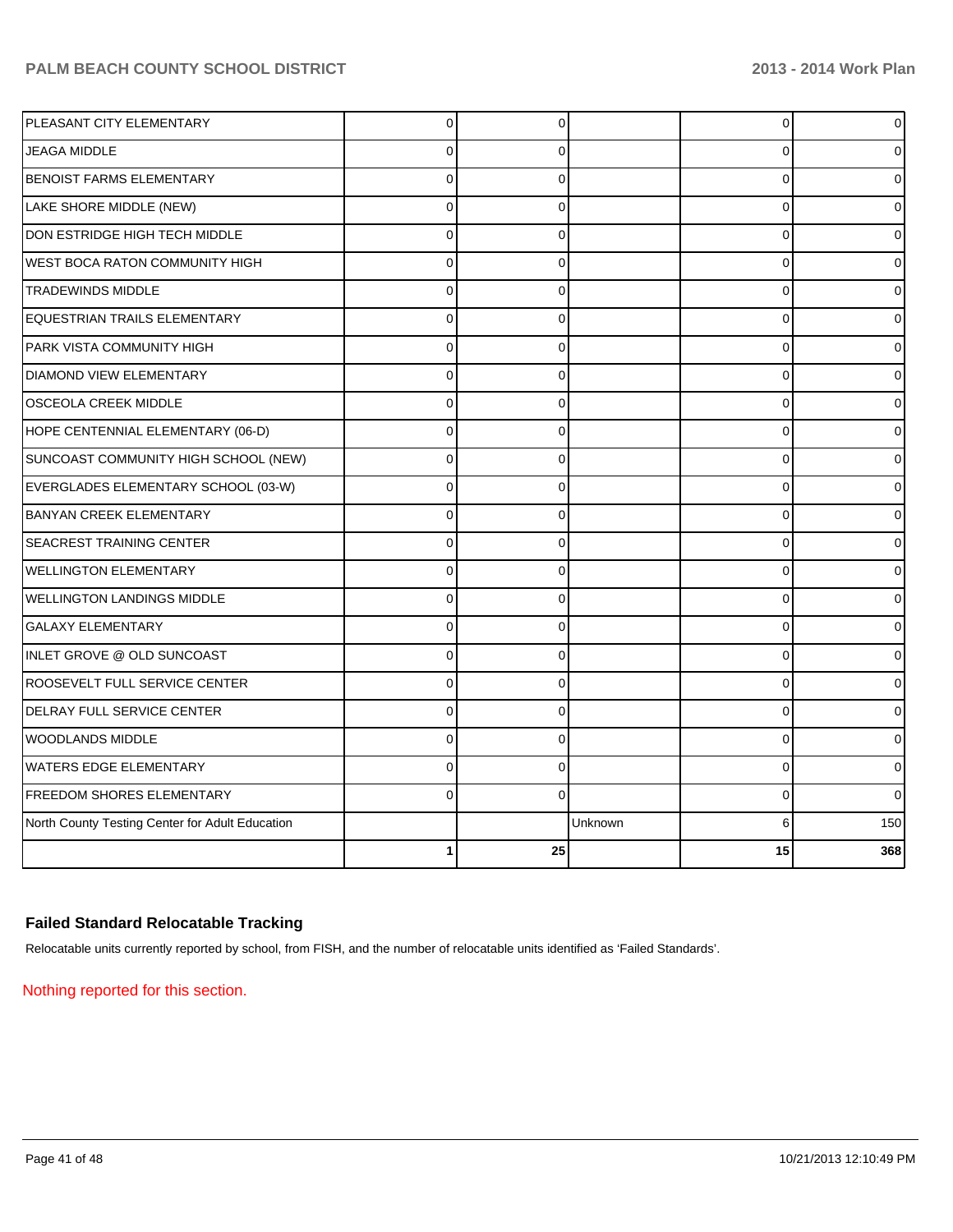# **Planning**

#### **Class Size Reduction Planning**

**Plans approved by the school board that reduce the need for permanent student stations such as acceptable school capacity levels, redistricting, busing, year-round schools, charter schools, magnet schools, public-private partnerships, multitrack scheduling, grade level organization, block scheduling, or other alternatives.**

The District fully complied with class size requirements in 2011-12 and 2012-13. The School Board is once again committed to full compliance with State Class Size Requirements (CSR) for the 2013-2014 school year. The law requires that all classes in core subject areas, as defined by statute and the Florida Department of Education, not exceed the following maximums:

The maximum number of students who are assigned to each teacher for pre-k through grade 3 is 18; grades 4 through 8 is 22; and grades 9 through 12 is 25. The major components of the district's plan include the allocation of additional teachers in kindergarten through grade 3 and extra period supplements for select teachers at the middle and high school level. Additionally, schools have and will continue to use select class size reduction strategies as provided in Florida Statute 1003.03(3) and (5): Combine classes of the multiple grade levels; combine classes of gifted and high performing students, cap course offerings based on class size maximum, encourage students to take courses from virtual instruction programs, encourage qualified students to take dual enrollment courses, reduce non-core course offerings, assign school instructional support employees with professional certification to classroom, change required teaching loads and scheduling of planning periods to maximize use of instructional staff, adopt alternative methods of class scheduling, utilize part time certified highly qualified staff to teach singleton classes or team teach along with a full-time teacher, co teaching in select rooms large enough to accommodate students, use other rooms such as media center or laboratories as classroom space, cap school enrollment and direct students over the cap to neighboring schools.

#### **School Closure Planning**

**Plans for the closure of any school, including plans for disposition of the facility or usage of facility space, and anticipated revenues.**

There are no plans to close any school in the District over the next five years.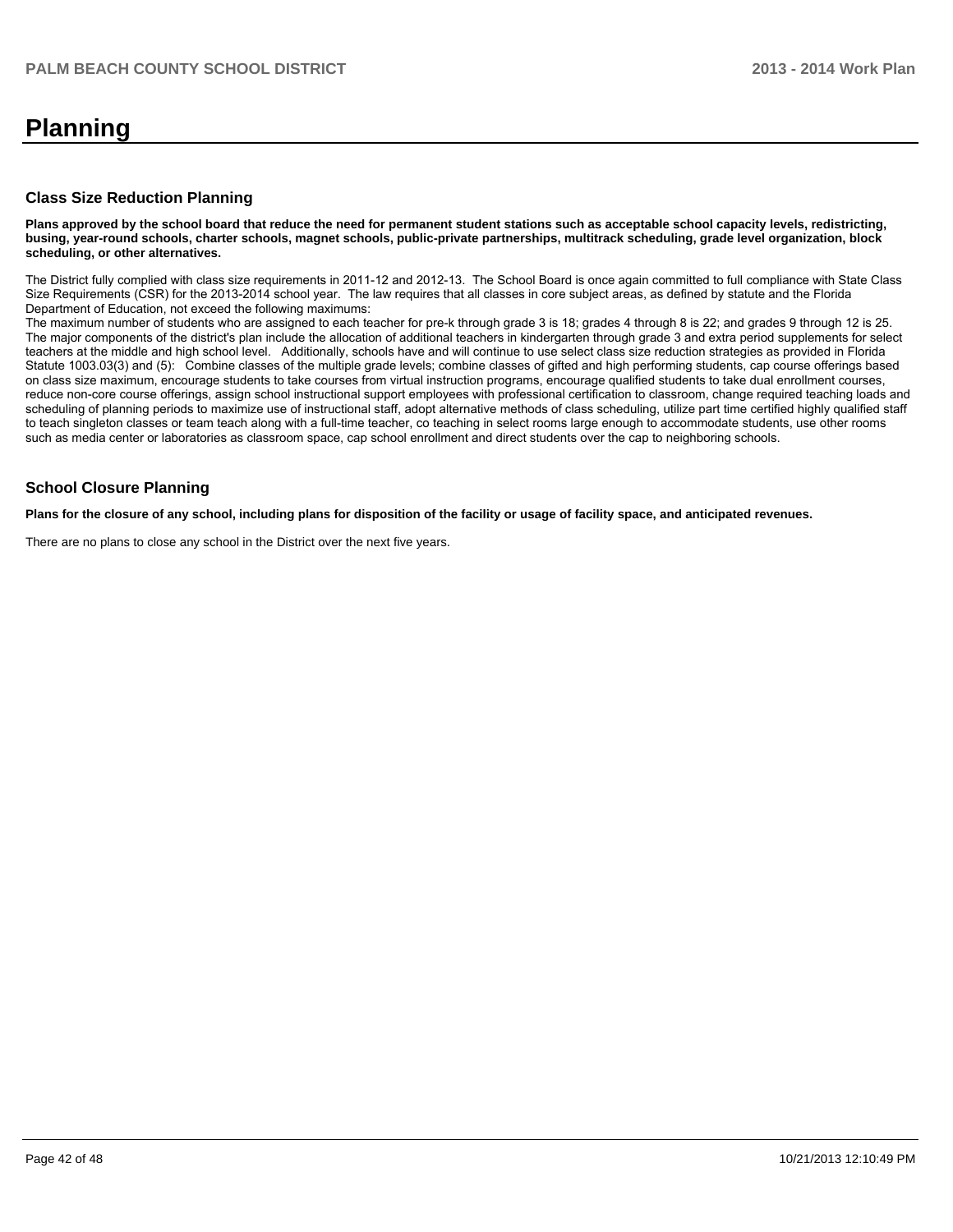# Five Year Survey - Ten Year Capacity **10/21/2013** PALM BEACH COUNTY SCHOOL DISTRICT

**Schedule of capital outlay projects projected to ensure the availability of satisfactory student stations for the projected student enrollment in K - 12 programs for the future 5 years beyond the 5-year district facilities work program.**

| Project                            | Location, Community, Quadrant or other general<br>location | <b>Projected Cost</b> |
|------------------------------------|------------------------------------------------------------|-----------------------|
| Greater WPB/LW Area HS (03-OOO)    | West Palm Beach/Lake Worth                                 | \$145,000,000         |
| North/Gardens Area ES (04-A)       | North Area                                                 | \$46,000,000          |
| WPB Area MS (04-OO)                | West Palm Beach                                            | \$69,000,000          |
| Western Communities ES (05-B)      | <b>West Area</b>                                           | \$46,000,000          |
| Gold Coast Modernization Alt Ed    | West Palm Beach                                            | \$49,000,000          |
| Roosevelt Full Service Alt Ed      | West Palm Beach                                            | \$56,000,000          |
| Wynnebrook ES Modernization        | North Area                                                 | \$30,200,000          |
| Sabal Palm School Addition Alt Ed  | West Palm Beach                                            | \$2,008,248           |
| Jupiter Farms Area MS (03-NN)      | North Area                                                 | \$69,000,000          |
| Washington ES Modernization        | North Area                                                 | \$46,000,000          |
| <b>Grove Park ES Modernization</b> | North Area                                                 | \$46,000,000          |
| West Riviera ES Modernization      | North Area                                                 | \$46,000,000          |
| <b>Pine Grove ES Modernization</b> | South Area                                                 | \$46,000,000          |
| Melaleuca ES Modernization         | <b>West Area</b>                                           | \$46,000,000          |
| Rosenwald ES Modernization         | <b>West Area</b>                                           | \$46,000,000          |
| Addison Mizner ES Modernization    | South Area                                                 | \$46,000,000          |
| Delray Full Service Alt Ed         | Delray Beach                                               | \$69,000,000          |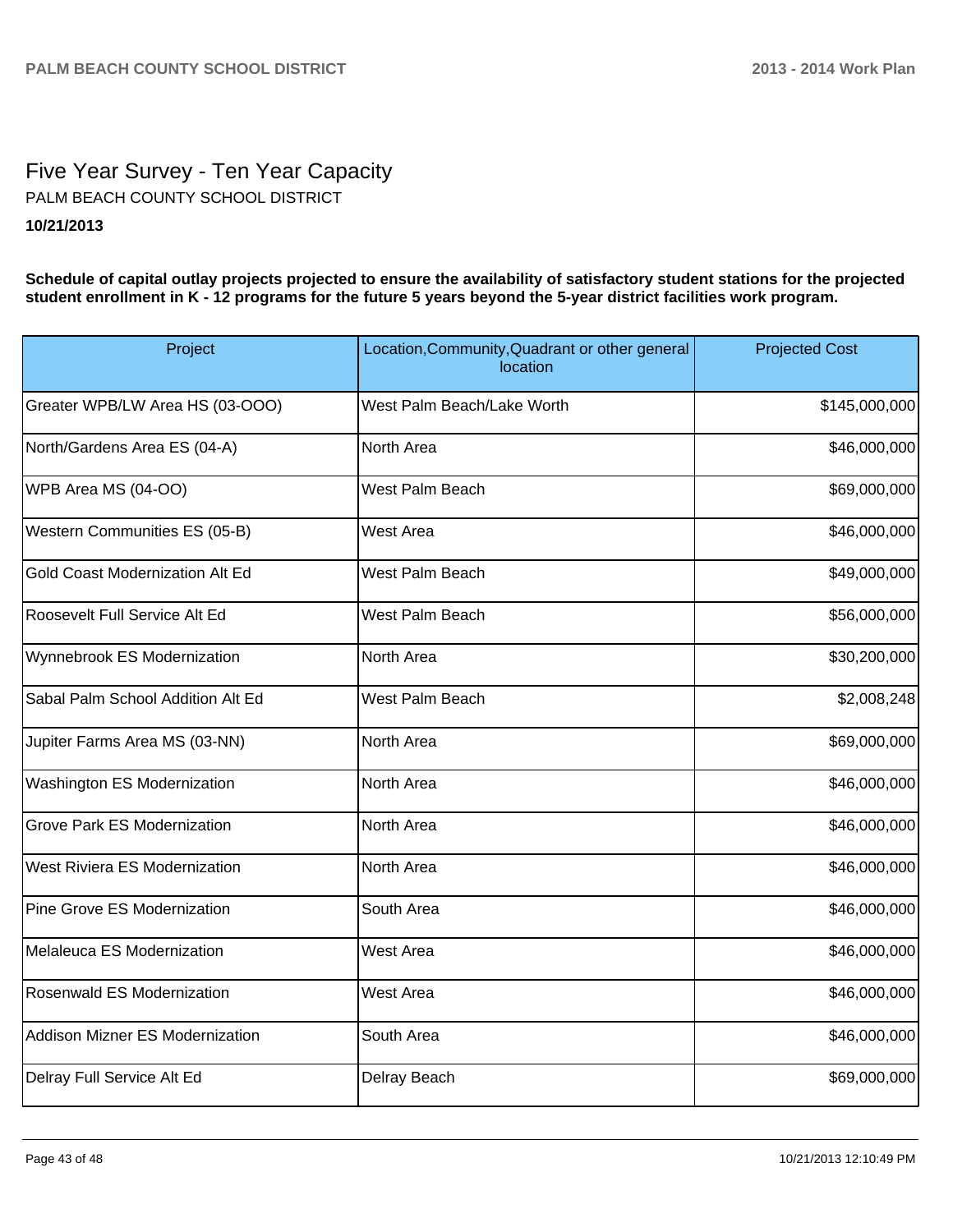| South Areas MS of Choice Alt Ed   | South Area               | \$69,000,000    |
|-----------------------------------|--------------------------|-----------------|
| Plumosa MSOA (prev 02-LL)         | South Area               | \$76,000,000    |
| North Palm Beach ES Modernization | North Area               | \$31,008,956    |
| Maintenance Compound              | South Area               | \$5,990,560     |
| Maintenance Compound              | <b>West Central</b>      | \$1,596,557     |
| Maintenance Compound              | West Area                | \$1,000,000     |
| <b>Transportation Compound</b>    | South Area               | \$12,929,936    |
| <b>Transportation Compound</b>    | <b>West Central Area</b> | \$26,993,789    |
| Riviera Beach HS (02-MMM)         | North Area               | \$83,754,341    |
| Southwest Area ES (05-C)          | South Area               | \$46,000,000    |
|                                   |                          | \$1,257,482,387 |

# Five Year Survey - Ten Year Infrastructure

PALM BEACH COUNTY SCHOOL DISTRICT

**10/21/2013**

**Proposed Location of Planned New, Remodeled, or New Additions to Facilities in 6 thru 10 out years (Section 28).**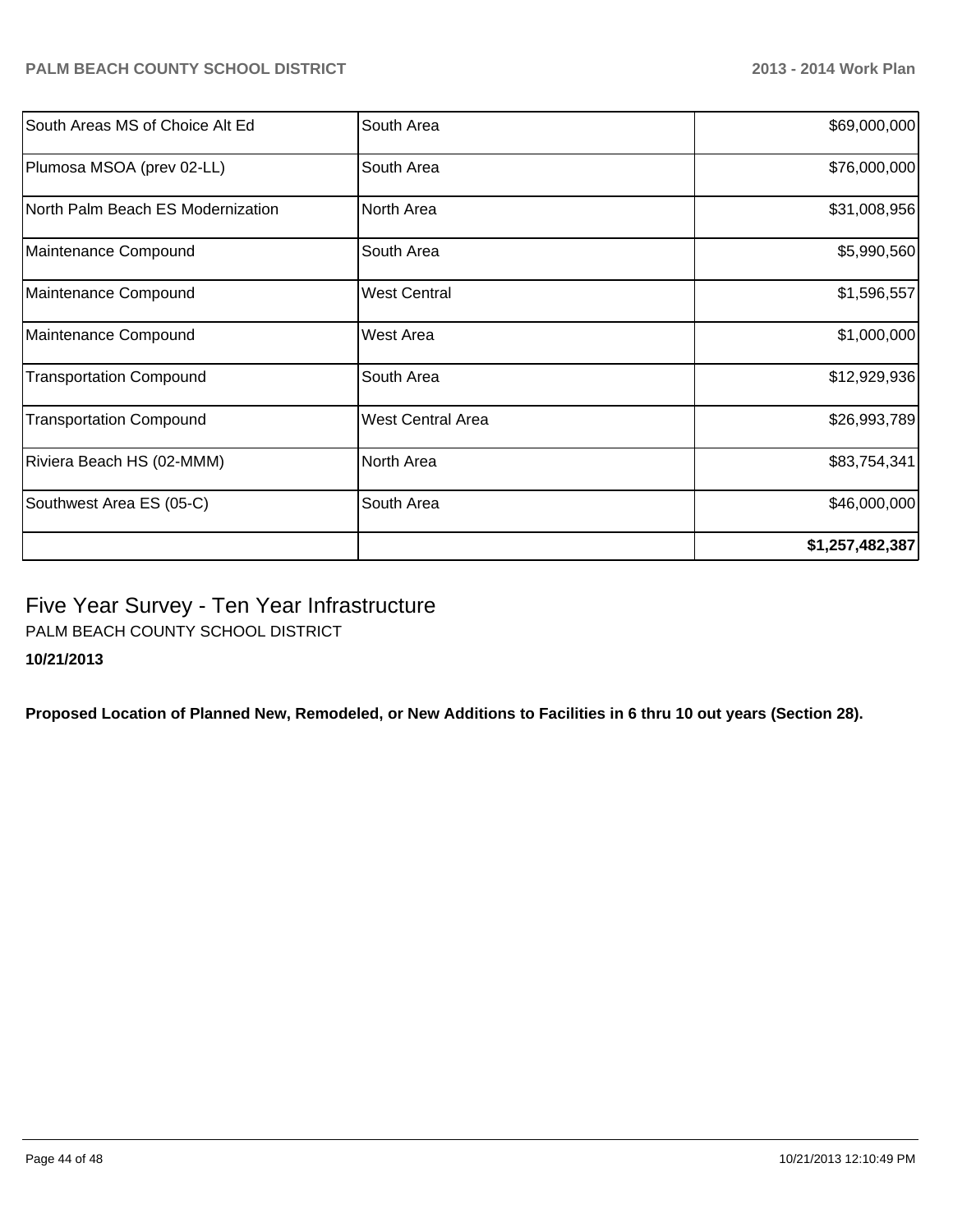Greater WPB/LW Area HS (03-OOO), West Palm Beach/Lake Worth North/Gardens Area ES (04-A), North Area WPB Area MS (04-OO), West Palm Beach Western Communities ES (05-B), West Area Gold Coast Modernization Alt Ed. West Palm Beach Roosevelt Full Services Alt Ed, West Palm Beach Wynnebrook ES Modernization, North Area Sabal Palm School Addition Alt Ed, West Palm Beach Jupiter Farms Area MS (03-NN), North Area Washington ES Modernization. North Area Grove Park ES Modernization, North Area West Riviera ES Modernization, North Area Pine Grove ES Modernization, South Area Melaleuca ES Modernization. West Area Rosenwald ES Modernization, West Area Addison Mizner ES Modernization, South Area Delray Full Service Center Alt Ed, Delray Beach South Area MS of choice Alt Ed, South Area Plumosa MSOA (prev 02-LL). South Area North Palm Beach ES. North Area Maintenance Compound, South Area Maintenance Compound. West Central Area Maintenance Compound. West Area Transportation Compound, South Area Transportation Compound. West Central Area Riviera Beach HS (02-MMM), North Area Southwest Area ES (05-C), South Area

#### **Plans for closure of any school, including plans for disposition of the facility or usage of facility space, and anticipated revenues in the 6 thru 10 out years (Section 29).**

No school closures, dispositions or revenues are planned at this time.

Five Year Survey - Ten Year Maintenance PALM BEACH COUNTY SCHOOL DISTRICT

**10/21/2013**

**District projects and locations regarding the projected need for major renovation, repair, and maintenance projects within the district in years 6 - 10 beyond the projects plans detailed in the five years covered by the work plan.**

No items match the criteria.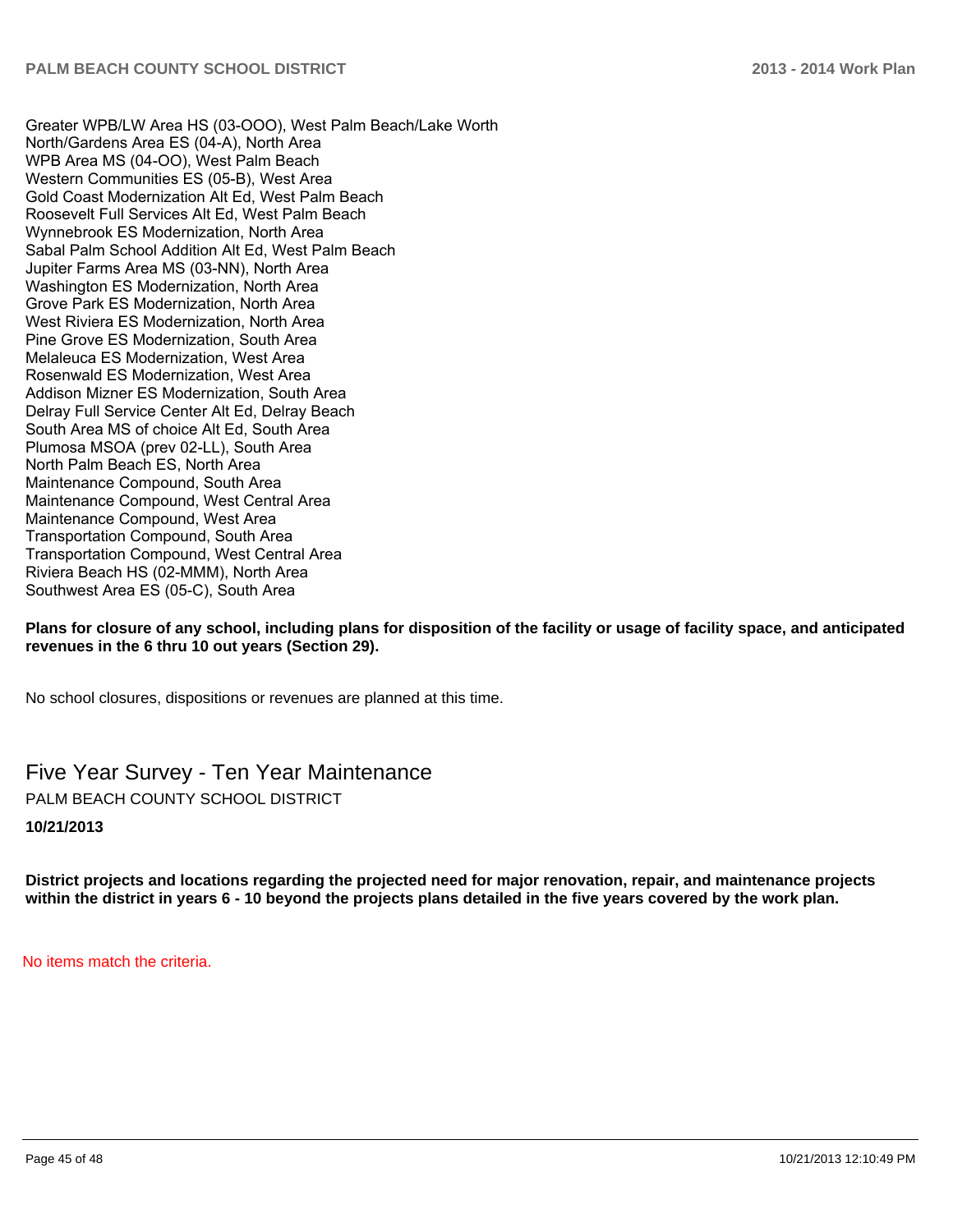# Five Year Survey - Ten Year Utilization PALM BEACH COUNTY SCHOOL DISTRICT

#### **10/21/2013**

**Schedule of planned capital outlay projects identifying the standard grade groupings, capacities, and planned utilization rates of future educational facilities of the district for both permanent and relocatable facilities.**

| <b>Grade Level</b><br>Projections       | <b>FISH Student</b><br><b>Stations</b> | <b>Actual FISH</b><br>Capacity | Actual<br><b>COFTE</b> | Actual<br><b>Utilization</b> | Actual new<br><b>Student</b><br>Capacity to be<br>added/remove | Projected<br><b>COFTE</b> | Projected<br><b>Utilization</b> |
|-----------------------------------------|----------------------------------------|--------------------------------|------------------------|------------------------------|----------------------------------------------------------------|---------------------------|---------------------------------|
| Elementary -<br><b>IDistrict Totals</b> | 107,002                                | 107,002                        | 74,671.07              | 69.78 %                      | $-1,230$                                                       | 82,458                    | 77.96 %                         |
| Middle - District<br>Totals             | 55,412                                 | 49,872                         | 36,939.26              | 74.07%                       | 2,001                                                          | 40,151                    | 77.40 %                         |
| High - District<br>Totals               | 64,835                                 | 61,382                         | 46,550.30              | 75.84 %                      | 5,403                                                          | 48,936                    | 73.27 %                         |
| Other - ESE, etc                        | 13,697                                 | 8,265                          | 3,048.80               | 36.89 %                      |                                                                |                           | 0.01%                           |
|                                         | 240,946                                | 226,521                        | 161,209.43             | 71.17 %                      | 6,175                                                          | 171,546                   | 73.72 %                         |

**Combination schools are included with the middle schools for student stations, capacity, COFTE and utilization purposes because these facilities all have a 90% utilization factor. Use this space to explain or define the grade groupings for combination schools.**

No comments to report.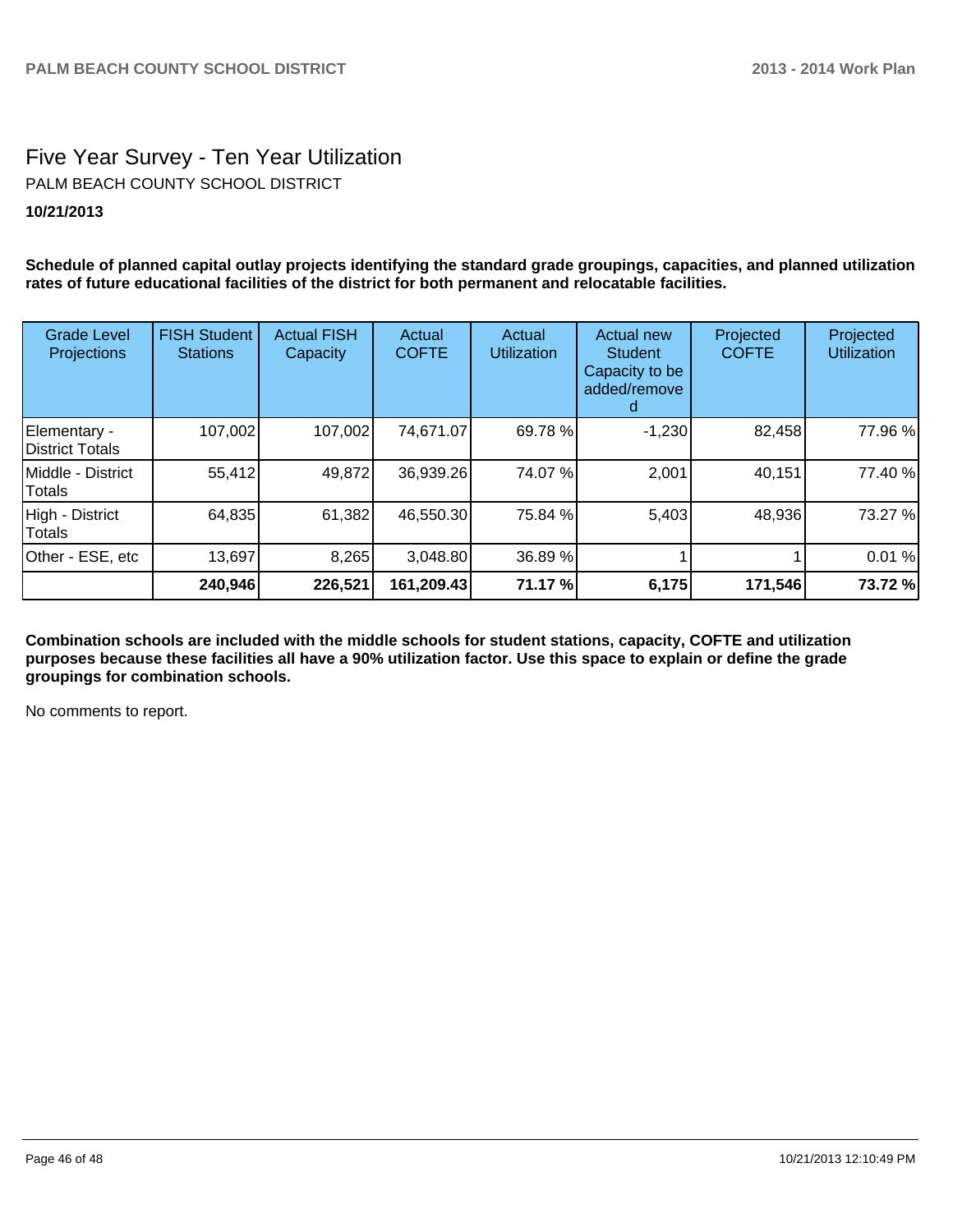# Five Year Survey - Twenty Year Capacity **10/21/2013** PALM BEACH COUNTY SCHOOL DISTRICT

**Schedule of capital outlay projects projected to ensure the availability of satisfactory student stations for the projected student enrollment in K - 12 programs for the future 11 - 20 years beyond the 5-year district facilities work program.**

| Project                       | Location, Community, Quadrant or other<br>general location | <b>Projected Cost</b> |
|-------------------------------|------------------------------------------------------------|-----------------------|
| 5,573 elementary seats needed | TBD                                                        | \$139,325,000         |
| 5754 middle seats needed      | TBD                                                        | \$201,390,000         |
| 7828 high seats needed        | TBD                                                        | \$352,260,000         |
|                               |                                                            | \$692,975,000         |

# Five Year Survey - Twenty Year Infrastructure

PALM BEACH COUNTY SCHOOL DISTRICT

## **10/21/2013**

**Proposed Location of Planned New, Remodeled, or New Additions to Facilities in the 11 through 20 out years (Section 28).**

5.573 Elementary School Seats needed 5.754 Middle School Seats needed 7,828 High school Seats needed

**Plans for closure of any school, including plans for disposition of the facility or usage of facility space, and anticipated revenues in the 11 through 20 out years (Section 29).**

No school closures, dispositions or revenues are planned at this time.